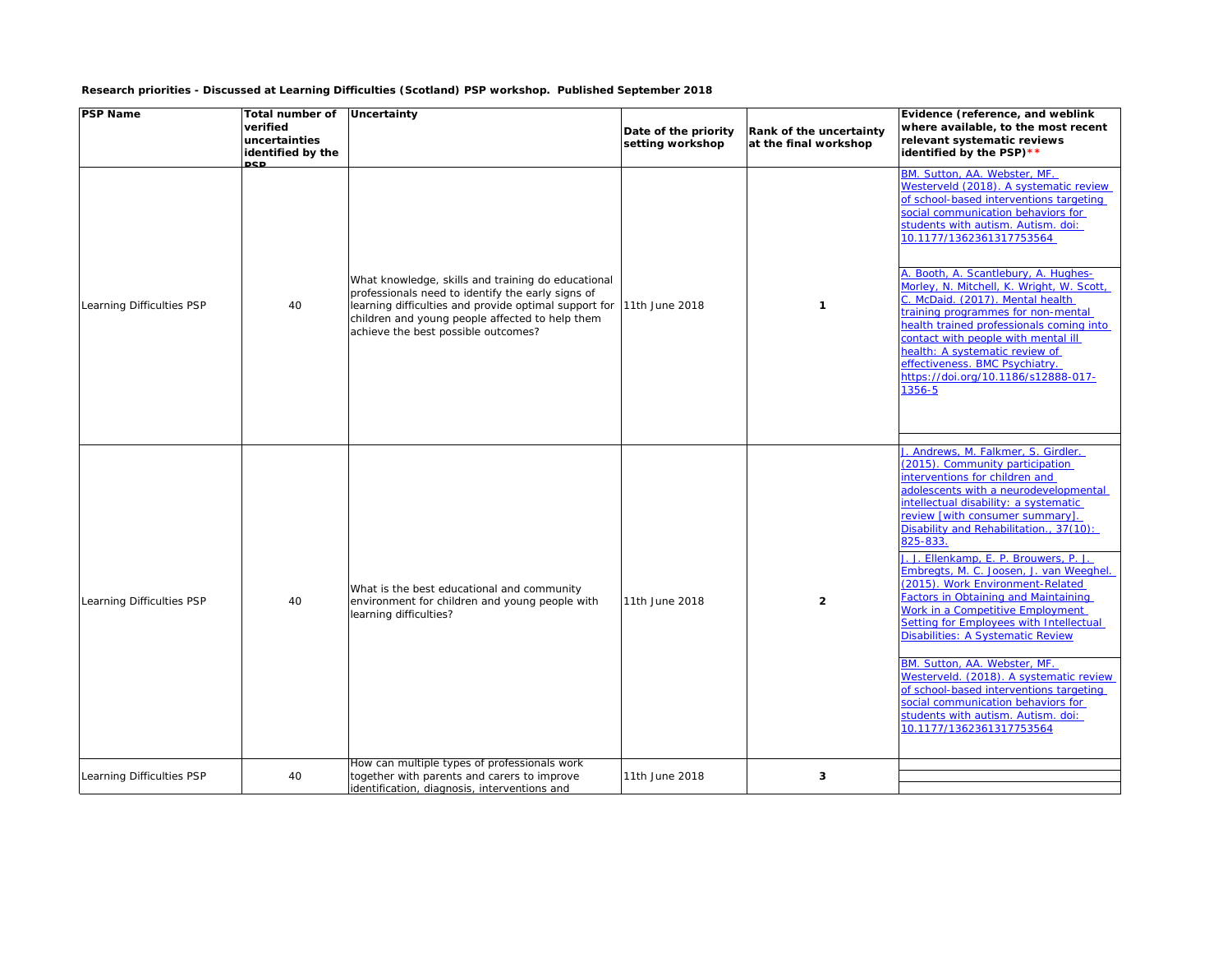| 40 | Which early interventions are effective for children<br>and young people with learning difficulties, at what 11th June 2018<br>ages and stages are they best introduced and what<br>are the long-term outcomes?                                                                          | 4 | I. Novak, C. Morgan, L. Adde, J.<br>Blackman, et al. (2017). Early, Accurate<br>Diagnosis and Early Intervention in<br><b>Cerebral Palsy: Advances in Diagnosis</b><br>and Treatment. JAMA Pediatrics. 171(9):<br>897-907.<br>doi: 10.1001/jamapediatrics. 2017. 1689<br>M. Hadders-Algra, A.G. Boxum, T.<br>Hielkema, E.G. Hamer. (2017). Effect of<br>early intervention in infants at very high<br>risk of cerebral palsy: a systematic<br>review. Developmental Medicine and<br>Child Neurology. 59(3): 246-258. DOI:<br>10.1111/dmcn.13331<br>K. H. Ryberg. (2015). Evidence for the<br><b>Implementation of the Early Start</b><br>Denver Model for Young Children With<br>Autism Spectrum Disorder. Journal of<br><b>American Psychiatric Nurses Association.</b><br>$21(5): 327-337.$ DOI:<br>10.1177/1078390315608165                                                                                                        |
|----|------------------------------------------------------------------------------------------------------------------------------------------------------------------------------------------------------------------------------------------------------------------------------------------|---|---------------------------------------------------------------------------------------------------------------------------------------------------------------------------------------------------------------------------------------------------------------------------------------------------------------------------------------------------------------------------------------------------------------------------------------------------------------------------------------------------------------------------------------------------------------------------------------------------------------------------------------------------------------------------------------------------------------------------------------------------------------------------------------------------------------------------------------------------------------------------------------------------------------------------------------|
| 40 | What knowledge, skills and training do health,<br>social work and "third sector" (e.g. charities and<br>support services) professionals need to understand 11th June 2018<br>the best support to give children and young people<br>with learning difficulties and their families/carers? | 5 | R. Spackman, A. Qureshi, D. Rai.<br>(2016). A review of recommendations<br>for medical undergraduate intellectual<br>disability psychiatry teaching from UK<br>reports. Advances in Mental Health and<br>Intellectual Disabilities. 10(2): 158-163.<br>M. Tatlow-Goldern, L. Prihodova, B.<br>Gavin, W. Cullen, F. McNicholas. (2016).<br>What do general practitioners know<br>about ADHD? Attitudes and knowledge<br>among first-contact gatekeepers:<br>systematic narrative review. BMC Family<br>Practice. 17(1): 129. doi: 10.118<br>HT. Xie, L. Liu, J. Wang, K. E. Joon, R.<br>Parasuram, J. Gunasekaran, C. L. Poh.<br>(2015). The effectiveness of using non-<br>traditional teaching methods to prepare<br>student health care professionals for the<br>delivery of mental state examination: a<br>systematic review. JBI Database of<br><b>Systematic Reviews and Implementation</b><br>Reports. 13(7): 177-212, JUL 2015 |
|    |                                                                                                                                                                                                                                                                                          |   | L. Skotarczak and G. K. Lee. (2015).<br><b>Effects of parent management training</b><br>programs on disruptive behavior for<br>children with a developmental disability:<br>A meta-analysis. Research in<br>Developmental Disabilities. 38: 272-287.                                                                                                                                                                                                                                                                                                                                                                                                                                                                                                                                                                                                                                                                                  |

| Learning Difficulties PSP | 40 | Which early interventions are effective for children<br>and young people with learning difficulties, at what $\begin{vmatrix} 1 & 1 & 1 \\ 1 & 1 & 1 \end{vmatrix}$ ages and stages are they best introduced and what $\begin{vmatrix} 1 & 1 & 1 \\ 1 & 1 & 1 \end{vmatrix}$ where 2018<br>are the long-term outcomes? | 4 | <u>I. N</u><br>Blac<br>Dia<br>and<br>$\frac{897}{\underline{\text{doi:}}}$<br>$M.$ $\overline{I}$<br>Hiel<br>earl<br>risk<br>revi<br>Chil<br>10.1<br><u>K. H</u><br>Imp<br>Der<br>Aut<br>$\frac{\text{Am}^2}{\frac{21}{10}}$ |
|---------------------------|----|------------------------------------------------------------------------------------------------------------------------------------------------------------------------------------------------------------------------------------------------------------------------------------------------------------------------|---|------------------------------------------------------------------------------------------------------------------------------------------------------------------------------------------------------------------------------|
| Learning Difficulties PSP | 40 | What knowledge, skills and training do health,<br>social work and "third sector" (e.g. charities and<br>support services) professionals need to understand 11th June 2018<br>the best support to give children and young people<br>with learning difficulties and their families/carers?                               | 5 | R. S<br>for 1<br>disa<br>repo<br>Inte<br>M. 1<br>Gav<br>Wha<br>abo<br>amo<br>syst<br>Prac<br>HT.<br>Para<br>trac<br><b>stud</b><br>deli<br><u>syst</u><br>Sys<br>Rep                                                         |
|                           |    |                                                                                                                                                                                                                                                                                                                        |   | <u>L. S</u><br><b>Effe</b><br>pro<br>chile<br>A <sub>m</sub><br>Dev                                                                                                                                                          |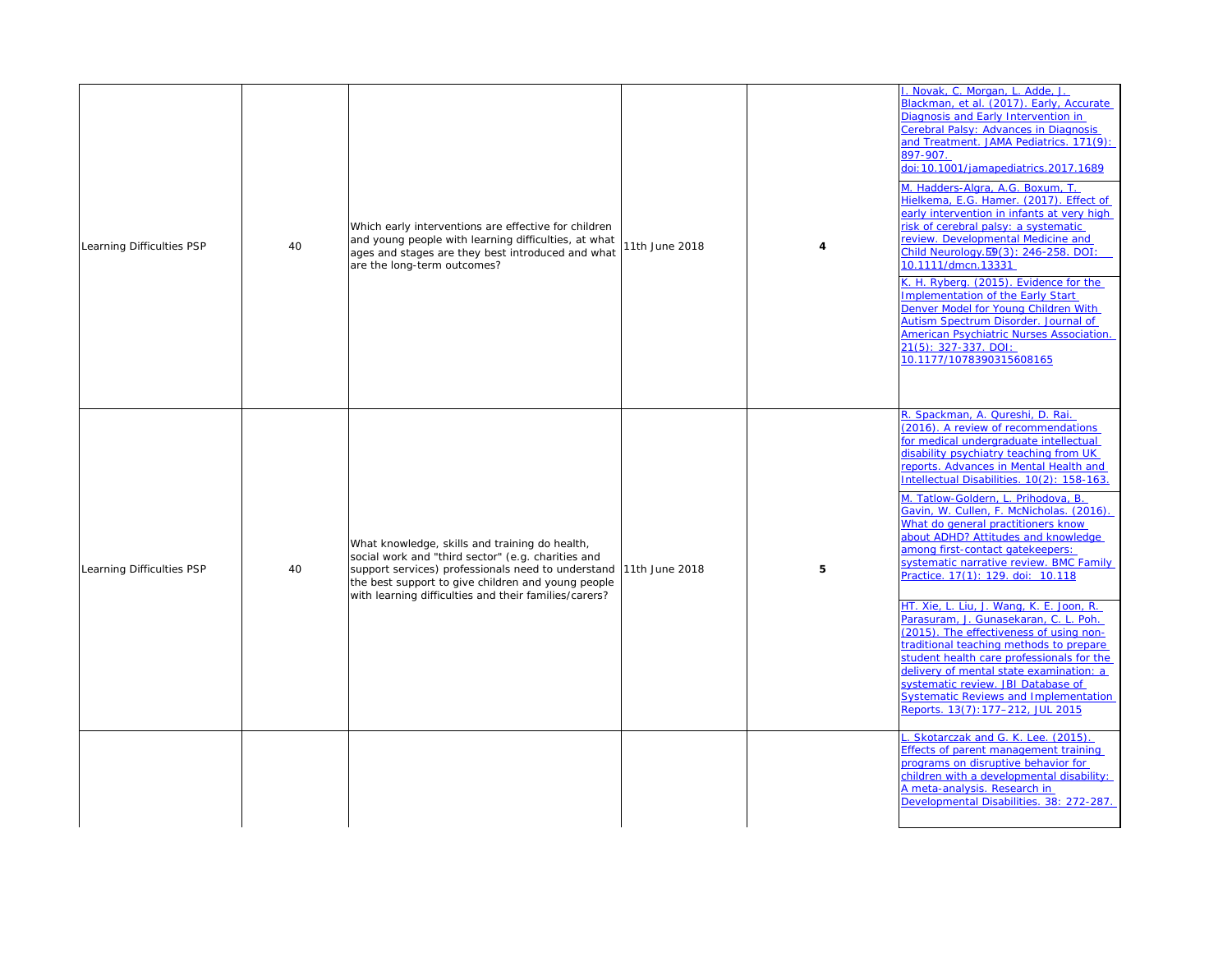| Learning Difficulties PSP | 40 | How can parents, carers, brothers and sisters and<br>extended families of children and young people<br>with learning difficulties, be best supported to<br>achieve their best quality of life before, during and<br>after the diagnosis or identification in home, school<br>and community contexts? | 11th June 2018 | 6 | E. Vasilopoulou, J. Nisbet. (2016). The<br>quality of life of parents of children with<br>autism spectrum disorder: a systematic<br>review. Research in Autism Spectrum<br>Disorders, 23: 36-49.<br>http://dx.doi.org/10.1016/j.rasd.2015.11<br>.008<br>N. Golfenshetin, E. Srulovici, B. Medoff-<br>Cooper. (2015). Investigating Parenting<br><b>Stress across Pediatric Health Conditions</b><br>- A Systematic Review. Comprehensive<br>Child & Adolescent Nursing. 39(1).<br>https://doi.org/10.3109/01460862.2015.<br>1078423                                                                                                                                                                                                                                                                              |
|---------------------------|----|------------------------------------------------------------------------------------------------------------------------------------------------------------------------------------------------------------------------------------------------------------------------------------------------------|----------------|---|------------------------------------------------------------------------------------------------------------------------------------------------------------------------------------------------------------------------------------------------------------------------------------------------------------------------------------------------------------------------------------------------------------------------------------------------------------------------------------------------------------------------------------------------------------------------------------------------------------------------------------------------------------------------------------------------------------------------------------------------------------------------------------------------------------------|
| Learning Difficulties PSP | 40 | How can we best identify early features, symptoms<br>and signs of learning difficulties amongst children,<br>young people and their families/carers?                                                                                                                                                 | 11th June 2018 |   | <u>J. L. Williams, J. Miciak, L. McFarland, J. </u><br>Wexler. (2016). Learning disability<br>identification criteria and reporting in<br>empirical research: A review of 2001-<br>2013. Learning Disabilities Research &<br>Practice, 31(4): 221-229.<br>DOI: 10.1111/Idrp.12119<br>AF. El-Behadli, EN. Neger, EC. Perrin,<br>RC. Sheldrick. (2015). Translations of<br>Developmental Screening Instruments:<br>An Evidence Map of Available Research.<br>Journal of Developmental & Behavioral<br>Pediatrics, 36(6): 471-483. DOI:<br>10.1097/DBP.0000000000000193<br>L. Zwaigenbaum, ML. Bauman, D. Fein,<br>et al. (2015). Early Screening of Autism<br><b>Spectrum Disorder: Recommendations</b><br>for Practice and Research. Pediatrics,<br><u> 136(suppl 1): S41-59. doi:</u><br>10.1542/peds.2014-3667D |
| Learning Difficulties PSP | 40 | What is the best way to assess learning difficulties<br>in children and young people?                                                                                                                                                                                                                | 11th June 2018 | 8 | N. Shishov, I. Melzer, S. Bar-Haim.<br>(2017). Parameters and Measures in<br><b>Assessment of Motor Learning in</b><br>Neurorehabilitation: A Systematic<br>Review of the Literature. Frontiers in<br>Human Neuroscience, 11(82)<br>K. Broome, P. McCabe, K. Docking, M.<br>Doble. (2017). A Systematic Review of<br>Speech Assessments for Children With<br><b>Autism Spectrum Disorder:</b><br><b>Recommendations for Best Practice.</b><br>American Journal of Speech-Language<br>Pathology, 26: 1011-1029.<br>doi: 10.1044/2017_AJSLP-16-0014<br>L. Zwaigenbaum, ML. Bauman, D. Fein,<br>et al. (2015). Early Screening of Autism<br><b>Spectrum Disorder: Recommendations</b><br>for Practice and Research. Pediatrics,<br><u>136(suppl 1): S41-59. doi:</u><br>10.1542/peds.2014-3667D                     |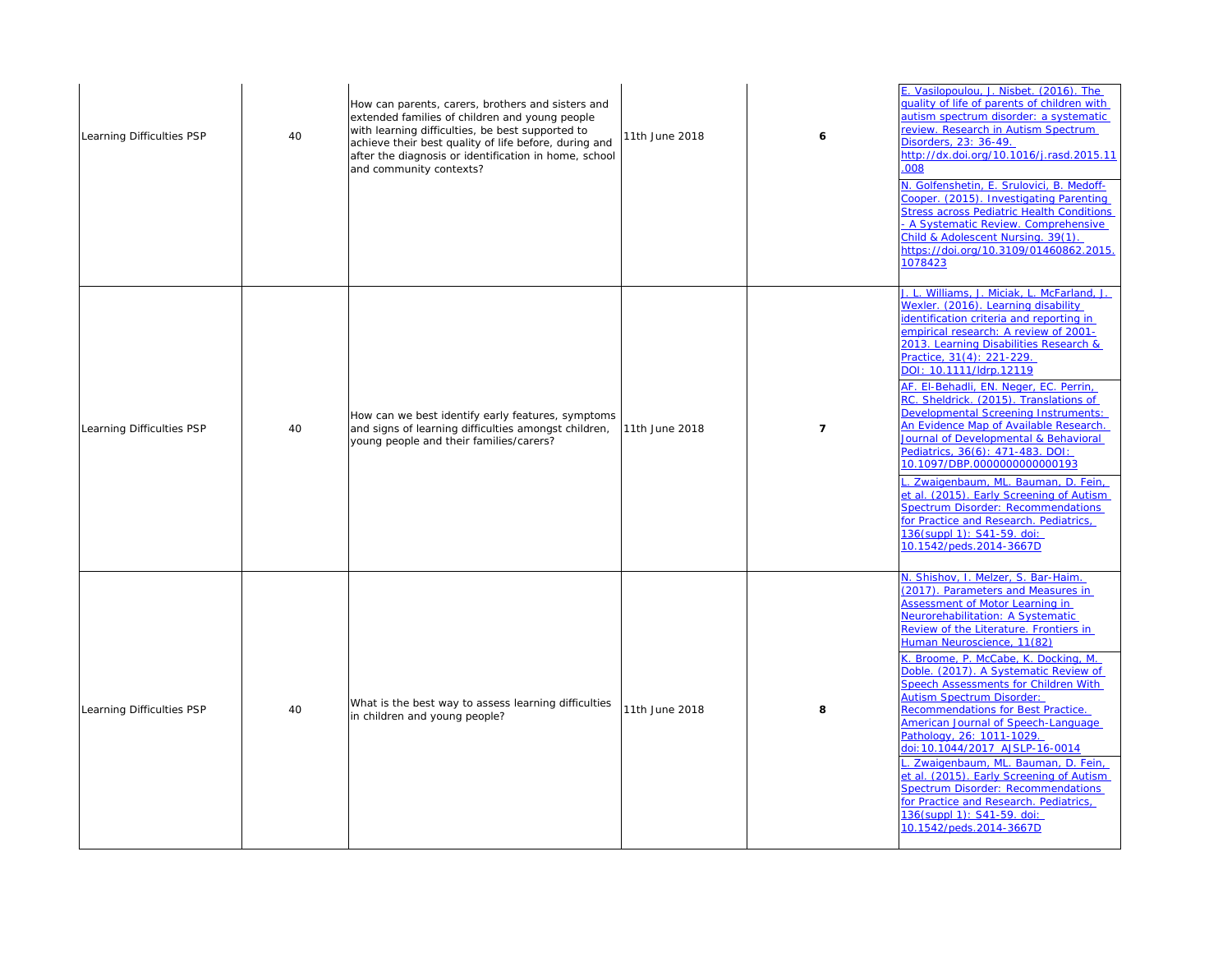| are effective in preventing stigma<br>rds children and young people<br>culties?                                                             | 11th June 2018 | 9  | Z. Kileen, R. Bunch, JF. Kerrigan.<br>(2017). Mainstream health professionals'<br>stigmatising attitudes towards people<br>with intellectual disabilities: a systematic<br>review. Journal of Intellectual Disability<br>Research: 61(5): 411-434.<br>https://doi.org/10.1111/jir<br>P. A. Gillen, M. Sinclair, W. G. Kernohan,<br><u>C. M. Begley, A. G. Luyben. (2017).</u><br>Interventions for prevention of bullying<br>in the workplace. Cochrane Database of<br><b>Systematic Review. DOI:</b><br><u>10.1002/14651858.CD009778.pub2</u><br>M.A. Malli, R. Forrester-Jones, G.<br>Murphy. (2015). Stigma in youth with<br>Tourette's syndrome: a systematic<br><u>review and synthesis. European Child &amp;</u><br>Adolescent Psychiatry, 25(2): 127-139.<br>DOI 10.1007/s00787-015-0761-x                                                  |
|---------------------------------------------------------------------------------------------------------------------------------------------|----------------|----|----------------------------------------------------------------------------------------------------------------------------------------------------------------------------------------------------------------------------------------------------------------------------------------------------------------------------------------------------------------------------------------------------------------------------------------------------------------------------------------------------------------------------------------------------------------------------------------------------------------------------------------------------------------------------------------------------------------------------------------------------------------------------------------------------------------------------------------------------|
| are effective in helping children<br>with learning difficulties live<br>, including during times of                                         | 11th June 2018 | 10 | D. Hedley, M. Uljarevic, L. Cameron, S.<br>Halder, A. Richdale, C. Dissanayake.<br>(2016). Employment programmes and<br>interventions targeting adults with<br>autism spectrum disorder: A systematic<br><u>review of the literature. Autism. 21(8):</u><br>929-941. DOI: 10.1177/136236<br>. J. Ellenkamp, E. P. Brouwers, P. J.<br>Embregts, M. C. Joosen, J. van Weeghel.<br>(2015). Work Environment-Related<br><b>Factors in Obtaining and Maintaining</b><br>Work in a Competitive Employment<br><b>Setting for Employees with Intellectual</b><br><b>Disabilities: A Systematic Review</b><br>D. Westbrook, C. J. Fong, C. Nye, A.<br>Williams, O. Wendt, T.CortopassiQ<br>2015). Transition Services for Youth<br>With Autism: A Systematic Review.<br>Research on Social Work Practice. 25(1):<br>10-20. DOI:<br>10.1177/1049731514524836 |
| ors contributing to the delay for<br>g people with learning difficulties<br>d differences in, a learning<br>ment and diagnosis, support and | 11th June 2018 | 11 | M. Naseem, AH Shah, MF. Khiyani, Z.<br>Khurshid, MS Zafar, S. Gulzar, AH<br>Aljameel, HS. Khalil. (2017). Access to<br>oral health care services among adults<br>with learning disabilities: a scoping<br>review. Annali di Stomatologia. 7(3): 52-<br>59. doi: 10.11138/ads/2016.<br>M. Jacobs, H. Downie, G. Kidd, L.<br>Fitzsimmons, S. Gibbs, C. Melville.<br>(2016). Mental health services for<br>children and adolescents with learning<br>disabilities: A review of research on<br>experiences of service users and<br>providers. British Journal of Learning D                                                                                                                                                                                                                                                                            |

| Learning Difficulties PSP | 40 | Which strategies are effective in preventing stigma<br>and bullying towards children and young people<br>with learning difficulties?                                                                                                  | 11th June 2018   | 9    |
|---------------------------|----|---------------------------------------------------------------------------------------------------------------------------------------------------------------------------------------------------------------------------------------|------------------|------|
| Learning Difficulties PSP | 40 | Which strategies are effective in helping children<br>and young people with learning difficulties live<br>independent lives, including during times of<br>transitions?                                                                | 11th June 2018   | 10   |
| Learning Difficulties PSP | 40 | What are the factors contributing to the delay for<br>children and young people with learning difficulties<br>in referral for, and differences in, a learning<br>difficulties assessment and diagnosis, support and<br>interventions? | $11th$ June 2018 | $11$ |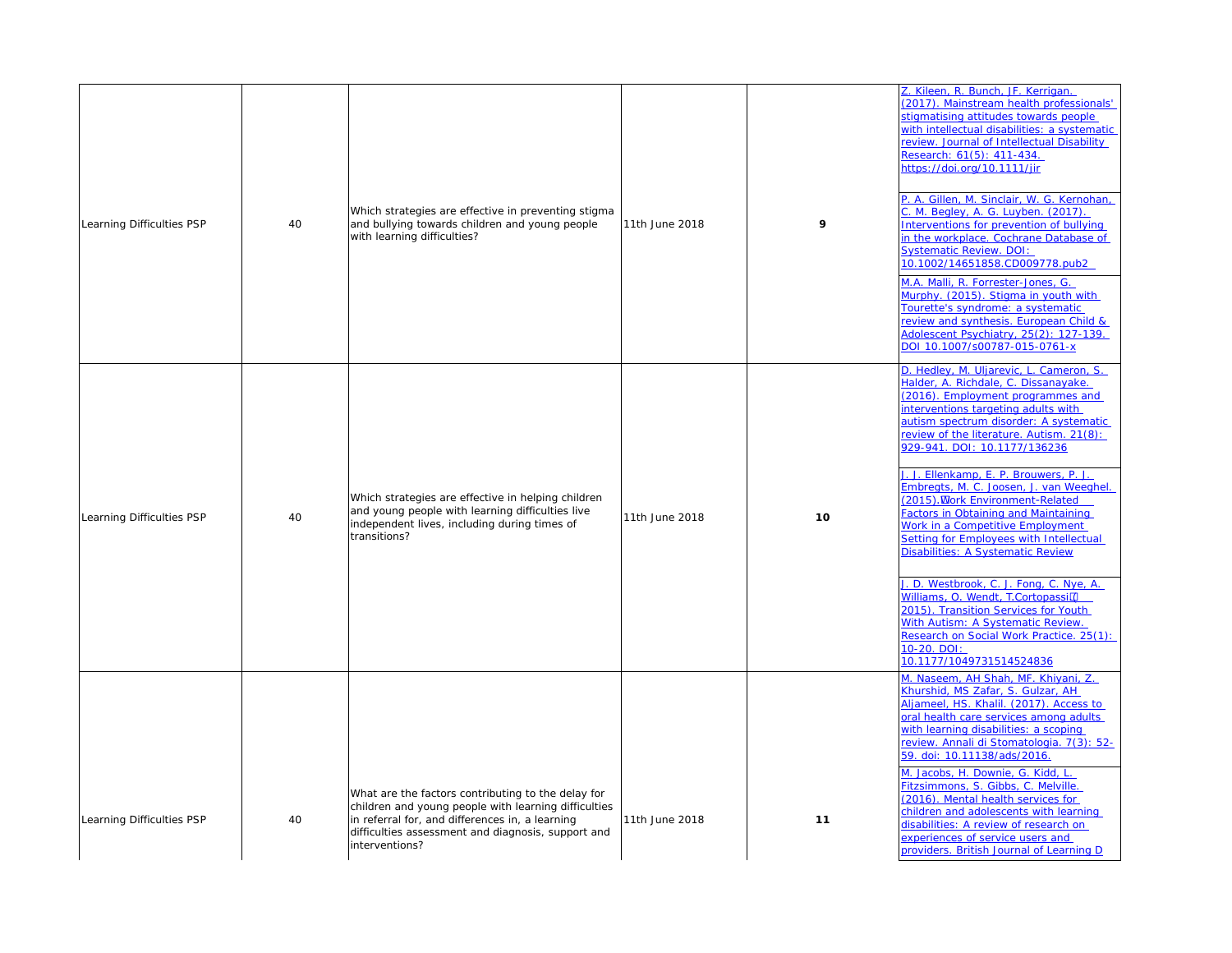|                           |    |                                                                                                                                                                                                                                                                                         |                |      | R. Balogh, C. A. McMorris, Y. Lunsky, H.<br>Ouellette-Kuntz, L. Bourne, A.<br>Colantonio, D. C. Goncalves-Bradley.<br>(2016). Organising healthcare services<br>for persons with an intellectual disability<br>(Review). Cochrane Database of<br><b>Systematic Review. DOI:</b><br><u>10.1002/14651858.CD007492.pub2</u>                                                                                                                                                                                                                                                                                                                                                                                                                                                                                                                                                                                                       |
|---------------------------|----|-----------------------------------------------------------------------------------------------------------------------------------------------------------------------------------------------------------------------------------------------------------------------------------------|----------------|------|--------------------------------------------------------------------------------------------------------------------------------------------------------------------------------------------------------------------------------------------------------------------------------------------------------------------------------------------------------------------------------------------------------------------------------------------------------------------------------------------------------------------------------------------------------------------------------------------------------------------------------------------------------------------------------------------------------------------------------------------------------------------------------------------------------------------------------------------------------------------------------------------------------------------------------|
| Learning Difficulties PSP | 40 | How does a learning difficulty affect or interfere<br>with a child or young person's ability and<br>experience in learning?                                                                                                                                                             | 11th June 2018 | $12$ | J. McDaniel, K. D'Ambrose Slaboch, P.<br>Yoder (2018). A meta-analysis of the<br>association between vocalizations and<br>expressive language in children with<br>autism spectrum disorder. Research in<br>Developmental Disabilities. vol. 72, 202-<br>213. doi: 10.1016/j.ridd.2017.1<br>P. Peng and D. Fuchs. (2017). A Meta-<br><b>Analysis of Working Memory Deficits in</b><br><b>Children With Learning Difficulties: Is</b><br>There a Difference Between Verbal<br>Domain and Numerical Domain? Journal<br>of Learning Disabilities. 49(1): 3-20<br>J. C. A. W. Peijnenborgh, P. M. Hurks, A.<br>P. Aldenkamp, J. S. H. Vles and J. G. M.<br>Hendriksen. (2016). Efficacy of working<br>memory training in children and<br>adolescents with learning disabilities: A<br>review study and meta-analysis.<br>Neuropsychological Rehabiliation, 26(5-<br>$\vert 6)$ : 645-672.<br>https://doi.org/10.1080/09602011.2015. |
| Learning Difficulties PSP | 40 | Which family, school and community supports are<br>effective in preparing children, young people and<br>their families/carers to transition through different  11th June 2018<br>stages of schooling/education and through children<br>and young people's services into adult services? |                | 13   | 1026356<br>A. Marsh, V. Spagnol, R. Grove, V.<br>Eapen. (2017). Transition to school for<br>children with autism spectrum disorder:<br>A systematic review. World Journal of<br>Psychiatry. 7(3): 184-196. doi:<br><u>10.5498/wjp.v7.i3.184</u><br>G. Young-Southward, C. Philo, S-A.<br>Cooper. (2017). What effect does<br>transition have on health and well-being<br>in young people with intellectual<br>disabilities? A systematic review. Journal<br>of Applied Research in Intellectual<br>Disabilities. 30(5): 805-823. DOI<br>J. D. Westbrook, C. J. Fong, C. Nye, A.<br>Williams, O. Wendt, T. Cortopassi.<br>(2015). Transition Services for Youth<br>With Autism: A Systematic Review.<br>Research on Social Work Practice. 25(1):<br>$10-20$ . $DDI$ :<br>10.1177/1049731514524836                                                                                                                               |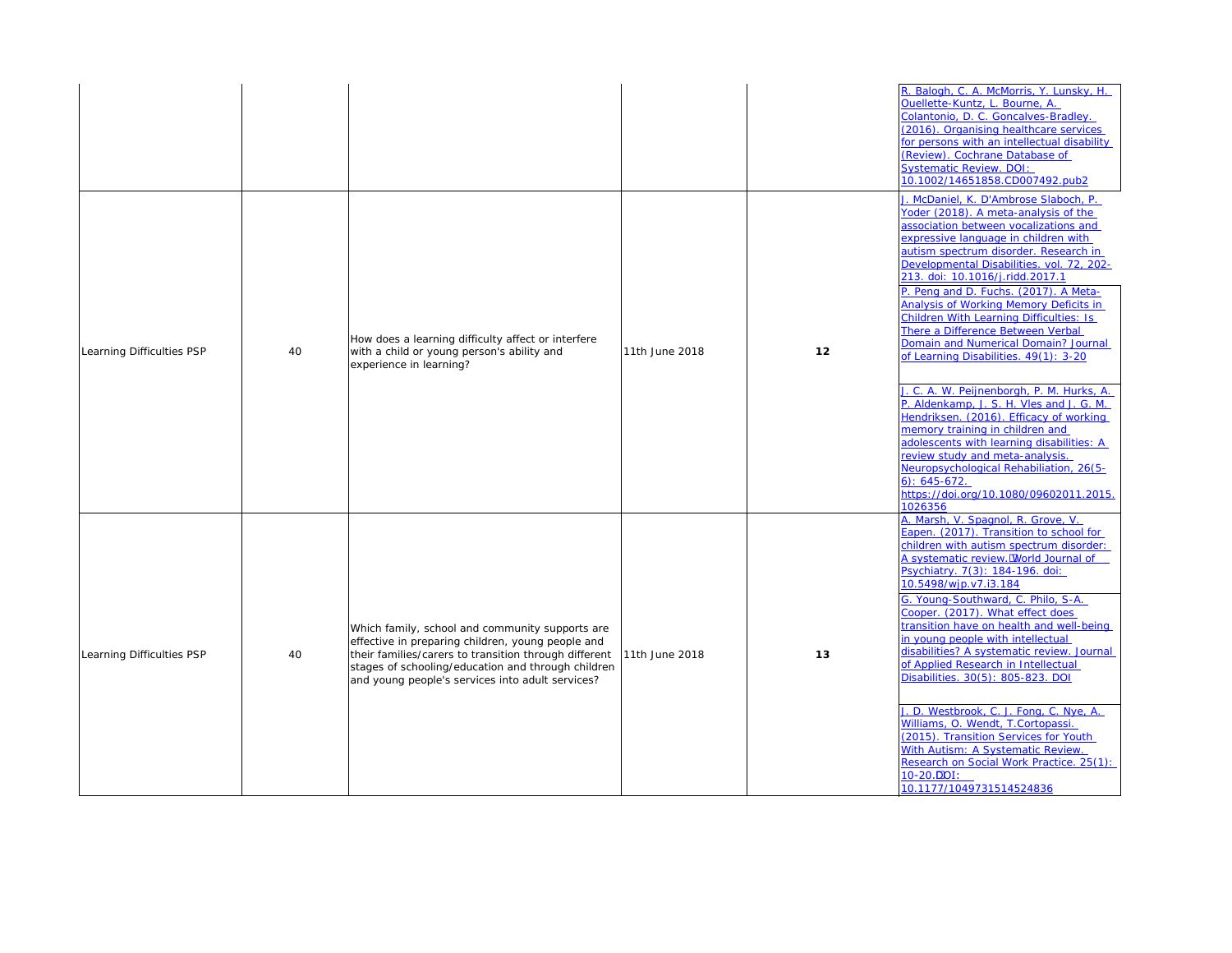| re children and young people with learning<br>Ities more likely to experience mental health  11th June 2018<br>ms?                                          |                | 14 | M. Jacobs, H. Downie, G. Kidd, L.<br>Fitzsimmons, S. Gibbs, C. Melville.<br>(2016). Mental health services for<br>children and adolescents with learning<br>disabilities: A review of research on<br>experiences of service users and<br>providers. British Journal of Learning D<br>C. Walton, M. Kerr. (2015). Down<br>syndrome: systematic review of the<br>prevalence and nature of presentation of<br>unipolar depression. ADVANCES IN<br>MENTAL HEALTH AND INTELLECTUAL<br>DISABILITIES. 9(4): 151-162. DOI<br>10.1108/AMHID-11-2014-0037<br>C. Walton & M. Kerr. (2015). Prader Willi<br>syndrome: systematic review of the<br>prevalence and nature of presentation of<br>unipolar depression. Advances in Mental<br>Health and Intellectual Disabilities. 10(3)<br>172-184. DOI10.1108/AMHID-08-2015-<br>0037                                 |
|-------------------------------------------------------------------------------------------------------------------------------------------------------------|----------------|----|--------------------------------------------------------------------------------------------------------------------------------------------------------------------------------------------------------------------------------------------------------------------------------------------------------------------------------------------------------------------------------------------------------------------------------------------------------------------------------------------------------------------------------------------------------------------------------------------------------------------------------------------------------------------------------------------------------------------------------------------------------------------------------------------------------------------------------------------------------|
| effect does having a formal label or a<br>osis have on children and young people living<br>learning difficulty and those involved in<br>are and the public? | 11th June 2018 | 15 | HH. Koester, S. Arthanat. (2017). Effect<br>of diagnosis, body site and experience<br>on text entry rate of individuals with<br>physical disabilities: a systematic<br>review. Disability and Rehabilitation,<br>$13(3)$ .<br>https://doi.org/10.1080/17483107.2017.<br>1369588<br>C. A. Melville, A. Oppewal, E. L. Schafer,<br>E. Freiberger, M. Guerra-Balic, et al<br>(2017). Definitions, measurement and<br>prevalence of sedentary behaviour in<br>adults with intellectual disabilities - A<br>systematic review. Preventive Medicine,<br>97: 62-71. http<br>H. Galloway, E. Newman. (2017). Is<br>there a difference between child self-<br>ratings and parent proxy- ratings of the<br>quality of life of children with a diagnosis<br>of attention-deficit hyperactivity disorder<br>(ADHD)? A systematic review of the<br>literature. ADHD |
|                                                                                                                                                             |                |    | B. Perelmutter, K. K. McGregor, K. R.<br>Gordon. (2017). Assistive technology<br>interventions for adolescents and adults<br>with learning disabilities: An evidence-<br>based systematic review and meta-<br>analysis. Computer & Education. 114:<br>139-163. http://dx.doi.org/10                                                                                                                                                                                                                                                                                                                                                                                                                                                                                                                                                                    |

| Learning Difficulties PSP | 40 | Why are children and young people with learning<br>difficulties more likely to experience mental health 11th June 2018<br>problems?                                                                        | 14 |
|---------------------------|----|------------------------------------------------------------------------------------------------------------------------------------------------------------------------------------------------------------|----|
| Learning Difficulties PSP | 40 | What effect does having a formal label or a<br>diagnosis have on children and young people living $\vert$ 11th June 2018<br>with a learning difficulty and those involved in<br>their care and the public? | 15 |
|                           |    |                                                                                                                                                                                                            |    |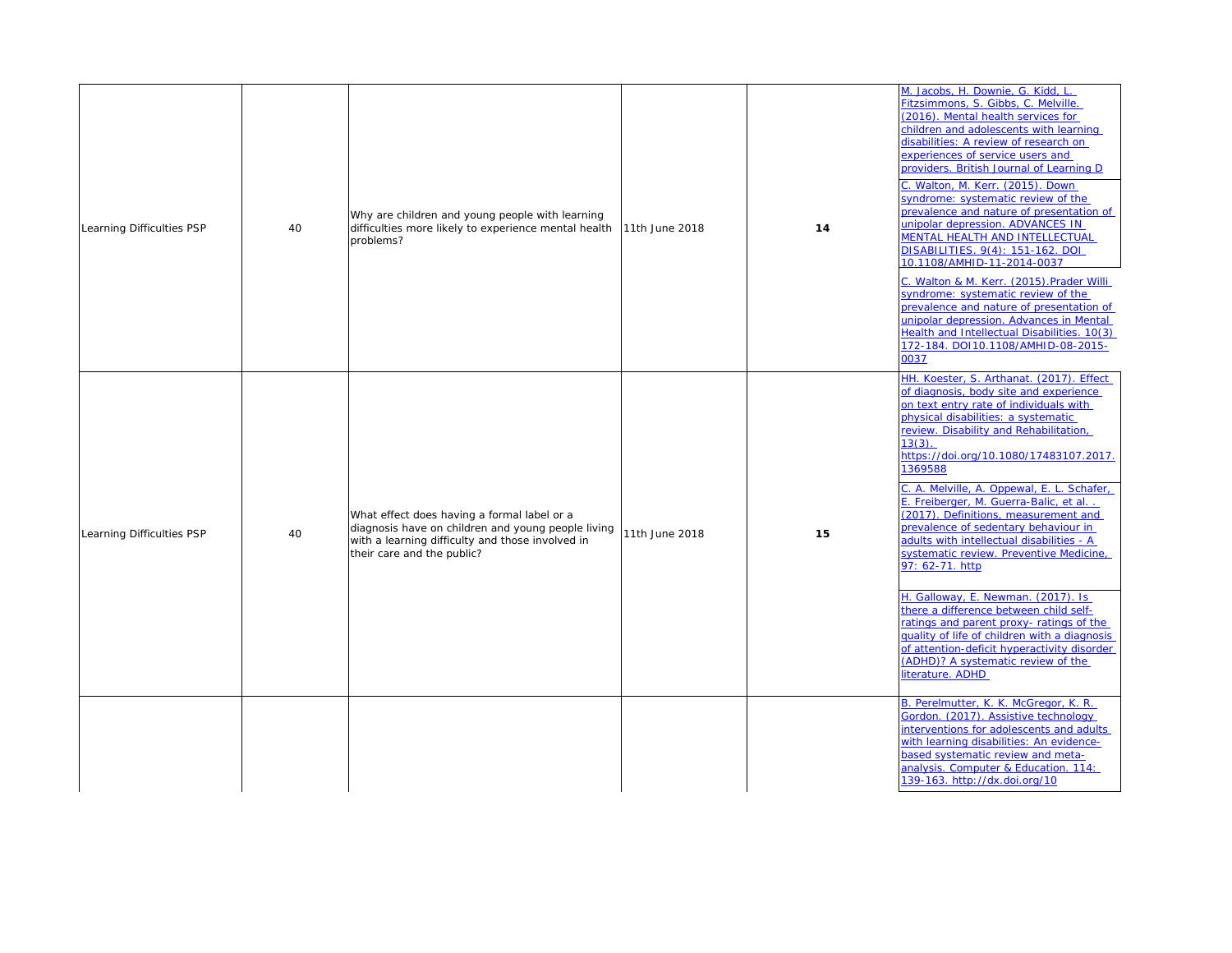| nd communication<br>e.g. augmentative and<br>ication (AAC) devices, ICT-<br>on aids, assistive technology,<br>blet/phone) are effective and<br>e accessed by children and<br>earning difficulties? | 11th June 2018 | 16 | M. Linden, C. Hawley, B. Blackwood, J.<br>Evans, V. Anderson, C. O'Rourke.<br>(2016). Technological aids for the<br>rehabilitation of memory and executive<br>functioning in children and adolescents<br>with acquired brain injury. Cochrane<br>Database of Systematic Review. DOI:<br>10.1002/14651858.CD011020.pub2<br>Antonio Miguel Cruz, Adriana María Ríos<br>Rincón, William Ricardo Rodríguez<br>Dueñas, Daniel Alejandro Quiroga Torres<br>& Andrés Felipe Bohórquez- Heredia.<br>(2017). What does the literature say<br>about using robots on children with<br>disabilities? Disability, 12(5).<br>https://doi.org/10.1080/17483107.2017.                                                                                                                                                                 |
|----------------------------------------------------------------------------------------------------------------------------------------------------------------------------------------------------|----------------|----|-----------------------------------------------------------------------------------------------------------------------------------------------------------------------------------------------------------------------------------------------------------------------------------------------------------------------------------------------------------------------------------------------------------------------------------------------------------------------------------------------------------------------------------------------------------------------------------------------------------------------------------------------------------------------------------------------------------------------------------------------------------------------------------------------------------------------|
| e public awareness about<br>and what is the impact of any<br>ireness on the wellbeing of<br>difficulties?                                                                                          | 11th June 2018 | 17 | 1318308<br>K. Boshoff, D. Gibbs, R. L. Phillips, L.<br>Wiles, L. Porter. (2016). Parents' voices:<br>'why and how we advocate'. A meta-<br>synthesis of parents' experiences of<br>advocating fortheir child with autism<br>spectrum_disorder.Child: Care, Health<br>and Development. 42(6):<br>H. A. Pelleboer-Gunnink, W. M. W. J. Van<br>Oorsouw, J. Van Weeghel, P. J. C. M.<br>Embregts. (2017). Mainstream health                                                                                                                                                                                                                                                                                                                                                                                               |
|                                                                                                                                                                                                    |                |    | professionals' stigmatising attitudes<br>towards people with intellectual<br>disabilities: a systematic review. $\square$<br>Journal of Intellectual Disability                                                                                                                                                                                                                                                                                                                                                                                                                                                                                                                                                                                                                                                       |
| easures of outcomes (e.g.<br>r relationships, quality of life,<br>ion) for children and young<br>difficulties?                                                                                     | 11th June 2018 | 18 | E. Vasilopoulou, J. Nisbet. (2016). The<br>quality of life of parents of children with<br>autism spectrum disorder: a systematic<br>review. Research in Autism Spectrum<br>Disorders, 23: 36-49.<br>http://dx.doi.org/10.1016/j.rasd.2015.11<br>800.<br>T. Gomersall, S. Spencer, H. Basarir, et<br>al. (2015). Measuring quality of life in<br>children with speech and language<br>difficulties: a systematic review of<br>existing approaches. International<br>Journal of Language Communication<br>Disorder, 50(4): 416-435. DOI: 10<br>C. Oh-Young and J. Filler. (2015). A<br>meta-analysis of the effects of<br>placement on academic and social skill<br>outcome measures of students with<br>disabilities. Research in Developmental<br>Disabilities, 47: 80-92. doi:<br><u>10.1016/j.ridd.2015.08.014.</u> |

| Learning Difficulties PSP | 40 | Which information and communication<br>technologies (ICT) (e.g. augmentative and<br>alternative communication (AAC) devices, ICT-<br>based communication aids, assistive technology,<br>iPads/writing aids/tablet/phone) are effective and<br>how can they best be accessed by children and<br>young people with learning difficulties? | 11th June 2018 | 16 |
|---------------------------|----|-----------------------------------------------------------------------------------------------------------------------------------------------------------------------------------------------------------------------------------------------------------------------------------------------------------------------------------------|----------------|----|
| Learning Difficulties PSP | 40 | How can we improve public awareness about<br>learning difficulties and what is the impact of any<br>improvement in awareness on the wellbeing of<br>people with learning difficulties?                                                                                                                                                  | 11th June 2018 | 17 |
| Learning Difficulties PSP | 40 | What are the best measures of outcomes (e.g.<br>academic skills, peer relationships, quality of life,<br>classroom participation) for children and young<br>people with learning difficulties?                                                                                                                                          | 11th June 2018 | 18 |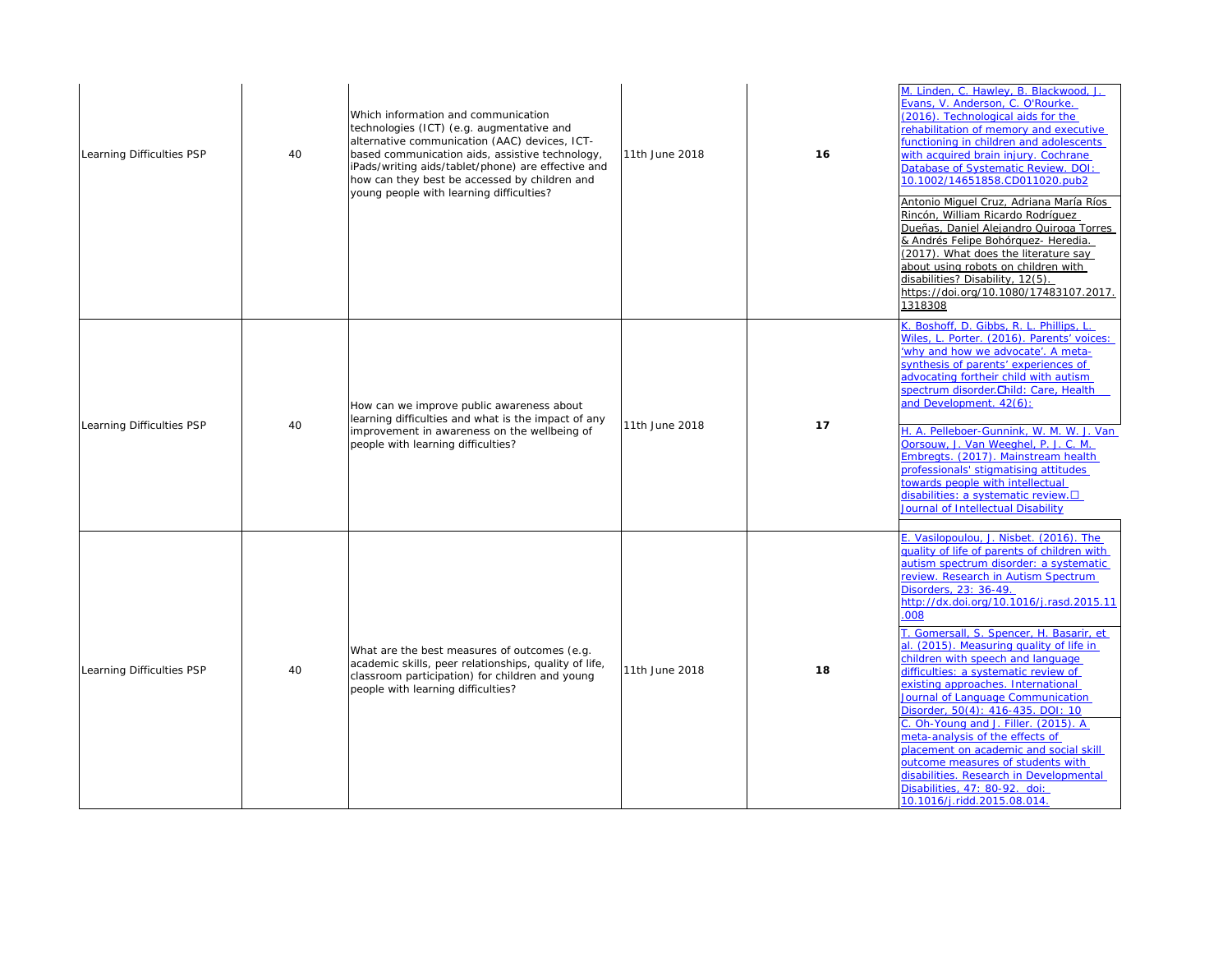| renting approaches and strategies are<br>oful for young parents or carers who<br>es have learning difficulties?                                          | 11th June 2018 | 19 | E. van den Broek, A. J. P. M. van Eijden,<br>M. M. Overbeek, S. Kef, P. S.<br>Sterkenburg, C. Schuengel. (2017). A<br>systematic review of the literature on<br>parenting of young children with visual<br>impairments and the adaptions for Video-<br>feedback Intervention to promote<br>positive parenting (VIPP). Journal of<br><b>Devleopmental and Physical Disability,</b><br>29(3): 503-545. doi: 10.1007/s10882-<br>016-9529-6<br>L. Park, K. L. Hudec, C. Johnston.<br>(2017). Parental ADHD symptons and<br>parenting behaviours: A meta-analytic<br>review. Clinical Psychology Review. 56:<br>25.20                                                                                         |
|----------------------------------------------------------------------------------------------------------------------------------------------------------|----------------|----|----------------------------------------------------------------------------------------------------------------------------------------------------------------------------------------------------------------------------------------------------------------------------------------------------------------------------------------------------------------------------------------------------------------------------------------------------------------------------------------------------------------------------------------------------------------------------------------------------------------------------------------------------------------------------------------------------------|
| ategies are effective in increasing the<br>vailable for children and young people<br>ning difficulties, and their families/carers,<br>school activities? | 11th June 2018 | 20 | A. M. McGarty, C. A. Melville. (2017).<br>Parental perceptions of facilitators and<br>barriers to physical activity for children<br>with intellectual disabilities: A mixed<br>methods systematic review. Research in<br>Developmental Disabilities. 73: 40-57.                                                                                                                                                                                                                                                                                                                                                                                                                                          |
| we understand what it is like to live with<br>difficulties from a child or young person's<br>ve?                                                         | 11th June 2018 | 21 | Domeij, H. Fahlstrom, G. Bertilsson, G.,<br>et al. (2018). Experiences of living with<br>fetal alcohol spectrum disorders: a<br>systematic review and synthesis of<br>qualitative data. Developmental Medicine<br>& Child Neurology. DOI:<br>10.1111/dmcn.13696<br>MA. Rashid, S. Lovick, NR. Llanwarne.<br>(2017). Medication-taking experiences in<br>attention deficit hyperactivity disorder: a<br>systematic review. Family Practice. 1-9.<br>https://doi.org/10.1093/fampra/cmx088<br>S. Lindsay. (2016). Child and youth<br>experiences and perspectives of cerebral<br>palsy: a qualitative systematic review.<br>Child: Care, Health and Development.<br>42(2): 153-175. doi: 10.1111/cch.12309 |
| engths do children and young people with<br>difficulties have?                                                                                           | 11th June 2018 | 22 |                                                                                                                                                                                                                                                                                                                                                                                                                                                                                                                                                                                                                                                                                                          |
| centage of children and young people<br>ning difficulties receive the appropriate<br>support that meets their needs at home,                             | 11th June 2018 | 23 |                                                                                                                                                                                                                                                                                                                                                                                                                                                                                                                                                                                                                                                                                                          |
|                                                                                                                                                          |                |    | J. McDaniel, K. D'Ambrose Slaboch, P.<br>Yoder (2018). A meta-analysis of the<br>association between vocalizations and<br>expressive language in children with<br>autism spectrum disorder. Research in<br>Developmental Disabilities. vol. 72, 202-<br><u> 213. doi: 10.1016/j.ridd.2017.1</u>                                                                                                                                                                                                                                                                                                                                                                                                          |

| Learning Difficulties PSP | 40 | Which parenting approaches and strategies are<br>most helpful for young parents or carers who<br>themselves have learning difficulties?                                                       | 11th June 2018 | 19 |
|---------------------------|----|-----------------------------------------------------------------------------------------------------------------------------------------------------------------------------------------------|----------------|----|
| Learning Difficulties PSP | 40 | Which strategies are effective in increasing the<br>support available for children and young people<br>with learning difficulties, and their families/carers,<br>in out-of-school activities? | 11th June 2018 | 20 |
| Learning Difficulties PSP | 40 | How can we understand what it is like to live with<br>learning difficulties from a child or young person's<br>perspective?                                                                    | 11th June 2018 | 21 |
| Learning Difficulties PSP | 40 | What strengths do children and young people with<br>learning difficulties have?                                                                                                               | 11th June 2018 | 22 |
|                           |    | What percentage of children and young people<br>with learning difficulties receive the appropriate                                                                                            | 11th June 2018 | 23 |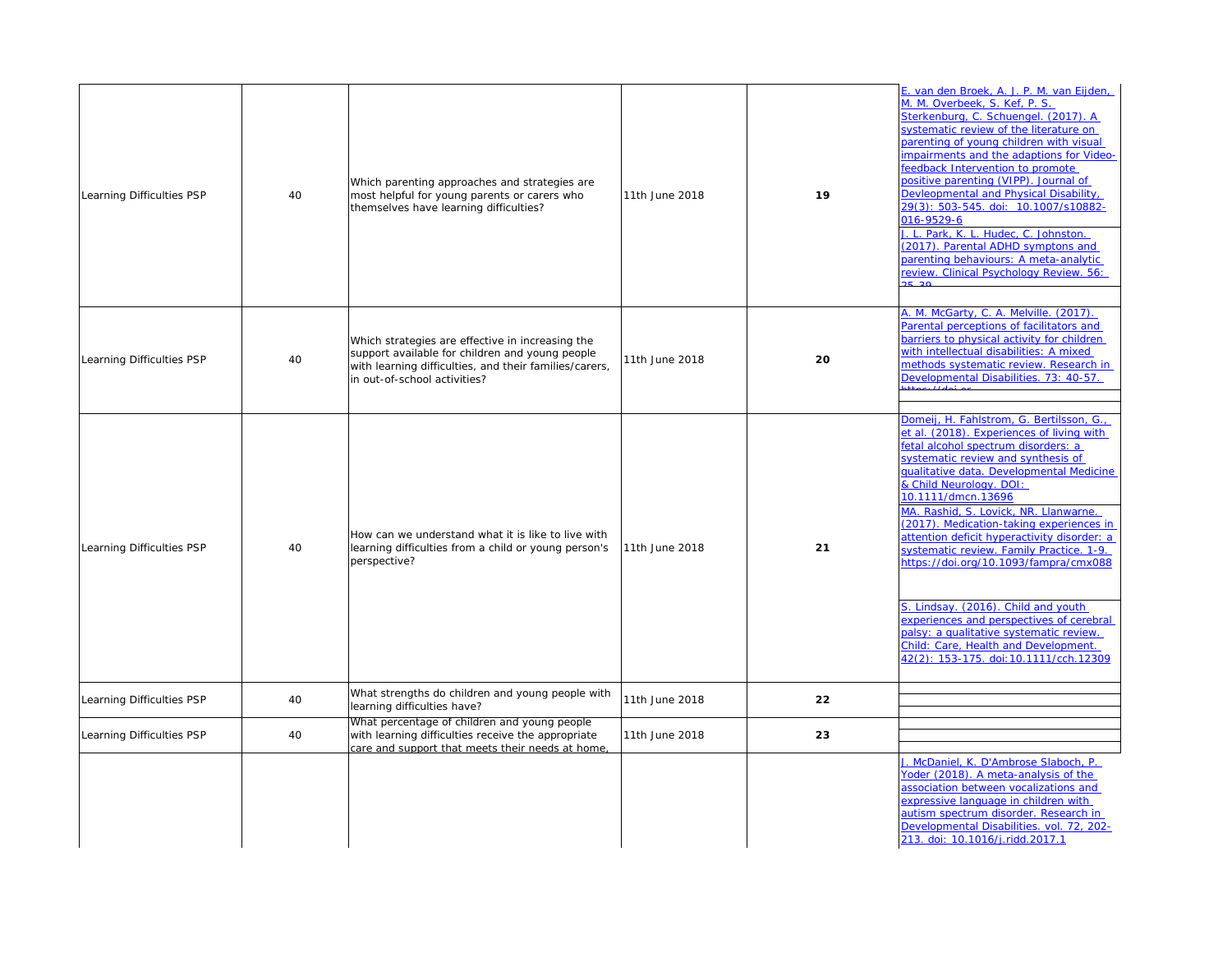| Learning Difficulties PSP | 40 | How do learning difficulties affect the everyday life<br>of children and young people living with a learning<br>difficulty and those involved in their care? | 11th June 2018 | 24 | P. Peng and D. Fuchs. (2017). A Meta-<br><b>Analysis of Working Memory Deficits in</b><br>Children With Learning Difficulties: Is<br>There a Difference Between Verbal<br>Domain and Numerical Domain? Journal<br>of Learning Disabilities. 49(1): 3-20                                                                                                                      |
|---------------------------|----|--------------------------------------------------------------------------------------------------------------------------------------------------------------|----------------|----|------------------------------------------------------------------------------------------------------------------------------------------------------------------------------------------------------------------------------------------------------------------------------------------------------------------------------------------------------------------------------|
|                           |    |                                                                                                                                                              |                |    | J. C. A. W. Peijnenborgh, P. M. Hurks, A.<br>P. Aldenkamp, J. S. H. Vles and J. G. M.<br>Hendriksen. (2016). Efficacy of working<br>memory training in children and<br>adolescents with learning disabilities: A<br>review study and meta-analysis.<br>Neuropsychological Rehabiliation, 26(5-<br>$\vert 6)$ : 645-672.<br>https://doi.org/10.1080/09602011.2015.<br>1026356 |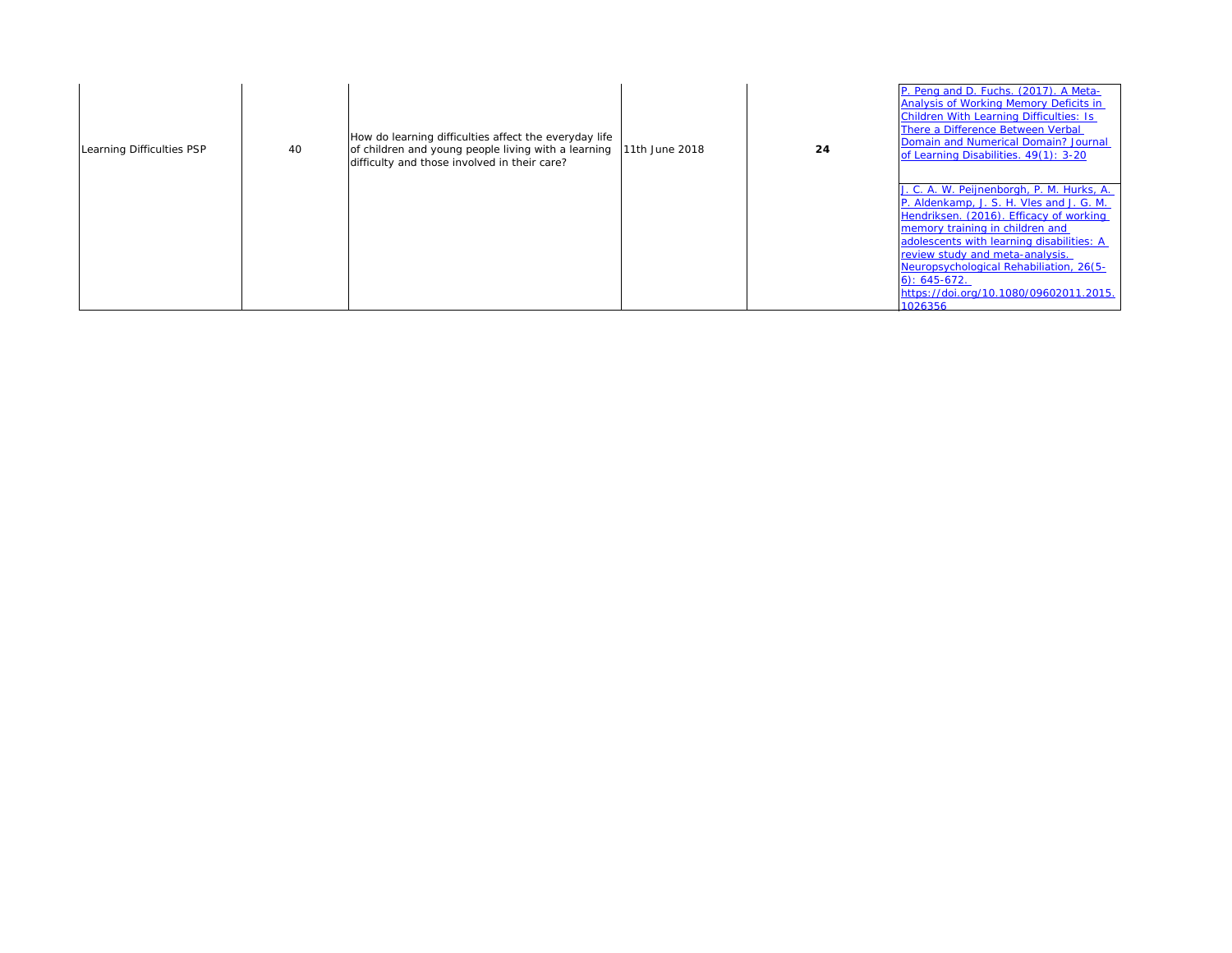## **Research priorities - Learning Difficulties (Scotland) PSP. Published September 2018**

**Original survey submissions within the published priorities**

| ID | <b>Uncertainty</b>                               | <b>Original Uncertainty</b>                                                                                                                                                                                                                                                                                                                                                                                                                                                                                                                                                                                                                                                                                         | <b>Source of Uncertainty</b>                                                                  | Evidence (reference, and weblink where available, to the most recent relevant systematic review identified by<br>the PSP) **                                                                                                                                         |
|----|--------------------------------------------------|---------------------------------------------------------------------------------------------------------------------------------------------------------------------------------------------------------------------------------------------------------------------------------------------------------------------------------------------------------------------------------------------------------------------------------------------------------------------------------------------------------------------------------------------------------------------------------------------------------------------------------------------------------------------------------------------------------------------|-----------------------------------------------------------------------------------------------|----------------------------------------------------------------------------------------------------------------------------------------------------------------------------------------------------------------------------------------------------------------------|
|    |                                                  |                                                                                                                                                                                                                                                                                                                                                                                                                                                                                                                                                                                                                                                                                                                     |                                                                                               |                                                                                                                                                                                                                                                                      |
|    |                                                  | What are the underlying causes?                                                                                                                                                                                                                                                                                                                                                                                                                                                                                                                                                                                                                                                                                     | A professional                                                                                | A. Pascal, P. Govaert, A. Oostra, G. Naulaers, E. Ortibus, C. van den Broeck. (2018). Neurodevelopmental outcome in very<br>preterm and very-low-birthweight infants born over the past decade: a meta-analytic review. Developmental Medicine & Child<br>Neurology. |
|    |                                                  | Understanding the possible causes of learning disabilities.                                                                                                                                                                                                                                                                                                                                                                                                                                                                                                                                                                                                                                                         | A professional                                                                                | SL. Prady, I. Hanlon, LK. Fraser, A. Mikoxoka-Walus. (2017). A systematic review of maternal antidepressant use in<br>pregnancy and short- and long-term offspring's outcomes. Archives of Women's Mental Health, p 1-14. DOI 10.1007/s00737-<br>017-0780-3          |
|    |                                                  | What has caused the learning disability                                                                                                                                                                                                                                                                                                                                                                                                                                                                                                                                                                                                                                                                             | A parent/carer                                                                                | CE. Sanchez, C. Barry, A. Sabhlok, K. Russell, A. Majors, SH. Kollins, BF. Fuemmeler. (2017). Maternal pre-pregnancy obesity<br>and child neurodevelopmental outcomes: a meta-analysis. Obesity Reviews. DOI: 10.1111/obr.12643                                      |
|    |                                                  | What are the main causes of learning difficulties?                                                                                                                                                                                                                                                                                                                                                                                                                                                                                                                                                                                                                                                                  | A parent/carer                                                                                | S. J. Stock, L. Bricker, J. E. Norman, H. M. West. (2016). Immediate versus deferred delivery of the preterm baby with<br>suspected fetal compromise for improving outcomes. Cochrane Database of Systematic Review, 7. DOI:<br>10.1002/14651858.CD008968.pub3       |
|    |                                                  | What are the causes of learning difficulties?                                                                                                                                                                                                                                                                                                                                                                                                                                                                                                                                                                                                                                                                       | A parent/carer                                                                                |                                                                                                                                                                                                                                                                      |
|    |                                                  | Causes of learning difficulties, investigations                                                                                                                                                                                                                                                                                                                                                                                                                                                                                                                                                                                                                                                                     | A professional                                                                                |                                                                                                                                                                                                                                                                      |
|    |                                                  | To what extent is neurodiversity genetic, traumatic birth and down to other external factors?                                                                                                                                                                                                                                                                                                                                                                                                                                                                                                                                                                                                                       | An adult who experienced learning difficulties<br>as a child, a parent/carer & a professional |                                                                                                                                                                                                                                                                      |
|    |                                                  | Could genetic factors and social/recreational drug use lead to the develoment of learning difficulties/disability in a child.                                                                                                                                                                                                                                                                                                                                                                                                                                                                                                                                                                                       | A parent/carer                                                                                |                                                                                                                                                                                                                                                                      |
|    |                                                  | Causes for LD                                                                                                                                                                                                                                                                                                                                                                                                                                                                                                                                                                                                                                                                                                       | A professional                                                                                |                                                                                                                                                                                                                                                                      |
|    |                                                  | . what are the causes? Brain damage due to maternal alcohol use in pregnancy is something Im becoming more<br>aware of. Cases presenting in young adults with histories of LD & impulsivity who have been given lots of other<br>diagnosis - they lack the classic facial features so have been overlooked.                                                                                                                                                                                                                                                                                                                                                                                                         | A professional                                                                                |                                                                                                                                                                                                                                                                      |
|    |                                                  | What was the cause?                                                                                                                                                                                                                                                                                                                                                                                                                                                                                                                                                                                                                                                                                                 | A parent/carer                                                                                |                                                                                                                                                                                                                                                                      |
|    |                                                  | Identifying underlying causes- genetic etc- I think this is often overlooked and feel strongly that families should be<br>offered investigations- not to change/fix child but to help families come to terms and/or plan for future.                                                                                                                                                                                                                                                                                                                                                                                                                                                                                | A professional                                                                                |                                                                                                                                                                                                                                                                      |
|    |                                                  | ANY UNIFYING CAUSE                                                                                                                                                                                                                                                                                                                                                                                                                                                                                                                                                                                                                                                                                                  | A professional                                                                                |                                                                                                                                                                                                                                                                      |
|    |                                                  | Causes especially ones in families, where there is no diagnostic genetic problem identified.                                                                                                                                                                                                                                                                                                                                                                                                                                                                                                                                                                                                                        | A professional                                                                                |                                                                                                                                                                                                                                                                      |
|    |                                                  | What are the causes of specific learning difficulties such as dyslexia, dyscalculia etc                                                                                                                                                                                                                                                                                                                                                                                                                                                                                                                                                                                                                             | A professional                                                                                |                                                                                                                                                                                                                                                                      |
|    | What are the causes of learning<br>difficulties? | I would like to know causes of autism (but realise that can lead to guilt if research finds it is caused by, for example,<br>formula feeding or having a section)                                                                                                                                                                                                                                                                                                                                                                                                                                                                                                                                                   | A parent/carer                                                                                |                                                                                                                                                                                                                                                                      |
|    |                                                  | What causes autism?                                                                                                                                                                                                                                                                                                                                                                                                                                                                                                                                                                                                                                                                                                 | A parent/carer                                                                                |                                                                                                                                                                                                                                                                      |
|    |                                                  | What is the cause of/diagnosis of the learning disability?                                                                                                                                                                                                                                                                                                                                                                                                                                                                                                                                                                                                                                                          | A parent/carer                                                                                |                                                                                                                                                                                                                                                                      |
|    |                                                  | What causes asd? How much does intervention help?                                                                                                                                                                                                                                                                                                                                                                                                                                                                                                                                                                                                                                                                   | A parent/carer                                                                                |                                                                                                                                                                                                                                                                      |
|    |                                                  | Is there any genetic information relation to family members having autism?                                                                                                                                                                                                                                                                                                                                                                                                                                                                                                                                                                                                                                          | A professional                                                                                |                                                                                                                                                                                                                                                                      |
|    |                                                  | What effects Class A drugs (e.g. Heroin, Crack cocaine) can have on an unborn baby's brain development?                                                                                                                                                                                                                                                                                                                                                                                                                                                                                                                                                                                                             | A parent/carer                                                                                |                                                                                                                                                                                                                                                                      |
|    |                                                  | Causes would like to see research into bacterial issues, some stats on instances of lyne and h.pylori in people with LD.                                                                                                                                                                                                                                                                                                                                                                                                                                                                                                                                                                                            | A parent/carer                                                                                |                                                                                                                                                                                                                                                                      |
|    |                                                  | Rates of c sections, birth issues, age of parents etc. Common themes??<br> Based on anecdotal evidence/feedback: Myself and a few other have had children under the age of 5 who received<br>Chemotherapy and or radiotherapy for cancer. Unless the child has a clearly identifiable condition eg: Brain tumour or<br>for e.g. hearing deficit due drug side effects, these children are not assessed for learning difficulties when they go to<br>school. Given the nature and length of treatment I think all children in these circumstances should be routinely<br>screened at some point. So my first question would be about chemotherapy and radiotherapy as a possible cause for<br>learning difficulties. | A parent/carer                                                                                |                                                                                                                                                                                                                                                                      |
|    |                                                  | Causes of learning difficulties                                                                                                                                                                                                                                                                                                                                                                                                                                                                                                                                                                                                                                                                                     | A parent/carer                                                                                |                                                                                                                                                                                                                                                                      |
|    |                                                  | Causes                                                                                                                                                                                                                                                                                                                                                                                                                                                                                                                                                                                                                                                                                                              | A parent/carer                                                                                |                                                                                                                                                                                                                                                                      |
|    |                                                  | Why do I have a condition?                                                                                                                                                                                                                                                                                                                                                                                                                                                                                                                                                                                                                                                                                          | Young person                                                                                  |                                                                                                                                                                                                                                                                      |
|    |                                                  | Why do I have things like T.S.                                                                                                                                                                                                                                                                                                                                                                                                                                                                                                                                                                                                                                                                                      | Young person                                                                                  |                                                                                                                                                                                                                                                                      |
|    |                                                  | What are the causes of developmental disabilities and what could be done to prevent them, or successfully treat them?   A parent/carer                                                                                                                                                                                                                                                                                                                                                                                                                                                                                                                                                                              |                                                                                               |                                                                                                                                                                                                                                                                      |
|    |                                                  | As an expert in the subject of cerebral visual impairment I shall pose three questions and answer them as well: 1. Is<br>cerebral visual impairment a common or significant cause of learning difficulties? Answer: The prevalence is likely to<br>be in the region of 0.7% (qv Williams K Dutton GN on PubMed) It is highly significant because identification and<br>implementation of matched parenting and teaching strategies can turn an affected child's life round.                                                                                                                                                                                                                                         | A professional                                                                                |                                                                                                                                                                                                                                                                      |
|    |                                                  | Definitely genetic causes                                                                                                                                                                                                                                                                                                                                                                                                                                                                                                                                                                                                                                                                                           | A parent/carer                                                                                |                                                                                                                                                                                                                                                                      |
|    |                                                  | Is there a genetic link                                                                                                                                                                                                                                                                                                                                                                                                                                                                                                                                                                                                                                                                                             | A parent/carer                                                                                |                                                                                                                                                                                                                                                                      |
|    |                                                  | Causes would like to see research into bacterial issues, some stats on instances of lyne and h.pylori in people with LD.<br>Rates of c sections, birth issues, age of parents etc. Common themes??                                                                                                                                                                                                                                                                                                                                                                                                                                                                                                                  | A parent/carer                                                                                |                                                                                                                                                                                                                                                                      |
|    |                                                  | From personal experience, I believe that some of my friend's children have been quickly diagnosed with ADHD and/or<br>"being on the spectrum" when a lot of the time they are playing up as their Mum's spends a lot of time on their phones  A professional<br>and don't play with the child, or encourage reading skills, routines, etc. Have you also encountered this?                                                                                                                                                                                                                                                                                                                                          |                                                                                               |                                                                                                                                                                                                                                                                      |
|    |                                                  | More investigation of effect of genetics and environment on people with learning difficulties. Should be accept that<br>genetics is sometimes the cause, or can we improve things if we alter things in the environment, particularly<br>concerning diet, treatments, health and wellbeing approach.                                                                                                                                                                                                                                                                                                                                                                                                                | A parent/carer                                                                                |                                                                                                                                                                                                                                                                      |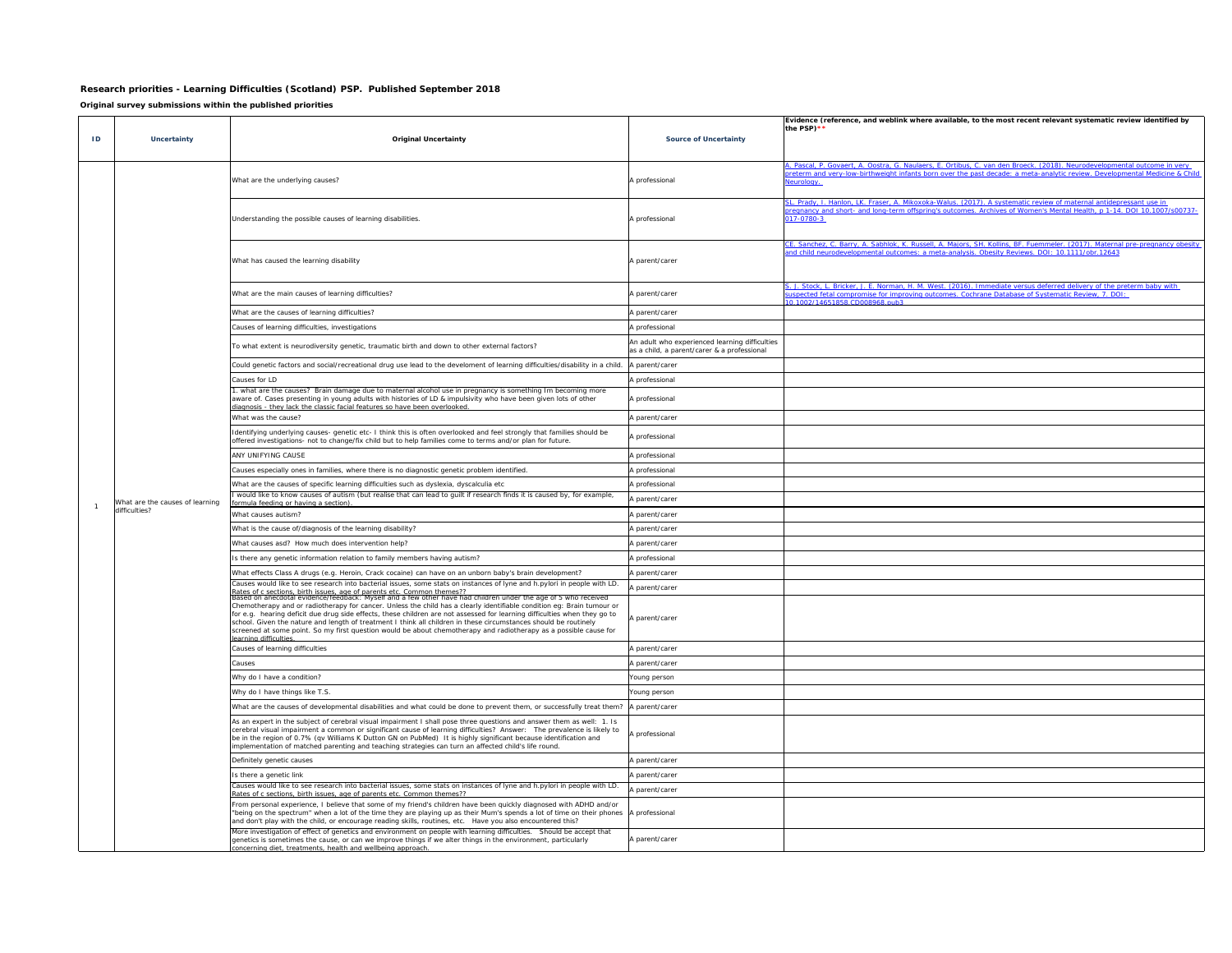| PY. Yang, YJ. Menga, T. Li, Y. Huang. (2017). Associations of endocrine stress-related gene polymorphisms with risk of autism<br><u>spectrum disorders: Evidence from an integrated meta-analysis. Autism Research, 10(11): 1722-1736.</u><br>DOI: 10.1002/aur.1822                                                                                               |
|-------------------------------------------------------------------------------------------------------------------------------------------------------------------------------------------------------------------------------------------------------------------------------------------------------------------------------------------------------------------|
| B. Tick, P. Blton, F. Happe, M. Rutter, F. Rijsdijk. (2016). Heritability of autism spectrum disorders: a meta-analysis of twin<br>studies. Lournal of Child Psychology and Psychiatry. LT(5): LE85-595. Chi: 10.1111/jcpp. 12499                                                                                                                                 |
| HT. Xie, L. Liu, J. Wang, K. E. Joon, R. Parasuram, J. Gunasekaran, C. L. Poh. (2015). The effectiveness of using non-<br>traditional teaching methods to prepare student health care professionals for the delivery of mental state examination: a<br>systematic review. JBI Database of Systematic Reviews and Implementation Reports. 13(7): 177–212, JUL 2015 |
| AF. El-Behadli, EN. Neger, EC. Perrin, RC. Sheldrick. (2015). Translations of Developmental Screening Instruments: An<br>Evidence Map of Available Research. Journal of Developmental & Behavioral Pediatrics, 36(6): 471-483. DOI:                                                                                                                               |
| 10.1097/DBP.0000000000000193<br>L. Zwaigenbaum, ML. Bauman, D. Fein, et al. (2015). Early Screening of Autism Spectrum Disorder: Recommendations for<br>Practice and Research. Pediatrics, 136(suppl 1): S41-59. doi: 10.1542/peds.2014-3667D                                                                                                                     |
|                                                                                                                                                                                                                                                                                                                                                                   |
|                                                                                                                                                                                                                                                                                                                                                                   |
|                                                                                                                                                                                                                                                                                                                                                                   |
|                                                                                                                                                                                                                                                                                                                                                                   |
|                                                                                                                                                                                                                                                                                                                                                                   |
|                                                                                                                                                                                                                                                                                                                                                                   |
|                                                                                                                                                                                                                                                                                                                                                                   |
|                                                                                                                                                                                                                                                                                                                                                                   |
|                                                                                                                                                                                                                                                                                                                                                                   |
|                                                                                                                                                                                                                                                                                                                                                                   |
|                                                                                                                                                                                                                                                                                                                                                                   |
|                                                                                                                                                                                                                                                                                                                                                                   |
|                                                                                                                                                                                                                                                                                                                                                                   |
|                                                                                                                                                                                                                                                                                                                                                                   |
|                                                                                                                                                                                                                                                                                                                                                                   |
|                                                                                                                                                                                                                                                                                                                                                                   |
|                                                                                                                                                                                                                                                                                                                                                                   |
|                                                                                                                                                                                                                                                                                                                                                                   |
|                                                                                                                                                                                                                                                                                                                                                                   |
|                                                                                                                                                                                                                                                                                                                                                                   |

|                                                                                                 | Will my dyslexic children pass dyslexia down to their children.                                                                                                                                                                                                                                                                                                                                                                                                    | A parent/carer                                               | D. Cotter, A. Kelso, A. Neligan. (2017). Genetic biomarkers of posttraumatic epilepsy: A systematic review. Seizure, 46: 53-<br>58. http://dx.doi.org/10.1016/j.seizure.2017.02.002                                                                                                                                                                                                         |  |
|-------------------------------------------------------------------------------------------------|--------------------------------------------------------------------------------------------------------------------------------------------------------------------------------------------------------------------------------------------------------------------------------------------------------------------------------------------------------------------------------------------------------------------------------------------------------------------|--------------------------------------------------------------|---------------------------------------------------------------------------------------------------------------------------------------------------------------------------------------------------------------------------------------------------------------------------------------------------------------------------------------------------------------------------------------------|--|
| What are the chances of learning<br>2 difficulties being passed down to<br>the next generation? | How are genetics involved, what can we learn from our parents with dyslexia                                                                                                                                                                                                                                                                                                                                                                                        | An adult who experienced learning difficulties<br>as a child | PY. Yang, YJ. Menga, T. Li, Y. Huang. (2017). Associations of endocrine stress-related gene polymorphisms with risk of autisn<br>spectrum disorders: Evidence from an integrated meta-analysis. Autism Research, 10(11): 1722-1736.<br>DOI: 10.1002/aur.1822                                                                                                                                |  |
|                                                                                                 |                                                                                                                                                                                                                                                                                                                                                                                                                                                                    |                                                              | B. Tick, P. Blton, F. Happe, M. Rutter, F. Rijsdijk. (2016). Heritability of autism spectrum disorders: a meta-analysis of twin<br>studies. Lournal of Child Psychology and Psychiatry. 57(5): 585-595. Cbi: 10.1111/jcpp. 12499                                                                                                                                                            |  |
|                                                                                                 | Can genetic conditions known to cause learning difficulties be identified in babies?                                                                                                                                                                                                                                                                                                                                                                               | A parent/carer                                               | HT. Xie, L. Liu, J. Wang, K. E. Joon, R. Parasuram, J. Gunasekaran, C. L. Poh. (2015). The effectiveness of using non-<br>traditional teaching methods to prepare student health care professionals for the delivery of mental state examination: a<br>systematic review. JBI Database of Systematic Reviews and Implementation Reports. 13(7): 177–212, JUL 2015                           |  |
|                                                                                                 | Current research suggests that children with autism can be diagnosed as early as infants based on how specific social<br>interactions and eye gaze/attention. Is there any research like this being conducted on families with a history of<br>learning disabilities?                                                                                                                                                                                              | An adult who experienced learning difficulties<br>as a child | AF. El-Behadli, EN. Neger, EC. Perrin, RC. Sheldrick. (2015). Translations of Developmental Screening Instruments: An<br>Evidence Map of Available Research. Journal of Developmental & Behavioral Pediatrics, 36(6): 471-483. DOI:<br>10.1097/DBP.0000000000000193<br>L. Zwaigenbaum, ML. Bauman, D. Fein, et al. (2015). Early Screening of Autism Spectrum Disorder: Recommendations for |  |
|                                                                                                 | Identifying underlying causes- genetic etc- I think this is often overlooked and feel strongly that families should be<br>offered investigations- not to change/fix child but to help families come to terms and/or plan for future.                                                                                                                                                                                                                               | A professional                                               | Practice and Research. Pediatrics, 136(suppl 1): S41-59. doi: 10.1542/peds.2014-3667D                                                                                                                                                                                                                                                                                                       |  |
|                                                                                                 | Who is responsible for making a diagnosis of learning disability? Is it a medical or educational diagnosis? Who decides<br>f it is mild, moderate or severe; who informs the family of this; what age will this be decided upon; is it possible to<br>change category; how does a genetic component affect this diagnosis, for example Down's syndrome                                                                                                             | A parent/carer                                               |                                                                                                                                                                                                                                                                                                                                                                                             |  |
|                                                                                                 | Should all patients diagnosed with Learning Disability have access to genetic testing?                                                                                                                                                                                                                                                                                                                                                                             | A professional                                               |                                                                                                                                                                                                                                                                                                                                                                                             |  |
|                                                                                                 | What are the second line investigations to make a diagnosis of causes that are amenable to specific genetic counselling  A professional                                                                                                                                                                                                                                                                                                                            |                                                              |                                                                                                                                                                                                                                                                                                                                                                                             |  |
|                                                                                                 | What are the first line investigations to screen for potentially treatable causes                                                                                                                                                                                                                                                                                                                                                                                  | A professional                                               |                                                                                                                                                                                                                                                                                                                                                                                             |  |
|                                                                                                 | Neurological differences in dyslexia and how it impacts on learning and how to overcome. Which a view to better                                                                                                                                                                                                                                                                                                                                                    |                                                              |                                                                                                                                                                                                                                                                                                                                                                                             |  |
|                                                                                                 | understanding and effective learning strategies and approaches                                                                                                                                                                                                                                                                                                                                                                                                     | A parent/carer                                               |                                                                                                                                                                                                                                                                                                                                                                                             |  |
|                                                                                                 | What parts of the brain are affected if you have a learning disability                                                                                                                                                                                                                                                                                                                                                                                             | A professional<br>An adult who experienced with learning     |                                                                                                                                                                                                                                                                                                                                                                                             |  |
|                                                                                                 | what are the physiological differences within the brain of someone with Asperger.                                                                                                                                                                                                                                                                                                                                                                                  | difficulties as a child                                      |                                                                                                                                                                                                                                                                                                                                                                                             |  |
|                                                                                                 | What are the most common learning difficulties a child with FAS is likely to have?                                                                                                                                                                                                                                                                                                                                                                                 | A professional                                               |                                                                                                                                                                                                                                                                                                                                                                                             |  |
|                                                                                                 | How can we differentiate learning and language difficulties from normal bilingual development when some of the                                                                                                                                                                                                                                                                                                                                                     | A professional                                               |                                                                                                                                                                                                                                                                                                                                                                                             |  |
|                                                                                                 | characteristics are similar in the early stages of a child's development?<br>How can learning difficulties be assessed in children who are non-verbal                                                                                                                                                                                                                                                                                                              | A parent/carer                                               |                                                                                                                                                                                                                                                                                                                                                                                             |  |
|                                                                                                 | In the younger child what assessments may be helpful in determining whether difficult behaviour is within normal                                                                                                                                                                                                                                                                                                                                                   | A professional                                               |                                                                                                                                                                                                                                                                                                                                                                                             |  |
|                                                                                                 | development or is due to a learning disability?<br>What are the early signs of these specific learning difficulties and is there an easy way for teachers to screen early<br>enough that strategies can be put in place before they fall behind with their work                                                                                                                                                                                                    | A professional                                               |                                                                                                                                                                                                                                                                                                                                                                                             |  |
|                                                                                                 | Diagnosing dyslexia - How to recognise it.                                                                                                                                                                                                                                                                                                                                                                                                                         | An adult who experienced learning difficulties<br>as a child |                                                                                                                                                                                                                                                                                                                                                                                             |  |
|                                                                                                 | How to pick up on learning difficulties at an early stage, by being able to identify these difficulties and then going about                                                                                                                                                                                                                                                                                                                                       | A professional                                               |                                                                                                                                                                                                                                                                                                                                                                                             |  |
|                                                                                                 | exploring diagnosing these difficulties.<br>My daughter was induced due to umbilical cord resistance, she wasn't gaining weight during pregnancy and she had a<br>low birth weight. It is now known that this can cause learning difficulties. I knew from age 2 that my daughter had<br>Dyspraxia. Question 1. Why did it then take 6 years for my daughter to be diagnosed with Dyspraxia how can we<br>diagnose and support children sooner?                    | A parent/carer                                               |                                                                                                                                                                                                                                                                                                                                                                                             |  |
|                                                                                                 | Are there any early indicators for learning difficulties that are missed regularly at preschool and nursery stage?                                                                                                                                                                                                                                                                                                                                                 | A professional                                               |                                                                                                                                                                                                                                                                                                                                                                                             |  |
|                                                                                                 | Why is children with dyslexia not tested at a younger age when it is know they have it.                                                                                                                                                                                                                                                                                                                                                                            | A parent/carer                                               |                                                                                                                                                                                                                                                                                                                                                                                             |  |
|                                                                                                 | What are the best ages for formally diagnosing different learning difficulties?<br>What's the youngest age dyslexia and Irlens can be diagnosed.                                                                                                                                                                                                                                                                                                                   | A professional<br>A parent/carer                             |                                                                                                                                                                                                                                                                                                                                                                                             |  |
|                                                                                                 | Why does it take professionals so long to diagnose learning disabilities when it is clear there is something so very<br>wrong from an early age?                                                                                                                                                                                                                                                                                                                   | A parent/carer                                               |                                                                                                                                                                                                                                                                                                                                                                                             |  |
|                                                                                                 | Who is responsible for making a diagnosis of learning disability? Is it a medical or educational diagnosis? Who decides<br>if it is mild, moderate or severe; who informs the family of this; what age will this be decided upon; is it possible to<br>change category; how does a genetic component affect this diagnosis, for example Down's syndrome                                                                                                            | A parent/carer                                               |                                                                                                                                                                                                                                                                                                                                                                                             |  |
|                                                                                                 | the crucial importance of early intervention - put off by school saying they couldn't test for a spld- ie dyslexia until she<br>was 7 - feel that crucial time had passed by - surely there are early detection strategies OR more specifically - what<br>specific research has gone into early detection of specific learning difficulties-<br>My daughter was induced due to umbilical cord resistance, she wasn't gaining weight during pregnancy and she had a | A parent/carer                                               |                                                                                                                                                                                                                                                                                                                                                                                             |  |
|                                                                                                 | low birth weight. It is now known that this can cause learning difficulties. I knew from age 2 that my daughter had<br>Dyspraxia. Question 1. Why did it then take 6 years for my daughter to be diagnosed with Dyspraxia how can we<br>diagnose and support children sooner?                                                                                                                                                                                      | A parent/carer                                               |                                                                                                                                                                                                                                                                                                                                                                                             |  |
|                                                                                                 | . how can diagnosis be made sooner? (to allow timely interventions)<br>Why does it take till p5 in scotland to start tests for dyslexia? Is there any support out with school to help a child                                                                                                                                                                                                                                                                      | A professional                                               |                                                                                                                                                                                                                                                                                                                                                                                             |  |
|                                                                                                 | advance?                                                                                                                                                                                                                                                                                                                                                                                                                                                           | A parent/carer                                               |                                                                                                                                                                                                                                                                                                                                                                                             |  |
|                                                                                                 | Early diagnosis of treatable/modifiable causes of learning difficulties                                                                                                                                                                                                                                                                                                                                                                                            | A professional - Paediatrician                               |                                                                                                                                                                                                                                                                                                                                                                                             |  |
|                                                                                                 | Help with early diagnosis, how to avoid the child falling through the gap as 'naughty'<br>Can learning difficulties be picked up sooner so that children have better access to intense early support to reach a                                                                                                                                                                                                                                                    | A parent/carer                                               |                                                                                                                                                                                                                                                                                                                                                                                             |  |
|                                                                                                 | better potential?<br>the crucial importance of early intervention - put off by school saying they couldn't test for a spld- ie dyslexia until she                                                                                                                                                                                                                                                                                                                  | A parent/carer                                               |                                                                                                                                                                                                                                                                                                                                                                                             |  |
|                                                                                                 | was 7 - feel that crucial time had passed by - surely there are early detection strategies OR more specifically - what<br>specific research has gone into early detection of specific learning difficulties-                                                                                                                                                                                                                                                       | A parent/carer                                               |                                                                                                                                                                                                                                                                                                                                                                                             |  |
|                                                                                                 | Should learning difficulties be diagnosed, and if so whose role is it and what would be best practice?<br>How important is it, especially to parents, to get a diagnosis?                                                                                                                                                                                                                                                                                          | A professional<br>A parent/carer                             |                                                                                                                                                                                                                                                                                                                                                                                             |  |
| How can we best identify early                                                                  | Can we evidence whether it is beneficial for a person to have a formal diagnosis of learning difficulty or not? (I find<br>there are differing views in health and education about the benefit of a formal diagnosis).<br>Why is there such a limited drive towards diagnosis? - it appears that only the most severe or articulate parents can                                                                                                                    | A professional                                               |                                                                                                                                                                                                                                                                                                                                                                                             |  |
| features of learning difficulties<br>within individuals and families?                           | gain a diagnosis. Diagnosis can give some relief and clarity, allowing clearer treatment and resource pathways, it can<br>also increase parent carer advocacy and voice.                                                                                                                                                                                                                                                                                           | A professional                                               |                                                                                                                                                                                                                                                                                                                                                                                             |  |
|                                                                                                 | s there a stage where it's too late to see improvements in speech and learning in children with Downs Syndrome                                                                                                                                                                                                                                                                                                                                                     | A parent/carer                                               |                                                                                                                                                                                                                                                                                                                                                                                             |  |
|                                                                                                 | work in a school; how accurate is the diagnosis once it's made? And in the event if a misdiagnosis what steps are put<br>in place to assist child, family and professionals?                                                                                                                                                                                                                                                                                       | A professional                                               |                                                                                                                                                                                                                                                                                                                                                                                             |  |
|                                                                                                 | Does a diagnosis of ADHD help to motivate parents to put in more consistant behavioural strategies or does it<br>demotivate them as they believe the child "can't help it" and only medication can make a difference.                                                                                                                                                                                                                                              | A professional                                               |                                                                                                                                                                                                                                                                                                                                                                                             |  |
|                                                                                                 | How can the social effects of having learning difficulties and a autistic spectrum disorder be differentially diagnosed?                                                                                                                                                                                                                                                                                                                                           | A professional                                               |                                                                                                                                                                                                                                                                                                                                                                                             |  |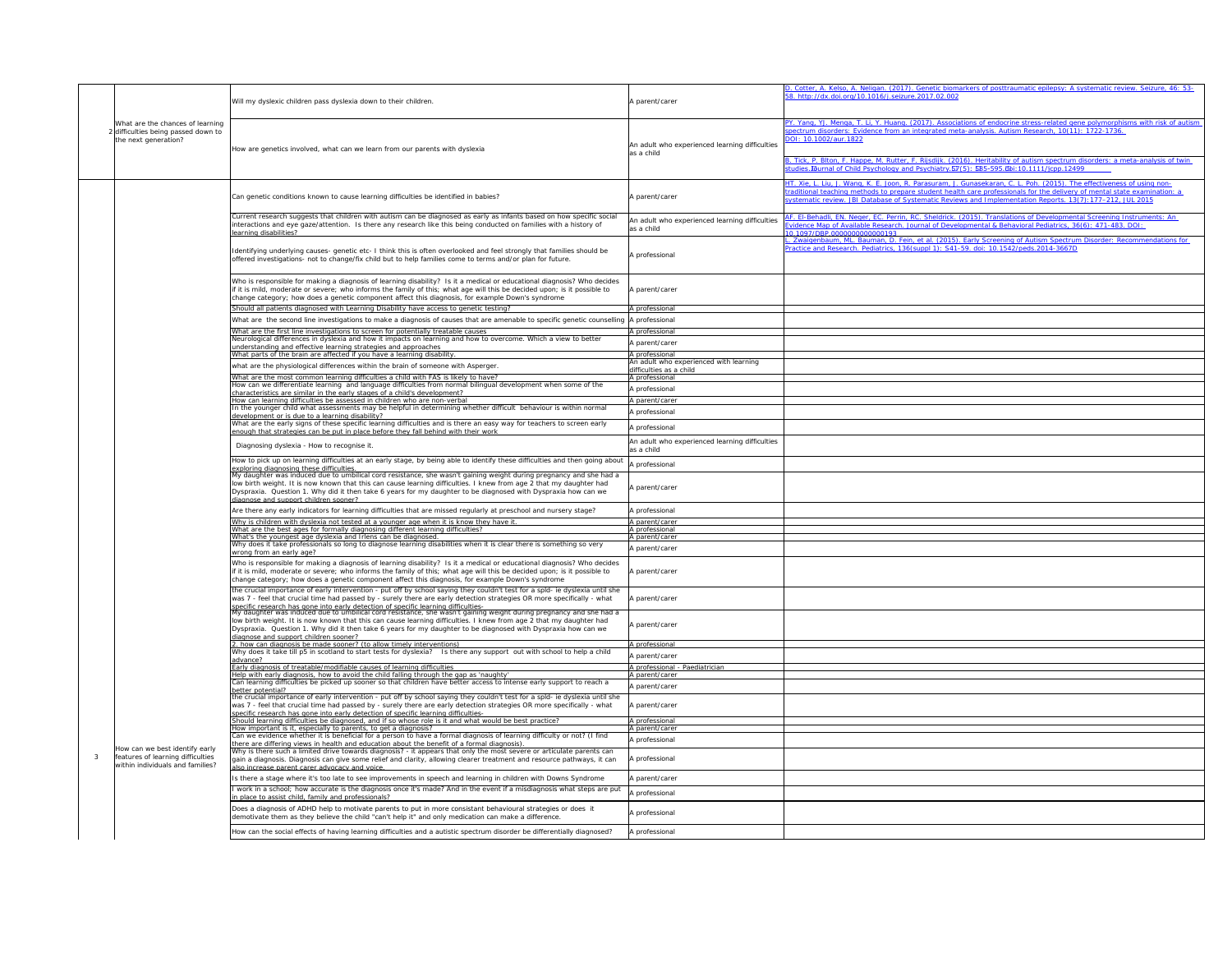| I would like a more defined and consistent definition of Learning Disability that professionals and parents can use as a<br>guide. Often Learning Disability is a vague term, and not every learning disability is the same. My son is severely<br>physically disabled, but has a high level of understanding. He is often referred to as having learning disability, because<br>he has a lot of physical barriers to learning. From that point of view, he could be described as having a learning<br>disability, and of course, this then affects how he is treated and what he is taught, but I am not sure that I agree. I<br>agree that my son needs to be taught in a different way because of his physical disabilities, but I don't agree that he<br>should be taught at a different level from his peers. My partner, on the other hand has high functioning Aspberger's<br>Syndrome, and is treated in a normal way and expected to understand things his brain can't process. If you were to<br>ask me which of these two people had a learning disability, I would say that it was my partner, and not my son. It is<br>very frustrating for me as a parent because the term "Learning Disability" is used as a way to lump people together,<br>and there is often an assumption of a lack of intelligence and understanding, which isn't always the case. I would like<br>to see research leading to more definition and understanding of the different types of learning disability, so that people<br>with different needs can get the help they need which is tailored for them. This might only happen if we moved away<br>from the generic term "Learning Disabled". | A parent/carer                   |
|----------------------------------------------------------------------------------------------------------------------------------------------------------------------------------------------------------------------------------------------------------------------------------------------------------------------------------------------------------------------------------------------------------------------------------------------------------------------------------------------------------------------------------------------------------------------------------------------------------------------------------------------------------------------------------------------------------------------------------------------------------------------------------------------------------------------------------------------------------------------------------------------------------------------------------------------------------------------------------------------------------------------------------------------------------------------------------------------------------------------------------------------------------------------------------------------------------------------------------------------------------------------------------------------------------------------------------------------------------------------------------------------------------------------------------------------------------------------------------------------------------------------------------------------------------------------------------------------------------------------------------------------------------------------------------------|----------------------------------|
| How can we distinguish between a condition on the Autistic Spectrum and the adverse neuro-developmental effects of<br>trauma and neglect in a child and does it matter?                                                                                                                                                                                                                                                                                                                                                                                                                                                                                                                                                                                                                                                                                                                                                                                                                                                                                                                                                                                                                                                                                                                                                                                                                                                                                                                                                                                                                                                                                                                | A parent/carer                   |
| Identifying learning disabilities when there is a diagnosis of ASD. When a diagnosis of ASD is given this is then the full<br>focus of future interventions and LD often not identified or not openly discussed. Other dual diagnosis where LD is<br>often given as a secondary diagnosis, but has a considerable impact on learning and levels of functioning.                                                                                                                                                                                                                                                                                                                                                                                                                                                                                                                                                                                                                                                                                                                                                                                                                                                                                                                                                                                                                                                                                                                                                                                                                                                                                                                        | A professional                   |
| How does the pattern of cerebral visual impairment differ in the developmental disorders                                                                                                                                                                                                                                                                                                                                                                                                                                                                                                                                                                                                                                                                                                                                                                                                                                                                                                                                                                                                                                                                                                                                                                                                                                                                                                                                                                                                                                                                                                                                                                                               | A professional                   |
| Can ADHD be accurately diagnosed in the presence of ongoing child protection concerns?<br>What is the best way to screen for learning difficulties. How can a test distinguish the effects of anxiety from<br>dyslexia/dysplasia etc                                                                                                                                                                                                                                                                                                                                                                                                                                                                                                                                                                                                                                                                                                                                                                                                                                                                                                                                                                                                                                                                                                                                                                                                                                                                                                                                                                                                                                                   | A professional<br>A parent/carer |
| What is the best way to screen for learning difficulties. How can a test distinguish the effects of anxiety from<br>dyslexia/dysplasia etc                                                                                                                                                                                                                                                                                                                                                                                                                                                                                                                                                                                                                                                                                                                                                                                                                                                                                                                                                                                                                                                                                                                                                                                                                                                                                                                                                                                                                                                                                                                                             | A parent/carer                   |
| How is anxiety linked to learning difficulties? Many students seem to have issues of anxiety in addition to their learning<br>difficulties. Is this a part of the learning difficulty or a product of it?                                                                                                                                                                                                                                                                                                                                                                                                                                                                                                                                                                                                                                                                                                                                                                                                                                                                                                                                                                                                                                                                                                                                                                                                                                                                                                                                                                                                                                                                              | A professional                   |
| Question: Are children with autism at risk of autism? Answer: Yes. Many have dorsal stream dysfunction (see<br>published literature). This is not an epiphenomenon, it is highly likely to be causative. Simultanagnostic vision leads to<br>only a limited amount being seen. Unless understood this can be misinterpreted as lack of theory of mind, because the<br>child affected cannot share attention for what is not available for the to see. Lack of ability to see the language of facial<br>expression can be due to simultanagnostic vision and to associated dyskinetopsia. In this context, it is the we who lack<br>the theory of mind of the child and misinterpret this as autism.                                                                                                                                                                                                                                                                                                                                                                                                                                                                                                                                                                                                                                                                                                                                                                                                                                                                                                                                                                                    | A professional                   |
| What impact does autism have on learning disability and vice-versa?<br>Are 'social conversation' difficulties in children always linked to ASD?                                                                                                                                                                                                                                                                                                                                                                                                                                                                                                                                                                                                                                                                                                                                                                                                                                                                                                                                                                                                                                                                                                                                                                                                                                                                                                                                                                                                                                                                                                                                        | A professional<br>A parent/carer |
| Relationship between disrupted attachment and features of autism<br>How does disrupted early education - especially through school exclusion impact on the development of literacy skills,                                                                                                                                                                                                                                                                                                                                                                                                                                                                                                                                                                                                                                                                                                                                                                                                                                                                                                                                                                                                                                                                                                                                                                                                                                                                                                                                                                                                                                                                                             | A professional                   |
| specially writing, reading<br>What support is in place is a diagnosis is not given, as in you were 1 point short of qualifying for a diagnosis? Many                                                                                                                                                                                                                                                                                                                                                                                                                                                                                                                                                                                                                                                                                                                                                                                                                                                                                                                                                                                                                                                                                                                                                                                                                                                                                                                                                                                                                                                                                                                                   | A professional                   |
| services will not offer help or support without a diagnosis.<br>How can we diagnose, define and help those with learning difficulties who also have complex needs that may mask                                                                                                                                                                                                                                                                                                                                                                                                                                                                                                                                                                                                                                                                                                                                                                                                                                                                                                                                                                                                                                                                                                                                                                                                                                                                                                                                                                                                                                                                                                        | A parent/carer                   |
| those difficulties?<br>We are seeing many more behavioural difficulties in schools. How can we ensure that behaviour does not get in the                                                                                                                                                                                                                                                                                                                                                                                                                                                                                                                                                                                                                                                                                                                                                                                                                                                                                                                                                                                                                                                                                                                                                                                                                                                                                                                                                                                                                                                                                                                                               | A parent/carer                   |
| way of a true diagnosis?<br>What can we do when we know that a child has potential because you have seen evidence of cognitive ability and                                                                                                                                                                                                                                                                                                                                                                                                                                                                                                                                                                                                                                                                                                                                                                                                                                                                                                                                                                                                                                                                                                                                                                                                                                                                                                                                                                                                                                                                                                                                             | A professional                   |
| understanding beyond what is expected or described as possible by practitioners and others? The problem presents as<br>the child is not using that ability to the full.                                                                                                                                                                                                                                                                                                                                                                                                                                                                                                                                                                                                                                                                                                                                                                                                                                                                                                                                                                                                                                                                                                                                                                                                                                                                                                                                                                                                                                                                                                                | A parent/carer                   |
| Identifying learning disabilities when there is a diagnosis of ASD. When a diagnosis of ASD is given this is then the full<br>focus of future interventions and LD often not identified or not openly discussed. Other dual diagnosis where LD is<br>often given as a secondary diagnosis, but has a considerable impact on learning and levels of functioning.<br>How many children with cerebral palsy have cortical (cognitive) visual impairment. What are the implications of this?                                                                                                                                                                                                                                                                                                                                                                                                                                                                                                                                                                                                                                                                                                                                                                                                                                                                                                                                                                                                                                                                                                                                                                                               | A professional                   |
| How aware are teachers, speech and language therapist etc about the condition and the impact of this on learning and<br>intervention.                                                                                                                                                                                                                                                                                                                                                                                                                                                                                                                                                                                                                                                                                                                                                                                                                                                                                                                                                                                                                                                                                                                                                                                                                                                                                                                                                                                                                                                                                                                                                  | A professional                   |
| What are the factors which can prevent the diagnosis of LD?<br>What are the barriers to children accessing neurodevelopmental assessments                                                                                                                                                                                                                                                                                                                                                                                                                                                                                                                                                                                                                                                                                                                                                                                                                                                                                                                                                                                                                                                                                                                                                                                                                                                                                                                                                                                                                                                                                                                                              | A professional<br>A professional |
| Why does my son not talk? He has no physical impairment to prevent him from verbalising, and he doesn't have<br>autism or any other obvious social anxiety for not speaking.                                                                                                                                                                                                                                                                                                                                                                                                                                                                                                                                                                                                                                                                                                                                                                                                                                                                                                                                                                                                                                                                                                                                                                                                                                                                                                                                                                                                                                                                                                           | A parent/carer                   |
| Is a learning disability only given if you are below the required IQ level?                                                                                                                                                                                                                                                                                                                                                                                                                                                                                                                                                                                                                                                                                                                                                                                                                                                                                                                                                                                                                                                                                                                                                                                                                                                                                                                                                                                                                                                                                                                                                                                                            | A professional                   |
| Can the criteria for being diagnosed be changed? The threshold for being diagnosed. What support is in place is a<br>diagnosis is not given as you were 1 point short.                                                                                                                                                                                                                                                                                                                                                                                                                                                                                                                                                                                                                                                                                                                                                                                                                                                                                                                                                                                                                                                                                                                                                                                                                                                                                                                                                                                                                                                                                                                 | A parent/carer                   |
| Can the threshold for being diagnosed be changed?                                                                                                                                                                                                                                                                                                                                                                                                                                                                                                                                                                                                                                                                                                                                                                                                                                                                                                                                                                                                                                                                                                                                                                                                                                                                                                                                                                                                                                                                                                                                                                                                                                      | A parent/carer                   |
| Who is responsible for making a diagnosis of learning disability? Is it a medical or educational diagnosis? Who decides<br>if it is mild, moderate or severe; who informs the family of this; what age will this be decided upon; is it possible to<br>change category; how does a genetic component affect this diagnosis, for example Down's syndrome                                                                                                                                                                                                                                                                                                                                                                                                                                                                                                                                                                                                                                                                                                                                                                                                                                                                                                                                                                                                                                                                                                                                                                                                                                                                                                                                | A parent/carer                   |
| How to pick up on learning difficulties at an early stage, by being able to identify these difficulties and then going about<br>exploring diagnosing these difficulties.                                                                                                                                                                                                                                                                                                                                                                                                                                                                                                                                                                                                                                                                                                                                                                                                                                                                                                                                                                                                                                                                                                                                                                                                                                                                                                                                                                                                                                                                                                               | A professional                   |
| What are the stages in diagnosing a learning difficulty or learning disability?<br>What helps and identification and diagnosing learning difficulties.                                                                                                                                                                                                                                                                                                                                                                                                                                                                                                                                                                                                                                                                                                                                                                                                                                                                                                                                                                                                                                                                                                                                                                                                                                                                                                                                                                                                                                                                                                                                 | A professional<br>A professional |
| HOW TO DIAGNOSE AND DIFFERENTIATE VARIOUS STRANDS OF LEARNING DIFFICULTIES PARTICULARLY WHAT<br>REQUIRED TO CONFIRM "LEARNING DISABILITY"                                                                                                                                                                                                                                                                                                                                                                                                                                                                                                                                                                                                                                                                                                                                                                                                                                                                                                                                                                                                                                                                                                                                                                                                                                                                                                                                                                                                                                                                                                                                              | A professional                   |
| What are the processes involved when diagnosing someone with autism?                                                                                                                                                                                                                                                                                                                                                                                                                                                                                                                                                                                                                                                                                                                                                                                                                                                                                                                                                                                                                                                                                                                                                                                                                                                                                                                                                                                                                                                                                                                                                                                                                   | A professional                   |
| What testing should my daughter have to identify her issues?<br>What is the process for diagnosing a learning disability                                                                                                                                                                                                                                                                                                                                                                                                                                                                                                                                                                                                                                                                                                                                                                                                                                                                                                                                                                                                                                                                                                                                                                                                                                                                                                                                                                                                                                                                                                                                                               | A parent/carer<br>A professional |
| The best way to identify and diagnose learning difficulties.<br>Identifying                                                                                                                                                                                                                                                                                                                                                                                                                                                                                                                                                                                                                                                                                                                                                                                                                                                                                                                                                                                                                                                                                                                                                                                                                                                                                                                                                                                                                                                                                                                                                                                                            | A professional<br>A parent/carer |
| Easy to use tool to diagnose a learning disability<br>How do people go about having their learning disability diagnosed?                                                                                                                                                                                                                                                                                                                                                                                                                                                                                                                                                                                                                                                                                                                                                                                                                                                                                                                                                                                                                                                                                                                                                                                                                                                                                                                                                                                                                                                                                                                                                               | A professional<br>A professional |
| How do we diagnose children with a learning difficulty.                                                                                                                                                                                                                                                                                                                                                                                                                                                                                                                                                                                                                                                                                                                                                                                                                                                                                                                                                                                                                                                                                                                                                                                                                                                                                                                                                                                                                                                                                                                                                                                                                                | A professional                   |
| How accurate/reliable is the diagnosis of learning difficulties?<br>• identifying or diagnosing learning difficulties                                                                                                                                                                                                                                                                                                                                                                                                                                                                                                                                                                                                                                                                                                                                                                                                                                                                                                                                                                                                                                                                                                                                                                                                                                                                                                                                                                                                                                                                                                                                                                  | A parent/carer<br>A professional |
| what is the best way to identify children with dyslexia as each authority has different methods<br>Can we get tests which improve the accuracy of diagnosis?                                                                                                                                                                                                                                                                                                                                                                                                                                                                                                                                                                                                                                                                                                                                                                                                                                                                                                                                                                                                                                                                                                                                                                                                                                                                                                                                                                                                                                                                                                                           | A professional<br>A professional |
|                                                                                                                                                                                                                                                                                                                                                                                                                                                                                                                                                                                                                                                                                                                                                                                                                                                                                                                                                                                                                                                                                                                                                                                                                                                                                                                                                                                                                                                                                                                                                                                                                                                                                        |                                  |

| professionals and parents can use as a<br>My son is severely<br>ity is the same.<br>to as having learning disability, because<br>e described as having a learning<br>ght, but I am not sure that I agree. I<br>I disabilities, but I don't agree that he<br>and has high functioning Aspberger's<br>nis brain can't process. If you were to<br>was my partner, and not my son. It is<br>ed as a way to lump people together,<br>hich isn't always the case. I would like<br>pes of learning disability, so that people<br>might only happen if we moved away | A parent/carer                   |                                                                                                                                                                 |
|--------------------------------------------------------------------------------------------------------------------------------------------------------------------------------------------------------------------------------------------------------------------------------------------------------------------------------------------------------------------------------------------------------------------------------------------------------------------------------------------------------------------------------------------------------------|----------------------------------|-----------------------------------------------------------------------------------------------------------------------------------------------------------------|
| adverse neuro-developmental effects of                                                                                                                                                                                                                                                                                                                                                                                                                                                                                                                       | A parent/carer                   |                                                                                                                                                                 |
| osis of ASD is given this is then the full<br>d. Other dual diagnosis where LD is<br>g and levels of functioning.                                                                                                                                                                                                                                                                                                                                                                                                                                            | A professional                   |                                                                                                                                                                 |
| disorders<br>concerns?                                                                                                                                                                                                                                                                                                                                                                                                                                                                                                                                       | A professional<br>A professional |                                                                                                                                                                 |
| sh the effects of anxiety from                                                                                                                                                                                                                                                                                                                                                                                                                                                                                                                               | A parent/carer                   |                                                                                                                                                                 |
| sh the effects of anxiety from                                                                                                                                                                                                                                                                                                                                                                                                                                                                                                                               | A parent/carer                   |                                                                                                                                                                 |
| es of anxiety in addition to their learning                                                                                                                                                                                                                                                                                                                                                                                                                                                                                                                  | A professional                   |                                                                                                                                                                 |
| dorsal stream dysfunction (see                                                                                                                                                                                                                                                                                                                                                                                                                                                                                                                               |                                  |                                                                                                                                                                 |
| sative. Simultanagnostic vision leads to<br>d as lack of theory of mind, because the<br>ck of ability to see the language of facial<br>sia. In this context, it is the we who lack                                                                                                                                                                                                                                                                                                                                                                           | A professional                   |                                                                                                                                                                 |
|                                                                                                                                                                                                                                                                                                                                                                                                                                                                                                                                                              | A professional<br>A parent/carer |                                                                                                                                                                 |
|                                                                                                                                                                                                                                                                                                                                                                                                                                                                                                                                                              | A professional                   |                                                                                                                                                                 |
| act on the development of literacy skills,                                                                                                                                                                                                                                                                                                                                                                                                                                                                                                                   | A professional                   |                                                                                                                                                                 |
| rt of qualifying for a diagnosis? Many                                                                                                                                                                                                                                                                                                                                                                                                                                                                                                                       | A parent/carer                   |                                                                                                                                                                 |
| have complex needs that may mask                                                                                                                                                                                                                                                                                                                                                                                                                                                                                                                             | A parent/carer                   |                                                                                                                                                                 |
| e that behaviour does not get in the                                                                                                                                                                                                                                                                                                                                                                                                                                                                                                                         | A professional                   |                                                                                                                                                                 |
| en evidence of cognitive ability and<br>rs and others? The problem presents as                                                                                                                                                                                                                                                                                                                                                                                                                                                                               | A parent/carer                   |                                                                                                                                                                 |
| osis of ASD is given this is then the full<br>1. Other dual diagnosis where LD is<br>g and levels of functioning.                                                                                                                                                                                                                                                                                                                                                                                                                                            | A professional                   |                                                                                                                                                                 |
| ent. What are the implications of this?<br>n and the impact of this on learning and                                                                                                                                                                                                                                                                                                                                                                                                                                                                          | A professional                   |                                                                                                                                                                 |
|                                                                                                                                                                                                                                                                                                                                                                                                                                                                                                                                                              | A professional<br>A professional |                                                                                                                                                                 |
| verbalising, and he doesn't have                                                                                                                                                                                                                                                                                                                                                                                                                                                                                                                             | A parent/carer                   |                                                                                                                                                                 |
|                                                                                                                                                                                                                                                                                                                                                                                                                                                                                                                                                              | A professional                   | N. Shishov, I. Melzer, S. Bar-Haim. (2017). Parameters and<br>A Systematic Review of the Literature. Frontiers in Human I                                       |
| nosed. What support is in place is a                                                                                                                                                                                                                                                                                                                                                                                                                                                                                                                         | A parent/carer                   | <u>K. Broome, P. McCabe, K. Docking, M. Doble. (2017). A Sys</u><br>Spectrum Disorder: Recommendations for Best Practice. An<br>doi: 10.1044/2017_AJSLP-16-0014 |
|                                                                                                                                                                                                                                                                                                                                                                                                                                                                                                                                                              | A parent/carer                   | Zwaigenbaum, ML. Bauman, D. Fein, et al. (2015). Early<br>Practice and Research. Pediatrics, 136(suppl 1): S41-59. do                                           |
| or educational diagnosis? Who decides<br>his be decided upon; is it possible to<br>nple Down's syndrome                                                                                                                                                                                                                                                                                                                                                                                                                                                      | A parent/carer                   |                                                                                                                                                                 |
| fy these difficulties and then going about                                                                                                                                                                                                                                                                                                                                                                                                                                                                                                                   | A professional                   |                                                                                                                                                                 |
|                                                                                                                                                                                                                                                                                                                                                                                                                                                                                                                                                              | A professional<br>A professional |                                                                                                                                                                 |
| <b>IFFICULTIES PARTICULARLY WHAT</b>                                                                                                                                                                                                                                                                                                                                                                                                                                                                                                                         | A professional                   |                                                                                                                                                                 |
|                                                                                                                                                                                                                                                                                                                                                                                                                                                                                                                                                              | A professional                   |                                                                                                                                                                 |
|                                                                                                                                                                                                                                                                                                                                                                                                                                                                                                                                                              | A parent/carer<br>A professional |                                                                                                                                                                 |
|                                                                                                                                                                                                                                                                                                                                                                                                                                                                                                                                                              | A professional<br>A parent/carer |                                                                                                                                                                 |
|                                                                                                                                                                                                                                                                                                                                                                                                                                                                                                                                                              | A professional<br>A professional |                                                                                                                                                                 |
|                                                                                                                                                                                                                                                                                                                                                                                                                                                                                                                                                              | A professional                   |                                                                                                                                                                 |
|                                                                                                                                                                                                                                                                                                                                                                                                                                                                                                                                                              | A parent/carer<br>A professional |                                                                                                                                                                 |
| ferent methods                                                                                                                                                                                                                                                                                                                                                                                                                                                                                                                                               | A professional<br>A professional |                                                                                                                                                                 |
|                                                                                                                                                                                                                                                                                                                                                                                                                                                                                                                                                              |                                  |                                                                                                                                                                 |

<u> 1980 - Johann Barnett, fransk politik (f. 1980)</u> nd Measures in Assessment of Motor Learning in Neurorehabilitation: Neuroscience, 11(82) [K. Broome, P. McCabe, K. Docking, M. Doble. \(2017\). A Systematic Review of Speech Assessments for Children With Autism](https://ajslp.pubs.asha.org/article.aspx?articleid=2648031)  [Spectrum Disorder: Recommendations for Best Practice. American Journal of Speech-Language Pathology, 26: 1011-1029.](https://ajslp.pubs.asha.org/article.aspx?articleid=2648031)  L. Y. Screening of Autism Spectrum Disorder: Recommendations for Practice and Research. 2014-3667D <u> 1989 - Johann Stoff, deutscher Stoffen und der Stoffen und der Stoffen und der Stoffen und der Stoffen und der</u> <u> 1989 - Johann Barnett, fransk politiker (d. 1989)</u>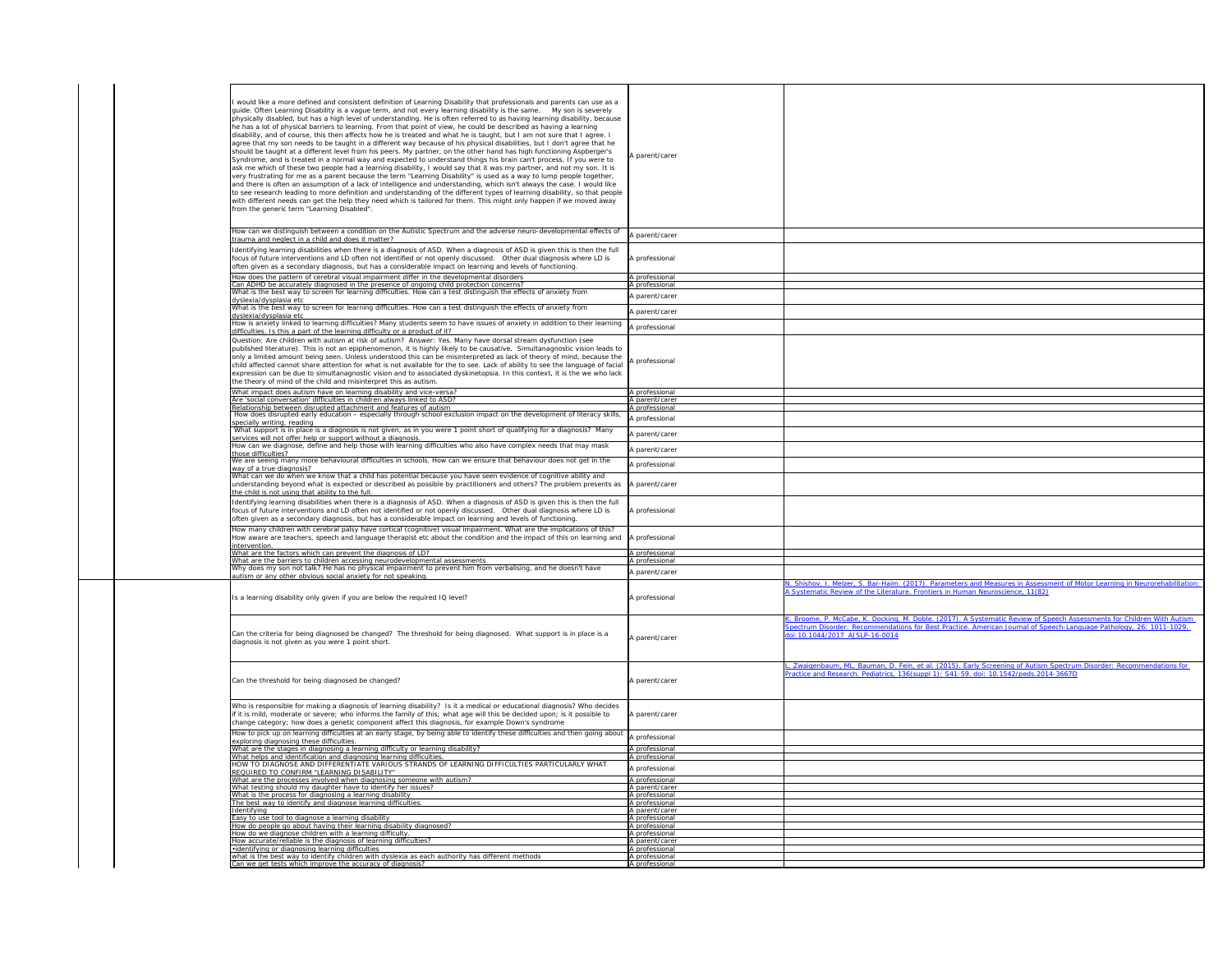|   |                                                                         | Can we have clear diagnosis, implications in the classroom /home, interventions which would help on a grid/worksheet<br>for teachers to use.                                                                                                                                                                                                                                                                                                                                                                                                                                                                                                                                                                                                                                                                       | A professional                   |
|---|-------------------------------------------------------------------------|--------------------------------------------------------------------------------------------------------------------------------------------------------------------------------------------------------------------------------------------------------------------------------------------------------------------------------------------------------------------------------------------------------------------------------------------------------------------------------------------------------------------------------------------------------------------------------------------------------------------------------------------------------------------------------------------------------------------------------------------------------------------------------------------------------------------|----------------------------------|
|   |                                                                         | Despite having a team of professionals involved from 2007 (age 3) we had no diagnosis for our son and were told in<br>2010 we may never find out what was wrong. So we requested to be referred to the Communication Clinic at the Sick<br>Kids where we received a diagnosis in 2011. It is key that the most relevant professional/s need to be involved with<br>the parent and child from the earliest opportunity to ensure they receive informed input from professionals who<br>specialise in the difficulties demonstrated. An understanding and diagnosis is key to be able to provide the correct<br>support to the family and child at home, in education and the wider community. Without the correct understanding,                                                                                    | A parent/carer                   |
|   |                                                                         | how can the most appropriate and meaningful supports be put in place by parents and professionals?<br>work in a school; how accurate is the diagnosis once it's made? And in the event if a misdiagnosis what steps are put<br>in place to assist child, family and professionals?<br>Could a Pathway for identifying and clearly diagnosing Learning Disability be developed in Lothian?                                                                                                                                                                                                                                                                                                                                                                                                                          | A professional<br>A professional |
|   |                                                                         | Identifying learning difficulties in the financially challenging situation - as paediatrician we diagnose global<br>delay/learning difficulties in preschool children. In school age population we have no educational psychologists doing                                                                                                                                                                                                                                                                                                                                                                                                                                                                                                                                                                         | A professional                   |
|   |                                                                         | any formal, standardised assessments of learning.<br>what is the best clinical pathway for the diagnosis of learning disability?                                                                                                                                                                                                                                                                                                                                                                                                                                                                                                                                                                                                                                                                                   | A professional                   |
|   |                                                                         | How does we diagnose and identify specific learning difficulties?<br>How many areas have a pathway to assess and diagnose learning difficulties?                                                                                                                                                                                                                                                                                                                                                                                                                                                                                                                                                                                                                                                                   | A professional<br>A professional |
|   |                                                                         | Can tests be done to try and establish this<br>Should learning difficulties be diagnosed, and if so whose role is it and what would be best practice?                                                                                                                                                                                                                                                                                                                                                                                                                                                                                                                                                                                                                                                              | A parent/carer<br>A professional |
|   |                                                                         | My daughter is 6. She did not speak until she was almost 5. She struggled to learn her letters and couldnt read at P2.<br>She knew 11 letter sounds. A SALT who practices the Johansen Method of retraining auditory processing was<br>recommended to me. My daughter is 10 months in to what has been a very inexpensive treatment, she can read and<br>write independently, is now entirely deciphreable to anyone and she approaches people on the street and engages<br>them in chat-such is her confidence. She is unrecognisable. How likely is it that this issue will be diagnosed in schools<br>and treated? (Without this treatment which costs a fraction of the price of some common anticoagulants per month-<br>people with altered auditory processing go on to live a fraction of their potential) | A parent/carer                   |
|   |                                                                         | What are the most effective methods for assessing and identifying learning difficulties?                                                                                                                                                                                                                                                                                                                                                                                                                                                                                                                                                                                                                                                                                                                           | A professional                   |
|   |                                                                         | Improving the diagnosis and assesment of children and young people, to give a more comprehansive picture of their<br>difficulties and how these can be supported and treated.                                                                                                                                                                                                                                                                                                                                                                                                                                                                                                                                                                                                                                      | A professional                   |
|   |                                                                         | Identifying and diagnosing learning difficulties post cancer treatment (or any other similar treatment that can affect<br>neuro psychometric pathways) can be difficult if there is no previous baseline (apart from the read child health<br>booklet). I am sure there must be a way to identify high risk groups both pre and post treatment - I would think this<br>would benefit from a meta analysis.                                                                                                                                                                                                                                                                                                                                                                                                         | A parent/carer                   |
|   |                                                                         | What is the cause of/diagnosis of the learning disability?<br>What are the processes (and are they robust) for identifying specific learning disorders such as dyslexia and dyscalculia. A professional                                                                                                                                                                                                                                                                                                                                                                                                                                                                                                                                                                                                            | A parent/carer                   |
|   |                                                                         | what is the best way to identify children with dyslexia as each authority has different methods<br>Is there formal methods for diagnosing dyslexia in Edinburgh and the lothians?                                                                                                                                                                                                                                                                                                                                                                                                                                                                                                                                                                                                                                  | A professional<br>A professional |
|   |                                                                         | How can dyscalculia be better diagnosed?<br>What is the cause of/diagnosis of the learning disability?                                                                                                                                                                                                                                                                                                                                                                                                                                                                                                                                                                                                                                                                                                             | A parent/carer<br>A parent/carer |
|   |                                                                         | What is the best way to screen for learning difficulties. How can a test distinguish the effects of anxiety from<br>dyslexia/dysplasia etc                                                                                                                                                                                                                                                                                                                                                                                                                                                                                                                                                                                                                                                                         | A parent/carer                   |
|   |                                                                         | Easier way of identifying a diagnosis, e.g. when my son was younger we had to wait until school age before getting the                                                                                                                                                                                                                                                                                                                                                                                                                                                                                                                                                                                                                                                                                             | A parent/carer                   |
|   |                                                                         | necessary help. Why not listen more carefully to the parents?<br>What measures could be put in place for detecting ADHD, and the slightly more subtle ADD, during primary school                                                                                                                                                                                                                                                                                                                                                                                                                                                                                                                                                                                                                                   | A parent/carer                   |
|   |                                                                         | years?<br>How can we speed up the diagnostic process?                                                                                                                                                                                                                                                                                                                                                                                                                                                                                                                                                                                                                                                                                                                                                              | A professional                   |
| 4 | What is the best way to assess<br>learning difficulties in children and | Why does it take so long for a diagnosis<br>Why does it take so long diagnosis an learning difficult?                                                                                                                                                                                                                                                                                                                                                                                                                                                                                                                                                                                                                                                                                                              | A professional<br>A parent/carer |
|   | young people?                                                           | Why does diagnosis take so long - years, rather than months - and what can parents do to support their kids before a<br>diagnosis? One issue is that if your child is well behaved in school, but crying and hating the thought of going to school<br>at home, homework tantrums etc, then it means you may have to be a bit of a "fussy" parent to help them access<br>support. I think this is purely down to the lack of funding, which is probably the most important issue, though our son<br>has been one of the lucky ones to access great support at his school.                                                                                                                                                                                                                                           | A parent/carer                   |
|   |                                                                         | How can we ensure that Learning Disabilities and Learning Diffficulties are identified as early as possible?                                                                                                                                                                                                                                                                                                                                                                                                                                                                                                                                                                                                                                                                                                       | A professional<br>An adult who e |
|   |                                                                         | Is more going to be done in helping children and adults to get a dyspraxia diagnosis?<br>Could schools be given more opportunity to refer children they think may have learning difficulties. It can be a long                                                                                                                                                                                                                                                                                                                                                                                                                                                                                                                                                                                                     | as a child                       |
|   |                                                                         | drawn out process that can take years.                                                                                                                                                                                                                                                                                                                                                                                                                                                                                                                                                                                                                                                                                                                                                                             | A parent/carer                   |
|   |                                                                         | There are so many leaning difficulties can brain scans detect these<br>What are the more microscopic brain changed which have caused my son's LD? He has a very rare genetic condition                                                                                                                                                                                                                                                                                                                                                                                                                                                                                                                                                                                                                             | A parent/carer                   |
|   |                                                                         | and his brain scan only shows some lack of development of the corpus callosum and some other mino changes but<br>nothing obvious ot cuase such a significant LD                                                                                                                                                                                                                                                                                                                                                                                                                                                                                                                                                                                                                                                    | A parent/carer<br>A parent/carer |
|   |                                                                         | Would/should imaging (i.e. MRI/CT) have more of a routine part to play in diagnostics<br>Because educational and clinical psychology services are so stretched (virtually absent) can there be a validated on line<br>tool for teachers, parents and community peadiatricians to access? Could include adaptive functioning, IQ/ CAIDS Q<br>type assessments, but also look at auditory processing, mental health (SDQ) etc etc                                                                                                                                                                                                                                                                                                                                                                                    | A professional                   |
|   |                                                                         | Checklists have been shown to be effective in other healthcare settings at reducing risk and improving outcomes, and<br>while they do not take the place of good clinical assessment, is there benefit of having a 'transition checklist' for 5, 11,<br>and 15 yr olds. (could be separated in medical/ educational/ social sections)?<br>What would be the impact of screening pupils for SpLDs be using Lucid's LASS?                                                                                                                                                                                                                                                                                                                                                                                            | A professional<br>A professional |
|   |                                                                         | Detailed research to develop recognised standardised assessments for SLD children regarding sensory issues                                                                                                                                                                                                                                                                                                                                                                                                                                                                                                                                                                                                                                                                                                         | A parent/carer                   |
|   |                                                                         | Need to know how to refer and diagnose children with borderline difficulties                                                                                                                                                                                                                                                                                                                                                                                                                                                                                                                                                                                                                                                                                                                                       | A professional                   |
|   |                                                                         | What is the best way to identify and support mild learning difficulties, that may not immediately be apparent?                                                                                                                                                                                                                                                                                                                                                                                                                                                                                                                                                                                                                                                                                                     | A professional                   |
|   |                                                                         | There are sometimes young people with learning difficulties try to hide the issues they have from others and will go to<br>great lengths to do so. How best can young people be identified as having learning difficulties especially when it is not<br>immediately obvious to others?<br>What would a small scale screening programme for visual difficulties show - in relation to reading levels?                                                                                                                                                                                                                                                                                                                                                                                                               | A parent/carer<br>A professional |
|   |                                                                         | How can we move away from a medical model and a reliance on cognitive assessments?                                                                                                                                                                                                                                                                                                                                                                                                                                                                                                                                                                                                                                                                                                                                 | A professional                   |
|   |                                                                         | Why many young people with moderate learning disabilities are un-diagnosed and struggling in mainstream education.<br>Often resulting in psychiatric admissions. Effective treatments being changes in environments.                                                                                                                                                                                                                                                                                                                                                                                                                                                                                                                                                                                               | A professional                   |
|   |                                                                         | Can dyspraxia be misdiagnosed as ASD?<br>Is there an increase in ADHD being recognised as a learning difficulty?                                                                                                                                                                                                                                                                                                                                                                                                                                                                                                                                                                                                                                                                                                   | A parent/carer<br>A professional |
|   |                                                                         | Why do researchers automatically link LD with ASD without making it clear the latter does not necessarily have the<br>former?                                                                                                                                                                                                                                                                                                                                                                                                                                                                                                                                                                                                                                                                                      | A parent/carer                   |
|   |                                                                         | What is the appropriate tool for diagnosing ASD in girls, the presenting symptoms can be very different, is it possible                                                                                                                                                                                                                                                                                                                                                                                                                                                                                                                                                                                                                                                                                            | A professional                   |
|   |                                                                         | to revisit diagnostic tools reflecting the work done to date on female characteristics?<br>It would be helpful to have literature review into diagnosis of learning disability, who provides assessment and<br>diagnosis, taking into account the role of clinical and educational psychology and other health, education and social<br>work professionals contributions to assessment and diagnosis to support gold national standard and consistent practice<br>$ $ in place : $ $                                                                                                                                                                                                                                                                                                                               | A professional                   |
|   |                                                                         | Why does it take so long for health care and educational professionals to agree with parents or advise them that a<br>diagnosis should be investigated?                                                                                                                                                                                                                                                                                                                                                                                                                                                                                                                                                                                                                                                            | A parent/carer                   |
|   |                                                                         | How can I as a parent identify if there is a problem?                                                                                                                                                                                                                                                                                                                                                                                                                                                                                                                                                                                                                                                                                                                                                              | A parent/carer                   |

| Can we have clear diagnosis, implications in the classroom /home, interventions which would help on a grid/worksheet<br>for teachers to use.                                                                                                                                                                                                                                                                                                                                             | A professional                                               |
|------------------------------------------------------------------------------------------------------------------------------------------------------------------------------------------------------------------------------------------------------------------------------------------------------------------------------------------------------------------------------------------------------------------------------------------------------------------------------------------|--------------------------------------------------------------|
| Despite having a team of professionals involved from 2007 (age 3) we had no diagnosis for our son and were told in                                                                                                                                                                                                                                                                                                                                                                       |                                                              |
| 2010 we may never find out what was wrong. So we requested to be referred to the Communication Clinic at the Sick                                                                                                                                                                                                                                                                                                                                                                        |                                                              |
| Kids where we received a diagnosis in 2011. It is key that the most relevant professional/s need to be involved with                                                                                                                                                                                                                                                                                                                                                                     |                                                              |
| the parent and child from the earliest opportunity to ensure they receive informed input from professionals who                                                                                                                                                                                                                                                                                                                                                                          | A parent/carer                                               |
| specialise in the difficulties demonstrated. An understanding and diagnosis is key to be able to provide the correct<br>support to the family and child at home, in education and the wider community. Without the correct understanding,                                                                                                                                                                                                                                                |                                                              |
| how can the most appropriate and meaningful supports be put in place by parents and professionals?                                                                                                                                                                                                                                                                                                                                                                                       |                                                              |
| I work in a school; how accurate is the diagnosis once it's made? And in the event if a misdiagnosis what steps are put                                                                                                                                                                                                                                                                                                                                                                  |                                                              |
| in place to assist child, family and professionals?                                                                                                                                                                                                                                                                                                                                                                                                                                      | A professional                                               |
| Could a Pathway for identifying and clearly diagnosing Learning Disability be developed in Lothian?<br>Identifying learning difficulties in the financially challenging situation - as paediatrician we diagnose global                                                                                                                                                                                                                                                                  | A professional                                               |
| delay/learning difficulties in preschool children. In school age population we have no educational psychologists doing                                                                                                                                                                                                                                                                                                                                                                   | A professional                                               |
| any formal, standardised assessments of learning.                                                                                                                                                                                                                                                                                                                                                                                                                                        |                                                              |
| what is the best clinical pathway for the diagnosis of learning disability?<br>How does we diagnose and identify specific learning difficulties?                                                                                                                                                                                                                                                                                                                                         | A professional<br>A professional                             |
| How many areas have a pathway to assess and diagnose learning difficulties?                                                                                                                                                                                                                                                                                                                                                                                                              | A professional                                               |
| Can tests be done to try and establish this                                                                                                                                                                                                                                                                                                                                                                                                                                              | A parent/carer                                               |
| Should learning difficulties be diagnosed, and if so whose role is it and what would be best practice?                                                                                                                                                                                                                                                                                                                                                                                   | A professional                                               |
| My daughter is 6. She did not speak until she was almost 5. She struggled to learn her letters and couldnt read at P2.<br>She knew 11 letter sounds. A SALT who practices the Johansen Method of retraining auditory processing was                                                                                                                                                                                                                                                      |                                                              |
| recommended to me. My daughter is 10 months in to what has been a very inexpensive treatment, she can read and                                                                                                                                                                                                                                                                                                                                                                           |                                                              |
| write independently, is now entirely deciphreable to anyone and she approaches people on the street and engages                                                                                                                                                                                                                                                                                                                                                                          | A parent/carer                                               |
| them in chat-such is her confidence. She is unrecognisable. How likely is it that this issue will be diagnosed in schools                                                                                                                                                                                                                                                                                                                                                                |                                                              |
| and treated? (Without this treatment which costs a fraction of the price of some common anticoagulants per month-<br>people with altered auditory processing go on to live a fraction of their potential)                                                                                                                                                                                                                                                                                |                                                              |
| What are the most effective methods for assessing and identifying learning difficulties?                                                                                                                                                                                                                                                                                                                                                                                                 | A professional                                               |
| Improving the diagnosis and assesment of children and young people, to give a more comprehansive picture of their                                                                                                                                                                                                                                                                                                                                                                        | A professional                                               |
| difficulties and how these can be supported and treated.<br>Identifying and diagnosing learning difficulties post cancer treatment (or any other similar treatment that can affect                                                                                                                                                                                                                                                                                                       |                                                              |
| neuro psychometric pathways) can be difficult if there is no previous baseline (apart from the read child health                                                                                                                                                                                                                                                                                                                                                                         |                                                              |
| booklet). I am sure there must be a way to identify high risk groups both pre and post treatment - I would think this                                                                                                                                                                                                                                                                                                                                                                    | A parent/carer                                               |
| would benefit from a meta analysis.                                                                                                                                                                                                                                                                                                                                                                                                                                                      |                                                              |
| What is the cause of/diagnosis of the learning disability?                                                                                                                                                                                                                                                                                                                                                                                                                               | A parent/carer                                               |
| What are the processes (and are they robust) for identifying specific learning disorders such as dyslexia and dyscalculia. A professional                                                                                                                                                                                                                                                                                                                                                |                                                              |
| what is the best way to identify children with dyslexia as each authority has different methods<br>Is there formal methods for diagnosing dyslexia in Edinburgh and the lothians?                                                                                                                                                                                                                                                                                                        | A professional<br>A professional                             |
| How can dyscalculia be better diagnosed?                                                                                                                                                                                                                                                                                                                                                                                                                                                 | A parent/carer                                               |
| What is the cause of/diagnosis of the learning disability?                                                                                                                                                                                                                                                                                                                                                                                                                               | A parent/carer                                               |
| What is the best way to screen for learning difficulties. How can a test distinguish the effects of anxiety from<br>dyslexia/dysplasia etc                                                                                                                                                                                                                                                                                                                                               | A parent/carer                                               |
| Easier way of identifying a diagnosis, e.g. when my son was younger we had to wait until school age before getting the                                                                                                                                                                                                                                                                                                                                                                   | A parent/carer                                               |
| necessary help. Why not listen more carefully to the parents?<br>What measures could be put in place for detecting ADHD, and the slightly more subtle ADD, during primary school                                                                                                                                                                                                                                                                                                         |                                                              |
| years?                                                                                                                                                                                                                                                                                                                                                                                                                                                                                   | A parent/carer                                               |
| How can we speed up the diagnostic process?                                                                                                                                                                                                                                                                                                                                                                                                                                              | A professional                                               |
|                                                                                                                                                                                                                                                                                                                                                                                                                                                                                          |                                                              |
| Why does it take so long for a diagnosis                                                                                                                                                                                                                                                                                                                                                                                                                                                 | A professional                                               |
| Why does it take so long diagnosis an learning difficult?                                                                                                                                                                                                                                                                                                                                                                                                                                | A parent/carer                                               |
| Why does diagnosis take so long - years, rather than months - and what can parents do to support their kids before a                                                                                                                                                                                                                                                                                                                                                                     |                                                              |
| diagnosis? One issue is that if your child is well behaved in school, but crying and hating the thought of going to school<br>at home, homework tantrums etc, then it means you may have to be a bit of a "fussy" parent to help them access                                                                                                                                                                                                                                             | A parent/carer                                               |
| support. I think this is purely down to the lack of funding, which is probably the most important issue, though our son                                                                                                                                                                                                                                                                                                                                                                  |                                                              |
| has been one of the lucky ones to access great support at his school.                                                                                                                                                                                                                                                                                                                                                                                                                    |                                                              |
| How can we ensure that Learning Disabilities and Learning Diffficulties are identified as early as possible?                                                                                                                                                                                                                                                                                                                                                                             | A professional                                               |
| Is more going to be done in helping children and adults to get a dyspraxia diagnosis?                                                                                                                                                                                                                                                                                                                                                                                                    | An adult who experienced learning difficulties<br>as a child |
| Could schools be given more opportunity to refer children they think may have learning difficulties. It can be a long                                                                                                                                                                                                                                                                                                                                                                    | A parent/carer                                               |
| drawn out process that can take years.                                                                                                                                                                                                                                                                                                                                                                                                                                                   |                                                              |
| There are so many leaning difficulties can brain scans detect these<br>What are the more microscopic brain changed which have caused my son's LD? He has a very rare genetic condition                                                                                                                                                                                                                                                                                                   | A parent/carer                                               |
| and his brain scan only shows some lack of development of the corpus callosum and some other mino changes but                                                                                                                                                                                                                                                                                                                                                                            | A parent/carer                                               |
|                                                                                                                                                                                                                                                                                                                                                                                                                                                                                          |                                                              |
| nothing obvious ot cuase such a significant LD<br>Would/should imaging (i.e. MRI/CT) have more of a routine part to play in diagnostics                                                                                                                                                                                                                                                                                                                                                  | A parent/carer                                               |
| Because educational and clinical psychology services are so stretched (virtually absent) can there be a validated on line<br>tool for teachers, parents and community peadiatricians to access? Could include adaptive functioning, IQ/CAIDS Q                                                                                                                                                                                                                                           | A professional                                               |
| type assessments, but also look at auditory processing, mental health (SDQ) etc etc                                                                                                                                                                                                                                                                                                                                                                                                      |                                                              |
| Checklists have been shown to be effective in other healthcare settings at reducing risk and improving outcomes, and                                                                                                                                                                                                                                                                                                                                                                     |                                                              |
| while they do not take the place of good clinical assessment, is there benefit of having a 'transition checklist' for 5, 11,                                                                                                                                                                                                                                                                                                                                                             | A professional                                               |
| and 15 yr olds. (could be separated in medical/educational/social sections)?<br>What would be the impact of screening pupils for SpLDs be using Lucid's LASS?                                                                                                                                                                                                                                                                                                                            | A professional                                               |
|                                                                                                                                                                                                                                                                                                                                                                                                                                                                                          |                                                              |
| Detailed research to develop recognised standardised assessments for SLD children regarding sensory issues                                                                                                                                                                                                                                                                                                                                                                               | A parent/carer                                               |
|                                                                                                                                                                                                                                                                                                                                                                                                                                                                                          | A professional                                               |
|                                                                                                                                                                                                                                                                                                                                                                                                                                                                                          | A professional                                               |
|                                                                                                                                                                                                                                                                                                                                                                                                                                                                                          |                                                              |
| Need to know how to refer and diagnose children with borderline difficulties<br>What is the best way to identify and support mild learning difficulties, that may not immediately be apparent?<br>There are sometimes young people with learning difficulties try to hide the issues they have from others and will go to<br>great lengths to do so. How best can young people be identified as having learning difficulties especially when it is not<br>immediately obvious to others? | A parent/carer                                               |
| What would a small scale screening programme for visual difficulties show - in relation to reading levels?                                                                                                                                                                                                                                                                                                                                                                               | A professional                                               |
| How can we move away from a medical model and a reliance on cognitive assessments?                                                                                                                                                                                                                                                                                                                                                                                                       | A professional                                               |
| Why many young people with moderate learning disabilities are un-diagnosed and struggling in mainstream education.                                                                                                                                                                                                                                                                                                                                                                       | A professional                                               |
| Often resulting in psychiatric admissions. Effective treatments being changes in environments.                                                                                                                                                                                                                                                                                                                                                                                           |                                                              |
| Can dyspraxia be misdiagnosed as ASD?<br>Is there an increase in ADHD being recognised as a learning difficulty?                                                                                                                                                                                                                                                                                                                                                                         | A parent/carer<br>A professional                             |
| Why do researchers automatically link LD with ASD without making it clear the latter does not necessarily have the                                                                                                                                                                                                                                                                                                                                                                       | A parent/carer                                               |
| former?                                                                                                                                                                                                                                                                                                                                                                                                                                                                                  |                                                              |
| What is the appropriate tool for diagnosing ASD in girls, the presenting symptoms can be very different, is it possible<br>to revisit diagnostic tools reflecting the work done to date on female characteristics?                                                                                                                                                                                                                                                                       | A professional                                               |
| It would be helpful to have literature review into diagnosis of learning disability, who provides assessment and                                                                                                                                                                                                                                                                                                                                                                         |                                                              |
| diagnosis, taking into account the role of clinical and educational psychology and other health, education and social                                                                                                                                                                                                                                                                                                                                                                    | A professional                                               |
| work professionals contributions to assessment and diagnosis to support gold national standard and consistent practice<br><u>in place :)</u>                                                                                                                                                                                                                                                                                                                                             |                                                              |
| Why does it take so long for health care and educational professionals to agree with parents or advise them that a                                                                                                                                                                                                                                                                                                                                                                       | A parent/carer                                               |
| diagnosis should be investigated?<br>How can I as a parent identify if there is a problem?                                                                                                                                                                                                                                                                                                                                                                                               | A parent/carer                                               |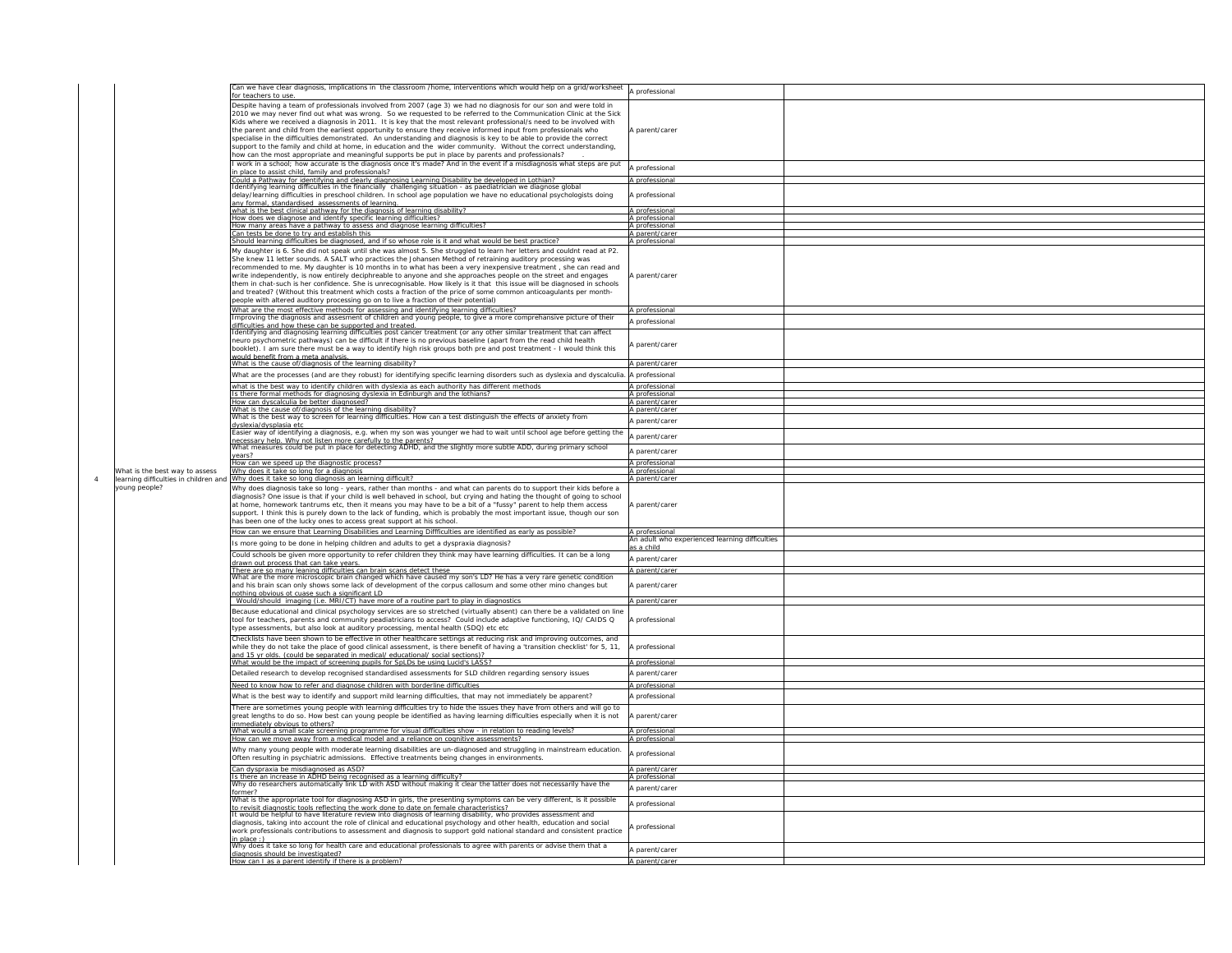| HH. Koester, S. Arthanat. (2017). Effect of diagnosis, body site and experience on text entry rate of individuals with physical<br>disabilities: a systematic review. Disability and Rehabilitation, 13(3). https://doi.org/10.1080/17483107.2017.1369588              |
|------------------------------------------------------------------------------------------------------------------------------------------------------------------------------------------------------------------------------------------------------------------------|
|                                                                                                                                                                                                                                                                        |
| C. A. Melville, A. Oppewal, E. L. Schafer, E. Freiberger, M. Guerra-Balic, et al. . (2017). Definitions, measurement and<br>prevalence of sedentary behaviour in adults with intellectual disabilities - A systematic review. Preventive Medicine, 97: 62-<br>71. http |
| H. Galloway, E. Newman. (2017). Is there a difference between child self-ratings and parent proxy- ratings of the quality of<br>life of children with a diagnosis of attention-deficit hyperactivity disorder (ADHD)? A systematic review of the literature. ADHD      |
|                                                                                                                                                                                                                                                                        |
|                                                                                                                                                                                                                                                                        |
|                                                                                                                                                                                                                                                                        |
|                                                                                                                                                                                                                                                                        |
|                                                                                                                                                                                                                                                                        |
|                                                                                                                                                                                                                                                                        |
|                                                                                                                                                                                                                                                                        |
|                                                                                                                                                                                                                                                                        |
|                                                                                                                                                                                                                                                                        |
|                                                                                                                                                                                                                                                                        |
|                                                                                                                                                                                                                                                                        |
|                                                                                                                                                                                                                                                                        |
|                                                                                                                                                                                                                                                                        |
|                                                                                                                                                                                                                                                                        |
|                                                                                                                                                                                                                                                                        |
|                                                                                                                                                                                                                                                                        |
|                                                                                                                                                                                                                                                                        |
|                                                                                                                                                                                                                                                                        |

|   |                                                                                                                                                                                           | Should learning difficulties be diagnosed, and if so whose role is it and what would be best practice?                                                                                                                                                                                                                                                                                                                                                                                                                                                                                                                                                                                                                                                                                                                                                                                                                                                                                                                                                                                                                                                                                                                                                                                                                                                                                                                                                                                                                                                                                                                                                                                    | A professional |
|---|-------------------------------------------------------------------------------------------------------------------------------------------------------------------------------------------|-------------------------------------------------------------------------------------------------------------------------------------------------------------------------------------------------------------------------------------------------------------------------------------------------------------------------------------------------------------------------------------------------------------------------------------------------------------------------------------------------------------------------------------------------------------------------------------------------------------------------------------------------------------------------------------------------------------------------------------------------------------------------------------------------------------------------------------------------------------------------------------------------------------------------------------------------------------------------------------------------------------------------------------------------------------------------------------------------------------------------------------------------------------------------------------------------------------------------------------------------------------------------------------------------------------------------------------------------------------------------------------------------------------------------------------------------------------------------------------------------------------------------------------------------------------------------------------------------------------------------------------------------------------------------------------------|----------------|
|   |                                                                                                                                                                                           | Who is responsible for making a diagnosis of learning disability? Is it a medical or educational diagnosis? Who decides<br>if it is mild, moderate or severe; what age will this be decided upon; is it possible to change category; how does a<br>genetic component affect this diagnosis, for example Down's syndrome<br>It would be helpful to have literature review into diagnosis of learning disability, who provides assessment and                                                                                                                                                                                                                                                                                                                                                                                                                                                                                                                                                                                                                                                                                                                                                                                                                                                                                                                                                                                                                                                                                                                                                                                                                                               | A parent/carer |
|   |                                                                                                                                                                                           | diagnosis, taking into account the role of clinical and educational psychology and other health, education and social<br>work professionals contributions to assessment and diagnosis to support gold national standard and consistent practice<br>in place $:$ )                                                                                                                                                                                                                                                                                                                                                                                                                                                                                                                                                                                                                                                                                                                                                                                                                                                                                                                                                                                                                                                                                                                                                                                                                                                                                                                                                                                                                         | A professional |
|   |                                                                                                                                                                                           | Who should be responsible for trying to diagnose a learning disability?                                                                                                                                                                                                                                                                                                                                                                                                                                                                                                                                                                                                                                                                                                                                                                                                                                                                                                                                                                                                                                                                                                                                                                                                                                                                                                                                                                                                                                                                                                                                                                                                                   | A parent/carer |
|   |                                                                                                                                                                                           | am aware that Edicautional Psychologists are responsible for diagnosing learning diffiucities while the child is at<br>school. What happens if the waiting list is so long that this assessment is not carried out in childhood?<br>Why does it take till p5 in scotland to start tests for dyslexia? Is there any support out with school to help a child                                                                                                                                                                                                                                                                                                                                                                                                                                                                                                                                                                                                                                                                                                                                                                                                                                                                                                                                                                                                                                                                                                                                                                                                                                                                                                                                | A professional |
|   |                                                                                                                                                                                           | advance?                                                                                                                                                                                                                                                                                                                                                                                                                                                                                                                                                                                                                                                                                                                                                                                                                                                                                                                                                                                                                                                                                                                                                                                                                                                                                                                                                                                                                                                                                                                                                                                                                                                                                  | A parent/carer |
|   |                                                                                                                                                                                           | Why don't we test for dyslexia on school entry? and use colour filters if they help or other methods straight away.                                                                                                                                                                                                                                                                                                                                                                                                                                                                                                                                                                                                                                                                                                                                                                                                                                                                                                                                                                                                                                                                                                                                                                                                                                                                                                                                                                                                                                                                                                                                                                       | A professional |
|   |                                                                                                                                                                                           | why is dyslexia not diagnosed in primary school anymore? Schools in East Lothian have recently said it's not relevant to<br>assess and diagnose until secondary however by that stage children have low self-esteem                                                                                                                                                                                                                                                                                                                                                                                                                                                                                                                                                                                                                                                                                                                                                                                                                                                                                                                                                                                                                                                                                                                                                                                                                                                                                                                                                                                                                                                                       | A professional |
|   |                                                                                                                                                                                           | If children can be diagnosed with specific learning difficulties early in nursery or primary school so that they have more<br>time to learn to manage their condition in Primary School before the additional demands of High School kick in.                                                                                                                                                                                                                                                                                                                                                                                                                                                                                                                                                                                                                                                                                                                                                                                                                                                                                                                                                                                                                                                                                                                                                                                                                                                                                                                                                                                                                                             | A professional |
|   |                                                                                                                                                                                           | There is little consensus on the terminology used. Learning difficulties often used because testing for learning disability<br>not regularly undertaken. Education psychologists in our area no longer do any formalised assessments for children so<br>their IQ is not known therefore cant use definition of learning disability-IQ less than 70. But then cant access services<br>for LD as adult until have testing to show IQ- Grrrrr. Why do ed psychs not test in school? Surely that would help<br>identify strategies, strengths and weaknesses                                                                                                                                                                                                                                                                                                                                                                                                                                                                                                                                                                                                                                                                                                                                                                                                                                                                                                                                                                                                                                                                                                                                  | A parent/carer |
|   |                                                                                                                                                                                           | My daughter has been tested for Dyslexia but we were only told she shows very strong tendancies/traits not that she<br>has this. My question is why is it so difficult for assessments to be done?                                                                                                                                                                                                                                                                                                                                                                                                                                                                                                                                                                                                                                                                                                                                                                                                                                                                                                                                                                                                                                                                                                                                                                                                                                                                                                                                                                                                                                                                                        | A parent/carer |
|   |                                                                                                                                                                                           | Who is responsible for making a diagnosis of learning disability? Is it a medical or educational diagnosis? Who decides<br>if it is mild, moderate or severe; who informs the family of this; what age will this be decided upon; is it possible to<br>change category; how does a genetic component affect this diagnosis, for example Down's syndrome                                                                                                                                                                                                                                                                                                                                                                                                                                                                                                                                                                                                                                                                                                                                                                                                                                                                                                                                                                                                                                                                                                                                                                                                                                                                                                                                   | A parent/carer |
|   |                                                                                                                                                                                           | Why are there polarised attitudes to cognitive assessment e.g. within educational psychology, clinical psychology and<br>psychiatry? What impact do such different perspectives have on the patient journey through 'the system'?                                                                                                                                                                                                                                                                                                                                                                                                                                                                                                                                                                                                                                                                                                                                                                                                                                                                                                                                                                                                                                                                                                                                                                                                                                                                                                                                                                                                                                                         | A professional |
|   |                                                                                                                                                                                           | Why are there polarised attitudes to cognitive assessment e.g. within educational psychology, clinical psychology and<br>psychiatry? What impact do such different perspectives have on the patient journey through 'the system'?                                                                                                                                                                                                                                                                                                                                                                                                                                                                                                                                                                                                                                                                                                                                                                                                                                                                                                                                                                                                                                                                                                                                                                                                                                                                                                                                                                                                                                                         | A professional |
|   |                                                                                                                                                                                           | Is the broad label of 'learning difficulties' still relevant or useful?                                                                                                                                                                                                                                                                                                                                                                                                                                                                                                                                                                                                                                                                                                                                                                                                                                                                                                                                                                                                                                                                                                                                                                                                                                                                                                                                                                                                                                                                                                                                                                                                                   | A professional |
|   |                                                                                                                                                                                           | Why is a diagnosis / label important and what is the role of a diagnosis in obtaining support?                                                                                                                                                                                                                                                                                                                                                                                                                                                                                                                                                                                                                                                                                                                                                                                                                                                                                                                                                                                                                                                                                                                                                                                                                                                                                                                                                                                                                                                                                                                                                                                            | A professional |
|   |                                                                                                                                                                                           | Does the broad label of learning difficulties inform the support a child or young person will receive?                                                                                                                                                                                                                                                                                                                                                                                                                                                                                                                                                                                                                                                                                                                                                                                                                                                                                                                                                                                                                                                                                                                                                                                                                                                                                                                                                                                                                                                                                                                                                                                    | A professional |
|   |                                                                                                                                                                                           | How do we differentiate Learning Difficulties and Disabilities?                                                                                                                                                                                                                                                                                                                                                                                                                                                                                                                                                                                                                                                                                                                                                                                                                                                                                                                                                                                                                                                                                                                                                                                                                                                                                                                                                                                                                                                                                                                                                                                                                           | A professional |
| 5 | What effect does having a formal<br>label or a diagnosis have on<br>children and young people living<br>with a learning difficulty and<br>those involved in their care and<br>the public? | I would like a more defined and consistent definition of Learning Disability that professionals and parents can use as a<br>guide. Often Learning Disability is a vague term, and not every learning disability is the same.<br>My son is severely<br>physically disabled, but has a high level of understanding. He is often referred to as having learning disability, because<br>he has a lot of physical barriers to learning. From that point of view, he could be described as having a learning<br>disability, and of course, this then affects how he is treated and what he is taught, but I am not sure that I agree. I<br>agree that my son needs to be taught in a different way because of his physical disabilities, but I don't agree that he<br>should be taught at a different level from his peers. My partner, on the other hand has high functioning Aspberger's<br>Syndrome, and is treated in a normal way and expected to understand things his brain can't process. If you were to<br>ask me which of these two people had a learning disability, I would say that it was my partner, and not my son. It is<br>very frustrating for me as a parent because the term "Learning Disability" is used as a way to lump people together,<br>and there is often an assumption of a lack of intelligence and understanding, which isn't always the case. I would like<br>to see research leading to more definition and understanding of the different types of learning disability, so that people<br>with different needs can get the help they need which is tailored for them. This might only happen if we moved away<br>from the generic term "Learning Disabled". | A parent/carer |
|   |                                                                                                                                                                                           | Research project on how to establish an effective database within Primary Care whereby every GP must consistently<br>record whether a young person has a learning difficulty or learning disability. There should be clear criteria put in place<br>for both these terms which are wrongly felt to be interchangeable and misunderstood even by health, social care and<br>education professionals. Having a clear register based at GP level in every young persons record can then properly<br>assist the young people to have the correct adjustments applied in their lives e.g. having their inability to read and<br>interpret written information would clearly trigger GP Health Screening appointment letters to be sent out in<br>symbolised / pictorial / larger font / printed on coloured paper / etc etc. Lets create a standard of inclusive, barrier free<br>communication from childhood onward !!!                                                                                                                                                                                                                                                                                                                                                                                                                                                                                                                                                                                                                                                                                                                                                                      | A professional |
|   |                                                                                                                                                                                           | There is little consensus on the terminology used. Learning difficulties often used because testing for learning disability<br>not regularly undertaken. Education psychologists in our area no longer do any formalised assessments for children so<br>their IQ is not known therefore cant use definition of learning disability-IQ less than 70. But then cant access services<br>for LD as adult until have testing to show IQ- Grrrrr. Why do ed psychs not test in school? Surely that would help<br>identify strategies, strengths and weaknesses                                                                                                                                                                                                                                                                                                                                                                                                                                                                                                                                                                                                                                                                                                                                                                                                                                                                                                                                                                                                                                                                                                                                  | A parent/carer |
|   |                                                                                                                                                                                           | What is the current definition of learning difficulties and is this universally applied across all geographical areas and<br>professions?                                                                                                                                                                                                                                                                                                                                                                                                                                                                                                                                                                                                                                                                                                                                                                                                                                                                                                                                                                                                                                                                                                                                                                                                                                                                                                                                                                                                                                                                                                                                                 | A professional |
|   |                                                                                                                                                                                           | What distinguishes learning difficulty from learning disability<br>How can we reach a consensus on terminology? I note that Mindroom addresses Learning Difficulties - what does this                                                                                                                                                                                                                                                                                                                                                                                                                                                                                                                                                                                                                                                                                                                                                                                                                                                                                                                                                                                                                                                                                                                                                                                                                                                                                                                                                                                                                                                                                                     | A professional |
|   |                                                                                                                                                                                           | mean to professionals. carers, those affected and the public?                                                                                                                                                                                                                                                                                                                                                                                                                                                                                                                                                                                                                                                                                                                                                                                                                                                                                                                                                                                                                                                                                                                                                                                                                                                                                                                                                                                                                                                                                                                                                                                                                             | A professional |
|   |                                                                                                                                                                                           | What is the difference between a learning difficulty and a learning disability? Is this explained to the parents at the<br>time of diagnosis?                                                                                                                                                                                                                                                                                                                                                                                                                                                                                                                                                                                                                                                                                                                                                                                                                                                                                                                                                                                                                                                                                                                                                                                                                                                                                                                                                                                                                                                                                                                                             | A professional |
|   |                                                                                                                                                                                           | Clarifying / sorting confusion in terminology and robust assessment tools for children & YP to identify / differentiate<br>between learning difficulties / learning disability                                                                                                                                                                                                                                                                                                                                                                                                                                                                                                                                                                                                                                                                                                                                                                                                                                                                                                                                                                                                                                                                                                                                                                                                                                                                                                                                                                                                                                                                                                            | A professional |
|   |                                                                                                                                                                                           | My son is diagnosed with severe intellectual disability. No one really seems to be sure what this means<br>Can we have clear diagnosis, implications in the classroom /home, interventions which would help on a grid/worksheet                                                                                                                                                                                                                                                                                                                                                                                                                                                                                                                                                                                                                                                                                                                                                                                                                                                                                                                                                                                                                                                                                                                                                                                                                                                                                                                                                                                                                                                           | A parent/carer |
|   |                                                                                                                                                                                           | for teachers to use.                                                                                                                                                                                                                                                                                                                                                                                                                                                                                                                                                                                                                                                                                                                                                                                                                                                                                                                                                                                                                                                                                                                                                                                                                                                                                                                                                                                                                                                                                                                                                                                                                                                                      | A professional |
|   |                                                                                                                                                                                           | Does labelling a learning difficulty such as dyslexia have an impact on self esteem (ie if all the appropriate supports are<br>in place does it matter whether or not the difficulty is given a name, which may help them to understand why they<br>need the supports, or may make them feel stigmatised)                                                                                                                                                                                                                                                                                                                                                                                                                                                                                                                                                                                                                                                                                                                                                                                                                                                                                                                                                                                                                                                                                                                                                                                                                                                                                                                                                                                 | A professional |

| ole is it and what would be best practice?<br>bility? Is it a medical or educational diagnosis? Who decides                                                                                                                                                                                                                                                                                                                                                                                                                                                                                                                                                                                                                                                                                                                                  | A professional<br>A parent/carer |                                                                                                                                                 |
|----------------------------------------------------------------------------------------------------------------------------------------------------------------------------------------------------------------------------------------------------------------------------------------------------------------------------------------------------------------------------------------------------------------------------------------------------------------------------------------------------------------------------------------------------------------------------------------------------------------------------------------------------------------------------------------------------------------------------------------------------------------------------------------------------------------------------------------------|----------------------------------|-------------------------------------------------------------------------------------------------------------------------------------------------|
| ded upon; is it possible to change category; how does a<br><u>'s syndrome</u>                                                                                                                                                                                                                                                                                                                                                                                                                                                                                                                                                                                                                                                                                                                                                                |                                  |                                                                                                                                                 |
| of learning disability, who provides assessment and<br>tional psychology and other health, education and social<br>sis to support gold national standard and consistent practice                                                                                                                                                                                                                                                                                                                                                                                                                                                                                                                                                                                                                                                             | A professional                   |                                                                                                                                                 |
| q disability?                                                                                                                                                                                                                                                                                                                                                                                                                                                                                                                                                                                                                                                                                                                                                                                                                                | A parent/carer                   |                                                                                                                                                 |
| for diagnosing learning diffiucities while the child is at<br>assessment is not carried out in childhood?                                                                                                                                                                                                                                                                                                                                                                                                                                                                                                                                                                                                                                                                                                                                    | A professional                   |                                                                                                                                                 |
| ia? Is there any support out with school to help a child                                                                                                                                                                                                                                                                                                                                                                                                                                                                                                                                                                                                                                                                                                                                                                                     | A parent/carer                   |                                                                                                                                                 |
| olour filters if they help or other methods straight away.                                                                                                                                                                                                                                                                                                                                                                                                                                                                                                                                                                                                                                                                                                                                                                                   | A professional                   |                                                                                                                                                 |
| Schools in East Lothian have recently said it's not relevant to<br>e children have low self-esteem                                                                                                                                                                                                                                                                                                                                                                                                                                                                                                                                                                                                                                                                                                                                           | A professional                   |                                                                                                                                                 |
| es early in nursery or primary school so that they have more<br>before the additional demands of High School kick in.                                                                                                                                                                                                                                                                                                                                                                                                                                                                                                                                                                                                                                                                                                                        | A professional                   |                                                                                                                                                 |
| difficulties often used because testing for learning disability<br>rea no longer do any formalised assessments for children so<br>ing disability-IQ less than 70. But then cant access services<br>do ed psychs not test in school? Surely that would help                                                                                                                                                                                                                                                                                                                                                                                                                                                                                                                                                                                   | A parent/carer                   |                                                                                                                                                 |
| y told she shows very strong tendancies/traits not that she<br>ts to be done?                                                                                                                                                                                                                                                                                                                                                                                                                                                                                                                                                                                                                                                                                                                                                                | A parent/carer                   |                                                                                                                                                 |
| bility? Is it a medical or educational diagnosis? Who decides<br>this; what age will this be decided upon; is it possible to<br>s diagnosis, for example Down's syndrome                                                                                                                                                                                                                                                                                                                                                                                                                                                                                                                                                                                                                                                                     | A parent/carer                   |                                                                                                                                                 |
| e.g. within educational psychology, clinical psychology and<br>nave on the patient journey through 'the system'?                                                                                                                                                                                                                                                                                                                                                                                                                                                                                                                                                                                                                                                                                                                             | A professional                   |                                                                                                                                                 |
| e.g. within educational psychology, clinical psychology and<br>nave on the patient journey through 'the system'?                                                                                                                                                                                                                                                                                                                                                                                                                                                                                                                                                                                                                                                                                                                             | A professional                   |                                                                                                                                                 |
| seful?                                                                                                                                                                                                                                                                                                                                                                                                                                                                                                                                                                                                                                                                                                                                                                                                                                       | A professional                   | HH. Koester, S. Arthanat. (2017). Effect of diagnosis, body<br>disabilities: a systematic review. Disability and Rehabilitatic                  |
| f a diagnosis in obtaining support?                                                                                                                                                                                                                                                                                                                                                                                                                                                                                                                                                                                                                                                                                                                                                                                                          | A professional                   | C. A. Melville, A. Oppewal, E. L. Schafer, E. Freiberger, M.<br>prevalence of sedentary behaviour in adults with intellectua<br><b>71. http</b> |
| oort a child or young person will receive?                                                                                                                                                                                                                                                                                                                                                                                                                                                                                                                                                                                                                                                                                                                                                                                                   | A professional                   | H. Galloway, E. Newman. (2017). Is there a difference bety<br>life of children with a diagnosis of attention-deficit hyperact                   |
| S <sup>2</sup>                                                                                                                                                                                                                                                                                                                                                                                                                                                                                                                                                                                                                                                                                                                                                                                                                               | A professional                   |                                                                                                                                                 |
| irning Disability that professionals and parents can use as a<br>very learning disability is the same.  My son is severely<br>He is often referred to as having learning disability, because<br>It of view, he could be described as having a learning<br>d and what he is taught, but I am not sure that I agree. I<br>ecause of his physical disabilities, but I don't agree that he<br>rtner, on the other hand has high functioning Aspberger's<br>) understand things his brain can't process. If you were to<br>I would say that it was my partner, and not my son. It is<br>ning Disability" is used as a way to lump people together,<br>nd understanding, which isn't always the case. I would like<br>ng of the different types of learning disability, so that people<br>ilored for them. This might only happen if we moved away | A parent/carer                   |                                                                                                                                                 |
| within Primary Care whereby every GP must consistently<br>learning disability. There should be clear criteria put in place<br>ngeable and misunderstood even by health, social care and<br>P level in every young persons record can then properly<br>pplied in their lives e.g. having their inability to read and<br>th Screening appointment letters to be sent out in<br>per / etc etc. Lets create a standard of inclusive, barrier free                                                                                                                                                                                                                                                                                                                                                                                                | A professional                   |                                                                                                                                                 |
| difficulties often used because testing for learning disability<br>rea no longer do any formalised assessments for children so<br>ing disability-IQ less than 70. But then cant access services<br>do ed psychs not test in school? Surely that would help                                                                                                                                                                                                                                                                                                                                                                                                                                                                                                                                                                                   | A parent/carer                   |                                                                                                                                                 |
| this universally applied across all geographical areas and                                                                                                                                                                                                                                                                                                                                                                                                                                                                                                                                                                                                                                                                                                                                                                                   | A professional                   |                                                                                                                                                 |
| at Mindroom addresses Learning Difficulties - what does this                                                                                                                                                                                                                                                                                                                                                                                                                                                                                                                                                                                                                                                                                                                                                                                 | A professional                   |                                                                                                                                                 |
| ic?l<br>earning disability? Is this explained to the parents at the                                                                                                                                                                                                                                                                                                                                                                                                                                                                                                                                                                                                                                                                                                                                                                          | A professional                   |                                                                                                                                                 |
| sessment tools for children & YP to identify / differentiate                                                                                                                                                                                                                                                                                                                                                                                                                                                                                                                                                                                                                                                                                                                                                                                 | A professional                   |                                                                                                                                                 |
|                                                                                                                                                                                                                                                                                                                                                                                                                                                                                                                                                                                                                                                                                                                                                                                                                                              | A professional                   |                                                                                                                                                 |
| one really seems to be sure what this means<br>home, interventions which would help on a grid/worksheet                                                                                                                                                                                                                                                                                                                                                                                                                                                                                                                                                                                                                                                                                                                                      | A parent/carer<br>A professional |                                                                                                                                                 |
| in mpact on self esteem (ie if all the appropriate supports are                                                                                                                                                                                                                                                                                                                                                                                                                                                                                                                                                                                                                                                                                                                                                                              |                                  |                                                                                                                                                 |
| a name, which may help them to understand why they                                                                                                                                                                                                                                                                                                                                                                                                                                                                                                                                                                                                                                                                                                                                                                                           | A professional                   |                                                                                                                                                 |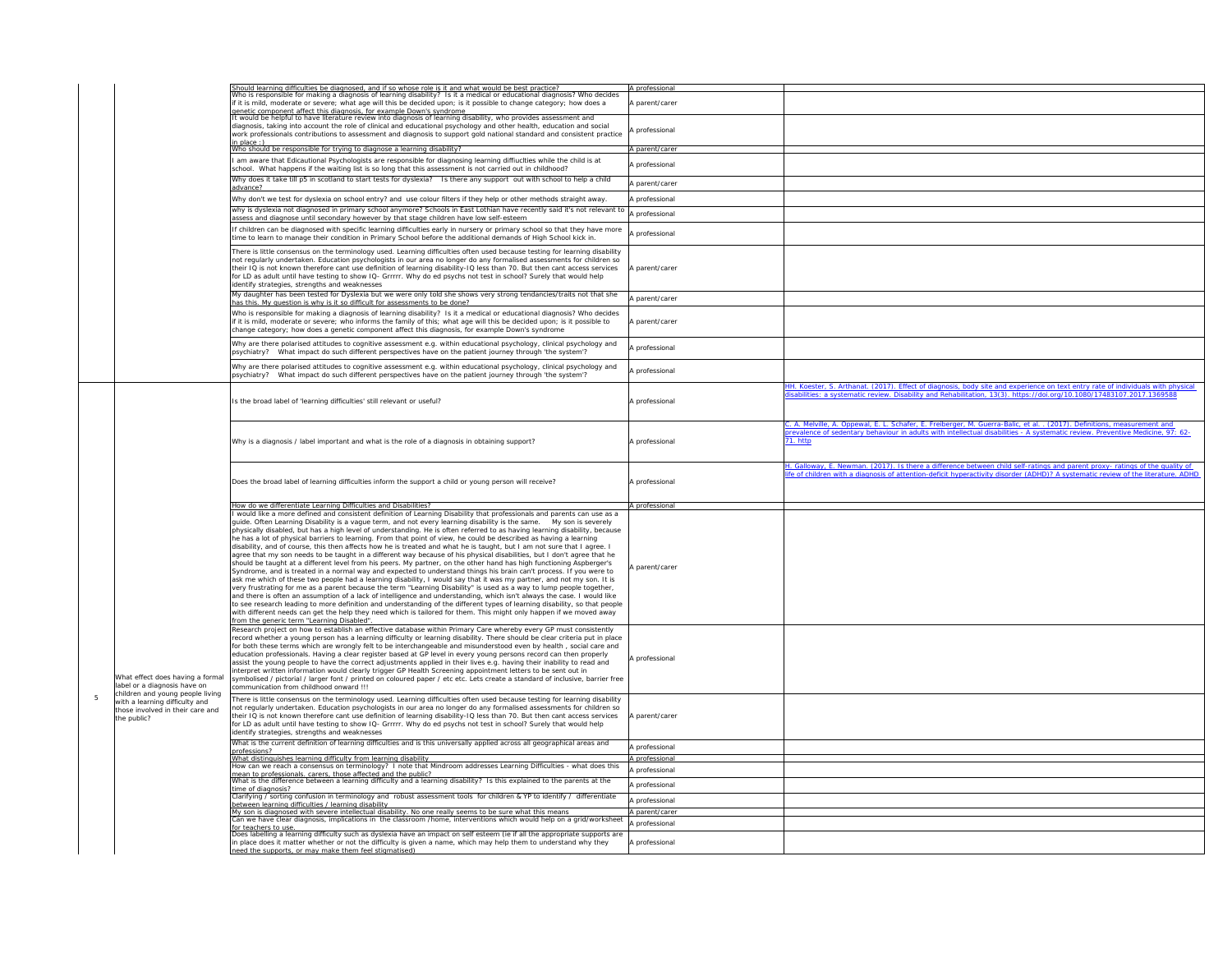|  |                                                                                                                                                                            | What support is in place is a diagnosis is not given, as in you were 1 point short of qualifying for a diagnosis? Many                                                                                                                                                                                                                                                                                                                                                                            | A parent/carer                                                   |                                                                                                                                                                                                                                                                       |
|--|----------------------------------------------------------------------------------------------------------------------------------------------------------------------------|---------------------------------------------------------------------------------------------------------------------------------------------------------------------------------------------------------------------------------------------------------------------------------------------------------------------------------------------------------------------------------------------------------------------------------------------------------------------------------------------------|------------------------------------------------------------------|-----------------------------------------------------------------------------------------------------------------------------------------------------------------------------------------------------------------------------------------------------------------------|
|  |                                                                                                                                                                            | services will not offer help or support without a diagnosis.<br>Can the criteria for being diagnosed be changed? The threshold for being diagnosed. What support is in place is a                                                                                                                                                                                                                                                                                                                 |                                                                  |                                                                                                                                                                                                                                                                       |
|  |                                                                                                                                                                            | diagnosis is not given as you were 1 point short.                                                                                                                                                                                                                                                                                                                                                                                                                                                 | A parent/carer                                                   |                                                                                                                                                                                                                                                                       |
|  |                                                                                                                                                                            | Is funding preventing some children with border line dyslexia getting help? Leaving those with slight difficulties not<br>aetting help.                                                                                                                                                                                                                                                                                                                                                           | A parent/carer                                                   |                                                                                                                                                                                                                                                                       |
|  |                                                                                                                                                                            | What supports are available for children with learning difficulties compared to chidlren with a formal diagnosis of                                                                                                                                                                                                                                                                                                                                                                               | A professional                                                   |                                                                                                                                                                                                                                                                       |
|  |                                                                                                                                                                            | learning disabilities?<br>Only priority one pupils get support since you have to be diagnosed with Autism or other conditions to be classed as a<br>priority one many other children who just have slow processing skills and don't have allotted hours now miss out on<br>support. I know this because I am an ASN and thanks to all the cuts many children are suffering and missing their<br>chance of help. Not that Priority 2 or 3 even exists this is wrong and should be looked at again. | A professional                                                   |                                                                                                                                                                                                                                                                       |
|  |                                                                                                                                                                            | Which strategies are most effective for supporting children with undiagnosed support needs (e.g. where a parent is<br>reluctant to seek formal diagnosis and therefore support available to those with a diagnosis is not available)?                                                                                                                                                                                                                                                             | A professional                                                   |                                                                                                                                                                                                                                                                       |
|  |                                                                                                                                                                            |                                                                                                                                                                                                                                                                                                                                                                                                                                                                                                   |                                                                  | <u>H. Galloway, E. Newman. (2017). Is there a difference between child self-ratings and parent proxy- ratings of the quality o</u>                                                                                                                                    |
|  |                                                                                                                                                                            | Ho best to support children in school (espesially those who mask there difficulties and apear 'fine')                                                                                                                                                                                                                                                                                                                                                                                             | A parent/carer                                                   | ife of children with a diagnosis of attention-deficit hyperactivity disorder (ADHD)? A systematic review of the literature. AD                                                                                                                                        |
|  | What are the best measures of<br>outcomes (e.g. academic skills,<br>peer relationships, quality of life,<br>classroom participation) for<br>children and young people with | The effectiveness of the use of outcome measures with children with learning difficulties.                                                                                                                                                                                                                                                                                                                                                                                                        | A professional                                                   | . Vasilopoulou, J. Nisbet. (2016). The quality of life of parents of children with autism spectrum disorder: a systematic<br>review. Research in Autism Spectrum Disorders, 23: 36-49. http://dx.doi.org/10.1016/j.rasd.2015.11.008                                   |
|  |                                                                                                                                                                            | Whether there is a rough rate of development for different severities or whether intensive theraputie input can actually<br>make a huge difference (I know it makes a minor but I'm asking huge) to the individual.                                                                                                                                                                                                                                                                               | lposi                                                            | <u> T. Gomersall, S. Spencer, H. Basarir, et al. (2015). Measuring quality of life in children with speech and language difficultie</u><br>a systematic review of existing approaches. International Journal of Language Communication Disorder, 50(4): 416-435. D    |
|  | learning difficulties?                                                                                                                                                     |                                                                                                                                                                                                                                                                                                                                                                                                                                                                                                   |                                                                  | . Oh-Young and J. Filler. (2015). A meta-analysis of the effects of placement on academic and social skill outcome measur<br>of students with disabilities. Research in Developmental Disabilities, 47: 80-92. doi: 10.1016/j.ridd.2015.08.014.                       |
|  |                                                                                                                                                                            | My daughter is dyslexic. She's also a keen and successful chess player. It seems a large proportion of good chess<br>players have dyslexia, asd or other additional support needs. Is this cause or effect, or both? I.e do certain brain<br>wirings predispose a person to be good at chess, or is it the chess environment that attracts and holds these young<br>people? Does playing chess increase results in other areas?                                                                   | A parent/carer                                                   |                                                                                                                                                                                                                                                                       |
|  | What strengths do children and                                                                                                                                             | What skills and assets do children and young people with learning difficulties have, that people without 'learning<br>difficulties' do not have?                                                                                                                                                                                                                                                                                                                                                  | A professional                                                   |                                                                                                                                                                                                                                                                       |
|  | young people with learning<br>difficulties have?                                                                                                                           | My son appears to have a good understanding of what is going on around him. He can follow instructions (if physically<br>able to). He does not want to or possibly is unable to learn academically. Although he understands what I say to him<br>he struggles to communicate with speech and sign language. Why does he only learn certain things?                                                                                                                                                | A parent/carer                                                   |                                                                                                                                                                                                                                                                       |
|  |                                                                                                                                                                            | What are the positive aspects of learning difficulties and how to overcome the negative stereotypes?                                                                                                                                                                                                                                                                                                                                                                                              | An adult who experienced learning difficulties<br>as a child     |                                                                                                                                                                                                                                                                       |
|  |                                                                                                                                                                            | What is the positive side of living with disability in the family?                                                                                                                                                                                                                                                                                                                                                                                                                                | A professional<br>An adult who experienced learning difficulties | M. B. Bjerrum, P. U. Pedersen, P. Larsen. (2017). Living with symptoms of attention deficit hyperactivity disorder in                                                                                                                                                 |
|  |                                                                                                                                                                            | The effects of everyday life and education and relationships.                                                                                                                                                                                                                                                                                                                                                                                                                                     | as a child                                                       | adulthood: a systematic review of qualitative evidence. JBI Database of Systematic Reviews and Implementation Reports,<br>$15(4)$ 1080-1153                                                                                                                           |
|  |                                                                                                                                                                            | The every day effect of learning disability in adults - e.g., work, relationships, finance and general welfare                                                                                                                                                                                                                                                                                                                                                                                    | A parent/carer                                                   | J. Harden, R. Black, R. Chin (2016). Families' experiences of living with pediatric epilepsy: A qualitative systematic review.<br>Epilepsy & Behavior, 60: 225-237, https://doi.org/10.1016/j.yebeh.2016.04.034                                                       |
|  |                                                                                                                                                                            | The effect on everyday life.                                                                                                                                                                                                                                                                                                                                                                                                                                                                      | A professional                                                   | A. Gjermestad, L. Luteberget, T. Midjo, A. E. Witso. (2017). Everyday life of persons with intellectual disability living in<br>residential settings: a systematic review of qualitative studies. Disability & Society, 32(2): 213-232.<br>https://doi.org/10.1080/09 |
|  |                                                                                                                                                                            | the effect of identifying learning difficulties on educational attainment                                                                                                                                                                                                                                                                                                                                                                                                                         | A professional                                                   |                                                                                                                                                                                                                                                                       |
|  |                                                                                                                                                                            | Implications for everyday life<br>Causes, effect and treatments                                                                                                                                                                                                                                                                                                                                                                                                                                   | A professional<br>A parent/carer                                 |                                                                                                                                                                                                                                                                       |
|  |                                                                                                                                                                            | How does having a Learning Difficulty impact your life and how can you improve this?                                                                                                                                                                                                                                                                                                                                                                                                              | A professional                                                   |                                                                                                                                                                                                                                                                       |
|  |                                                                                                                                                                            | The effect on everyday life in relation to relationships and sexual health                                                                                                                                                                                                                                                                                                                                                                                                                        | A professional<br>A professional                                 |                                                                                                                                                                                                                                                                       |
|  |                                                                                                                                                                            | What are the effects on everyday life<br>The effect on everyday life                                                                                                                                                                                                                                                                                                                                                                                                                              | A parent/carer                                                   |                                                                                                                                                                                                                                                                       |
|  |                                                                                                                                                                            | How can having a learning disability affect my child when in adult hood                                                                                                                                                                                                                                                                                                                                                                                                                           | A parent/carer                                                   |                                                                                                                                                                                                                                                                       |
|  |                                                                                                                                                                            | How will the disability affect the person in its adult life? We don't know is a very upsetting answer that leaves lots of<br>uncertainties and frustration.                                                                                                                                                                                                                                                                                                                                       | A parent/carer                                                   |                                                                                                                                                                                                                                                                       |
|  |                                                                                                                                                                            | Impact on toileting issues and any useful interventions                                                                                                                                                                                                                                                                                                                                                                                                                                           | A parent/carer                                                   |                                                                                                                                                                                                                                                                       |
|  | How do learning difficulties affect<br>everyday life of children and                                                                                                       | The effect on everyday family life needs to be addressed more and help and support for those dealing with this, it can<br>sometimes feel like the loneliest place in the world with no help and parents feel it is them who are being held<br>responsible. Family support is essential and the greatest tool is to get them talking to each other. Earlier intervention<br>and help is a must for families. The most crucial things are care, support and then treatments.                        | A parent/carer                                                   |                                                                                                                                                                                                                                                                       |
|  |                                                                                                                                                                            | Effects and impact of dyslexia in everyday life, school and work                                                                                                                                                                                                                                                                                                                                                                                                                                  | A parent/carer                                                   |                                                                                                                                                                                                                                                                       |
|  | young people with a learning<br>difficulty and those involved in<br>their care?                                                                                            | What effect will having dyslexia impact on a child's education?<br>was diagnosed as an adult as having dyslexia. Focus for support is during education. I'd like to know more about how<br>dyslexia may effect my working life and contribution/or not as a tax payer. I'd also like to know more about how it may                                                                                                                                                                                | A parent/carer<br>An adult who experienced learning difficulties |                                                                                                                                                                                                                                                                       |
|  |                                                                                                                                                                            | effect my emotions, how I interpret emotions, and consequently the kind of relationships I may or may not be having<br>with people.<br>How Tourette syndrome and associated disorders eg. ADHD, ASD, OCD, SENSORY PRICESSING, DYSLEXIA ETC.                                                                                                                                                                                                                                                       | as a child<br>A parent/carer                                     |                                                                                                                                                                                                                                                                       |
|  |                                                                                                                                                                            | affects children's educational potential and experience.<br>What is the incidence of sensory processing difficulties in the learning disability population, in terms of difficulties with                                                                                                                                                                                                                                                                                                         |                                                                  |                                                                                                                                                                                                                                                                       |
|  |                                                                                                                                                                            | sensory discrimination and sensory reactivity? e.g. with the touch system, a discriminative difficulty might be difficulty<br>identifying differences in texture and shape using touch alone; and a reactivity issue may be over-reactivity to touch<br>inputs leading to distress or discomfort with various touch sensations. Any of these can have an impact on an<br>individual's functioning in their every day activities.                                                                  | A professional                                                   |                                                                                                                                                                                                                                                                       |
|  |                                                                                                                                                                            | Relationships & sexual health etc when older. More difficult when living at home & limited social life.<br>What is the experience of classmates when a child with a high level of additional support need, associated with<br>unpredictably distressed and distressing behaviour due to autism is in a mainstream classroom?                                                                                                                                                                      | A professional<br>A professional                                 |                                                                                                                                                                                                                                                                       |
|  |                                                                                                                                                                            | The effect of having mild LD on peer relationships through different stages of childhood<br>Psychosocial effect on CYP with learning difficulties. How do they feel etc- isolated; included; respected etc??                                                                                                                                                                                                                                                                                      | A professional<br>A professional                                 |                                                                                                                                                                                                                                                                       |
|  |                                                                                                                                                                            | What affect does it have on their self esteem? And how to help this?<br>How successfully do children with ADHD engage with creative activities and what can impact on success                                                                                                                                                                                                                                                                                                                     | A parent/carer<br>A professional                                 |                                                                                                                                                                                                                                                                       |
|  |                                                                                                                                                                            | the effect of having undiagnosed borderline or mild LD on educational success                                                                                                                                                                                                                                                                                                                                                                                                                     | A professional                                                   |                                                                                                                                                                                                                                                                       |
|  |                                                                                                                                                                            | what is the impact of undiagnosed LD for teenagers?<br>What is the impact (short and/or long term) of not having learning needs identified. Or, after those additional learning                                                                                                                                                                                                                                                                                                                   | A professional                                                   |                                                                                                                                                                                                                                                                       |
|  |                                                                                                                                                                            | needs have been identified, what is the impact of not having the appropriate support.                                                                                                                                                                                                                                                                                                                                                                                                             | A professional                                                   |                                                                                                                                                                                                                                                                       |
|  |                                                                                                                                                                            | How best to measure the impact of a learning difficulty on the child, family and professionals?<br>Learning difficulties + interaction with peers with and without similar difficulties. - Would streaming help improve                                                                                                                                                                                                                                                                           | A parent/carer                                                   |                                                                                                                                                                                                                                                                       |
|  |                                                                                                                                                                            | reception                                                                                                                                                                                                                                                                                                                                                                                                                                                                                         | A parent/carer                                                   |                                                                                                                                                                                                                                                                       |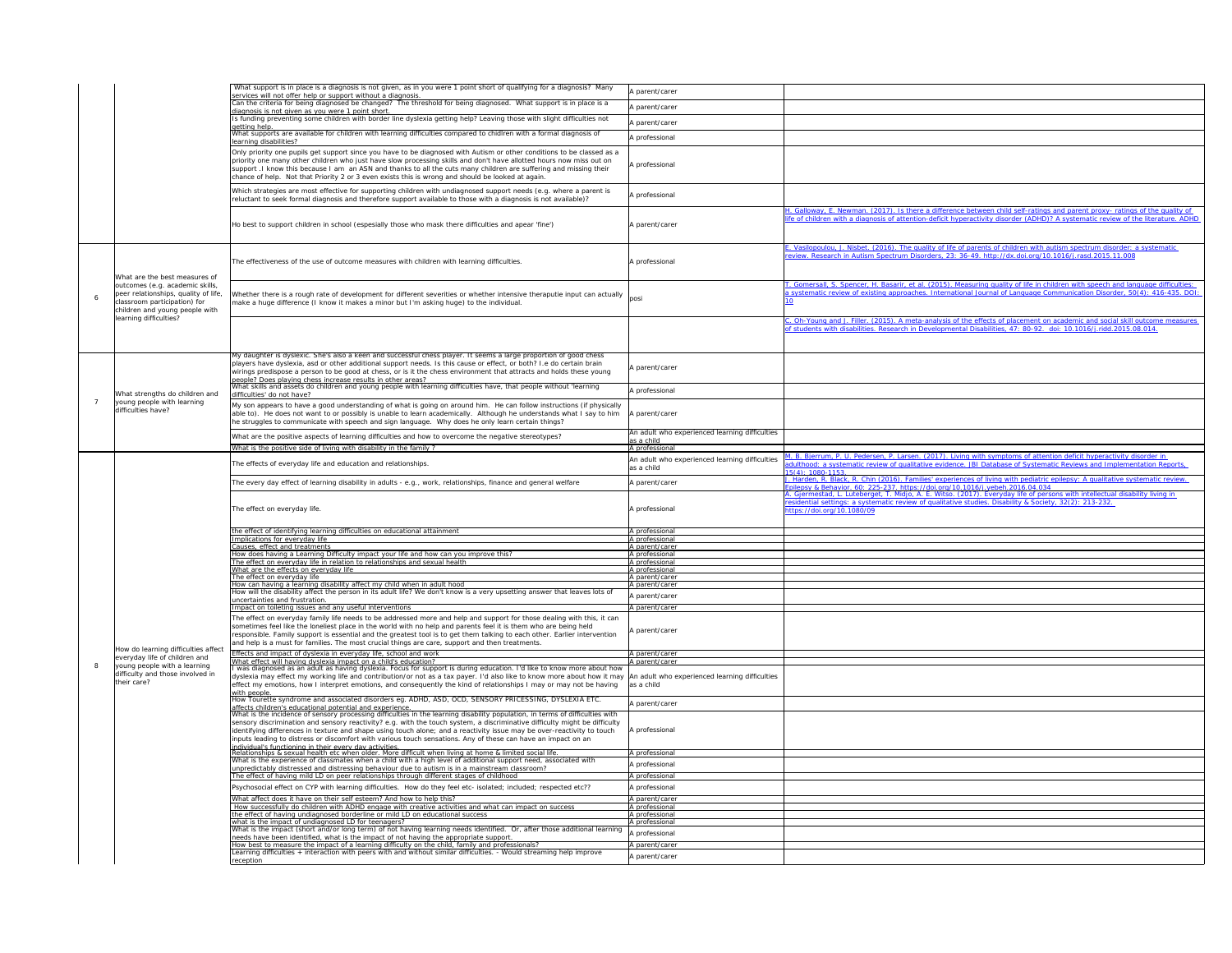|  |                                                                                                        | What is the incidence of CVI in children with autism e.g. optic ataxia and difficulties with depth perception. What is the<br>impact? Is this underdiagnosed?                                                                                                                                                                                                                                                                                                        | A professional                                               |                                                                                                                                                                                                                                                                                                                                           |
|--|--------------------------------------------------------------------------------------------------------|----------------------------------------------------------------------------------------------------------------------------------------------------------------------------------------------------------------------------------------------------------------------------------------------------------------------------------------------------------------------------------------------------------------------------------------------------------------------|--------------------------------------------------------------|-------------------------------------------------------------------------------------------------------------------------------------------------------------------------------------------------------------------------------------------------------------------------------------------------------------------------------------------|
|  |                                                                                                        | What affects their ability to learn?                                                                                                                                                                                                                                                                                                                                                                                                                                 | A parent/carer                                               | . McDaniel, K. D'Ambrose Slaboch, P. Yoder (2018). A meta-analysis of the association between vocalizations and express<br><u>language in children with autism spectrum disorder. Research in Developmental Disabilities. vol. 72, 202-213. doi:</u><br><u>10.1016/j.ridd.2017.1</u>                                                      |
|  | How do learning difficulties affect<br>the everyday life of children and<br>young people living with a | Neurological differences in dyslexia and how it impacts on learning and how to overcome. Which a view to better<br>understanding and effective learning strategies and approaches                                                                                                                                                                                                                                                                                    | A parent/carer                                               | <u>P. Peng and D. Fuchs. (2017). A Meta-Analysis of Working Memory Deficits in Children With Learning Difficulties: Is There a</u><br>Difference Between Verbal Domain and Numerical Domain? Journal of Learning Disabilities. 49(1): 3-20                                                                                                |
|  | learning difficulty and those<br>involved in their care?                                               | How can you learn with a learning difficulties?                                                                                                                                                                                                                                                                                                                                                                                                                      | professional                                                 | . C. A. W. Peijnenborgh, P. M. Hurks, A. P. Aldenkamp, J. S. H. Vles and J. G. M. Hendriksen. (2016). Efficacy of working<br>memory training in children and adolescents with learning disabilities: A review study and meta-analysis. Neuropsychologic<br>Rehabiliation, 26(5-6): 645-672, https://doi.org/10.1080/09602011.2015.1026356 |
|  |                                                                                                        | How does working memory impact on learning generally and what strategies are most effective in ameliorating it's                                                                                                                                                                                                                                                                                                                                                     | A professional                                               |                                                                                                                                                                                                                                                                                                                                           |
|  |                                                                                                        | impact?<br>How much of an impact does poor working memory have on learning? This question could also be particular to                                                                                                                                                                                                                                                                                                                                                | A professional                                               |                                                                                                                                                                                                                                                                                                                                           |
|  |                                                                                                        | dyslexics<br>what factors increase the likelihood of a child experiencing specific working memory difficulties?<br>Are executive functioning skills deficits linked to learning difficulties in general or a specific learning g difficulty (i.e.<br>dyslexia)?                                                                                                                                                                                                      | A professional<br>A professional                             |                                                                                                                                                                                                                                                                                                                                           |
|  |                                                                                                        | Effect on carers and families particularly siblings.                                                                                                                                                                                                                                                                                                                                                                                                                 | A professional                                               | . Vasilopoulou, J. Nisbet. (2016). The quality of life of parents of children with autism spectrum disorder: a systematic<br><u>review. Research in Autism Spectrum Disorders, 23: 36-49. http://dx.doi.org/10.1016/j.rasd.2015.11.008</u>                                                                                                |
|  | What is the effect of living with a<br>child or young person with                                      | What is the impact on the family unit when you have a child with learning difficulties?                                                                                                                                                                                                                                                                                                                                                                              | A professional                                               | . Harden, R. Black, R. Chin (2016). Families' experiences of living with pediatric epilepsy: A qualitative systematic review.<br>ipilepsy & Behavior, 60: 225-237, https://doi.org/10.1016/j.vebeh.2016.04.034                                                                                                                            |
|  | learning difficulties, on members<br>of their familiy or carers?                                       | <b>Effects on families</b>                                                                                                                                                                                                                                                                                                                                                                                                                                           | A professional                                               | JS. Lima-Rodriquez, MT. Baena-Ariza, I. dominquez-Sanchez, M. Lima-Serrano. (2017). Intellectual disability in children an<br>eenagers: Influence on family and family health. Systematic review. Enfermería Clínica.<br>uttns://doi.org/10.1016/i.enfoli.2017.10.0                                                                       |
|  |                                                                                                        | I would like research to be undertaken which considers the impact that having a brother or sister with learning<br>difficulties has on siblings. ((Specifically, asd)                                                                                                                                                                                                                                                                                                | A professional                                               |                                                                                                                                                                                                                                                                                                                                           |
|  |                                                                                                        | The effects of Tourette's on siblings and family life and support for families who have children with tourette Syndrome.                                                                                                                                                                                                                                                                                                                                             | A parent/carer                                               |                                                                                                                                                                                                                                                                                                                                           |
|  |                                                                                                        | Does presumption of mainstream disadvantage some children?                                                                                                                                                                                                                                                                                                                                                                                                           | A professional                                               | . Andrews, M. Falkmer, S. Girdler. (2015). Community participation interventions for children and adolescents with a<br><u>neurodevelopmental intellectual disability: a systematic review [with consumer summary]. Disability and Rehabilitation., </u><br>$37(10): 825 - 833.$                                                          |
|  |                                                                                                        | Is presumptive mainstreaming really inclusive?                                                                                                                                                                                                                                                                                                                                                                                                                       | A professional                                               | <u>J. J. Ellenkamp, E. P. Brouwers, P. J. Embregts, M. C. Joosen, J. van Weeghel. (2015). Work Environment-Related Factors</u><br>Obtaining and Maintaining Work in a Competitive Employment Setting for Employees with Intellectual Disabilities: A<br>Systematic Review                                                                 |
|  |                                                                                                        | Should inclusion within a mainstream school always be the main goal for children with autism, or should there be more<br>ASD provisions attached to primary and secondary schools, so an appropriate setting can accessed on a part or flexible<br>basis if required.                                                                                                                                                                                                | A professional                                               | BM. Sutton, AA. Webster, MF. Westerveld. (2018). A systematic review of school-based interventions targeting social<br>communication behaviors for students with autism. Autism. doi: 10.1177/1362361317753564                                                                                                                            |
|  |                                                                                                        | am also interested in the reality of inclusion. I wonder if our schools are all maximising pupil potential, or is it simply<br>geography, placing the children within the same classroom. I'm also interested in the In impact of inclusion upon<br>peers, and how to ensure this is a positive experience for all pupils.                                                                                                                                           | A professional                                               |                                                                                                                                                                                                                                                                                                                                           |
|  |                                                                                                        | Is there a difference in provision between students with learning difficulties in state schools very private schools? -<br>anecdotally it would seem that getting tested and then getting support is much more problematic in private schools?                                                                                                                                                                                                                       | An adult who experienced learning difficulties<br>as a child |                                                                                                                                                                                                                                                                                                                                           |
|  |                                                                                                        | How are children with asn supported in the education system. Is it effective? Does it provide an education that is<br>meaningful and beneficial? How does that impact on the wider school? Is it measurable?<br>What do young people feel benefits them most when they require additional support in school?                                                                                                                                                         | A parent/carer<br>A professional                             |                                                                                                                                                                                                                                                                                                                                           |
|  |                                                                                                        | What is the impact (short and/or long term) of not having learning needs identified. Or, after those additional learning<br>needs have been identified, what is the impact of not having the appropriate support.                                                                                                                                                                                                                                                    | A professional                                               |                                                                                                                                                                                                                                                                                                                                           |
|  |                                                                                                        | What is the effect of being in mainstream school on the health and wellbeing, particularly in self esteem, for students<br>with general learning difficulties?                                                                                                                                                                                                                                                                                                       | A professional                                               |                                                                                                                                                                                                                                                                                                                                           |
|  |                                                                                                        | Children and young people with Learning Disability in mainstream schools, is there enough educated staff to look after<br>their educational needs?                                                                                                                                                                                                                                                                                                                   | A professional                                               |                                                                                                                                                                                                                                                                                                                                           |
|  |                                                                                                        | Why is my child who has a diagnosis of Anxiety (psychological not psychiatric) in a class of 35?                                                                                                                                                                                                                                                                                                                                                                     | A parent/carer                                               |                                                                                                                                                                                                                                                                                                                                           |
|  |                                                                                                        | Is there a correlation between the number of pupils and attainment of those with learning difficulties?<br>What is the impact of number of adults in a classroom and attainment of a child with learning difficulties?                                                                                                                                                                                                                                               | A professional<br>A professional                             |                                                                                                                                                                                                                                                                                                                                           |
|  |                                                                                                        | The effect of school staffing/funding on the ability of children to access the support they need and make progress with<br>their learning.                                                                                                                                                                                                                                                                                                                           | A parent/carer                                               |                                                                                                                                                                                                                                                                                                                                           |
|  |                                                                                                        | What is the impact of using consistent visual supports on the daily working environments of adolescents/adults with LD<br>including community spaces such as shops, banks, post offices                                                                                                                                                                                                                                                                              | A professional                                               |                                                                                                                                                                                                                                                                                                                                           |
|  |                                                                                                        | What benefits can be identified in participants involved in collaborative work between children/young people with<br>learning difficulties and those without learning difficulties? Who benefits most and how can this be measured?                                                                                                                                                                                                                                  | A professional                                               |                                                                                                                                                                                                                                                                                                                                           |
|  |                                                                                                        | Look at the importance of inclusion and a human rights approach for children and young people and the benefits to<br>everyone.                                                                                                                                                                                                                                                                                                                                       | A professional                                               |                                                                                                                                                                                                                                                                                                                                           |
|  |                                                                                                        | All of the above and Does inclusive education have a positive impact for children both those with difficulties and<br>those without.                                                                                                                                                                                                                                                                                                                                 | A professional                                               |                                                                                                                                                                                                                                                                                                                                           |
|  |                                                                                                        | Is integration the best environment for children with learning difficulties?<br>Are special Schools always the best option?                                                                                                                                                                                                                                                                                                                                          | A professional<br>A professional                             |                                                                                                                                                                                                                                                                                                                                           |
|  |                                                                                                        | Evidence for effectiveness of specialist education settings vs mainstream education settings for moderate LD. What are<br>the educational outcomes and longer term outcomes?                                                                                                                                                                                                                                                                                         | A professional                                               |                                                                                                                                                                                                                                                                                                                                           |
|  |                                                                                                        | am interested in interventions and approaches that support better inclusion of learners with additional support needs<br>in mainstream classes                                                                                                                                                                                                                                                                                                                       | A professional                                               |                                                                                                                                                                                                                                                                                                                                           |
|  |                                                                                                        | How can children be best supported in a mainstream environment who have learning difficulties?<br>How schools and education systems can become more inclusive to ensure that children and young people with learning                                                                                                                                                                                                                                                 | A professional                                               |                                                                                                                                                                                                                                                                                                                                           |
|  |                                                                                                        | difficulties are not immediately segregated from their communities.<br>Investigate how and where successful inclusive practice is taking place, the drivers and the tools and methods and how<br>these can be shared.                                                                                                                                                                                                                                                | A professional<br>A professional                             |                                                                                                                                                                                                                                                                                                                                           |
|  |                                                                                                        | If mainstream schools are to be continually encouraged for children with Learning Difficulties to attend, what support<br>needs to be in place to ensure they are meeting the needs that a specialist school can provide? Such as on site physio,<br>speech and language, up to date electronic equipment such as eye movement communication and computing aids, well<br>trained ana's and teachers who have trained in Learning Disability not mainstream education | A professional                                               |                                                                                                                                                                                                                                                                                                                                           |
|  |                                                                                                        | What can be learned from inclusive work places that can be applied in educational settings?<br>With more and more positive diagnoses occuring as regards children with an ASD, what are the implications as regards                                                                                                                                                                                                                                                  | A parent/carer<br>A professional                             |                                                                                                                                                                                                                                                                                                                                           |
|  |                                                                                                        | mainstream education and how will these be provided for?<br>Should children with ASD be encouraged to interact with their peers during breaks, to build relationships and make<br>'friendships' that at times they do not appear to want? Or should this be free time where everyone should be allowed \  A professional                                                                                                                                             |                                                              |                                                                                                                                                                                                                                                                                                                                           |
|  |                                                                                                        | to take the kind of break they want?<br>how can we make the mainstream setting more inclusive on a very limited budget                                                                                                                                                                                                                                                                                                                                               | A professional                                               |                                                                                                                                                                                                                                                                                                                                           |
|  |                                                                                                        | How are the needs of children with severe learning difficulties addressed in school and what treatments are available to<br>them?                                                                                                                                                                                                                                                                                                                                    | A professional                                               |                                                                                                                                                                                                                                                                                                                                           |
|  |                                                                                                        | How to put effective support in schools. How to help support families during the summer holidays which causes huge<br>disruption for routines.                                                                                                                                                                                                                                                                                                                       | A professional                                               |                                                                                                                                                                                                                                                                                                                                           |

eta-analysis of the association between vocalizations and expressive arch in Developmental Disabilities. vol. 72, 202-213. doi: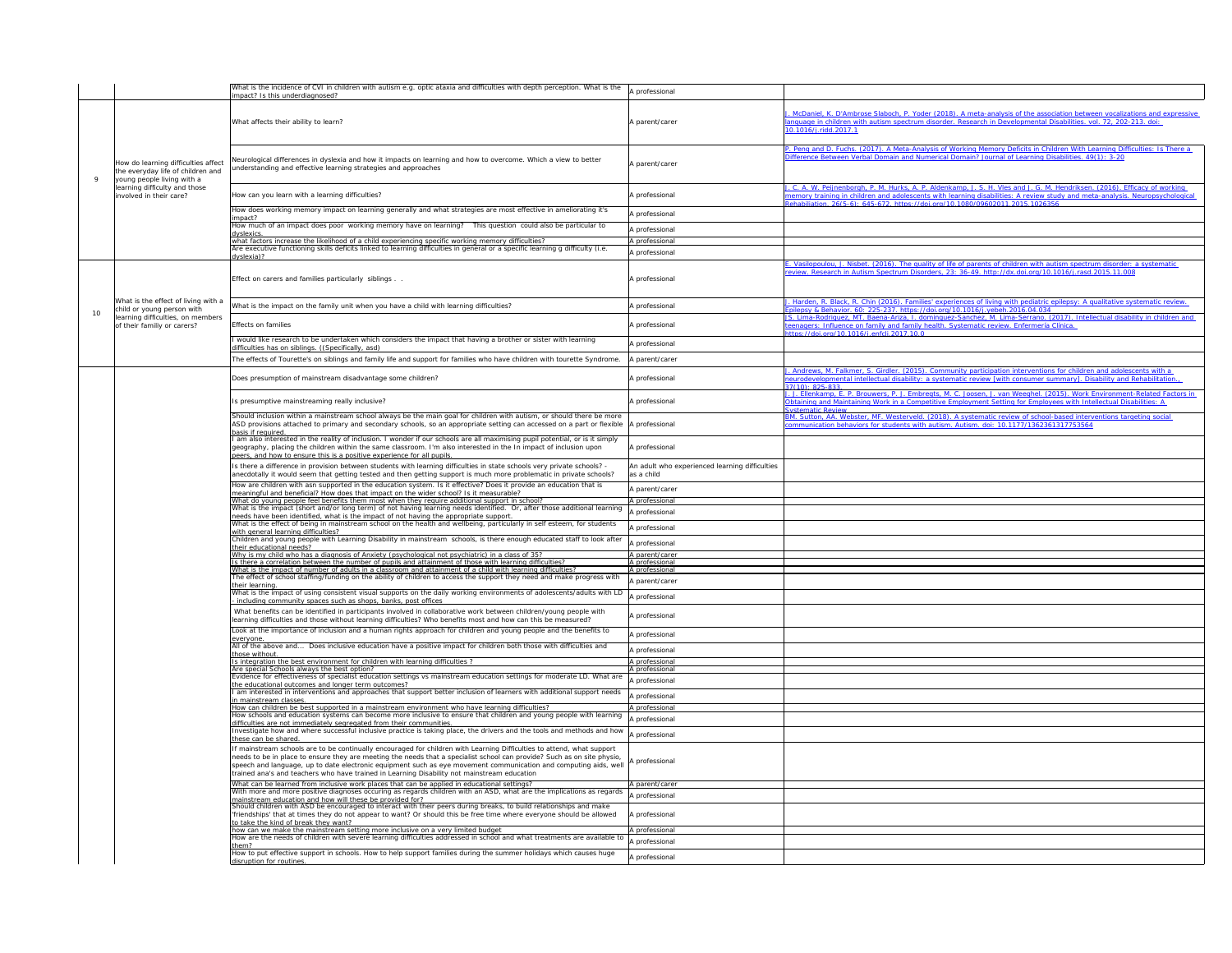|    |                                                               | Useful interventions for education.<br>Research into how best to support young people with Learning disabilities in school. I.e., how to tailor support rather                                                                                                                                                                                                                                                                                                                                                                                                 | A parent/carer                                     |
|----|---------------------------------------------------------------|----------------------------------------------------------------------------------------------------------------------------------------------------------------------------------------------------------------------------------------------------------------------------------------------------------------------------------------------------------------------------------------------------------------------------------------------------------------------------------------------------------------------------------------------------------------|----------------------------------------------------|
|    |                                                               | than use generic treatment strategies<br>My son has Downs Syndrome what can he be expected to achieve in education                                                                                                                                                                                                                                                                                                                                                                                                                                             | A parent/carer<br>A parent/carer                   |
|    |                                                               | Educational support is a huge factor when children are first starting out, the greatest support given during our time<br>was from a speech therapist called Morag who was amazing and it was actually the speech and language therapist who<br>offered the greatest help as a parent I had no idea the value of the speech dept, this should be highlighted more they<br>were the one group of professionals who very quickly picked up on the problem for us as a family. Families should be<br>aware of how crucial their input is.                          | A parent/carer                                     |
|    |                                                               | How can we make sure that pupils with dyslexia can reach their full potential educationally<br>Which interventions really work to raise attainment?<br>Can we have clear diagnosis, implications in the classroom /home, interventions which would help on a grid/worksheet                                                                                                                                                                                                                                                                                    | A parent/carer<br>A parent/carer<br>A professional |
|    |                                                               | for teachers to use.<br>How to implement strategies at both home and school, to offer a holistic approach for the child// young person.                                                                                                                                                                                                                                                                                                                                                                                                                        | A professional                                     |
|    |                                                               | How can schools best support pupils with anxiety and other mental health issues given the huge rise in cases and the                                                                                                                                                                                                                                                                                                                                                                                                                                           |                                                    |
|    |                                                               | limited resources available?<br>What helps children with ADHD/ADD concentrate in the classroom?                                                                                                                                                                                                                                                                                                                                                                                                                                                                | A professional<br>A parent/carer                   |
|    |                                                               | Development of an alternative curriculum for SLD / PMLD children based on individual needs - life skills etc and sensory<br>requirements which comes with a better method of charting progress as p scales and whatever they are now are not<br>detailed enough                                                                                                                                                                                                                                                                                                | A parent/carer                                     |
|    |                                                               | What is the best differentiated life skills/sensory curriculum for pupils with profound and complex learning needs?                                                                                                                                                                                                                                                                                                                                                                                                                                            | A professional                                     |
|    |                                                               | what opportunities are available to young people after school? What support is available to help them to access further<br>education.                                                                                                                                                                                                                                                                                                                                                                                                                          | A professional                                     |
|    |                                                               | What opportunities are available in mainstream schools to further the education of all including those with learning                                                                                                                                                                                                                                                                                                                                                                                                                                           | A professional                                     |
| 11 | What is the best educational and<br>community environment for | difficulties, is an important question.<br>how can we engage young people who fail continuously at school?                                                                                                                                                                                                                                                                                                                                                                                                                                                     | A parent/carer                                     |
|    | children and young people with<br>learning difficulties?      | What would better facilitate reading skills developing in YP with LD? In my experience there is a moment in P5 when<br>the professional is either released or lost.                                                                                                                                                                                                                                                                                                                                                                                            | A parent/carer                                     |
|    |                                                               | Why many young people with moderate learning disabilities are un-diagnosed and struggling in mainstream education.<br>Often resulting in psychiatric admissions. Effective treatments being changes in environments.                                                                                                                                                                                                                                                                                                                                           | A professional                                     |
|    |                                                               | My son has autism and learning difficulties which mean he is note reading at all just remembering the same book over<br>and over. What kind of thing would help him?                                                                                                                                                                                                                                                                                                                                                                                           | A parent/carer                                     |
|    |                                                               | Having seen the demotivating effect of constantly being confronted by phonics - what other ways can children access<br>reading?                                                                                                                                                                                                                                                                                                                                                                                                                                | A professional                                     |
|    |                                                               | How can we best help children with learning differences reach their full potential when reading and writing holds them<br>back?                                                                                                                                                                                                                                                                                                                                                                                                                                | A parent/carer                                     |
|    |                                                               | How to assist children with behavioural problems to access the curriculum<br>What impact does placing a 'borderline' pupil with learning difficulties within a Support Department as opposed to                                                                                                                                                                                                                                                                                                                                                                | A professional                                     |
|    |                                                               | keeping them in mainstream education?                                                                                                                                                                                                                                                                                                                                                                                                                                                                                                                          | A professional                                     |
|    |                                                               | If it were to be adopted, what would the impact of R2L (reading to learn) www.reading4life.org be on the literacy<br>levels in Scotland?                                                                                                                                                                                                                                                                                                                                                                                                                       | A professional                                     |
|    |                                                               | Different coping strategies, what is the best learning methods for dyslexics - personally the internet and interactive<br>learning was very useful for me but I'd like to know more about this.                                                                                                                                                                                                                                                                                                                                                                | An adult who e<br>as a child                       |
|    |                                                               | How can young people with ADHD be most effectively supported at university?<br>How can I help my son develop academically in high school?                                                                                                                                                                                                                                                                                                                                                                                                                      | A parent/carer<br>A parent/carer                   |
|    |                                                               | What research has been done to understand the best methods to use in higher education for dyslexics and exams. In                                                                                                                                                                                                                                                                                                                                                                                                                                              |                                                    |
|    |                                                               | high school there seems to be very little in the way of strategy or a warning point that there are problems and clear<br>paths to change direction for individuals who are struggling. It feels very much a parent led education.<br>What is the most effective learning environment/educational setting for children and young people with autism                                                                                                                                                                                                             | A parent/carer                                     |
|    |                                                               | spectrum conditions.                                                                                                                                                                                                                                                                                                                                                                                                                                                                                                                                           | A professional                                     |
|    |                                                               | How can we structure education to best support children with learning difficulties and help them to achieve?                                                                                                                                                                                                                                                                                                                                                                                                                                                   | A professional                                     |
|    |                                                               | How can schools best adapt to help children with learning difficulties?<br>What helps - how well supported are children with learning difficulties in the classroom environment?<br>Alternatives to traditional exams, eg oral                                                                                                                                                                                                                                                                                                                                 | A parent/carer<br>A professional<br>A parent/carer |
|    |                                                               | There are different "frameworks" for teaching  e.g. synthetic phonics vs more traditional approach. Have these been<br>properly defined, studied longitudinally against each other and evaluated for suitability for those with various learning<br>dificulties? [Are we disadvantaging those with learning difficulties by adopting new strategies globally or the reverse]                                                                                                                                                                                   | A parent/carer                                     |
|    |                                                               | As a parent I'd like clearer information about schools responsibilities to provide support, what kind of support is<br>available and where to go when schools are unwilling/unable to provide support                                                                                                                                                                                                                                                                                                                                                          | A parent/carer                                     |
|    |                                                               | what additional support is available at schools to allow my son to do his best, and how best to make sure he gets<br>access to these?                                                                                                                                                                                                                                                                                                                                                                                                                          | A parent/carer                                     |
|    |                                                               | How can we provide effective support for children at school in ways that prevent stigma, make reasonable                                                                                                                                                                                                                                                                                                                                                                                                                                                       |                                                    |
|    |                                                               | adjustments and enable them to be independent learners and contributors? What would progress look like from<br>EYs through primary, secondary school and post school outocmes?                                                                                                                                                                                                                                                                                                                                                                                 | A professional                                     |
|    |                                                               | How can we shape school provision such that stigma is reduced?<br>Managing sterotypes - supporting the education of all in supporting children with additional support needs?                                                                                                                                                                                                                                                                                                                                                                                  | A professional<br>A parent/carer                   |
|    |                                                               | Within a classroom setting, do frequent well planned movement breaks aid focus, concentration and improve<br>behaviour?                                                                                                                                                                                                                                                                                                                                                                                                                                        | A professional                                     |
|    |                                                               | Question: Are primary school classrooms over cluttered? Answer: Classroom clutter is dealt with non-consciously in<br>the posterior parietal area of the brain. This can easily be overloaded, impairing attentional and search functions<br>particularly in young children, particularly those born prematurely who have periventricular white matter pathology in<br>the posterior parietal area. The prevalence of CVI in children below 30 weeks is likely to be in the region of 30%. The<br>same effects are seen in those born to mothers on methadone. | A professional                                     |
|    |                                                               | Do young people with learning difficulties make more academic progress when taught in small groups rather than in                                                                                                                                                                                                                                                                                                                                                                                                                                              | A professional                                     |
|    |                                                               | mainstream classes in secondary schools?<br>What is the impact of open plan classrooms on a child with learning difficulties' learning?                                                                                                                                                                                                                                                                                                                                                                                                                        | A professional                                     |
|    |                                                               | How can young children in school who are waiting for a diagnosis of learning difficulty/dyslexia be best supported                                                                                                                                                                                                                                                                                                                                                                                                                                             | A parent/carer                                     |
|    |                                                               | How can schools (without specialist provision) be supported in consistently offering daily life skill experience and<br>practice, supporting the child/young persons independence skills for those with more complex learning difficulties?                                                                                                                                                                                                                                                                                                                    | A professional                                     |
|    |                                                               | How do mainstream secondaries provide a broad and balanced curriculum and appropriate qualifications for students<br>who have limited understanding, short attention and cannot read?                                                                                                                                                                                                                                                                                                                                                                          | A professional                                     |
|    |                                                               | Are dyslexia difficulties compounded by rigid 'one size fits all' teaching (teaching to test) practises?                                                                                                                                                                                                                                                                                                                                                                                                                                                       | An adult who e                                     |
|    |                                                               | Dyslexics generally are quite visual in how they try and understand things. why is is impossible to find resources that<br>show words like, and, or, of, if to, from etc in some sort of book or online. I feel that this would help dyslexics create<br>pictures and lower stress levels if nothing else. This would help dyslexics as it has helped me but I had to create my<br>own which was stressful and time consuming. It is simple but people researching dyslexia don't really want simple                                                           | as a child<br>An adult who e<br>as a child         |
|    |                                                               | solutions.<br>Correlation of gross and fine motor difficulties with learning disabilities, and best interventions and community<br>resources to support this.                                                                                                                                                                                                                                                                                                                                                                                                  | A professional                                     |

| Useful interventions for education.<br>Research into how best to support young people with Learning disabilities in school. I.e., how to tailor support rather                                                                                                                                                                                         | A parent/carer                                 |
|--------------------------------------------------------------------------------------------------------------------------------------------------------------------------------------------------------------------------------------------------------------------------------------------------------------------------------------------------------|------------------------------------------------|
| than use generic treatment strategies                                                                                                                                                                                                                                                                                                                  | A parent/carer                                 |
| <u>My son has Downs Syndrome what can he be expected to achieve in education</u><br>Educational support is a huge factor when children are first starting out, the greatest support given during our time                                                                                                                                              | A parent/carer                                 |
| was from a speech therapist called Morag who was amazing and it was actually the speech and language therapist who                                                                                                                                                                                                                                     | A parent/carer                                 |
| offered the greatest help as a parent I had no idea the value of the speech dept, this should be highlighted more they<br>were the one group of professionals who very quickly picked up on the problem for us as a family. Families should be                                                                                                         |                                                |
| aware of how crucial their input is.<br>How can we make sure that pupils with dyslexia can reach their full potential educationally                                                                                                                                                                                                                    | A parent/carer                                 |
| Which interventions really work to raise attainment?                                                                                                                                                                                                                                                                                                   | A parent/carer                                 |
| Can we have clear diagnosis, implications in the classroom /home, interventions which would help on a grid/worksheet<br>for teachers to use.                                                                                                                                                                                                           | A professional                                 |
| How to implement strategies at both home and school, to offer a holistic approach for the child// young person.                                                                                                                                                                                                                                        | A professional                                 |
| How can schools best support pupils with anxiety and other mental health issues given the huge rise in cases and the                                                                                                                                                                                                                                   | A professional                                 |
| limited resources available?<br>What helps children with ADHD/ADD concentrate in the classroom?                                                                                                                                                                                                                                                        | A parent/carer                                 |
| Development of an alternative curriculum for SLD / PMLD children based on individual needs - life skills etc and sensory<br>requirements which comes with a better method of charting progress as p scales and whatever they are now are not<br>detailed enough                                                                                        | A parent/carer                                 |
| What is the best differentiated life skills/sensory curriculum for pupils with profound and complex learning needs?                                                                                                                                                                                                                                    | A professional                                 |
| what opportunities are available to young people after school? What support is available to help them to access further<br>education.                                                                                                                                                                                                                  | A professional                                 |
| What opportunities are available in mainstream schools to further the education of all including those with learning<br>difficulties, is an important question.                                                                                                                                                                                        | A professional                                 |
| how can we engage young people who fail continuously at school?                                                                                                                                                                                                                                                                                        | A parent/carer                                 |
| What would better facilitate reading skills developing in YP with LD? In my experience there is a moment in P5 when<br>the professional is either released or lost.                                                                                                                                                                                    | A parent/carer                                 |
| Why many young people with moderate learning disabilities are un-diagnosed and struggling in mainstream education.<br>Often resulting in psychiatric admissions. Effective treatments being changes in environments.                                                                                                                                   | A professional                                 |
| My son has autism and learning difficulties which mean he is note reading at all just remembering the same book over<br>and over. What kind of thing would help him?                                                                                                                                                                                   | A parent/carer                                 |
| Having seen the demotivating effect of constantly being confronted by phonics - what other ways can children access<br>reading?                                                                                                                                                                                                                        | A professional                                 |
| How can we best help children with learning differences reach their full potential when reading and writing holds them                                                                                                                                                                                                                                 | A parent/carer                                 |
| back?<br>How to assist children with behavioural problems to access the curriculum                                                                                                                                                                                                                                                                     | A professional                                 |
| What impact does placing a 'borderline' pupil with learning difficulties within a Support Department as opposed to<br>keeping them in mainstream education?                                                                                                                                                                                            | A professional                                 |
| If it were to be adopted, what would the impact of R2L (reading to learn) www.reading4life.org be on the literacy<br>levels in Scotland?                                                                                                                                                                                                               | A professional                                 |
| Different coping strategies, what is the best learning methods for dyslexics - personally the internet and interactive                                                                                                                                                                                                                                 | An adult who experienced learning difficulties |
| learning was very useful for me but I'd like to know more about this.<br>How can young people with ADHD be most effectively supported at university?                                                                                                                                                                                                   | as a child<br>A parent/carer                   |
| How can I help my son develop academically in high school?                                                                                                                                                                                                                                                                                             | A parent/carer                                 |
| What research has been done to understand the best methods to use in higher education for dyslexics and exams. In<br>high school there seems to be very little in the way of strategy or a warning point that there are problems and clear<br>paths to change direction for individuals who are struggling. It feels very much a parent led education. | A parent/carer                                 |
| What is the most effective learning environment/educational setting for children and young people with autism                                                                                                                                                                                                                                          | A professional                                 |
| spectrum conditions.<br>How can we structure education to best support children with learning difficulties and help them to achieve?                                                                                                                                                                                                                   | A professional                                 |
| How can schools best adapt to help children with learning difficulties?                                                                                                                                                                                                                                                                                | A parent/carer                                 |
| What helps - how well supported are children with learning difficulties in the classroom environment?<br>Alternatives to traditional exams, eg oral                                                                                                                                                                                                    | A professional<br>A parent/carer               |
| There are different "frameworks" for teaching  e.g. synthetic phonics vs more traditional approach. Have these been                                                                                                                                                                                                                                    |                                                |
| properly defined, studied longitudinally against each other and evaluated for suitability for those with various learning<br>dificulties? [Are we disadvantaging those with learning difficulties by adopting new strategies globally or the reverse]                                                                                                  | A parent/carer                                 |
| As a parent I'd like clearer information about schools responsibilities to provide support, what kind of support is<br>available and where to go when schools are unwilling/unable to provide support                                                                                                                                                  | A parent/carer                                 |
| what additional support is available at schools to allow my son to do his best, and how best to make sure he gets<br>access to these?                                                                                                                                                                                                                  | A parent/carer                                 |
| How can we provide effective support for children at school in ways that prevent stigma, make reasonable<br>adjustments and enable them to be independent learners and contributors? What would progress look like from                                                                                                                                | A professional                                 |
| EYs through primary, secondary school and post school outocmes?<br>How can we shape school provision such that stigma is reduced?                                                                                                                                                                                                                      | A professional                                 |
| Managing sterotypes - supporting the education of all in supporting children with additional support needs?<br>Within a classroom setting, do frequent well planned movement breaks aid focus, concentration and improve                                                                                                                               | A parent/carer                                 |
| behaviour?                                                                                                                                                                                                                                                                                                                                             | A professional                                 |
| Question: Are primary school classrooms over cluttered? Answer: Classroom clutter is dealt with non-consciously in<br>the posterior parietal area of the brain. This can easily be overloaded, impairing attentional and search functions                                                                                                              |                                                |
| particularly in young children, particularly those born prematurely who have periventricular white matter pathology in                                                                                                                                                                                                                                 | A professional                                 |
| the posterior parietal area. The prevalence of CVI in children below 30 weeks is likely to be in the region of 30%. The<br>same effects are seen in those born to mothers on methadone.                                                                                                                                                                |                                                |
| Do young people with learning difficulties make more academic progress when taught in small groups rather than in                                                                                                                                                                                                                                      | A professional                                 |
| mainstream classes in secondary schools?<br>What is the impact of open plan classrooms on a child with learning difficulties' learning?                                                                                                                                                                                                                | A professional                                 |
| How can young children in school who are waiting for a diagnosis of learning difficulty/dyslexia be best supported                                                                                                                                                                                                                                     | A parent/carer                                 |
| How can schools (without specialist provision) be supported in consistently offering daily life skill experience and<br>practice, supporting the child/young persons independence skills for those with more complex learning difficulties?                                                                                                            | A professional                                 |
| How do mainstream secondaries provide a broad and balanced curriculum and appropriate qualifications for students                                                                                                                                                                                                                                      | A professional                                 |
| who have limited understanding, short attention and cannot read?                                                                                                                                                                                                                                                                                       | An adult who experienced learning difficulties |
| Are dyslexia difficulties compounded by rigid 'one size fits all' teaching (teaching to test) practises?<br>Dyslexics generally are quite visual in how they try and understand things. why is is impossible to find resources that                                                                                                                    | as a child                                     |
| show words like, and, or, of, if to, from etc in some sort of book or online. I feel that this would help dyslexics create                                                                                                                                                                                                                             | An adult who experienced learning difficulties |
| pictures and lower stress levels if nothing else. This would help dyslexics as it has helped me but I had to create my<br>own which was stressful and time consuming. It is simple but people researching dyslexia don't really want simple                                                                                                            | as a child                                     |
| solutions.<br>Correlation of gross and fine motor difficulties with learning disabilities, and best interventions and community                                                                                                                                                                                                                        |                                                |
| resources to support this.                                                                                                                                                                                                                                                                                                                             | A professional                                 |

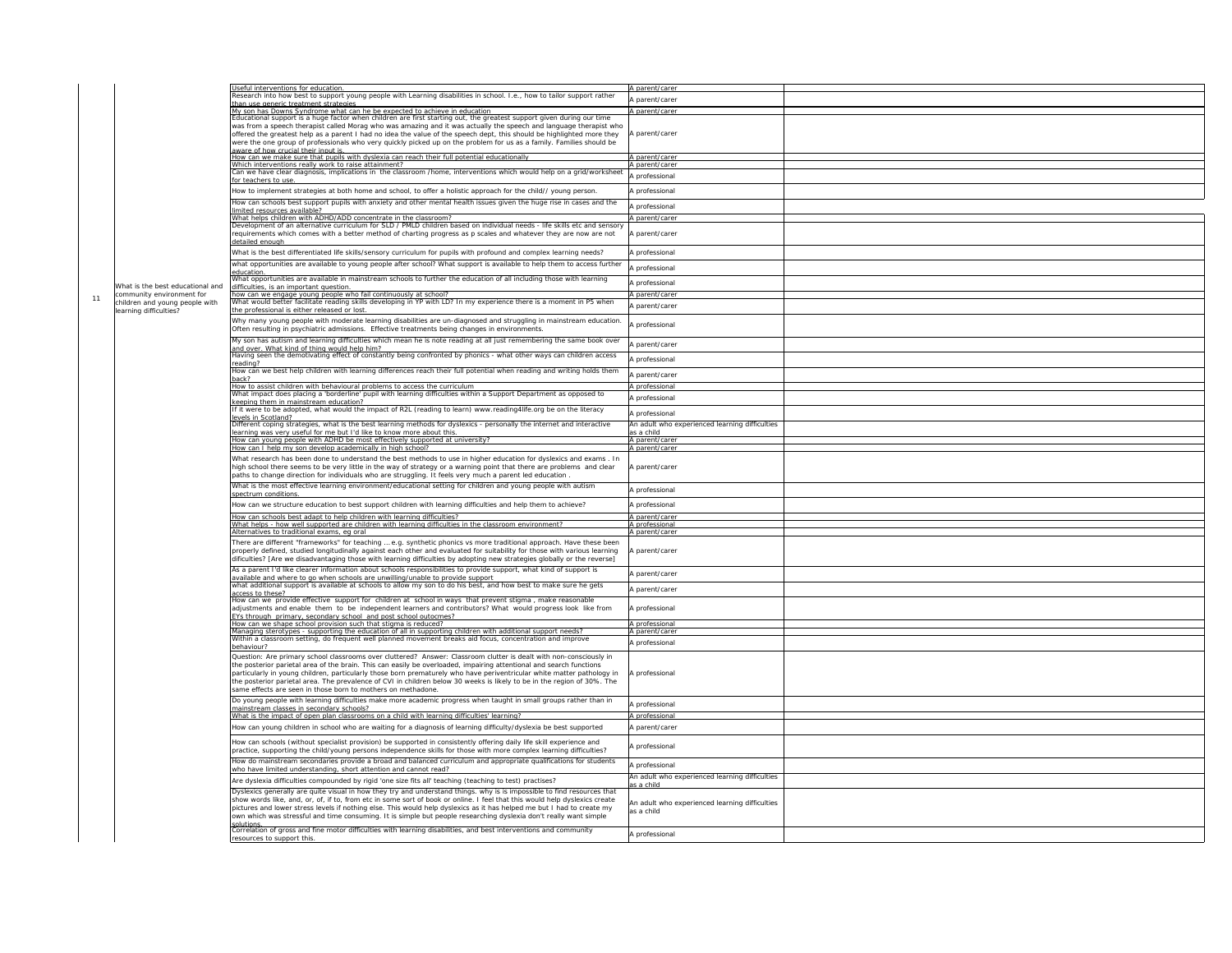|                                                                                                      | How can we best take account of family resilience/resources/capacity/needs in making judgements about how best<br>ot support as child or young person in ways that are consistent with responsible use of scare resources and<br>avoiding creating over dependence? How can we develop shared undertanding of what is reasoanble/appropriate?                                                                                                                                                                                                                     | A professional                                     |                                                                                                                                                                                                                                                                                                                                                                                                     |
|------------------------------------------------------------------------------------------------------|-------------------------------------------------------------------------------------------------------------------------------------------------------------------------------------------------------------------------------------------------------------------------------------------------------------------------------------------------------------------------------------------------------------------------------------------------------------------------------------------------------------------------------------------------------------------|----------------------------------------------------|-----------------------------------------------------------------------------------------------------------------------------------------------------------------------------------------------------------------------------------------------------------------------------------------------------------------------------------------------------------------------------------------------------|
|                                                                                                      | with growing numbers of diagnosed children what measures will health and education take to continue to support these                                                                                                                                                                                                                                                                                                                                                                                                                                              |                                                    |                                                                                                                                                                                                                                                                                                                                                                                                     |
|                                                                                                      | children                                                                                                                                                                                                                                                                                                                                                                                                                                                                                                                                                          | A professional                                     |                                                                                                                                                                                                                                                                                                                                                                                                     |
|                                                                                                      | How can we help people with learning disabilities become more integrated into the community?<br>Every school will have a population of children affected by Learning Disabilities surrounding special awareness, muscle<br>tone and co-sessions and won't get them again. Question 2 Would regular physical OT sessions in blocks at school as a<br>class for a collective school population of those needing it be beneficial?                                                                                                                                   | A professional<br>A parent/carer                   |                                                                                                                                                                                                                                                                                                                                                                                                     |
|                                                                                                      | How can we build better longevity and sustainability into support programmes and networks? Too often families<br>manage to achieve support that works only to find a core element of it changes and an effective support structure<br>collapses.                                                                                                                                                                                                                                                                                                                  | A parent/carer                                     |                                                                                                                                                                                                                                                                                                                                                                                                     |
|                                                                                                      | Accessing health care resources and support<br>Resources available and how they interact with each other<br>Schools have so few resources that there does not appear to be any targeted resources to work with children,                                                                                                                                                                                                                                                                                                                                          | A parent/carer<br>A parent/carer                   |                                                                                                                                                                                                                                                                                                                                                                                                     |
|                                                                                                      | adolescents to help them understand diagnoses such as dyslexia and autism. Why not? Surely this would help reduce<br>poor self esteem and secondary mental health problems<br>If funds are limited (& we know they are) where would you prioritise spend? Would the aim to be to help as many                                                                                                                                                                                                                                                                     | A parent/carer                                     |                                                                                                                                                                                                                                                                                                                                                                                                     |
|                                                                                                      | people as possible and therefore support those who are easier to help - or would you prioritise the more profoundly<br>learning disabled with less prospects for a fulfilled outcome?                                                                                                                                                                                                                                                                                                                                                                             | A parent/carer                                     |                                                                                                                                                                                                                                                                                                                                                                                                     |
|                                                                                                      | Why is it so hard to get our children I to specialist schools when it's clearly what they need.                                                                                                                                                                                                                                                                                                                                                                                                                                                                   | A parent/carer                                     | E. van den Broek, A. J. P. M. van Eijden, M. M. Overbeek, S. Kef, P. S. Sterkenburg, C. Schuengel. (2017). A systematic                                                                                                                                                                                                                                                                             |
|                                                                                                      | Are there differences in the parenting strategies which are most effective for children with ADHD + ASD compared to<br>those who don't have ASD?                                                                                                                                                                                                                                                                                                                                                                                                                  | A parent/carer                                     | review of the literature on parenting of young children with visual impairments and the adaptions for Video-feedback<br>Intervention to pr                                                                                                                                                                                                                                                          |
| Which parenting approaches and<br>strategies are most helpful for                                    | How to assess level of understanding and capability for adults with learning difficulties who become parents                                                                                                                                                                                                                                                                                                                                                                                                                                                      | A professional                                     | J. L. Park, K. L. Hudec, C. Johnston. (2017). Parental ADHD symptons and parenting behaviours: A meta-analytic review.<br>Clinical Psychology Review, 56: 25-39.                                                                                                                                                                                                                                    |
| voung parents or carers who                                                                          | Impact on parenting capacity and risk assessment of parents with learning difficulties.<br>Parents with learning disabilities and supported parenting approaches                                                                                                                                                                                                                                                                                                                                                                                                  | A professional                                     |                                                                                                                                                                                                                                                                                                                                                                                                     |
| themselves have learning<br>difficulties?                                                            | What impact does a learning difficulty have if you are also a parent                                                                                                                                                                                                                                                                                                                                                                                                                                                                                              | A professional                                     |                                                                                                                                                                                                                                                                                                                                                                                                     |
|                                                                                                      | I find that if parents do not know their rights regarding learning difficulties and education, and does not shout loudly,<br>very often the child does not benefit from their rights. It would be interesting to see if how the outcomes for learners<br>are affected by parents being fully informed of their children's rights and being better enabled to demand them.                                                                                                                                                                                         | A professional                                     |                                                                                                                                                                                                                                                                                                                                                                                                     |
|                                                                                                      | Job applications - to declare or not to declare? If declare wat what point in the application process                                                                                                                                                                                                                                                                                                                                                                                                                                                             | Pilot study Paper questionnaire                    | D. Hedley, M. Uljarevic, L. Cameron, S. Halder, A. Richdale, C. Dissanayake. (2016). Employment programmes and<br>interventions targeting adults with autism spectrum disorder: A systematic review of the literature. Autism. 21(8): 929-94<br>DOI: 10.1177/136236                                                                                                                                 |
| What are the best practices in                                                                       | How can health professionals promote active citizenship for people with learning difficulties from childhood into adult<br>life to enable them to know how to participate?                                                                                                                                                                                                                                                                                                                                                                                        | A professional                                     | 1. J. Ellenkamp, E. P. Brouwers, P. J. Embregts, M. C. Joosen, J. van Weeghel. (2015). Work Environment-Related Factors in<br>Obtaining and Maintaining Work in a Competitive Employment Setting for Employees with Intellectual Disabilities: A<br><b>Systematic Review</b><br>J. D. Westbrook, C. J. Fong, C. Nye, A. Williams, O. Wendt, T.CortopassiQ 2015). Transition Services for Youth With |
| planning for future (i.e.<br>transition) for young people as<br>they leave school in order to        | I a therapist with dyslexia I think there still remain a lot of ignorance around this. It is simple not just spelling. I do<br>wonder if the NHS as an employer could offer staff greater support around this?                                                                                                                                                                                                                                                                                                                                                    | A professional                                     | Autism: A Systematic Review. Research on Social Work Practice. 25(1): 10-20. DOI: 10.1177/1049731514524836                                                                                                                                                                                                                                                                                          |
| achieve the best possible<br>employment prospects?                                                   | How can organisations better provide good work experiences for pupils with learning difficulties?<br>Why their is no help for young adults with learning difficulties to get into decent employment.<br>How can adults with ADHD be helped into work?                                                                                                                                                                                                                                                                                                             | A professional<br>A parent/carer<br>A parent/carer |                                                                                                                                                                                                                                                                                                                                                                                                     |
|                                                                                                      | How to help an adult who was a late diagnosed in a working situation                                                                                                                                                                                                                                                                                                                                                                                                                                                                                              | A parent/carer                                     |                                                                                                                                                                                                                                                                                                                                                                                                     |
|                                                                                                      | How can we engage employers in understanding and working with young people with learning difficulties?<br>Something around the access of employment opportunities/attitude of employers towards employing young people                                                                                                                                                                                                                                                                                                                                            | A parent/carer<br>A professional                   |                                                                                                                                                                                                                                                                                                                                                                                                     |
|                                                                                                      | with learning difficulties leaving school.<br>What can be done to help employers give jobs to those with learning difficulties within their organisations?                                                                                                                                                                                                                                                                                                                                                                                                        | A professional                                     |                                                                                                                                                                                                                                                                                                                                                                                                     |
|                                                                                                      | Do young people feel attending meetings to discuss their additional support and education planning is helpful? Do they<br>have any other suggestions of how they could be actively involved and consulted in the process without having to be in                                                                                                                                                                                                                                                                                                                  | 274903-274895-24513897                             | Domeij, H. Fahlstrom, G. Bertilsson, G., et al. (2018). Experiences of living with fetal alcohol spectrum disorders: a systen<br>review and synthesis of qualitative data. Developmental Medicine & Child Neurology. DOI: 10.1111/dmcn.13696                                                                                                                                                        |
|                                                                                                      |                                                                                                                                                                                                                                                                                                                                                                                                                                                                                                                                                                   |                                                    |                                                                                                                                                                                                                                                                                                                                                                                                     |
|                                                                                                      | a meeting?<br>I'd like to know if any research has been done on owning your identity as someone who has a learning difficulty. I<br>struggle with mine and this isn't helpful to me or the people I work and live with.                                                                                                                                                                                                                                                                                                                                           | 274903-274895-24797440                             | MA. Rashid, S. Lovick, NR. Llanwarne. (2017). Medication-taking experiences in attention deficit hyperactivity disorder: a<br>systematic review. Family Practice. 1-9. https://doi.org/10.1093/fampra/cmx088<br>S. Lindsay. (2016). Child and youth experiences and perspectives of cerebral palsy: a qualitative systematic review. Child:                                                         |
| How can we understand what it is<br>like to live with learning<br>difficulties from a child or young | How can people with complex needs effect more change with regards to any aspect of their social, health or<br>educational life?                                                                                                                                                                                                                                                                                                                                                                                                                                   | A professional                                     | Care, Health and Development. 42(2): 153-175. doi: 10.1111/cch. 12309                                                                                                                                                                                                                                                                                                                               |
| person's perspective?                                                                                | How parents can get schools to provide the required support<br>Why do people not try to look at the world from my child's perspective?                                                                                                                                                                                                                                                                                                                                                                                                                            | A parent/carer<br>A parent/carer                   |                                                                                                                                                                                                                                                                                                                                                                                                     |
|                                                                                                      | What are the priorities of young people themselves for the interventions (or focus of the interventions) they receive?                                                                                                                                                                                                                                                                                                                                                                                                                                            | A professional                                     |                                                                                                                                                                                                                                                                                                                                                                                                     |
|                                                                                                      | What are the young people's biggest priority for learning/development i.e. is it academic or social? In school, thye are<br>often taught a curriculum which is not always (potentially) relevant or of interest/use to them. What are their priorities?                                                                                                                                                                                                                                                                                                           | A professional                                     |                                                                                                                                                                                                                                                                                                                                                                                                     |
|                                                                                                      | Are life skills more important to learn than curriculum based learning?                                                                                                                                                                                                                                                                                                                                                                                                                                                                                           | A professional                                     |                                                                                                                                                                                                                                                                                                                                                                                                     |
|                                                                                                      | Why does diagnosis take so long - years, rather than months - and what can parents do to support their kids before a<br>diagnosis? One issue is that if your child is well behaved in school, but crying and hating the thought of going to school<br>at home, homework tantrums etc, then it means you may have to be a bit of a "fussy" parent to help them access<br>support. I think this is purely down to the lack of funding, which is probably the most important issue, though our son                                                                   | A parent/carer                                     | <u>. Skotarczak and G. K. Lee. (2015). Effects of parent management training programs on disruptive behavior for children i</u><br>a developmental disability: A meta-analysis. Research in Developmental Disabilities. 38: 272-287.                                                                                                                                                                |
|                                                                                                      | has been one of the lucky ones to access great support at his school.<br>Post diagnostic support for parents is poor for all conditions but especially Foetal alcohol spectrum disorder, ADHD and<br>dyslexia. What can be done to improve this? Why is it not more joined up as children often have more than one<br>diagnoses and surely it is the behaviour and emotional distress that needs treatment and understanding rather than<br>the label. Please ask professionals to stop blaming parenting and work with us to support our kids achieve to best of | A parent/carer                                     | E. Vasilopoulou, J. Nisbet. (2016). The quality of life of parents of children with autism spectrum disorder: a systematic<br>review. Research in Autism Spectrum Disorders, 23: 36-49. http://dx.doi.org/10.1016/j.rasd.2015.11.008                                                                                                                                                                |
|                                                                                                      | their ability and be happy<br>The potential effects on everyday life needs to be outlined to parents and professionals and include possible effects re<br>education, relationships, health and wellbeing. There needs to be a key lead professional as the central point of<br>communication for the child and family in health and education. Not all parents have the necessary time, skills,                                                                                                                                                                   |                                                    | N. Golfenshetin, E. Srulovici, B. Medoff-Cooper. (2015). Investigating Parenting Stress across Pediatric Health Conditions -<br>Systematic Review. Comprehensive Child & Adolescent Nursing. 39(1). https://doi.org/10.3109/01460862.2015.1078423                                                                                                                                                   |
|                                                                                                      | expertise or confidence to carry out this role especially when faced with a room of professionals. Talking about your<br>own child's difficulties is a very emotive and exhausting topic. Cohesion between all professionals is key to success with<br>the family and child. Often it seems the parent is the driving force and the key professional sharing and<br>communicating with the various agencies in the best interests of their child                                                                                                                  | A parent/carer                                     |                                                                                                                                                                                                                                                                                                                                                                                                     |
|                                                                                                      | Interventions, therapies, treatments, care and support for child and parents should be sign posted to parents together<br>with a lead professional who specialises in the area of diagnosis and also hears and is proactive to the reality of the<br>parental and child concerns. Apologies, these are obviously statements rather than questions. But hopefully you<br>can take from these what you need                                                                                                                                                         | A parent/carer                                     |                                                                                                                                                                                                                                                                                                                                                                                                     |
|                                                                                                      | Why were we not told that having a child with a learning disability would change all our lives so dramatically and as<br>parents we would have to forfeit our own lives include our jobs and standard/quality of living?                                                                                                                                                                                                                                                                                                                                          | A parent/carer                                     |                                                                                                                                                                                                                                                                                                                                                                                                     |
|                                                                                                      | Interventions, therapies, treatments, care and support for child and parents should be sign posted to parents together<br>with a lead professional who specialises in the area of diagnosis and also hears and is proactive to the reality of the<br>parental and child concerns. Apologies, these are obviously statements rather than questions. But hopefully you<br>can take from these what you need                                                                                                                                                         | A parent/carer                                     |                                                                                                                                                                                                                                                                                                                                                                                                     |

| E. van den Broek, A. J. P. M. van Eijden, M. M. Overbeek, S. Kef, P. S. Sterkenburg, C. Schuengel. (2017). A systematic<br>review of the literature on parenting of young children with visual impairments and the adaptions for Video-feedback<br>Intervention to pr                                                                                                                                                                                                                                                               |
|-------------------------------------------------------------------------------------------------------------------------------------------------------------------------------------------------------------------------------------------------------------------------------------------------------------------------------------------------------------------------------------------------------------------------------------------------------------------------------------------------------------------------------------|
| J. L. Park, K. L. Hudec, C. Johnston. (2017). Parental ADHD symptons and parenting behaviours: A meta-analytic review.<br>Clinical Psychology Review. 56: 25-39.                                                                                                                                                                                                                                                                                                                                                                    |
|                                                                                                                                                                                                                                                                                                                                                                                                                                                                                                                                     |
|                                                                                                                                                                                                                                                                                                                                                                                                                                                                                                                                     |
| D. Hedley, M. Uljarevic, L. Cameron, S. Halder, A. Richdale, C. Dissanayake. (2016). Employment programmes and<br>interventions targeting adults with autism spectrum disorder: A systematic review of the literature. Autism. 21(8): 929-941.<br>DOI: 10.1177/136236                                                                                                                                                                                                                                                               |
| J. J. Ellenkamp, E. P. Brouwers, P. J. Embregts, M. C. Joosen, J. van Weeghel. (2015). Work Environment-Related Factors in<br>Obtaining and Maintaining Work in a Competitive Employment Setting for Employees with Intellectual Disabilities: A<br><b>Systematic Review</b>                                                                                                                                                                                                                                                        |
| J. D. Westbrook, C. J. Fong, C. Nye, A. Williams, O. Wendt, T.Cortopassi <sup>n</sup> 2015). Transition Services for Youth With<br>Autism: A Systematic Review. Research on Social Work Practice. 25(1): 10-20. DOI: 10.1177/1049731514524836                                                                                                                                                                                                                                                                                       |
|                                                                                                                                                                                                                                                                                                                                                                                                                                                                                                                                     |
|                                                                                                                                                                                                                                                                                                                                                                                                                                                                                                                                     |
|                                                                                                                                                                                                                                                                                                                                                                                                                                                                                                                                     |
| Domeij, H. Fahlstrom, G. Bertilsson, G., et al. (2018). Experiences of living with fetal alcohol spectrum disorders: a systematic                                                                                                                                                                                                                                                                                                                                                                                                   |
| review and synthesis of qualitative data. Developmental Medicine & Child Neurology. DOI: 10.1111/dmcn.13696<br>MA. Rashid, S. Lovick, NR. Llanwarne. (2017). Medication-taking experiences in attention deficit hyperactivity disorder: a<br>systematic review. Family Practice. 1-9. https://doi.org/10.1093/fampra/cmx088<br>S. Lindsay. (2016). Child and youth experiences and perspectives of cerebral palsy: a qualitative systematic review. Child:<br>Care, Health and Development. 42(2): 153-175. doi: 10.1111/cch. 12309 |
|                                                                                                                                                                                                                                                                                                                                                                                                                                                                                                                                     |
|                                                                                                                                                                                                                                                                                                                                                                                                                                                                                                                                     |
|                                                                                                                                                                                                                                                                                                                                                                                                                                                                                                                                     |
| L. Skotarczak and G. K. Lee. (2015). Effects of parent management training programs on disruptive behavior for children with<br>a developmental disability: A meta-analysis. Research in Developmental Disabilities. 38: 272-287.                                                                                                                                                                                                                                                                                                   |
| E. Vasilopoulou, J. Nisbet. (2016). The quality of life of parents of children with autism spectrum disorder: a systematic<br>review. Research in Autism Spectrum Disorders, 23: 36-49. http://dx.doi.org/10.1016/j.rasd.2015.11.008                                                                                                                                                                                                                                                                                                |
|                                                                                                                                                                                                                                                                                                                                                                                                                                                                                                                                     |
| N. Golfenshetin, E. Srulovici, B. Medoff-Cooper. (2015). Investigating Parenting Stress across Pediatric Health Conditions - A<br>Systematic Review. Comprehensive Child & Adolescent Nursing. 39(1). https://doi.org/10.3109/01460862.2015.1078423                                                                                                                                                                                                                                                                                 |
|                                                                                                                                                                                                                                                                                                                                                                                                                                                                                                                                     |
|                                                                                                                                                                                                                                                                                                                                                                                                                                                                                                                                     |
|                                                                                                                                                                                                                                                                                                                                                                                                                                                                                                                                     |
|                                                                                                                                                                                                                                                                                                                                                                                                                                                                                                                                     |
|                                                                                                                                                                                                                                                                                                                                                                                                                                                                                                                                     |
|                                                                                                                                                                                                                                                                                                                                                                                                                                                                                                                                     |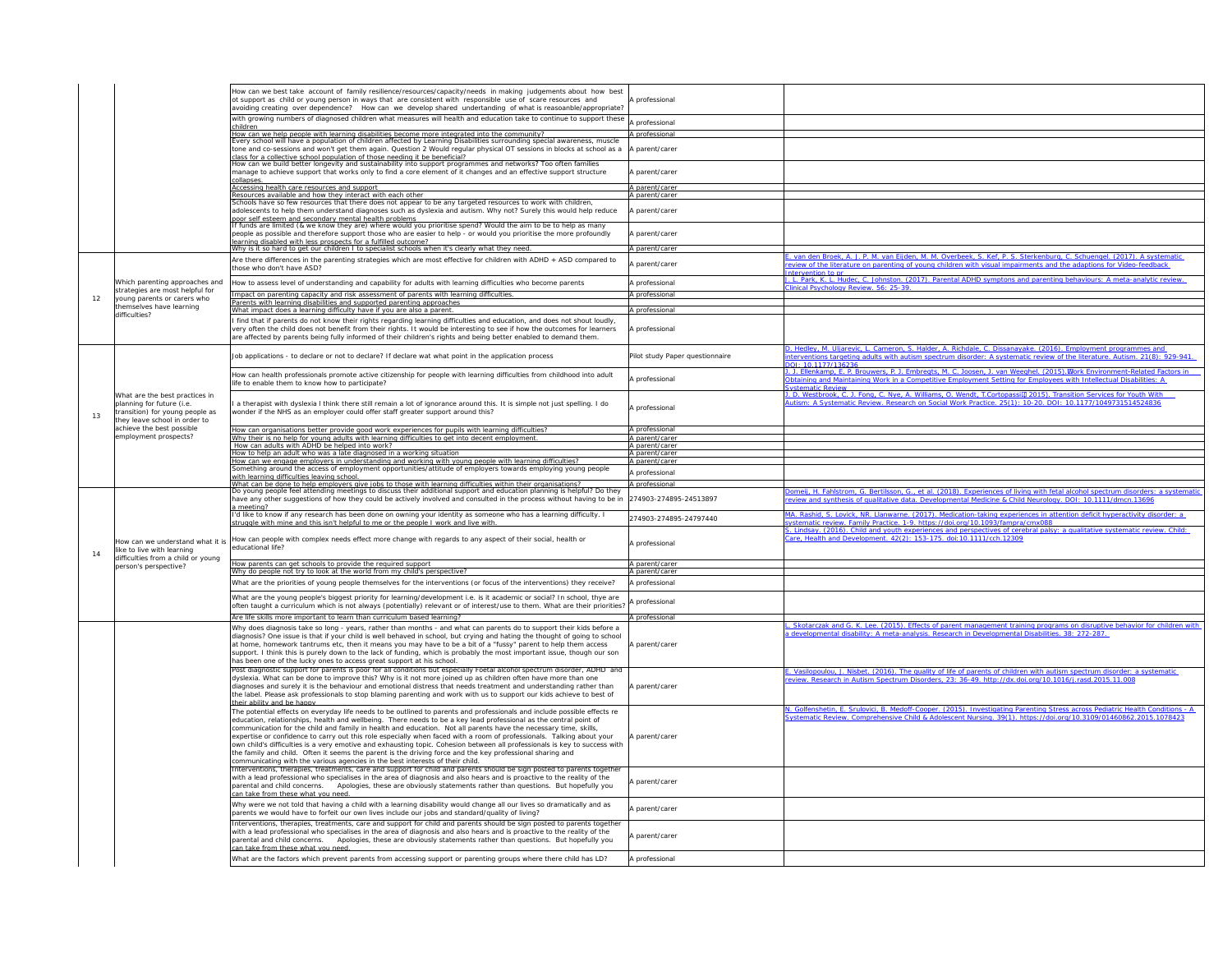| velopmental disabilities, where                                                                                                                        | A parent/carer                                                                |  |
|--------------------------------------------------------------------------------------------------------------------------------------------------------|-------------------------------------------------------------------------------|--|
| g for three children with a variety of                                                                                                                 | A parent/carer                                                                |  |
|                                                                                                                                                        | A parent/carer                                                                |  |
| language and communication                                                                                                                             | A professional                                                                |  |
| non-trained parent?                                                                                                                                    | A parent/carer                                                                |  |
| ng opportunities?                                                                                                                                      | A parent/carer<br>A parent/carer                                              |  |
|                                                                                                                                                        | A parent/carer                                                                |  |
| pport out with school to help a child                                                                                                                  | A parent/carer                                                                |  |
| ls.                                                                                                                                                    | A professional                                                                |  |
| n felt that i am constantly raising the<br>for my daughter- think a lot of staff<br>like a broken record???)                                           | A parent/carer                                                                |  |
| with parents or advise them that a                                                                                                                     | A parent/carer                                                                |  |
| or educational diagnosis? Who decides<br>his be decided upon; is it possible to<br>nple Down's syndrome                                                | A parent/carer                                                                |  |
|                                                                                                                                                        | A professional                                                                |  |
| lable support services?                                                                                                                                | An adult who experienced learning difficulties<br>as a child & a parent/carer |  |
| have children with tourette Syndrome.                                                                                                                  | A parent/carer                                                                |  |
| ately in order to have a better quality of                                                                                                             | A parent/carer                                                                |  |
| es- and strengths- and how to ensure                                                                                                                   |                                                                               |  |
|                                                                                                                                                        | A professional                                                                |  |
|                                                                                                                                                        | A professional<br>A professional                                              |  |
| effectively help and support her.                                                                                                                      | A parent/carer                                                                |  |
| n be.                                                                                                                                                  | A parent/carer                                                                |  |
| g children with ADHD at home?                                                                                                                          | A professional                                                                |  |
|                                                                                                                                                        | A parent/carer                                                                |  |
| child?                                                                                                                                                 | A professional                                                                |  |
| d's learning/well being throughout                                                                                                                     | A professional                                                                |  |
| unctional one or two parent families and                                                                                                               | A professional                                                                |  |
| mily wellbeing and functioning? (other<br>APP, giving narrative and reference                                                                          | A professional                                                                |  |
| ties, who may suffer from long term                                                                                                                    | A parent/carer                                                                |  |
|                                                                                                                                                        |                                                                               |  |
| as reported by children/young people,<br>nost supportive practices? What<br>d families, what was the most helpful<br>e and families as reported by the | A parent/carer<br>A professional                                              |  |
| source constrained environments; this                                                                                                                  | A parent/carer                                                                |  |
| irning difficulties/disabilities?                                                                                                                      | A professional                                                                |  |
|                                                                                                                                                        | A child or young person                                                       |  |
| pport for those dealing with this, it can<br>el it is them who are being held<br>king to each other. Earlier intervention<br>en treatments.            | A parent/carer                                                                |  |
| Id be done on which pathway works best                                                                                                                 | A parent/carer                                                                |  |
| .from the baby/child with Ld's but also<br>ople really need at the beginninghow<br>alth support; therapeutic support; family                           | A professional                                                                |  |
| h learning disability and challenging                                                                                                                  | A professional                                                                |  |
| ost treatment - it would be helpful not to<br>go on for a lifetime.                                                                                    | A parent/carer                                                                |  |
|                                                                                                                                                        | A professional<br>A professional                                              |  |
| es                                                                                                                                                     | A professional                                                                |  |
|                                                                                                                                                        | A professional<br>A parent/carer                                              |  |
|                                                                                                                                                        | A parent/carer                                                                |  |
| how can we teach parents/                                                                                                                              | A professional                                                                |  |
| ntervention to help them through                                                                                                                       | A professional                                                                |  |
| to society?                                                                                                                                            | A parent/carer                                                                |  |
| ce?                                                                                                                                                    | A parent/carer                                                                |  |
| I to work to support themselves?                                                                                                                       | A parent/carer                                                                |  |
| with children with learning difficulties or<br>ment?                                                                                                   | A professional                                                                |  |
| young mums with literacy issues and if                                                                                                                 | A professional                                                                |  |
| ren?                                                                                                                                                   |                                                                               |  |
| en with a LD. Would there be greater                                                                                                                   | A parent/carer                                                                |  |
|                                                                                                                                                        | A parent/carer                                                                |  |

|Could more support and help be provided for parents/carers of children with dev information could be shared, strategies, treatments or therapies recommended? How do I access support for me? I need help coping with the struggles of caring for three children with a variety of **A** parent/carer a parent/carer and the struggles of caring for three children with a variety of **A** pare How can we best improve access to services? What are the most effective ways to engage parents in their children's speech, language and communication [4] professional [4] a professional development? What simple and effective neuroplasticity exercises can be done at home by a non-How can I help my children at home that have different needs What support can a parent give to their child outside school to maximise learning How can parents support children with ADHD outside the classroom? Why does it take till p5 in scotland to start tests for dyslexia? Is there any support out with school to help a child  $\begin{array}{|l|l|}\hline \text{A parent/carer}\hline \end{array}$ What other real support do children and families have access to out with schools How can parents of children with asn be best supported in schools? (have ofter same issues - don't feel confident that systems/support always deliver the best forget that my daughter has asn - how can they be reminded without sounding Why does it take so long for health care and educational professionals to agree  $\cdot$ diagnosis should be investigated? Who is responsible for making a diagnosis of learning disability? Is it a medical  $\vert$  if it is mild, moderate or severe; who informs the family of this; what age will the change category; how does a genetic component affect this diagnosis, for exam What are the best ways to talk about potential learning difficulties with parents? Why isn't there a more streamlined way to alert and inform parents about avail The effects of Tourette's on siblings and family life and support for families who How could families of people with learning difficulties be supported more adequately in order to have a better quality of  $\begin{bmatrix} A & B & C \end{bmatrix}$  a parent/carer How to support parents better in being able to understand their child's difficulties- and strengths- and how to ensure  $\begin{array}{|l|l|}\hline \text{A} & \text{A} & \text{A} & \text{A} & \text{A} & \text{A} & \text{A} & \text{A} & \text{A} & \text{A} & \text{A} & \text{A} & \text{A} & \text{A} & \text{A}$ More information about assessment process What helps the family and the young person to understand the diagnosis How can I help my extended family understand my Child's ADHD so they could  $\overline{\phantom{a}}$ Where can I get some helpful tips in helping my child with ADHD be all they car  $|$ What interventions are effective in improving parent/carer efficacy in supporting What are the best interventions that parents can deliver at home themselves? with these interventions is it best to train the parents or work directly with the Who, or what, gives parents/carers confidence to continue to support their child's learning/well being throughout [4] professional childhood and into adulthood? To what extent can specialist inputs improve the functioning of previously dysfu consequently improve the life chances of children?  $|$ Does parent mentoring make a significant difference to child and parent and far |parents, volunteers, working to structured programme, eg with 'record book'/ points and positive reinforcement of strategies and information. ...?) Are there better ways to support and treat those caring for a child with disabilit <u>qrief, situational depression, and social isolation?</u> How can siblings of children with ASD be best supported? What commonalities are there in examples of best practice of care and support and families? i.e. what do children/young people and families report to be the m professionals are involved? How did the professionals work with the children and and important aspects of the professionals' work with the children/young people children/young people and families themselves. How to develop and achievable best practice model in supporting children in res could be at home, school, in the wider community. What supports are available for parents, carers and families of children with lea What help can  $l$  get The effect on everyday family life needs to be addressed more and help and sup sometimes feel like the loneliest place in the world with no help and parents fee  $|$ responsible. Family support is essential and the greatest tool is to get them talk and help is a must for families. The most crucial things are care, support and the Once a learning disability has been identified it would be helpful if research could For each disability **A parent/carer** A parent/carer and the second intervention of the context of minding and the second second parent/carer How to really make a difference at the very beginning, straight after diagnosis. for their parent(s). It seems this still doesn't seem to work well... what do people really need at the beginning. will it save money later in..as getting it right earlier in terms of prognosis; health support support;  $\alpha$ support; welfare rights etc.. How to facilitate good communication in networks supporting young people with behaviour particularly focusing on getting the right support for families What sort of support would be beneficial for children and parents during and post over medicalise it but sometimes this is not always possible as treatments can Has this support had a positive impact on your life? available support services Where to find additional support for families where a child has learning difficultion Interested in how to signpost to the most appropriate support What kind of support should a child with autism be getting? Why is it so hard to find help or answers what kind of environment helps young people with ASD function at their best carers/others how to create and maintain this. Support in Community for CYP with learning difficulties - psychosocial support/in everyday life etc. **A** professional and the community of the community of the community of the community of the community of the community of the community of the community of the community of the community of the communit What support can be made more available for adults with ADHD to integrate into How can adults be supported to live within their community and in the workplac How can work places better adjust to the demands of ADHD in adults who need |What helps - can direct speech and language therapy intervention be effective are they better supported by strategies implemented in their everyday environing If information leaflets can be produced in a more appropriate format for use for they are effective in communicating important messages. How can I help my child so he has the same opportunities as neurotypical childr If psychological input was offered as a "matter of courage" to parents of children with a LD. Would there be greater  $\begin{array}{|l|l|}\hline \end{array}$  a parent/carer and parent/carer and the set of counselling? 15 How can parents, carers, brothers and sisters and extended family life? families of children and young people with learning difficulties, be best supported to achieve their best quality of life before, during and after the diagnosis, or identification, in home, school and community contexts?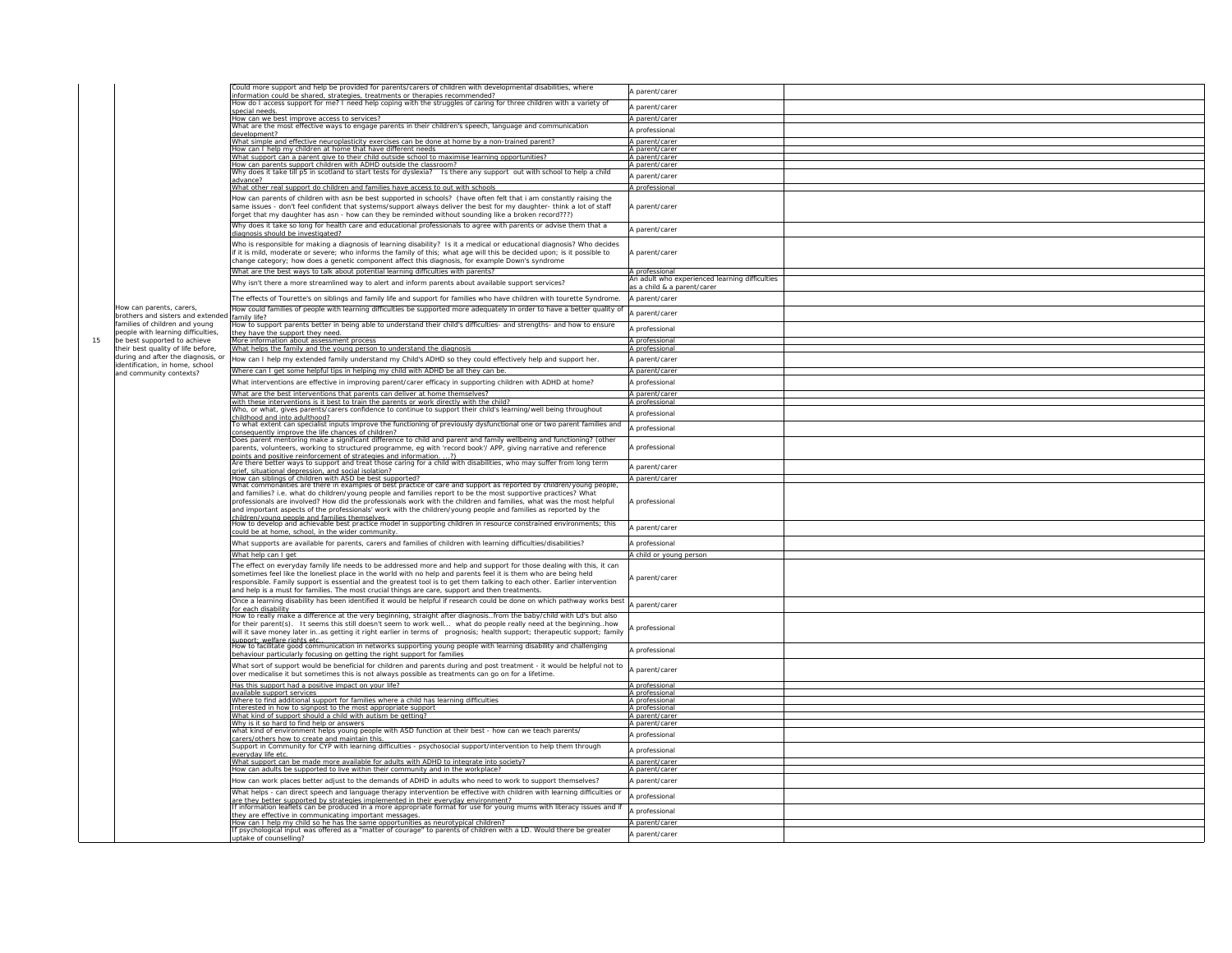| A. M. McGarty, C. A. Melville. (2017). Parental perceptions of facilitators and barriers to physical activity for children with<br>intellectual disabilities: A mixed methods systematic review. Research in Developmental Disabilities. 73: 40-57. https://doi.or     |
|------------------------------------------------------------------------------------------------------------------------------------------------------------------------------------------------------------------------------------------------------------------------|
| A. Marsh, V. Spagnol, R. Grove, V. Eapen. (2017). Transition to school for children with autism spectrum disorder: A<br>systematic review. World Journal of Psychiatry. 7(3): 184-196. doi: 10.5498/wjp.v7.i3.184                                                      |
| G. Young-Southward, C. Philo, S-A. Cooper. (2017). What effect does transition have on health and well-being in young<br>people with intellectual disabilities? A systematic review. Journal of Applied Research in Intellectual Disabilities. 30(5): 805-<br>823. DOI |
| J. D. Westbrook, C. J. Fong, C. Nye, A. Williams, O. Wendt, T.CortopassiQ 2015). Transition Services for Youth With<br>Autism: A Systematic Review. Research on Social Work Practice. 25(1): 10-20. DOI: 10.1177/1049731514524836                                      |
|                                                                                                                                                                                                                                                                        |
|                                                                                                                                                                                                                                                                        |
|                                                                                                                                                                                                                                                                        |
|                                                                                                                                                                                                                                                                        |
|                                                                                                                                                                                                                                                                        |
|                                                                                                                                                                                                                                                                        |
|                                                                                                                                                                                                                                                                        |
|                                                                                                                                                                                                                                                                        |
|                                                                                                                                                                                                                                                                        |
|                                                                                                                                                                                                                                                                        |
|                                                                                                                                                                                                                                                                        |
|                                                                                                                                                                                                                                                                        |
|                                                                                                                                                                                                                                                                        |
|                                                                                                                                                                                                                                                                        |
| H. Zaal-Schuller, MA. De Vos, FV. Weals, JB. Van Goudoever, DL. Willems. (2015). End-of-life decision-making for children<br>with severe developmental disabilities: The parental perspective. Research in Developmental Disabilities. 49-50. doi:<br>10.1016/j.ridd.  |
| I. Novak, C. Morgan, L. Adde, J. Blackman, et al. (2017). Early, Accurate Diagnosis and Early Intervention in Cerebral Palsy:<br>Advances in Diagnosis and Treatment. JAMA Pediatrics. 171(9): 897-907. doi:10.1001/jamapediatrics.2017.1689                           |
| M. Hadders-Algra, A.G. Boxum, T. Hielkema, E.G. Hamer. (2017). Effect of early intervention in infants at very high risk of<br>cerebral palsy: a systematic review. Developmental Medicine and Child Neurology. 59(3): 246-258. DOI:<br>10.1111/dmcn.13331             |
|                                                                                                                                                                                                                                                                        |

|    | Which strategies are effective in<br>increasing the support available<br>for children and young people | How to put effective support in schools. How to help support families during the summer holidays which causes huge<br>disruption for routines.                                                                                                                                                                                                                                                                                                                                                                                                                                                                                                                                                                                                                                                                                                                                                                                                                                                                                                                                                                                                                                                                                                                                                                                                                                                                                                                                                                                                                                                                                                                                                                                                                                                                                                                                                      | A professional                   |
|----|--------------------------------------------------------------------------------------------------------|-----------------------------------------------------------------------------------------------------------------------------------------------------------------------------------------------------------------------------------------------------------------------------------------------------------------------------------------------------------------------------------------------------------------------------------------------------------------------------------------------------------------------------------------------------------------------------------------------------------------------------------------------------------------------------------------------------------------------------------------------------------------------------------------------------------------------------------------------------------------------------------------------------------------------------------------------------------------------------------------------------------------------------------------------------------------------------------------------------------------------------------------------------------------------------------------------------------------------------------------------------------------------------------------------------------------------------------------------------------------------------------------------------------------------------------------------------------------------------------------------------------------------------------------------------------------------------------------------------------------------------------------------------------------------------------------------------------------------------------------------------------------------------------------------------------------------------------------------------------------------------------------------------|----------------------------------|
| 16 | with learning difficulties, and their<br>families/carers, in out-of-school                             | ack of out of school activities/groups for young people with autism and learning difficulties.                                                                                                                                                                                                                                                                                                                                                                                                                                                                                                                                                                                                                                                                                                                                                                                                                                                                                                                                                                                                                                                                                                                                                                                                                                                                                                                                                                                                                                                                                                                                                                                                                                                                                                                                                                                                      | A professional                   |
|    | activities?                                                                                            | How can we best support young people to participate in out of school activities such as clubs?<br>What are the most effective strategies for encouraging pupils with additional support needs to pareticipate in extra                                                                                                                                                                                                                                                                                                                                                                                                                                                                                                                                                                                                                                                                                                                                                                                                                                                                                                                                                                                                                                                                                                                                                                                                                                                                                                                                                                                                                                                                                                                                                                                                                                                                              | A professional                   |
|    |                                                                                                        | curricular activities.                                                                                                                                                                                                                                                                                                                                                                                                                                                                                                                                                                                                                                                                                                                                                                                                                                                                                                                                                                                                                                                                                                                                                                                                                                                                                                                                                                                                                                                                                                                                                                                                                                                                                                                                                                                                                                                                              | A professional                   |
|    |                                                                                                        | Research to support how children transition to young adult, understand what works best and what doesn't,  and<br>ensure that families have access to the transition plansResearch to support how children transition to young adult,<br>understand what works best and what doesn't, u, and ensure that families have access to the transition plans+G73:G91                                                                                                                                                                                                                                                                                                                                                                                                                                                                                                                                                                                                                                                                                                                                                                                                                                                                                                                                                                                                                                                                                                                                                                                                                                                                                                                                                                                                                                                                                                                                        | A parent/carer                   |
|    |                                                                                                        | Finding out more about what happens when going from paediatric to adults                                                                                                                                                                                                                                                                                                                                                                                                                                                                                                                                                                                                                                                                                                                                                                                                                                                                                                                                                                                                                                                                                                                                                                                                                                                                                                                                                                                                                                                                                                                                                                                                                                                                                                                                                                                                                            | A child or young person          |
|    |                                                                                                        | How can we improve transitions from child to adult services for people with learning disabilities?                                                                                                                                                                                                                                                                                                                                                                                                                                                                                                                                                                                                                                                                                                                                                                                                                                                                                                                                                                                                                                                                                                                                                                                                                                                                                                                                                                                                                                                                                                                                                                                                                                                                                                                                                                                                  | A professional                   |
|    |                                                                                                        | Best ways to support transition into adulthood.                                                                                                                                                                                                                                                                                                                                                                                                                                                                                                                                                                                                                                                                                                                                                                                                                                                                                                                                                                                                                                                                                                                                                                                                                                                                                                                                                                                                                                                                                                                                                                                                                                                                                                                                                                                                                                                     | A professional                   |
|    |                                                                                                        | There is a need for better transition for young people leaving school and going in to adult life clubs, jobs etc.                                                                                                                                                                                                                                                                                                                                                                                                                                                                                                                                                                                                                                                                                                                                                                                                                                                                                                                                                                                                                                                                                                                                                                                                                                                                                                                                                                                                                                                                                                                                                                                                                                                                                                                                                                                   | A professional                   |
|    |                                                                                                        | Why are there so few appropriate pathways for young people with learning disabilities to be able to follow a route of                                                                                                                                                                                                                                                                                                                                                                                                                                                                                                                                                                                                                                                                                                                                                                                                                                                                                                                                                                                                                                                                                                                                                                                                                                                                                                                                                                                                                                                                                                                                                                                                                                                                                                                                                                               | A professional                   |
|    |                                                                                                        | their choosing into adulthood and employment?<br>Can they access young people mental health services without having to go through a G.P and have it marked against<br>them? Is peer group and 1 to 1 available to help them cope with transitions? And this question also for help for their<br>parents and carers? (In for second question)                                                                                                                                                                                                                                                                                                                                                                                                                                                                                                                                                                                                                                                                                                                                                                                                                                                                                                                                                                                                                                                                                                                                                                                                                                                                                                                                                                                                                                                                                                                                                        | A child or young person          |
|    |                                                                                                        | How to help the person long term? As a child, a teenager and an adult?                                                                                                                                                                                                                                                                                                                                                                                                                                                                                                                                                                                                                                                                                                                                                                                                                                                                                                                                                                                                                                                                                                                                                                                                                                                                                                                                                                                                                                                                                                                                                                                                                                                                                                                                                                                                                              | A parent/carer                   |
|    |                                                                                                        | How can older pupils with dyslexia be better supported to cope with secondary school<br>What can/should be put in place for people with significant needs post school.                                                                                                                                                                                                                                                                                                                                                                                                                                                                                                                                                                                                                                                                                                                                                                                                                                                                                                                                                                                                                                                                                                                                                                                                                                                                                                                                                                                                                                                                                                                                                                                                                                                                                                                              | A parent/carer<br>A professional |
|    |                                                                                                        | To consider best practice for young people with leading difficulties transitioning to post-school life (what do they need                                                                                                                                                                                                                                                                                                                                                                                                                                                                                                                                                                                                                                                                                                                                                                                                                                                                                                                                                                                                                                                                                                                                                                                                                                                                                                                                                                                                                                                                                                                                                                                                                                                                                                                                                                           | A professional                   |
|    |                                                                                                        | for success)?<br>Is there a better transition between leaving school and been an adult.                                                                                                                                                                                                                                                                                                                                                                                                                                                                                                                                                                                                                                                                                                                                                                                                                                                                                                                                                                                                                                                                                                                                                                                                                                                                                                                                                                                                                                                                                                                                                                                                                                                                                                                                                                                                             | A professional                   |
|    | Which family, school and                                                                               | Why do the teams not follow up if a person ceases to have any input once finished education?<br>Why there is no recognised pathway for transition of children with learning difficulties?                                                                                                                                                                                                                                                                                                                                                                                                                                                                                                                                                                                                                                                                                                                                                                                                                                                                                                                                                                                                                                                                                                                                                                                                                                                                                                                                                                                                                                                                                                                                                                                                                                                                                                           | A parent/carer<br>A professional |
|    | community supports are effective                                                                       | What services are available to young people and young adults with learning difficulties when they are no longer in                                                                                                                                                                                                                                                                                                                                                                                                                                                                                                                                                                                                                                                                                                                                                                                                                                                                                                                                                                                                                                                                                                                                                                                                                                                                                                                                                                                                                                                                                                                                                                                                                                                                                                                                                                                  | A professional                   |
| 17 | preparing children, young people<br>and their families/carers to<br>transition through different       | formal education?<br>In my own experience my son attended a special needs school and did very well there but upon leaving school and<br>having had a disastrous experience at college found himself with no meaningful help for a considerable time and many<br>of his friends have had similar experiences. How can young people be best supported after finishing school at 18 years<br>of age?                                                                                                                                                                                                                                                                                                                                                                                                                                                                                                                                                                                                                                                                                                                                                                                                                                                                                                                                                                                                                                                                                                                                                                                                                                                                                                                                                                                                                                                                                                   | A parent/carer                   |
|    | stages of schooling/education and<br>through children and young                                        | More planning should take place when children with learning disabilities prepare to leave school & home. How can this                                                                                                                                                                                                                                                                                                                                                                                                                                                                                                                                                                                                                                                                                                                                                                                                                                                                                                                                                                                                                                                                                                                                                                                                                                                                                                                                                                                                                                                                                                                                                                                                                                                                                                                                                                               | A parent/carer                   |
|    | people's services into adult<br>services?                                                              | be taken more seriously, political & government will.<br>How support assists transition and school placement. The bigger picture, sleepness nights, biting fingers etc                                                                                                                                                                                                                                                                                                                                                                                                                                                                                                                                                                                                                                                                                                                                                                                                                                                                                                                                                                                                                                                                                                                                                                                                                                                                                                                                                                                                                                                                                                                                                                                                                                                                                                                              | A parent/carer                   |
|    |                                                                                                        | Gathering world wide research to publicise, debate and agree the mandatory Framework of Support which should be<br>applied to all children with Learning Difficulties (and Learning Disabilities) to safely experience and develop the life<br>skills which they need to transition into adult, independent life. These could cover topics such as independent travel /<br>personal & IT safety / legal issues / financial management / welfare & grant supports / preparation for either higher<br>education / preparation to enter the job market or apprenticeship pathway or volunteering opportunity / self<br>governance of their own health / relationships and sexual health support / citizenship / etc etc My particular interest<br>in this stems from my role in Adult Learning Disability services where I observe a range of young adults (including<br>those with a learning difficulty) coming through the school system and its associated very `medical model`applied to<br>those with identified additional needs. My impression is that from S2 onwards young people need to be supported to<br>develop their life skills and follow their dreams, but are significantly hampered by their parents and professionals<br>stifling their ambitions by concerns about health and safety / risks / attainability etc etc in such a way as to quell any<br>real ambition to be independent, active citizens. I feel strongly that the `sweet spot` for such a framework of support<br>lies within the 14-18 age group and should be applied as both part of the school curriculum and during a summer camp<br>process BUT the framework itself should be delivered by external staff as `life coaches` AND some of these life<br>coaches should be peer mentors.<br>When a primary School documents a child's needs, why do Secondary schools seem to disregard them / not take them | A professional                   |
|    |                                                                                                        | into account / explain them away in the secondary setting?                                                                                                                                                                                                                                                                                                                                                                                                                                                                                                                                                                                                                                                                                                                                                                                                                                                                                                                                                                                                                                                                                                                                                                                                                                                                                                                                                                                                                                                                                                                                                                                                                                                                                                                                                                                                                                          | A parent/carer                   |
|    |                                                                                                        | After transition what community supports provide best outcomes for young adults e.g. Supported accomodation;<br>Community living (in communities with other adults with LD); Institutional Care                                                                                                                                                                                                                                                                                                                                                                                                                                                                                                                                                                                                                                                                                                                                                                                                                                                                                                                                                                                                                                                                                                                                                                                                                                                                                                                                                                                                                                                                                                                                                                                                                                                                                                     | A professional                   |
|    |                                                                                                        | why do some young people's problems escalate so much through adolescence<br>How can transition from child services to adult services be made less stressful for the individual with learning                                                                                                                                                                                                                                                                                                                                                                                                                                                                                                                                                                                                                                                                                                                                                                                                                                                                                                                                                                                                                                                                                                                                                                                                                                                                                                                                                                                                                                                                                                                                                                                                                                                                                                        | A professional                   |
|    |                                                                                                        | disabilities and their family members?<br>Is there a central resource/ place or papers written on Coping strategies for different stages in your life -teen - adult.                                                                                                                                                                                                                                                                                                                                                                                                                                                                                                                                                                                                                                                                                                                                                                                                                                                                                                                                                                                                                                                                                                                                                                                                                                                                                                                                                                                                                                                                                                                                                                                                                                                                                                                                | A parent/carer                   |
|    |                                                                                                        | With dyslexia and. ADHD tendencies.                                                                                                                                                                                                                                                                                                                                                                                                                                                                                                                                                                                                                                                                                                                                                                                                                                                                                                                                                                                                                                                                                                                                                                                                                                                                                                                                                                                                                                                                                                                                                                                                                                                                                                                                                                                                                                                                 | A parent/carer                   |
|    |                                                                                                        | Continuing education in LD - why do we stop school at 18 when developmentally they may be at a younger age.                                                                                                                                                                                                                                                                                                                                                                                                                                                                                                                                                                                                                                                                                                                                                                                                                                                                                                                                                                                                                                                                                                                                                                                                                                                                                                                                                                                                                                                                                                                                                                                                                                                                                                                                                                                         | A professional                   |
|    |                                                                                                        | How support assists transition and school placement. The bigger picture, sleepness nights, biting fingers etc                                                                                                                                                                                                                                                                                                                                                                                                                                                                                                                                                                                                                                                                                                                                                                                                                                                                                                                                                                                                                                                                                                                                                                                                                                                                                                                                                                                                                                                                                                                                                                                                                                                                                                                                                                                       | A parent/carer                   |
|    |                                                                                                        | Do children and young people feel that their views have enough influence in how support is put in place around them?                                                                                                                                                                                                                                                                                                                                                                                                                                                                                                                                                                                                                                                                                                                                                                                                                                                                                                                                                                                                                                                                                                                                                                                                                                                                                                                                                                                                                                                                                                                                                                                                                                                                                                                                                                                | A professional                   |
|    | How can we best support choice                                                                         | How can young adults with LD and or autism influence the design of a PIP assessment system that reflects the true                                                                                                                                                                                                                                                                                                                                                                                                                                                                                                                                                                                                                                                                                                                                                                                                                                                                                                                                                                                                                                                                                                                                                                                                                                                                                                                                                                                                                                                                                                                                                                                                                                                                                                                                                                                   | A professional                   |
| 18 | and decision making for children<br>and young people with learning<br>difficulties?                    | needs of the person without degradation and judgement by others.<br>For complex cognitive delay how can we incorporate choice making effectively to enhance quality of life: Can we<br>measure that the choices are understood and therefore appropriately decided between?                                                                                                                                                                                                                                                                                                                                                                                                                                                                                                                                                                                                                                                                                                                                                                                                                                                                                                                                                                                                                                                                                                                                                                                                                                                                                                                                                                                                                                                                                                                                                                                                                         | A parent/carer                   |
|    |                                                                                                        | Is there a benefit to introducing choice making at a specific age or is it a case of 'the earlier the better'?                                                                                                                                                                                                                                                                                                                                                                                                                                                                                                                                                                                                                                                                                                                                                                                                                                                                                                                                                                                                                                                                                                                                                                                                                                                                                                                                                                                                                                                                                                                                                                                                                                                                                                                                                                                      | A parent/carer                   |
|    |                                                                                                        | As an ASN practioner with a number of years experience these are some of the issues/questions:<br>How best to<br>manage and support young people and their families from an early age prior to schooling                                                                                                                                                                                                                                                                                                                                                                                                                                                                                                                                                                                                                                                                                                                                                                                                                                                                                                                                                                                                                                                                                                                                                                                                                                                                                                                                                                                                                                                                                                                                                                                                                                                                                            | A professional                   |
|    |                                                                                                        | when are the interventions best given? at what age and what works best.                                                                                                                                                                                                                                                                                                                                                                                                                                                                                                                                                                                                                                                                                                                                                                                                                                                                                                                                                                                                                                                                                                                                                                                                                                                                                                                                                                                                                                                                                                                                                                                                                                                                                                                                                                                                                             | A professional                   |

| e summer holidays which causes huge                                                                                                                                                                                                                                                                                                                                                                                                                                                                                                                                              | A professional                                     | A. M. McGarty, C. A. Melville. (2017). Parental perceptions of facilitators and barriers to physical activity for children v<br>intellectual disabilities: A mixed methods systematic review. Research in Developmental Disabilities. 73: 40-57. https          |
|----------------------------------------------------------------------------------------------------------------------------------------------------------------------------------------------------------------------------------------------------------------------------------------------------------------------------------------------------------------------------------------------------------------------------------------------------------------------------------------------------------------------------------------------------------------------------------|----------------------------------------------------|-----------------------------------------------------------------------------------------------------------------------------------------------------------------------------------------------------------------------------------------------------------------|
| ng difficulties.                                                                                                                                                                                                                                                                                                                                                                                                                                                                                                                                                                 | A professional                                     |                                                                                                                                                                                                                                                                 |
| such as clubs?<br>upport needs to pareticipate in extra                                                                                                                                                                                                                                                                                                                                                                                                                                                                                                                          | A professional<br>A professional                   |                                                                                                                                                                                                                                                                 |
| orks best and what doesn't,,,,and<br>w children transition to young adult,<br>access to the transition plans+G73:G91                                                                                                                                                                                                                                                                                                                                                                                                                                                             | A parent/carer                                     | A. Marsh, V. Spagnol, R. Grove, V. Eapen. (2017). Transition to school for children with autism spectrum disorder: A<br>systematic review. World Journal of Psychiatry. 7(3): 184-196. doi: 10.5498/wjp.v7.i3.184                                               |
|                                                                                                                                                                                                                                                                                                                                                                                                                                                                                                                                                                                  | A child or young person                            | G. Young-Southward, C. Philo, S-A. Cooper. (2017). What effect does transition have on health and well-being in you<br>people with intellectual disabilities? A systematic review. Journal of Applied Research in Intellectual Disabilities. 30(5)<br>823. DOI  |
| rning disabilities?                                                                                                                                                                                                                                                                                                                                                                                                                                                                                                                                                              | A professional                                     | I. D. Westbrook, C. J. Fong, C. Nye, A. Williams, O. Wendt, T.Cortopassi <sup>n</sup> 2015). Transition Services for Youth With<br>Autism: A Systematic Review. Research on Social Work Practice. 25(1): 10-20. DOI: 10.1177/1049731514524836                   |
| in to adult life clubs, jobs etc.                                                                                                                                                                                                                                                                                                                                                                                                                                                                                                                                                | A professional<br>A professional                   |                                                                                                                                                                                                                                                                 |
| abilities to be able to follow a route of                                                                                                                                                                                                                                                                                                                                                                                                                                                                                                                                        |                                                    |                                                                                                                                                                                                                                                                 |
| bugh a G.P and have it marked against<br>nd this question also for help for their                                                                                                                                                                                                                                                                                                                                                                                                                                                                                                | A professional<br>A child or young person          |                                                                                                                                                                                                                                                                 |
| school                                                                                                                                                                                                                                                                                                                                                                                                                                                                                                                                                                           | A parent/carer<br>A parent/carer<br>A professional |                                                                                                                                                                                                                                                                 |
| to post-school life (what do they need                                                                                                                                                                                                                                                                                                                                                                                                                                                                                                                                           | A professional                                     |                                                                                                                                                                                                                                                                 |
| hed education?                                                                                                                                                                                                                                                                                                                                                                                                                                                                                                                                                                   | A professional<br>A parent/carer                   |                                                                                                                                                                                                                                                                 |
| culties?<br>ficulties when they are no longer in                                                                                                                                                                                                                                                                                                                                                                                                                                                                                                                                 | A professional                                     |                                                                                                                                                                                                                                                                 |
|                                                                                                                                                                                                                                                                                                                                                                                                                                                                                                                                                                                  | A professional                                     |                                                                                                                                                                                                                                                                 |
| ell there but upon leaving school and<br>I help for a considerable time and many<br>oorted after finishing school at 18 years                                                                                                                                                                                                                                                                                                                                                                                                                                                    | A parent/carer                                     |                                                                                                                                                                                                                                                                 |
| e to leave school & home. How can this                                                                                                                                                                                                                                                                                                                                                                                                                                                                                                                                           | A parent/carer                                     |                                                                                                                                                                                                                                                                 |
| ness nights, biting fingers etc                                                                                                                                                                                                                                                                                                                                                                                                                                                                                                                                                  | A parent/carer                                     |                                                                                                                                                                                                                                                                 |
| ramework of Support which should be<br>afely experience and develop the life<br>/er topics such as independent travel /<br>upports / preparation for either higher<br>volunteering opportunity / self<br>enship / etc etc My particular interest<br>a range of young adults (including<br>ciated very `medical model`applied to<br>young people need to be supported to<br>by their parents and professionals<br>y etc etc in such a way as to quell any<br>t spot` for such a framework of support<br>ol curriculum and during a summer camp<br>coaches` AND some of these life | A professional                                     |                                                                                                                                                                                                                                                                 |
| seem to disregard them / not take them                                                                                                                                                                                                                                                                                                                                                                                                                                                                                                                                           | A parent/carer                                     |                                                                                                                                                                                                                                                                 |
| ults e.g. Supported accomodation;                                                                                                                                                                                                                                                                                                                                                                                                                                                                                                                                                | A professional                                     |                                                                                                                                                                                                                                                                 |
| for the individual with learning                                                                                                                                                                                                                                                                                                                                                                                                                                                                                                                                                 | A professional                                     |                                                                                                                                                                                                                                                                 |
| ferent stages in your life -teen - adult.                                                                                                                                                                                                                                                                                                                                                                                                                                                                                                                                        | A parent/carer                                     |                                                                                                                                                                                                                                                                 |
|                                                                                                                                                                                                                                                                                                                                                                                                                                                                                                                                                                                  | A parent/carer                                     |                                                                                                                                                                                                                                                                 |
| ly they may be at a younger age.                                                                                                                                                                                                                                                                                                                                                                                                                                                                                                                                                 | A professional                                     |                                                                                                                                                                                                                                                                 |
| ness nights, biting fingers etc                                                                                                                                                                                                                                                                                                                                                                                                                                                                                                                                                  | A parent/carer                                     |                                                                                                                                                                                                                                                                 |
| w support is put in place around them?<br>ssment system that reflects the true                                                                                                                                                                                                                                                                                                                                                                                                                                                                                                   | A professional                                     |                                                                                                                                                                                                                                                                 |
|                                                                                                                                                                                                                                                                                                                                                                                                                                                                                                                                                                                  | A professional                                     |                                                                                                                                                                                                                                                                 |
| to enhance quality of life: Can we<br>petween?                                                                                                                                                                                                                                                                                                                                                                                                                                                                                                                                   | A parent/carer                                     | H. Zaal-Schuller, MA. De Vos, FV. Weals, JB. Van Goudoever, DL. Willems. (2015). End-of-life decision-making for ch<br>with severe developmental disabilities: The parental perspective. Research in Developmental Disabilities. 49-50. doi:<br>10.1016/j.ridd. |
| of 'the earlier the better'?                                                                                                                                                                                                                                                                                                                                                                                                                                                                                                                                                     | A parent/carer                                     |                                                                                                                                                                                                                                                                 |
| sissues/questions:<br>How best to<br>schooling                                                                                                                                                                                                                                                                                                                                                                                                                                                                                                                                   | A professional                                     | . Novak, C. Morgan, L. Adde, J. Blackman, et al. (2017). Early, Accurate Diagnosis and Early Intervention in Cerebra<br>Advances in Diagnosis and Treatment. JAMA Pediatrics. 171(9): 897-907. doi:10.1001/jamapediatrics.2017.1689                             |
|                                                                                                                                                                                                                                                                                                                                                                                                                                                                                                                                                                                  | A professional                                     | Hadders-Algra, A.G. Boxum, T. Hielkema, E.G. Hamer. (2017). Effect of early intervention in infants at very high r<br>cerebral palsy: a systematic review. Developmental Medicine and Child Neurology. 59(3): 246-258. DOI:<br>10.1111/dmcn.13331               |
|                                                                                                                                                                                                                                                                                                                                                                                                                                                                                                                                                                                  |                                                    |                                                                                                                                                                                                                                                                 |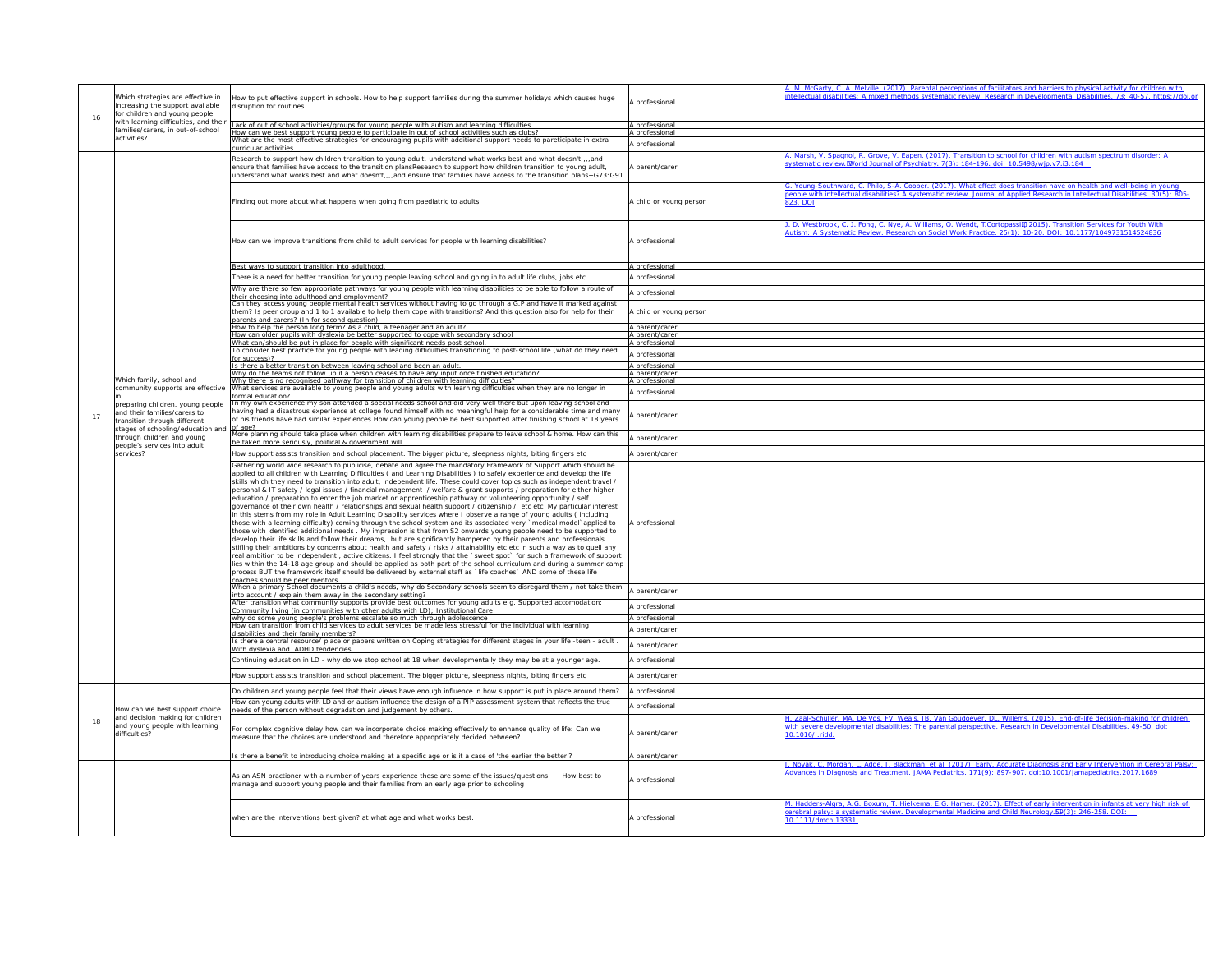| K. H. Ryberg. (2015). Evidence for the Implementation of the Early Start Denver Model for Young Children With Autism                                                                                                                             |
|--------------------------------------------------------------------------------------------------------------------------------------------------------------------------------------------------------------------------------------------------|
| Spectrum Disorder. Journal of American Psychiatric Nurses Association. 21(5): 327-337. DOI: 10.1177/1078390315608165                                                                                                                             |
|                                                                                                                                                                                                                                                  |
|                                                                                                                                                                                                                                                  |
|                                                                                                                                                                                                                                                  |
|                                                                                                                                                                                                                                                  |
|                                                                                                                                                                                                                                                  |
|                                                                                                                                                                                                                                                  |
|                                                                                                                                                                                                                                                  |
|                                                                                                                                                                                                                                                  |
|                                                                                                                                                                                                                                                  |
|                                                                                                                                                                                                                                                  |
|                                                                                                                                                                                                                                                  |
|                                                                                                                                                                                                                                                  |
|                                                                                                                                                                                                                                                  |
|                                                                                                                                                                                                                                                  |
|                                                                                                                                                                                                                                                  |
|                                                                                                                                                                                                                                                  |
|                                                                                                                                                                                                                                                  |
|                                                                                                                                                                                                                                                  |
|                                                                                                                                                                                                                                                  |
|                                                                                                                                                                                                                                                  |
|                                                                                                                                                                                                                                                  |
|                                                                                                                                                                                                                                                  |
|                                                                                                                                                                                                                                                  |
|                                                                                                                                                                                                                                                  |
|                                                                                                                                                                                                                                                  |
|                                                                                                                                                                                                                                                  |
|                                                                                                                                                                                                                                                  |
|                                                                                                                                                                                                                                                  |
|                                                                                                                                                                                                                                                  |
|                                                                                                                                                                                                                                                  |
|                                                                                                                                                                                                                                                  |
|                                                                                                                                                                                                                                                  |
|                                                                                                                                                                                                                                                  |
|                                                                                                                                                                                                                                                  |
|                                                                                                                                                                                                                                                  |
|                                                                                                                                                                                                                                                  |
|                                                                                                                                                                                                                                                  |
|                                                                                                                                                                                                                                                  |
| B. Smits-Engelsman, S. Vincon, R. Blank, V. H. Quadrado, H. Polatajko, P. H. Wilson. (2018). Evaluating the evidence for<br>motor-based interventions in developmental coordination disorder: A systematic review and meta-analysis. Research in |
| Developmental Dis                                                                                                                                                                                                                                |
| S. Ghai, I. Ghai, A. O. Effenberg. (2018). Effect of rhythmic auditory cueing on gait in cerebral palsy: a systematic review and<br>meta-analysis. Neuropsychiatric Disease and Treatment. vol. 14, 43-59. doi: 10.2147/NDT.S148053              |
|                                                                                                                                                                                                                                                  |
|                                                                                                                                                                                                                                                  |
| MB. Saguetto, FF. Pereira, RS. Queiroz, et al. (2018). Effects of whole-body vibration on muscle strength, bone mineral                                                                                                                          |
| content and density, and balance and body composition of children and adolescents with Down syndrome: a systematic                                                                                                                               |
| review, Osteoporosis International, https://doi.org/10.1007/s00198-017-4360-1<br>T. A. M. Bouwens van der Vlis, O. E. M. G. Schijns, F. L. W. V. J. Schaper, et al. (2018). Deep brain stimulation of the anterior                               |
| nucleus of the thalamus for drug-resistant epilepsy. interventions be planned. https://doi.org/10.1007/s10143-017-0941-x                                                                                                                         |
|                                                                                                                                                                                                                                                  |
|                                                                                                                                                                                                                                                  |
| BM. Sutton, AA. Webster, MF. Westerveld (2018). A systematic review of school-based interventions targeting social                                                                                                                               |
| communication behaviors for students with autism. Autism. doi: 10.1177/1362361317753564                                                                                                                                                          |
|                                                                                                                                                                                                                                                  |
|                                                                                                                                                                                                                                                  |
| N. Fleeman and P. M. Bradley. (2018). Care delivery and self-management strategies for children with epilepsy. Cochrane<br>Database of Systematic Review. 3. DOI: 10.1002/14651858.CD006245.pub4+'[Collection of SR amd MA (2015 -               |
| 2018) 07Mar18 Anne.xlsx12015 onwards'!\$B\$14:\$D\$514                                                                                                                                                                                           |
| Y. Xiao, M. Luo, J. Wang, H. Luo. (2018). Losigamone add-on therapy for focal epilepsy (Review). Cochrane Database of<br>Systematic Review. 1. DOI: 10.1002/14651858.CD009324.pub4                                                               |
|                                                                                                                                                                                                                                                  |
|                                                                                                                                                                                                                                                  |
| M. J. Sankar, J. Sankarm, P. Chandra. (2018). Anti-vascular endothelial growth factor (VEGF) drugs for treatment of<br>retinopathy of prematurity. Cochrane Database of Systematic Review. 1. DOI: 10.1002/14651858.CD009734.pub3                |
|                                                                                                                                                                                                                                                  |
|                                                                                                                                                                                                                                                  |
| S. Pandey, P. Srivanitchapoom, R. Kirubakaran, BD. Berman. (2018). Botulinum toxin for motor and phonic tics in Tourette's                                                                                                                       |
| syndrome. Cochrane Database of Systematic Review. 1, DOI: 10.1002/14651858.CD009734.pub3                                                                                                                                                         |
|                                                                                                                                                                                                                                                  |
|                                                                                                                                                                                                                                                  |
|                                                                                                                                                                                                                                                  |
|                                                                                                                                                                                                                                                  |
|                                                                                                                                                                                                                                                  |
|                                                                                                                                                                                                                                                  |

|    |                                                                        | Early intervention. Immediate solutions or support.                                                                                                                                                                                                                                                                                                                                                                                                                                                                                   | A parent/carer                   |
|----|------------------------------------------------------------------------|---------------------------------------------------------------------------------------------------------------------------------------------------------------------------------------------------------------------------------------------------------------------------------------------------------------------------------------------------------------------------------------------------------------------------------------------------------------------------------------------------------------------------------------|----------------------------------|
|    |                                                                        | Evidence based interventions for early years LD, when identified.                                                                                                                                                                                                                                                                                                                                                                                                                                                                     | A professional                   |
|    |                                                                        | What is the best point/age to offer interventions to people with learning difficulties (i.e. age at which they are most<br>receptive)?                                                                                                                                                                                                                                                                                                                                                                                                | A professional                   |
|    |                                                                        | When should interventions be put in place?                                                                                                                                                                                                                                                                                                                                                                                                                                                                                            | A professional                   |
|    |                                                                        | Have you analysed the long term outcome of early intervention in both the profoundly learning disabled and those with<br>lesser learning disabilities? Where dies early intervention make the most difference?                                                                                                                                                                                                                                                                                                                        | A parent/carer                   |
|    |                                                                        | when are the interventions best given? at what age and what works best.<br>Is it possible to identify children at risk of having dyslexia before starting school for earlier intervention.                                                                                                                                                                                                                                                                                                                                            | A professional<br>A parent/carer |
|    |                                                                        | "Early intervention" is often cited as being best practice but are there also other key times/levels of readiness when a                                                                                                                                                                                                                                                                                                                                                                                                              | A professional                   |
|    |                                                                        | child/adult should be supported by specific interventions?<br>Examine the impact of direct and indirect discrimination and exclusion on children and young people, their families and                                                                                                                                                                                                                                                                                                                                                 |                                  |
|    |                                                                        | the community                                                                                                                                                                                                                                                                                                                                                                                                                                                                                                                         | A professional                   |
|    |                                                                        | How can the benefits system better reflect the emphasis or potential? If this was done what affect might this have on<br>the self esteem and mental health of young people with LD?                                                                                                                                                                                                                                                                                                                                                   | A parent/carer                   |
|    |                                                                        | Have you analysed the long term outcome of early intervention in both the profoundly learning disabled and those with<br>lesser learning disabilities? Where dies early intervention make the most difference?                                                                                                                                                                                                                                                                                                                        | A parent/carer                   |
|    | Which early interventions are                                          | Is the most inportant goal for young people with learning disabilities getting into supported employment opportunities?   A professional                                                                                                                                                                                                                                                                                                                                                                                              |                                  |
|    | effective for children and young<br>people with learning difficulties, | How can People with significant needs be part of the community after leaving school.                                                                                                                                                                                                                                                                                                                                                                                                                                                  | A professional                   |
| 19 | at what ages and stages are                                            | How can people with significant needs be valued within the local community on leaving school                                                                                                                                                                                                                                                                                                                                                                                                                                          | A professional                   |
|    | they best introduced and what<br>are the long-term outcomes?           | How can we provide effective support for children at school in ways that prevent stigma, make reasonable<br>adjustments and enable them to be independent learners and contributors? What would progress look like from                                                                                                                                                                                                                                                                                                               | A professional                   |
|    |                                                                        | EYs through primary, secondary school and post school outocmes?<br>Evidence for effectiveness of specialist education settings vs mainstream education settings for moderate LD. What are                                                                                                                                                                                                                                                                                                                                             |                                  |
|    |                                                                        | the educational outcomes and longer term outcomes?                                                                                                                                                                                                                                                                                                                                                                                                                                                                                    | A professional                   |
|    |                                                                        | How do we set the right expectations for a child with a learning difficulty's learning trajectory?<br>How big a difference does individual support have in attainment for children with learning difficulties?                                                                                                                                                                                                                                                                                                                        | A professional<br>A parent/carer |
|    |                                                                        | How to put effective support in schools. How to help support families during the summer holidays which causes huge                                                                                                                                                                                                                                                                                                                                                                                                                    | A professional                   |
|    |                                                                        | disruption for routines.<br>Useful interventions for education.                                                                                                                                                                                                                                                                                                                                                                                                                                                                       | A parent/carer                   |
|    |                                                                        | Research into how best to support young people with Learning disabilities in school. I.e., how to tailor support rather                                                                                                                                                                                                                                                                                                                                                                                                               | A parent/carer                   |
|    |                                                                        | than use generic treatment strategies<br>My son has Downs Syndrome what can he be expected to achieve in education                                                                                                                                                                                                                                                                                                                                                                                                                    | A parent/carer                   |
|    |                                                                        | Educational support is a huge factor when children are first starting out, the greatest support given during our time<br>was from a speech therapist called Morag who was amazing and it was actually the speech and language therapist who<br>offered the greatest help as a parent I had no idea the value of the speech dept, this should be highlighted more they<br>were the one group of professionals who very quickly picked up on the problem for us as a family. Families should be<br>aware of how crucial their input is. | A parent/carer                   |
|    |                                                                        | How can we make sure that pupils with dyslexia can reach their full potential educationally<br>Which interventions really work to raise attainment?                                                                                                                                                                                                                                                                                                                                                                                   | A parent/carer<br>A parent/carer |
|    |                                                                        | Can we have clear diagnosis, implications in the classroom /home, interventions which would help on a grid/worksheet                                                                                                                                                                                                                                                                                                                                                                                                                  | A professional                   |
|    |                                                                        | for teachers to use.<br>what opportunities are available to young people after school? What support is available to help them to access further                                                                                                                                                                                                                                                                                                                                                                                       |                                  |
|    |                                                                        | education.<br>What opportunities are available in mainstream schools to further the education of all including those with learning                                                                                                                                                                                                                                                                                                                                                                                                    | A professional                   |
|    |                                                                        | difficulties, is an important question.                                                                                                                                                                                                                                                                                                                                                                                                                                                                                               | A professional                   |
|    |                                                                        | Continuing education in LD - why do we stop school at 18 when developmentally they may be at a younger age.                                                                                                                                                                                                                                                                                                                                                                                                                           | A professional                   |
|    |                                                                        | Continuing education in LD - why do we stop school at 18 when developmentally they may be at a younger age.                                                                                                                                                                                                                                                                                                                                                                                                                           | A professional                   |
|    |                                                                        | What are the long term outcomes for children and young people who have attended specialist provision designed to                                                                                                                                                                                                                                                                                                                                                                                                                      | A professional                   |
|    |                                                                        | meet their social and emotional needs through early adulthood and beyond?<br>How important is early intervention (therapies, education) how much and what intervention?                                                                                                                                                                                                                                                                                                                                                               | A parent/carer                   |
|    |                                                                        | How to make best use of limited resources (e.g. public sector services) to support children, young people and their                                                                                                                                                                                                                                                                                                                                                                                                                   |                                  |
|    |                                                                        | families when a learning need has been identified.                                                                                                                                                                                                                                                                                                                                                                                                                                                                                    | A professional                   |
|    |                                                                        | What helps                                                                                                                                                                                                                                                                                                                                                                                                                                                                                                                            | A parent/carer                   |
|    |                                                                        | What helps. Interventions. Etc.                                                                                                                                                                                                                                                                                                                                                                                                                                                                                                       | A professional                   |
|    |                                                                        | What helps?                                                                                                                                                                                                                                                                                                                                                                                                                                                                                                                           | A professional                   |
|    |                                                                        | what helps                                                                                                                                                                                                                                                                                                                                                                                                                                                                                                                            | A professional                   |
|    |                                                                        | What helps - interventions, therapies, treatments, care and support.                                                                                                                                                                                                                                                                                                                                                                                                                                                                  | A professional                   |
|    |                                                                        | Can we have examples of good practice regarding interventions?                                                                                                                                                                                                                                                                                                                                                                                                                                                                        | A professional                   |
|    |                                                                        | interventions to support learning eg reading, trials of therapies, day to day tasks                                                                                                                                                                                                                                                                                                                                                                                                                                                   | A parent/carer                   |
|    |                                                                        | • what helps (e.g. interventions, therapies, treatments, care and support)                                                                                                                                                                                                                                                                                                                                                                                                                                                            | A professional                   |
|    |                                                                        | What strategies can help a child with learning disability                                                                                                                                                                                                                                                                                                                                                                                                                                                                             | A parent/carer                   |
|    |                                                                        | Evidence based interventions and therapies which can be readily accesses and do not cost vast sums of money                                                                                                                                                                                                                                                                                                                                                                                                                           | A professional                   |
|    |                                                                        | Evidence for best interventions and what is most likely to help - can we prove that there will be a better outcome in<br>the context of a long term allocation social worker for example?                                                                                                                                                                                                                                                                                                                                             | A professional                   |
|    |                                                                        | Interventions - what strategies are the most useful                                                                                                                                                                                                                                                                                                                                                                                                                                                                                   | A professional                   |

| A parent/carer<br>A professional<br>ties (i.e. age at which they are most<br>A professional<br>A professional<br>foundly learning disabled and those with<br>A parent/carer<br>ence?<br>A professional<br>ool for earlier intervention.<br>A parent/carer<br>r key times/levels of readiness when a<br>A professional<br>en and young people, their families and<br>A professional<br>as done what affect might this have on<br>A parent/carer<br>foundly learning disabled and those with<br>A parent/carer<br>ence?<br>to supported employment opportunities?   A professional<br>A professional<br>chool.<br>leaving school<br>A professional<br>event stigma, make reasonable<br>What would progress look like from<br>A professional<br>tion settings for moderate LD. What are<br>A professional<br>A professional<br>ning trajectory?<br>th learning difficulties?<br>A parent/carer<br>e summer holidays which causes huge<br>A professional<br>A parent/carer<br>hool. I.e., how to tailor support rather<br>A parent/carer<br>A parent/carer<br>eatest support given during our time<br>the speech and language therapist who<br>t, this should be highlighted more they<br>A parent/carer<br>of for us as a family. Families should be<br>ducationally<br>A parent/carer<br>A parent/carer<br>as which would help on a grid/worksheet<br>A professional<br>available to help them to access further<br>A professional<br>n of all including those with learning<br>A professional<br>ly they may be at a younger age.<br>A professional<br>A professional<br>ly they may be at a younger age.<br>nded specialist provision designed to<br>A professional<br>t intervention?<br>A parent/carer<br>B. Smits-Engelsman, S. Vincon, R. Blank, V. H. Quadrado, H. Polatajko, P. H. Wilson. (2018). Evaluating the evidence<br>ort children, young people and their<br>A professional<br>Developmental Dis<br>meta-analysis. Neuropsychiatric Disease and Treatment. vol. 14, 43-59. doi: 10.2147/NDT.S148053<br>A parent/carer<br>A professional<br>review, Osteoporosis International, https://doi.org/10.1007/s00198-017-4360-1<br><u>T. A. M. Bouwens van der Vlis, O. E. M. G. Schijns, F. L. W. V. J. Schaper, et al. (2018). Deep brain stimulation of the</u><br>A professional<br>communication behaviors for students with autism. Autism. doi: 10.1177/1362361317753564<br>A professional<br>N. Fleeman and P. M. Bradley. (2018). Care delivery and self-management strategies for children with epilepsy. Coch<br>A professional<br>2018) 07Mar18 Anne.xlsx12015 onwards'!\$B\$14:\$D\$514<br>Systematic Review. 1. DOI: 10.1002/14651858.CD009324.pub4<br>A professional<br>M. J. Sankar, J. Sankarm, P. Chandra. (2018). Anti-vascular endothelial growth factor (VEGF) drugs for treatment of<br>A parent/carer<br>ks<br>syndrome. Cochrane Database of Systematic Review. 1, DOI: 10.1002/14651858.CD009734.pub3<br>A professional |  |                                                                                                                                                                                                                                          |
|----------------------------------------------------------------------------------------------------------------------------------------------------------------------------------------------------------------------------------------------------------------------------------------------------------------------------------------------------------------------------------------------------------------------------------------------------------------------------------------------------------------------------------------------------------------------------------------------------------------------------------------------------------------------------------------------------------------------------------------------------------------------------------------------------------------------------------------------------------------------------------------------------------------------------------------------------------------------------------------------------------------------------------------------------------------------------------------------------------------------------------------------------------------------------------------------------------------------------------------------------------------------------------------------------------------------------------------------------------------------------------------------------------------------------------------------------------------------------------------------------------------------------------------------------------------------------------------------------------------------------------------------------------------------------------------------------------------------------------------------------------------------------------------------------------------------------------------------------------------------------------------------------------------------------------------------------------------------------------------------------------------------------------------------------------------------------------------------------------------------------------------------------------------------------------------------------------------------------------------------------------------------------------------------------------------------------------------------------------------------------------------------------------------------------------------------------------------------------------------------------------------------------------------------------------------------------------------------------------------------------------------------------------------------------------------------------------------------------------------------------------------------------------------------------------------------------------------------------------------------------------------------------------------------------------------------------------|--|------------------------------------------------------------------------------------------------------------------------------------------------------------------------------------------------------------------------------------------|
|                                                                                                                                                                                                                                                                                                                                                                                                                                                                                                                                                                                                                                                                                                                                                                                                                                                                                                                                                                                                                                                                                                                                                                                                                                                                                                                                                                                                                                                                                                                                                                                                                                                                                                                                                                                                                                                                                                                                                                                                                                                                                                                                                                                                                                                                                                                                                                                                                                                                                                                                                                                                                                                                                                                                                                                                                                                                                                                                                          |  | K. H. Ryberg. (2015). Evidence for the Implementation of the Early Start Denver Model for Young Children With Autis<br>Spectrum Disorder. Journal of American Psychiatric Nurses Association. 21(5): 327-337. DOI: 10.1177/10783903156   |
|                                                                                                                                                                                                                                                                                                                                                                                                                                                                                                                                                                                                                                                                                                                                                                                                                                                                                                                                                                                                                                                                                                                                                                                                                                                                                                                                                                                                                                                                                                                                                                                                                                                                                                                                                                                                                                                                                                                                                                                                                                                                                                                                                                                                                                                                                                                                                                                                                                                                                                                                                                                                                                                                                                                                                                                                                                                                                                                                                          |  |                                                                                                                                                                                                                                          |
|                                                                                                                                                                                                                                                                                                                                                                                                                                                                                                                                                                                                                                                                                                                                                                                                                                                                                                                                                                                                                                                                                                                                                                                                                                                                                                                                                                                                                                                                                                                                                                                                                                                                                                                                                                                                                                                                                                                                                                                                                                                                                                                                                                                                                                                                                                                                                                                                                                                                                                                                                                                                                                                                                                                                                                                                                                                                                                                                                          |  |                                                                                                                                                                                                                                          |
|                                                                                                                                                                                                                                                                                                                                                                                                                                                                                                                                                                                                                                                                                                                                                                                                                                                                                                                                                                                                                                                                                                                                                                                                                                                                                                                                                                                                                                                                                                                                                                                                                                                                                                                                                                                                                                                                                                                                                                                                                                                                                                                                                                                                                                                                                                                                                                                                                                                                                                                                                                                                                                                                                                                                                                                                                                                                                                                                                          |  |                                                                                                                                                                                                                                          |
|                                                                                                                                                                                                                                                                                                                                                                                                                                                                                                                                                                                                                                                                                                                                                                                                                                                                                                                                                                                                                                                                                                                                                                                                                                                                                                                                                                                                                                                                                                                                                                                                                                                                                                                                                                                                                                                                                                                                                                                                                                                                                                                                                                                                                                                                                                                                                                                                                                                                                                                                                                                                                                                                                                                                                                                                                                                                                                                                                          |  |                                                                                                                                                                                                                                          |
|                                                                                                                                                                                                                                                                                                                                                                                                                                                                                                                                                                                                                                                                                                                                                                                                                                                                                                                                                                                                                                                                                                                                                                                                                                                                                                                                                                                                                                                                                                                                                                                                                                                                                                                                                                                                                                                                                                                                                                                                                                                                                                                                                                                                                                                                                                                                                                                                                                                                                                                                                                                                                                                                                                                                                                                                                                                                                                                                                          |  |                                                                                                                                                                                                                                          |
|                                                                                                                                                                                                                                                                                                                                                                                                                                                                                                                                                                                                                                                                                                                                                                                                                                                                                                                                                                                                                                                                                                                                                                                                                                                                                                                                                                                                                                                                                                                                                                                                                                                                                                                                                                                                                                                                                                                                                                                                                                                                                                                                                                                                                                                                                                                                                                                                                                                                                                                                                                                                                                                                                                                                                                                                                                                                                                                                                          |  |                                                                                                                                                                                                                                          |
|                                                                                                                                                                                                                                                                                                                                                                                                                                                                                                                                                                                                                                                                                                                                                                                                                                                                                                                                                                                                                                                                                                                                                                                                                                                                                                                                                                                                                                                                                                                                                                                                                                                                                                                                                                                                                                                                                                                                                                                                                                                                                                                                                                                                                                                                                                                                                                                                                                                                                                                                                                                                                                                                                                                                                                                                                                                                                                                                                          |  |                                                                                                                                                                                                                                          |
|                                                                                                                                                                                                                                                                                                                                                                                                                                                                                                                                                                                                                                                                                                                                                                                                                                                                                                                                                                                                                                                                                                                                                                                                                                                                                                                                                                                                                                                                                                                                                                                                                                                                                                                                                                                                                                                                                                                                                                                                                                                                                                                                                                                                                                                                                                                                                                                                                                                                                                                                                                                                                                                                                                                                                                                                                                                                                                                                                          |  |                                                                                                                                                                                                                                          |
|                                                                                                                                                                                                                                                                                                                                                                                                                                                                                                                                                                                                                                                                                                                                                                                                                                                                                                                                                                                                                                                                                                                                                                                                                                                                                                                                                                                                                                                                                                                                                                                                                                                                                                                                                                                                                                                                                                                                                                                                                                                                                                                                                                                                                                                                                                                                                                                                                                                                                                                                                                                                                                                                                                                                                                                                                                                                                                                                                          |  |                                                                                                                                                                                                                                          |
|                                                                                                                                                                                                                                                                                                                                                                                                                                                                                                                                                                                                                                                                                                                                                                                                                                                                                                                                                                                                                                                                                                                                                                                                                                                                                                                                                                                                                                                                                                                                                                                                                                                                                                                                                                                                                                                                                                                                                                                                                                                                                                                                                                                                                                                                                                                                                                                                                                                                                                                                                                                                                                                                                                                                                                                                                                                                                                                                                          |  |                                                                                                                                                                                                                                          |
|                                                                                                                                                                                                                                                                                                                                                                                                                                                                                                                                                                                                                                                                                                                                                                                                                                                                                                                                                                                                                                                                                                                                                                                                                                                                                                                                                                                                                                                                                                                                                                                                                                                                                                                                                                                                                                                                                                                                                                                                                                                                                                                                                                                                                                                                                                                                                                                                                                                                                                                                                                                                                                                                                                                                                                                                                                                                                                                                                          |  |                                                                                                                                                                                                                                          |
|                                                                                                                                                                                                                                                                                                                                                                                                                                                                                                                                                                                                                                                                                                                                                                                                                                                                                                                                                                                                                                                                                                                                                                                                                                                                                                                                                                                                                                                                                                                                                                                                                                                                                                                                                                                                                                                                                                                                                                                                                                                                                                                                                                                                                                                                                                                                                                                                                                                                                                                                                                                                                                                                                                                                                                                                                                                                                                                                                          |  |                                                                                                                                                                                                                                          |
|                                                                                                                                                                                                                                                                                                                                                                                                                                                                                                                                                                                                                                                                                                                                                                                                                                                                                                                                                                                                                                                                                                                                                                                                                                                                                                                                                                                                                                                                                                                                                                                                                                                                                                                                                                                                                                                                                                                                                                                                                                                                                                                                                                                                                                                                                                                                                                                                                                                                                                                                                                                                                                                                                                                                                                                                                                                                                                                                                          |  |                                                                                                                                                                                                                                          |
|                                                                                                                                                                                                                                                                                                                                                                                                                                                                                                                                                                                                                                                                                                                                                                                                                                                                                                                                                                                                                                                                                                                                                                                                                                                                                                                                                                                                                                                                                                                                                                                                                                                                                                                                                                                                                                                                                                                                                                                                                                                                                                                                                                                                                                                                                                                                                                                                                                                                                                                                                                                                                                                                                                                                                                                                                                                                                                                                                          |  |                                                                                                                                                                                                                                          |
|                                                                                                                                                                                                                                                                                                                                                                                                                                                                                                                                                                                                                                                                                                                                                                                                                                                                                                                                                                                                                                                                                                                                                                                                                                                                                                                                                                                                                                                                                                                                                                                                                                                                                                                                                                                                                                                                                                                                                                                                                                                                                                                                                                                                                                                                                                                                                                                                                                                                                                                                                                                                                                                                                                                                                                                                                                                                                                                                                          |  |                                                                                                                                                                                                                                          |
|                                                                                                                                                                                                                                                                                                                                                                                                                                                                                                                                                                                                                                                                                                                                                                                                                                                                                                                                                                                                                                                                                                                                                                                                                                                                                                                                                                                                                                                                                                                                                                                                                                                                                                                                                                                                                                                                                                                                                                                                                                                                                                                                                                                                                                                                                                                                                                                                                                                                                                                                                                                                                                                                                                                                                                                                                                                                                                                                                          |  |                                                                                                                                                                                                                                          |
|                                                                                                                                                                                                                                                                                                                                                                                                                                                                                                                                                                                                                                                                                                                                                                                                                                                                                                                                                                                                                                                                                                                                                                                                                                                                                                                                                                                                                                                                                                                                                                                                                                                                                                                                                                                                                                                                                                                                                                                                                                                                                                                                                                                                                                                                                                                                                                                                                                                                                                                                                                                                                                                                                                                                                                                                                                                                                                                                                          |  |                                                                                                                                                                                                                                          |
|                                                                                                                                                                                                                                                                                                                                                                                                                                                                                                                                                                                                                                                                                                                                                                                                                                                                                                                                                                                                                                                                                                                                                                                                                                                                                                                                                                                                                                                                                                                                                                                                                                                                                                                                                                                                                                                                                                                                                                                                                                                                                                                                                                                                                                                                                                                                                                                                                                                                                                                                                                                                                                                                                                                                                                                                                                                                                                                                                          |  |                                                                                                                                                                                                                                          |
|                                                                                                                                                                                                                                                                                                                                                                                                                                                                                                                                                                                                                                                                                                                                                                                                                                                                                                                                                                                                                                                                                                                                                                                                                                                                                                                                                                                                                                                                                                                                                                                                                                                                                                                                                                                                                                                                                                                                                                                                                                                                                                                                                                                                                                                                                                                                                                                                                                                                                                                                                                                                                                                                                                                                                                                                                                                                                                                                                          |  |                                                                                                                                                                                                                                          |
|                                                                                                                                                                                                                                                                                                                                                                                                                                                                                                                                                                                                                                                                                                                                                                                                                                                                                                                                                                                                                                                                                                                                                                                                                                                                                                                                                                                                                                                                                                                                                                                                                                                                                                                                                                                                                                                                                                                                                                                                                                                                                                                                                                                                                                                                                                                                                                                                                                                                                                                                                                                                                                                                                                                                                                                                                                                                                                                                                          |  |                                                                                                                                                                                                                                          |
|                                                                                                                                                                                                                                                                                                                                                                                                                                                                                                                                                                                                                                                                                                                                                                                                                                                                                                                                                                                                                                                                                                                                                                                                                                                                                                                                                                                                                                                                                                                                                                                                                                                                                                                                                                                                                                                                                                                                                                                                                                                                                                                                                                                                                                                                                                                                                                                                                                                                                                                                                                                                                                                                                                                                                                                                                                                                                                                                                          |  |                                                                                                                                                                                                                                          |
|                                                                                                                                                                                                                                                                                                                                                                                                                                                                                                                                                                                                                                                                                                                                                                                                                                                                                                                                                                                                                                                                                                                                                                                                                                                                                                                                                                                                                                                                                                                                                                                                                                                                                                                                                                                                                                                                                                                                                                                                                                                                                                                                                                                                                                                                                                                                                                                                                                                                                                                                                                                                                                                                                                                                                                                                                                                                                                                                                          |  |                                                                                                                                                                                                                                          |
|                                                                                                                                                                                                                                                                                                                                                                                                                                                                                                                                                                                                                                                                                                                                                                                                                                                                                                                                                                                                                                                                                                                                                                                                                                                                                                                                                                                                                                                                                                                                                                                                                                                                                                                                                                                                                                                                                                                                                                                                                                                                                                                                                                                                                                                                                                                                                                                                                                                                                                                                                                                                                                                                                                                                                                                                                                                                                                                                                          |  |                                                                                                                                                                                                                                          |
|                                                                                                                                                                                                                                                                                                                                                                                                                                                                                                                                                                                                                                                                                                                                                                                                                                                                                                                                                                                                                                                                                                                                                                                                                                                                                                                                                                                                                                                                                                                                                                                                                                                                                                                                                                                                                                                                                                                                                                                                                                                                                                                                                                                                                                                                                                                                                                                                                                                                                                                                                                                                                                                                                                                                                                                                                                                                                                                                                          |  |                                                                                                                                                                                                                                          |
|                                                                                                                                                                                                                                                                                                                                                                                                                                                                                                                                                                                                                                                                                                                                                                                                                                                                                                                                                                                                                                                                                                                                                                                                                                                                                                                                                                                                                                                                                                                                                                                                                                                                                                                                                                                                                                                                                                                                                                                                                                                                                                                                                                                                                                                                                                                                                                                                                                                                                                                                                                                                                                                                                                                                                                                                                                                                                                                                                          |  |                                                                                                                                                                                                                                          |
|                                                                                                                                                                                                                                                                                                                                                                                                                                                                                                                                                                                                                                                                                                                                                                                                                                                                                                                                                                                                                                                                                                                                                                                                                                                                                                                                                                                                                                                                                                                                                                                                                                                                                                                                                                                                                                                                                                                                                                                                                                                                                                                                                                                                                                                                                                                                                                                                                                                                                                                                                                                                                                                                                                                                                                                                                                                                                                                                                          |  |                                                                                                                                                                                                                                          |
|                                                                                                                                                                                                                                                                                                                                                                                                                                                                                                                                                                                                                                                                                                                                                                                                                                                                                                                                                                                                                                                                                                                                                                                                                                                                                                                                                                                                                                                                                                                                                                                                                                                                                                                                                                                                                                                                                                                                                                                                                                                                                                                                                                                                                                                                                                                                                                                                                                                                                                                                                                                                                                                                                                                                                                                                                                                                                                                                                          |  |                                                                                                                                                                                                                                          |
|                                                                                                                                                                                                                                                                                                                                                                                                                                                                                                                                                                                                                                                                                                                                                                                                                                                                                                                                                                                                                                                                                                                                                                                                                                                                                                                                                                                                                                                                                                                                                                                                                                                                                                                                                                                                                                                                                                                                                                                                                                                                                                                                                                                                                                                                                                                                                                                                                                                                                                                                                                                                                                                                                                                                                                                                                                                                                                                                                          |  |                                                                                                                                                                                                                                          |
|                                                                                                                                                                                                                                                                                                                                                                                                                                                                                                                                                                                                                                                                                                                                                                                                                                                                                                                                                                                                                                                                                                                                                                                                                                                                                                                                                                                                                                                                                                                                                                                                                                                                                                                                                                                                                                                                                                                                                                                                                                                                                                                                                                                                                                                                                                                                                                                                                                                                                                                                                                                                                                                                                                                                                                                                                                                                                                                                                          |  | motor-based interventions in developmental coordination disorder: A systematic review and meta-analysis. Research                                                                                                                        |
|                                                                                                                                                                                                                                                                                                                                                                                                                                                                                                                                                                                                                                                                                                                                                                                                                                                                                                                                                                                                                                                                                                                                                                                                                                                                                                                                                                                                                                                                                                                                                                                                                                                                                                                                                                                                                                                                                                                                                                                                                                                                                                                                                                                                                                                                                                                                                                                                                                                                                                                                                                                                                                                                                                                                                                                                                                                                                                                                                          |  | S. Ghai, I. Ghai, A. O. Effenberg. (2018). Effect of rhythmic auditory cueing on gait in cerebral palsy: a systematic re                                                                                                                 |
|                                                                                                                                                                                                                                                                                                                                                                                                                                                                                                                                                                                                                                                                                                                                                                                                                                                                                                                                                                                                                                                                                                                                                                                                                                                                                                                                                                                                                                                                                                                                                                                                                                                                                                                                                                                                                                                                                                                                                                                                                                                                                                                                                                                                                                                                                                                                                                                                                                                                                                                                                                                                                                                                                                                                                                                                                                                                                                                                                          |  |                                                                                                                                                                                                                                          |
|                                                                                                                                                                                                                                                                                                                                                                                                                                                                                                                                                                                                                                                                                                                                                                                                                                                                                                                                                                                                                                                                                                                                                                                                                                                                                                                                                                                                                                                                                                                                                                                                                                                                                                                                                                                                                                                                                                                                                                                                                                                                                                                                                                                                                                                                                                                                                                                                                                                                                                                                                                                                                                                                                                                                                                                                                                                                                                                                                          |  |                                                                                                                                                                                                                                          |
|                                                                                                                                                                                                                                                                                                                                                                                                                                                                                                                                                                                                                                                                                                                                                                                                                                                                                                                                                                                                                                                                                                                                                                                                                                                                                                                                                                                                                                                                                                                                                                                                                                                                                                                                                                                                                                                                                                                                                                                                                                                                                                                                                                                                                                                                                                                                                                                                                                                                                                                                                                                                                                                                                                                                                                                                                                                                                                                                                          |  | MB. Saquetto, FF. Pereira, RS. Queiroz, et al. (2018). Effects of whole-body vibration on muscle strength, bone miner<br>content and density, and balance and body composition of children and adolescents with Down syndrome: a systema |
|                                                                                                                                                                                                                                                                                                                                                                                                                                                                                                                                                                                                                                                                                                                                                                                                                                                                                                                                                                                                                                                                                                                                                                                                                                                                                                                                                                                                                                                                                                                                                                                                                                                                                                                                                                                                                                                                                                                                                                                                                                                                                                                                                                                                                                                                                                                                                                                                                                                                                                                                                                                                                                                                                                                                                                                                                                                                                                                                                          |  |                                                                                                                                                                                                                                          |
|                                                                                                                                                                                                                                                                                                                                                                                                                                                                                                                                                                                                                                                                                                                                                                                                                                                                                                                                                                                                                                                                                                                                                                                                                                                                                                                                                                                                                                                                                                                                                                                                                                                                                                                                                                                                                                                                                                                                                                                                                                                                                                                                                                                                                                                                                                                                                                                                                                                                                                                                                                                                                                                                                                                                                                                                                                                                                                                                                          |  | nucleus of the thalamus for drug-resistant epilepsy. interventions be planned. https://doi.org/10.1007/s10143-017-0                                                                                                                      |
|                                                                                                                                                                                                                                                                                                                                                                                                                                                                                                                                                                                                                                                                                                                                                                                                                                                                                                                                                                                                                                                                                                                                                                                                                                                                                                                                                                                                                                                                                                                                                                                                                                                                                                                                                                                                                                                                                                                                                                                                                                                                                                                                                                                                                                                                                                                                                                                                                                                                                                                                                                                                                                                                                                                                                                                                                                                                                                                                                          |  |                                                                                                                                                                                                                                          |
|                                                                                                                                                                                                                                                                                                                                                                                                                                                                                                                                                                                                                                                                                                                                                                                                                                                                                                                                                                                                                                                                                                                                                                                                                                                                                                                                                                                                                                                                                                                                                                                                                                                                                                                                                                                                                                                                                                                                                                                                                                                                                                                                                                                                                                                                                                                                                                                                                                                                                                                                                                                                                                                                                                                                                                                                                                                                                                                                                          |  | BM. Sutton, AA. Webster, MF. Westerveld (2018). A systematic review of school-based interventions targeting social                                                                                                                       |
|                                                                                                                                                                                                                                                                                                                                                                                                                                                                                                                                                                                                                                                                                                                                                                                                                                                                                                                                                                                                                                                                                                                                                                                                                                                                                                                                                                                                                                                                                                                                                                                                                                                                                                                                                                                                                                                                                                                                                                                                                                                                                                                                                                                                                                                                                                                                                                                                                                                                                                                                                                                                                                                                                                                                                                                                                                                                                                                                                          |  |                                                                                                                                                                                                                                          |
|                                                                                                                                                                                                                                                                                                                                                                                                                                                                                                                                                                                                                                                                                                                                                                                                                                                                                                                                                                                                                                                                                                                                                                                                                                                                                                                                                                                                                                                                                                                                                                                                                                                                                                                                                                                                                                                                                                                                                                                                                                                                                                                                                                                                                                                                                                                                                                                                                                                                                                                                                                                                                                                                                                                                                                                                                                                                                                                                                          |  |                                                                                                                                                                                                                                          |
|                                                                                                                                                                                                                                                                                                                                                                                                                                                                                                                                                                                                                                                                                                                                                                                                                                                                                                                                                                                                                                                                                                                                                                                                                                                                                                                                                                                                                                                                                                                                                                                                                                                                                                                                                                                                                                                                                                                                                                                                                                                                                                                                                                                                                                                                                                                                                                                                                                                                                                                                                                                                                                                                                                                                                                                                                                                                                                                                                          |  | Database of Systematic Review. 3. DOI: 10.1002/14651858.CD006245.pub4+'[Collection of SR amd MA (2015 -                                                                                                                                  |
|                                                                                                                                                                                                                                                                                                                                                                                                                                                                                                                                                                                                                                                                                                                                                                                                                                                                                                                                                                                                                                                                                                                                                                                                                                                                                                                                                                                                                                                                                                                                                                                                                                                                                                                                                                                                                                                                                                                                                                                                                                                                                                                                                                                                                                                                                                                                                                                                                                                                                                                                                                                                                                                                                                                                                                                                                                                                                                                                                          |  | <u>Y. Xiao, M. Luo, J. Wang, H. Luo. (2018). Losigamone add-on therapy for focal epilepsy (Review). Cochrane Database</u>                                                                                                                |
|                                                                                                                                                                                                                                                                                                                                                                                                                                                                                                                                                                                                                                                                                                                                                                                                                                                                                                                                                                                                                                                                                                                                                                                                                                                                                                                                                                                                                                                                                                                                                                                                                                                                                                                                                                                                                                                                                                                                                                                                                                                                                                                                                                                                                                                                                                                                                                                                                                                                                                                                                                                                                                                                                                                                                                                                                                                                                                                                                          |  |                                                                                                                                                                                                                                          |
|                                                                                                                                                                                                                                                                                                                                                                                                                                                                                                                                                                                                                                                                                                                                                                                                                                                                                                                                                                                                                                                                                                                                                                                                                                                                                                                                                                                                                                                                                                                                                                                                                                                                                                                                                                                                                                                                                                                                                                                                                                                                                                                                                                                                                                                                                                                                                                                                                                                                                                                                                                                                                                                                                                                                                                                                                                                                                                                                                          |  |                                                                                                                                                                                                                                          |
|                                                                                                                                                                                                                                                                                                                                                                                                                                                                                                                                                                                                                                                                                                                                                                                                                                                                                                                                                                                                                                                                                                                                                                                                                                                                                                                                                                                                                                                                                                                                                                                                                                                                                                                                                                                                                                                                                                                                                                                                                                                                                                                                                                                                                                                                                                                                                                                                                                                                                                                                                                                                                                                                                                                                                                                                                                                                                                                                                          |  | retinopathy of prematurity. Cochrane Database of Systematic Review. 1. DOI: 10.1002/14651858.CD009734.pub3                                                                                                                               |
|                                                                                                                                                                                                                                                                                                                                                                                                                                                                                                                                                                                                                                                                                                                                                                                                                                                                                                                                                                                                                                                                                                                                                                                                                                                                                                                                                                                                                                                                                                                                                                                                                                                                                                                                                                                                                                                                                                                                                                                                                                                                                                                                                                                                                                                                                                                                                                                                                                                                                                                                                                                                                                                                                                                                                                                                                                                                                                                                                          |  |                                                                                                                                                                                                                                          |
|                                                                                                                                                                                                                                                                                                                                                                                                                                                                                                                                                                                                                                                                                                                                                                                                                                                                                                                                                                                                                                                                                                                                                                                                                                                                                                                                                                                                                                                                                                                                                                                                                                                                                                                                                                                                                                                                                                                                                                                                                                                                                                                                                                                                                                                                                                                                                                                                                                                                                                                                                                                                                                                                                                                                                                                                                                                                                                                                                          |  | S. Pandey, P. Srivanitchapoom, R. Kirubakaran, BD. Berman. (2018). Botulinum toxin for motor and phonic tics in To                                                                                                                       |
|                                                                                                                                                                                                                                                                                                                                                                                                                                                                                                                                                                                                                                                                                                                                                                                                                                                                                                                                                                                                                                                                                                                                                                                                                                                                                                                                                                                                                                                                                                                                                                                                                                                                                                                                                                                                                                                                                                                                                                                                                                                                                                                                                                                                                                                                                                                                                                                                                                                                                                                                                                                                                                                                                                                                                                                                                                                                                                                                                          |  |                                                                                                                                                                                                                                          |
| A parent/carer                                                                                                                                                                                                                                                                                                                                                                                                                                                                                                                                                                                                                                                                                                                                                                                                                                                                                                                                                                                                                                                                                                                                                                                                                                                                                                                                                                                                                                                                                                                                                                                                                                                                                                                                                                                                                                                                                                                                                                                                                                                                                                                                                                                                                                                                                                                                                                                                                                                                                                                                                                                                                                                                                                                                                                                                                                                                                                                                           |  |                                                                                                                                                                                                                                          |
| do not cost vast sums of money<br>A professional                                                                                                                                                                                                                                                                                                                                                                                                                                                                                                                                                                                                                                                                                                                                                                                                                                                                                                                                                                                                                                                                                                                                                                                                                                                                                                                                                                                                                                                                                                                                                                                                                                                                                                                                                                                                                                                                                                                                                                                                                                                                                                                                                                                                                                                                                                                                                                                                                                                                                                                                                                                                                                                                                                                                                                                                                                                                                                         |  |                                                                                                                                                                                                                                          |
| that there will be a better outcome in<br>A professional                                                                                                                                                                                                                                                                                                                                                                                                                                                                                                                                                                                                                                                                                                                                                                                                                                                                                                                                                                                                                                                                                                                                                                                                                                                                                                                                                                                                                                                                                                                                                                                                                                                                                                                                                                                                                                                                                                                                                                                                                                                                                                                                                                                                                                                                                                                                                                                                                                                                                                                                                                                                                                                                                                                                                                                                                                                                                                 |  |                                                                                                                                                                                                                                          |
| A professional                                                                                                                                                                                                                                                                                                                                                                                                                                                                                                                                                                                                                                                                                                                                                                                                                                                                                                                                                                                                                                                                                                                                                                                                                                                                                                                                                                                                                                                                                                                                                                                                                                                                                                                                                                                                                                                                                                                                                                                                                                                                                                                                                                                                                                                                                                                                                                                                                                                                                                                                                                                                                                                                                                                                                                                                                                                                                                                                           |  |                                                                                                                                                                                                                                          |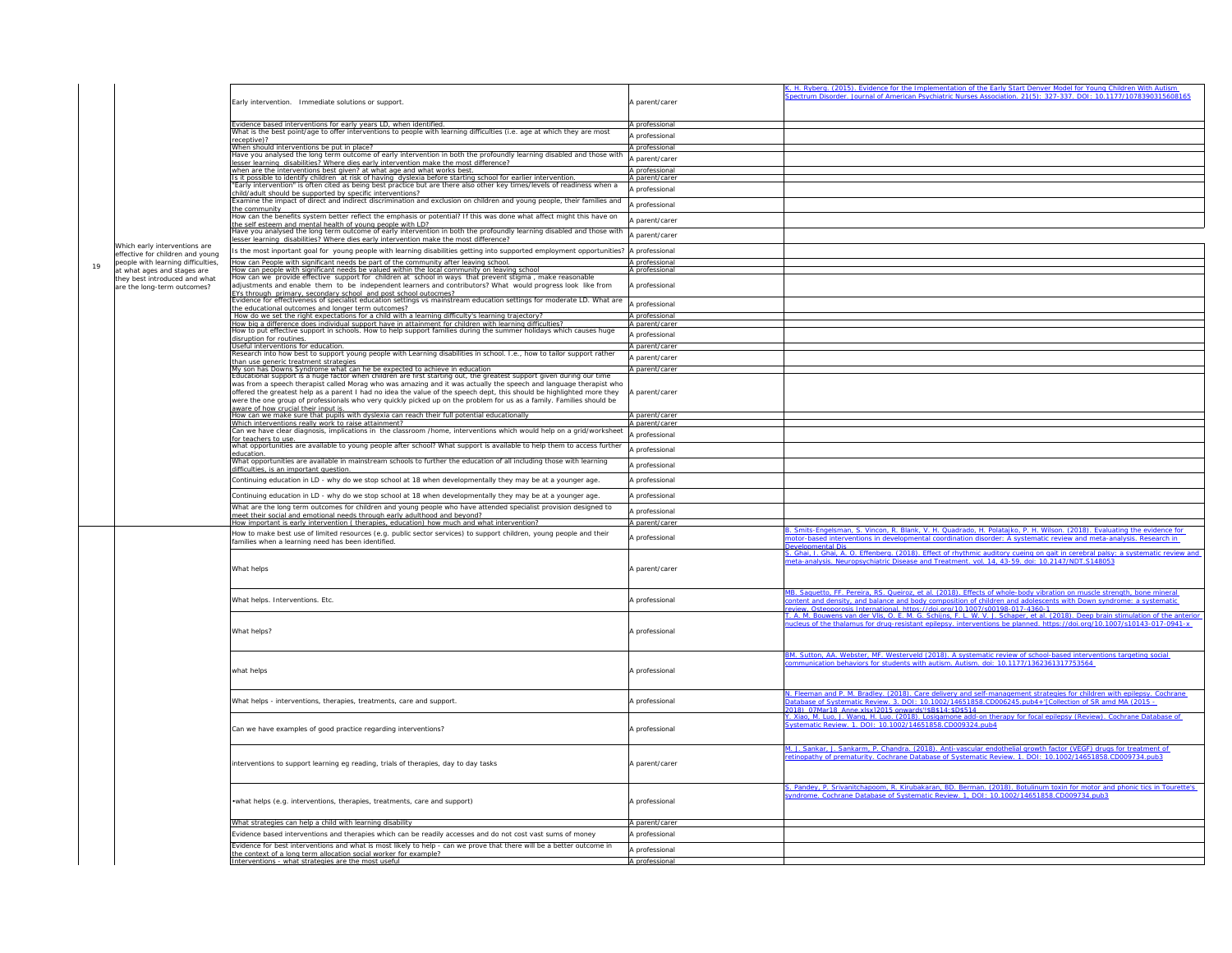| Support                                                                                                                                                                                                                                          | as a child<br>A parent/carer                       |
|--------------------------------------------------------------------------------------------------------------------------------------------------------------------------------------------------------------------------------------------------|----------------------------------------------------|
| What help is available going forward?<br>How to help the person affected?                                                                                                                                                                        | A parent/carer<br>A parent/carer                   |
| How does having a Learning Difficulty impact your life and how can you improve this?                                                                                                                                                             | A professional                                     |
| Strategies for support<br>Best support strategies for individuals with learning disabilities at difference ages and stages.                                                                                                                      | A parent/carer<br>A professional                   |
| What research evidence is there to demonstrate specific interventions are effective?                                                                                                                                                             | A professional                                     |
| How robust is that evidence?<br>What theories support each intervention?                                                                                                                                                                         | A professional<br>A professional                   |
| Interventions - both for the family (What can they do to help?) and for the young person - what strategies can we give                                                                                                                           | A professional                                     |
| them to help them to manage?<br>what interventions work best?                                                                                                                                                                                    | A professional                                     |
| Interventions/ best approach for therapists.                                                                                                                                                                                                     | A professional                                     |
| would like to find out the types of treatment, therapies and interventions used throughout the world and what the<br>success rates for such treatments are.                                                                                      | A professional                                     |
| <b>Treatment options</b>                                                                                                                                                                                                                         | A parent/carer                                     |
| Investigation into which therapies and supports seem to be the most effective in supporting children and adults with<br>learning difficulties, as a parent I have tried many therapies with my sons, some conventional some less so, but often   |                                                    |
| feel as if the current recommended supports such as OT, SLT etc are being reduced due to financial pressures of the                                                                                                                              | A parent/carer                                     |
| council/services to a point where they are not effective. Would private purchase of these services be worth it, or                                                                                                                               |                                                    |
| should we looking at alternative therapies in combination with conventional services?                                                                                                                                                            |                                                    |
| interventions to support identified difficulties / disability which have been evidenced to be effective<br>What are the best interventions that can be used to support children with learning difficulties?                                      | A professional<br>A professional                   |
| Improving the diagnosis and assesment of children and young people, to give a more comprehansive picture of their                                                                                                                                | A professional                                     |
| difficulties and how these can be supported and treated.<br>What happens when your teenager becomes very ill with stress due to dyslexia, falling behind and thus creatting                                                                      |                                                    |
| panic attacks and social isolation. Where do you get help or the resource to get them an education so that they can                                                                                                                              | A parent/carer                                     |
| leave school with something to take into their adult life?<br>How to help child overcome learning difficulties?                                                                                                                                  | A parent/carer                                     |
| It would be helpful to scope out the assessment and interventions that various health, education and social work staff                                                                                                                           |                                                    |
| complete with regard to physical health, mental health, psychological intervention, communication, family support etc<br>what works and where are the gaps and areas for further development to support national good and consistent             | A professional                                     |
| practice.                                                                                                                                                                                                                                        |                                                    |
| Does labelling a learning difficulty such as dyslexia have an impact on self esteem (ie if all the appropriate supports are<br>in place does it matter whether or not the difficulty is given a name, which may help them to understand why they | A professional                                     |
| need the supports, or may make them feel stigmatised)                                                                                                                                                                                            |                                                    |
| Correlation of gross and fine motor difficulties with learning disabilities, and best interventions and community<br>resources to support this.                                                                                                  | A professional                                     |
| What intervention and support are available for the child and family                                                                                                                                                                             | A professional - Nurse                             |
| What is the best treatment for dyslexia?<br>Neurological differences in dyslexia and how it impacts on learning and how to overcome. Which a view to better                                                                                      | A parent/carer                                     |
| understanding and effective learning strategies and approaches                                                                                                                                                                                   | A parent/carer                                     |
| What are the things in the life of a young teenager with dual diagnoses of autism and LD that make a positive<br>difference to self esteem?                                                                                                      | A professional                                     |
| How can we raise self esteem when they experience so much failure?                                                                                                                                                                               | A parent/carer                                     |
| What affect does it have on their self esteem? And how to help this?<br>What are the best therapies to help with low self esteem associated with autistic spectrum disorder?                                                                     | A parent/carer<br>A parent/carer                   |
| Strategies to boost confidence and self esteem in children who have been excluded from school                                                                                                                                                    | A professional                                     |
| How to raise self esteem when parents will not come onboard.                                                                                                                                                                                     | A professional                                     |
| self worth situations where younger sibling beginning to obviously outstrip older.                                                                                                                                                               | A parent/carer                                     |
| What are the causes of developmental disabilities and what could be done to prevent them, or successfully treat them?<br>Will my child be able to go on and lead a "normal" life?                                                                | A parent/carer                                     |
| How can we work with the more unusual presentations of my son's LD that make learning difficult? For example he is                                                                                                                               | A parent/carer                                     |
| obsessed with butons to the extent that he can't learn to use IT as he cannot help himself but press the off button, and  A parent/carer                                                                                                         |                                                    |
| he appears to have no concept of imagination.<br>How can we improve processing speed and accuracy? (shown in a range of disorders).                                                                                                              | A professional                                     |
| How to help an adult who has Asperger with looking after his own flat                                                                                                                                                                            | A parent/carer                                     |
| What are the most successful types of intervention that improve a person's independence?<br>Treatments Care/support Evidence to support promoting independence & particularly the effects this has on local                                      | A parent/carer                                     |
| councils budgets - if young people are supported early in their lives they stand a better chance of being independent &                                                                                                                          | A parent/carer                                     |
| a contribute more to society when they are adults<br>How dose one communicate with an adult who has Asperger                                                                                                                                     | A parent/carer                                     |
| What interventions help increase communication and specifically participation outcomes for older children and                                                                                                                                    | A professional                                     |
| teenagers?<br>What different techniques are out there to help children learn and communicate?                                                                                                                                                    | A parent/carer                                     |
| Which interventions are effective in improving communication in children with learning difficulties?                                                                                                                                             | A professional                                     |
| What evidence is available to support best practice for working with and developing language and communication for<br>children and young people with learning difficulties?                                                                      | A professional                                     |
| How to support pupils who have social problems and have done programmes but without any effect on their anti social                                                                                                                              | A professional                                     |
| behaviour.<br>What are the best techniques to help a parson with behavioural issues?                                                                                                                                                             | A professional                                     |
| What are the best treatments (pharmacological, psychological, behavioural) for challenging behaviours in people with                                                                                                                             |                                                    |
| learning disabilities?<br>Interventions and treatment for children and young people with severe challenging behaviour - physical aggression                                                                                                      | A professional                                     |
| towards self and others                                                                                                                                                                                                                          | A professional                                     |
| What is the best way to manage behaviour with ASD pupils?                                                                                                                                                                                        | A professional                                     |
| Behaviour support for families<br>How best to cope when child on meltdown How to stop child self harming Available services in area                                                                                                              | A professional<br>A parent/carer                   |
| Best way of dealing with the challenging & frustrating behaviour                                                                                                                                                                                 | A professional                                     |
| Which behavioural management techniques are most effective for families and who is best placed to provide this<br>support?                                                                                                                       | A professional                                     |
| how can you stop violent and aggressive behaviour?                                                                                                                                                                                               | A parent/carer                                     |
| Learning difficulties and behavioural issues generalised interventions and techniques don't always work for behavioural<br>children - Are there any other strategies schools could use with this in mind?                                        | A professional                                     |
| What are the most effective ways to prevent wandering (getting lost, getting on the wrong bus, etc.) in children with                                                                                                                            | A parent/carer                                     |
| learning difficulties?<br>Can daily movement programmes help to improve attention?                                                                                                                                                               | A professional                                     |
|                                                                                                                                                                                                                                                  | A parent/carer                                     |
| interventions to support physical activity and mental health for those with LD but also carers                                                                                                                                                   | A professional                                     |
| Do targeted interventions for specific LD really work                                                                                                                                                                                            |                                                    |
| will we ever find any medical or pharma treatment which can improve the functioning of the brain or concentration or<br>other, even to a small extent?                                                                                           | A parent/carer                                     |
| What medical treatment is available to improve potential outcomes? I.e. medication to help short term memory loss,                                                                                                                               | A parent/carer                                     |
| attention span, reduce risk of alzheimers etc                                                                                                                                                                                                    |                                                    |
| Why is his attention span so short?<br>How can we measure the response to medical treatment to know if it is being effective?<br>Is there any future treatment (medical) that could change the level of learning disability to be less severe    | A parent/carer<br>A professional<br>A parent/carer |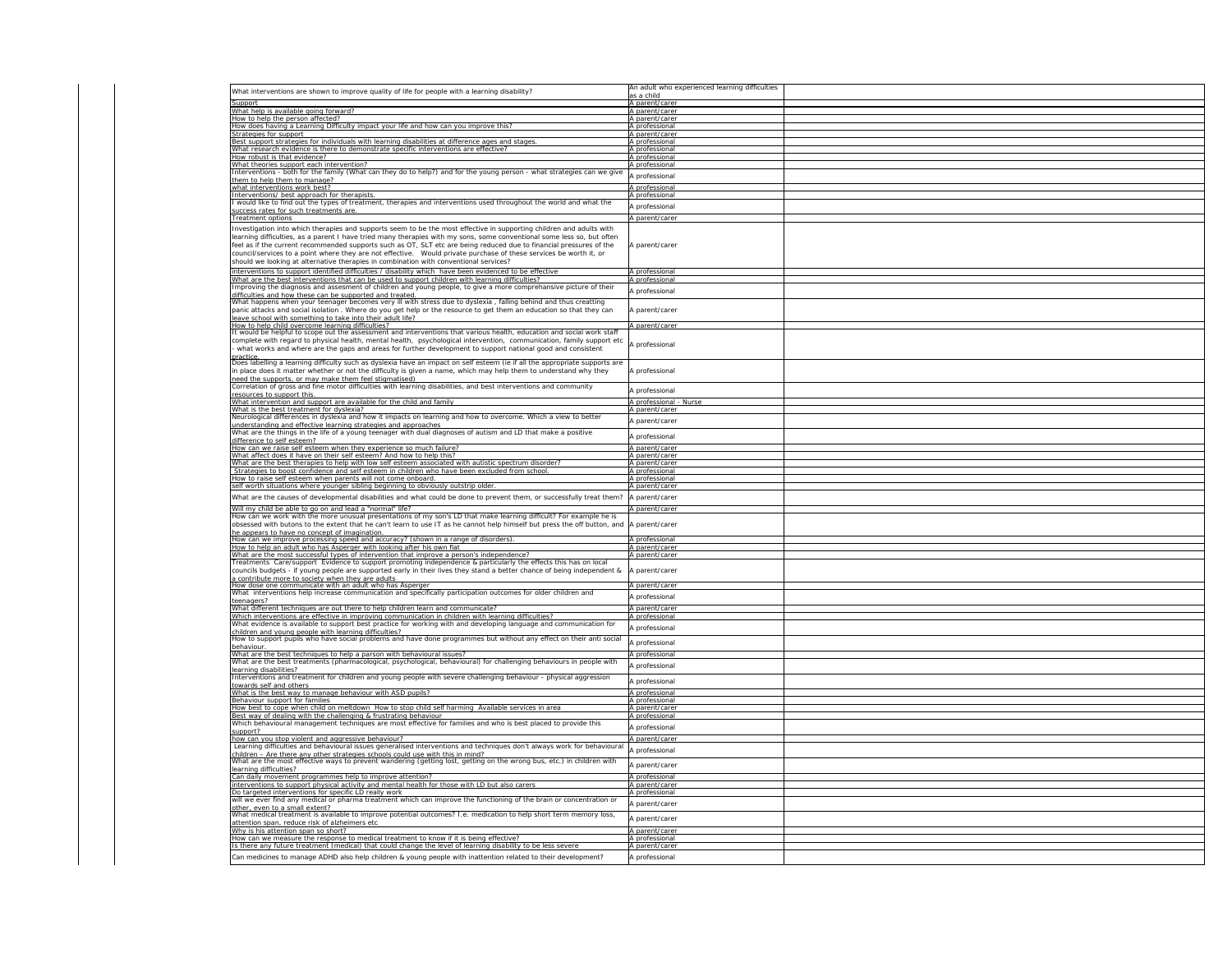|                                                                      | ADHD medication in the LD population - who benefits?                                                                                                                                                                                                                                                                     | A professional                                                |
|----------------------------------------------------------------------|--------------------------------------------------------------------------------------------------------------------------------------------------------------------------------------------------------------------------------------------------------------------------------------------------------------------------|---------------------------------------------------------------|
|                                                                      | What helps would like to see further research into bio medical interventions methyl b vitamins and digestive enzymes<br>$ $ etc. The gut brain stuff that is very popular but always comes with the tag linemore research is needed.                                                                                     | A parent/carer                                                |
|                                                                      | Treatment to reduce the cognitive effects of Downs Syndrome.                                                                                                                                                                                                                                                             | A parent/carer                                                |
| How can interventions be planned<br>20 for children and young people | What non-pharmacological interventions are effective in improving academic outcomes for children with ADHD?                                                                                                                                                                                                              | A professional                                                |
| with learning difficulties and<br>complex needs?                     | What non-pharmacological interventions are effective in improving the health and wellbeing of children with ADHD?                                                                                                                                                                                                        | A professional                                                |
|                                                                      | LD and psychiatric comorbidity - nature, assessment, treatment                                                                                                                                                                                                                                                           | A professional                                                |
|                                                                      | Practical solutions and advice to every day problems eg toileting, eating, responding to instructions, etc.<br>Impact on toileting issues and any useful interventions                                                                                                                                                   | A parent/carer<br>A parent/carer                              |
|                                                                      | What are the most effective ways to teach children and adolescents with learning difficulties self-hygiene (getting a                                                                                                                                                                                                    |                                                               |
|                                                                      | bath, a shower, wearing clean clothing, etc.)?                                                                                                                                                                                                                                                                           | A parent/carer                                                |
|                                                                      | What best way to get my son to be hygienic? Due to lack of understanding he doesn't see importance.                                                                                                                                                                                                                      | A parent/carer                                                |
|                                                                      | How does working memory impact on learning generally and what strategies are most effective in ameliorating it's<br> impact                                                                                                                                                                                              | A professional                                                |
|                                                                      | How to help children with memory problems to learn the links between sounds and symbols which will help them to<br>access spoken language and reading                                                                                                                                                                    | A professional                                                |
|                                                                      | How to help Asperger adult who is quite able but acts impulsively, without considering the consequences of their<br>actions (petty theft from shops).                                                                                                                                                                    | A parent/carer                                                |
|                                                                      | what kind of environment helps young people with ASD function at their best - how can we teach parents/<br>carers/others how to create and maintain this.                                                                                                                                                                | A professional                                                |
|                                                                      | How can interventions be linked to wellbeing and GIRFEC that tackle speech, language, communication and swallowing<br>needs?<br>Each young person with learning difficulties is unique and the issues they will face with their individual learning                                                                      | A professional                                                |
|                                                                      | difficulties will be different too. What are the best coping strategies for everyday life situations that can be adapted to<br>the individual?                                                                                                                                                                           | A parent/carer                                                |
|                                                                      | How can we best support children and young people to form friendships/develop the social communication skills.<br>How can we help with relationships?                                                                                                                                                                    | A professional<br>A parent/carer                              |
|                                                                      | How to help a child form friendships and maintain a friendship?                                                                                                                                                                                                                                                          | A parent/carer                                                |
|                                                                      | How can schools help pupils with additinal support needs develop friendships with other pupils?                                                                                                                                                                                                                          | A professional                                                |
|                                                                      | Can you help them have normal relationships?                                                                                                                                                                                                                                                                             | A parent/carer                                                |
|                                                                      | What are the most effective interventions for young people with learning difficulties for developing their social<br>interaction skills?                                                                                                                                                                                 | A professional                                                |
|                                                                      | Is there any place for insisting a person with Autism uses words to communicate?<br>1. How to communicate with a child with intelectual disability, especially if they cant talk. How may they express                                                                                                                   | A professional<br>A professional                              |
|                                                                      | themselves and how can their voice be heard<br>Could we do an up to date systematic review of interventions targeting social interaction/relationship building<br>adolescents with LD +/or ASD?                                                                                                                          | A professional                                                |
|                                                                      | What helps the person with the learning difficulty learn and socialise? Known strategies                                                                                                                                                                                                                                 | A parent/carer                                                |
|                                                                      | What barriers are there to these strategies being available to people with learning difficulties?                                                                                                                                                                                                                        | A parent/carer                                                |
|                                                                      | Relationships & sexual health etc when older. More difficult when living at home & limited social life.                                                                                                                                                                                                                  | A professional                                                |
|                                                                      | How do we address needs on the area of sexual health + relationships in adolescents with LD e.g. understanidng of<br>content, boundaries                                                                                                                                                                                 | A professional                                                |
|                                                                      | How is a young man/woman with learning difficulties introduced to sex and relationships when they are not known to a<br>'system or network' which is able to support them? They must feel changes in body, however if no one discusses                                                                                   | A parent/carer                                                |
|                                                                      | things with them - what do they do and how is this dealt with?<br>Sexual health                                                                                                                                                                                                                                          | A parent/carer                                                |
|                                                                      | Relationships & sexual health etc when older. More difficult when living at home & limited social life.                                                                                                                                                                                                                  | A professional                                                |
|                                                                      | What interventions are most effective in supporting young people with learning difficulties to develop understanding of<br>relationships and sexual health?                                                                                                                                                              | A professional                                                |
|                                                                      | how well can a person with Asperger identify which emotion is being shown from a face.                                                                                                                                                                                                                                   | An adult who experienced learn<br>as a child                  |
|                                                                      | Mentoring services for young people to negotiate organisational aspects of daily life at home + at work - Do they exist?                                                                                                                                                                                                 | A parent/carer & a professional                               |
|                                                                      | What are the most effective strategies/treatments/interventions/therapies so support these individuals in                                                                                                                                                                                                                | A professional                                                |
|                                                                      | school/work/at home?<br>Do interventions for adults differ from those setforth for children?                                                                                                                                                                                                                             | An adult who experienced learn<br>as a child                  |
|                                                                      | For children with poor concentration whwat is the most effective strategy/treatment method to improve this?                                                                                                                                                                                                              | A professional                                                |
|                                                                      |                                                                                                                                                                                                                                                                                                                          |                                                               |
|                                                                      | What is the impact of auditory memory on learning? Are there any interventions which are effective to support this?                                                                                                                                                                                                      | A professional                                                |
|                                                                      | How can working memory difficulties be improved and supported?                                                                                                                                                                                                                                                           | A professional                                                |
|                                                                      | Are any interventions effective for working memory problems?                                                                                                                                                                                                                                                             | A parent/carer                                                |
|                                                                      | Can research offer any help in attachment difficulties- in many cases these imitate ASD conditions but there must be<br>some differences in approach to educating young people with these very different conditions?                                                                                                     | A professional                                                |
|                                                                      | Are there any effective nutritional interventions that may help with the management of ADHD?                                                                                                                                                                                                                             | An adult who experienced learn<br>as a child & a parent/carer |
|                                                                      | What research is being done into the effects of diet (specifically gf/cf, gluten free/casein free) improving the behaviour<br>of asd, ADHD?                                                                                                                                                                              | A parent/carer                                                |
|                                                                      | What is the best way to support emotional wellbeing in children and young people with learning difficulties?                                                                                                                                                                                                             | A professional                                                |
|                                                                      | How are the emotional needs of children being assessed and met, for example, a child's eroded self-esteem &/or<br>shame due to learning difficulties? Eg, my son is a people pleaser and he is nowhere near honest about how he feels<br>about school when being assessed by his teachers, educational psychologist etc. | A parent/carer                                                |
|                                                                      | How can we control temper tantrums and emotional "meltdowns"?                                                                                                                                                                                                                                                            | A professional                                                |
|                                                                      | How can we support the emotional development of young people with learning disabilities?                                                                                                                                                                                                                                 | A professional                                                |
|                                                                      | Which interventions work best for young children who have difficulty expressing anger?                                                                                                                                                                                                                                   | A professional                                                |
|                                                                      | How are the emotional needs of children being assessed and met, for example, a child's eroded self-esteem &/or<br>shame due to learning difficulties? Eg, my son is a people pleaser and he is nowhere near honest about how he feels<br>about school when being assessed by his teachers, educational psychologist etc. | A parent/carer                                                |
|                                                                      | What is the best way to help with childhood anxiety?<br>What educational interventions can help children with severe anxiety-based learning difficulties.                                                                                                                                                                | A parent/carer<br>A parent/carer                              |
|                                                                      | Does improvement in reflexive eye movements as a result of movement programmes lead to improvements in reading? A professional                                                                                                                                                                                           |                                                               |
|                                                                      | What causes asd? How much does intervention help?                                                                                                                                                                                                                                                                        | A parent/carer                                                |
|                                                                      | How children can be helped via OT, counselling etc in school and at home                                                                                                                                                                                                                                                 | A parent/carer                                                |
|                                                                      | What is the value of Occupational therapy interventions in LD?<br>How much speech therapy should children receive each week to see improvements                                                                                                                                                                          | A professional<br>A parent/carer                              |
|                                                                      | $ $ How counselling/other alternative therapies (CBT; Hypnotherapy) etc. might be used to help and support people with                                                                                                                                                                                                   | A professional                                                |
|                                                                      | LD's, just as they are used for people without Ld's.<br>Effectiveness of therapies - looking at the wider picture not just the effect of a specific intervention, but also how                                                                                                                                           |                                                               |
|                                                                      | therapy intervention/interaction in general (OT, SLT, PT) might impact on empowering the parents/carers to feel<br>comfortable/competent at managing their child's condition and enabling them to participate in family and community<br>life.                                                                           | A professional                                                |

| ADHD medication in the LD population - who benefits?                                                                                                                                                                                                                                                                                                                                                                                                                                                                                                                                                                           | A professional                                 |
|--------------------------------------------------------------------------------------------------------------------------------------------------------------------------------------------------------------------------------------------------------------------------------------------------------------------------------------------------------------------------------------------------------------------------------------------------------------------------------------------------------------------------------------------------------------------------------------------------------------------------------|------------------------------------------------|
| What helpswould like to see further research into bio medical interventions methyl b vitamins and digestive enzymes<br>etc. The gut brain stuff that is very popular but always comes with the tag linemore research is needed.                                                                                                                                                                                                                                                                                                                                                                                                | A parent/carer                                 |
| Treatment to reduce the cognitive effects of Downs Syndrome.                                                                                                                                                                                                                                                                                                                                                                                                                                                                                                                                                                   | A parent/carer                                 |
| What non-pharmacological interventions are effective in improving academic outcomes for children with ADHD?                                                                                                                                                                                                                                                                                                                                                                                                                                                                                                                    | A professional                                 |
|                                                                                                                                                                                                                                                                                                                                                                                                                                                                                                                                                                                                                                |                                                |
| What non-pharmacological interventions are effective in improving the health and wellbeing of children with ADHD?                                                                                                                                                                                                                                                                                                                                                                                                                                                                                                              | A professional                                 |
| LD and psychiatric comorbidity - nature, assessment, treatment<br>Practical solutions and advice to every day problems eg toileting, eating, responding to instructions, etc.                                                                                                                                                                                                                                                                                                                                                                                                                                                  | A professional<br>A parent/carer               |
| Impact on toileting issues and any useful interventions                                                                                                                                                                                                                                                                                                                                                                                                                                                                                                                                                                        | A parent/carer                                 |
| What are the most effective ways to teach children and adolescents with learning difficulties self-hygiene (getting a<br>bath, a shower, wearing clean clothing, etc.)?                                                                                                                                                                                                                                                                                                                                                                                                                                                        | A parent/carer                                 |
| What best way to get my son to be hygienic? Due to lack of understanding he doesn't see importance.                                                                                                                                                                                                                                                                                                                                                                                                                                                                                                                            | A parent/carer                                 |
| How does working memory impact on learning generally and what strategies are most effective in ameliorating it's<br>impact                                                                                                                                                                                                                                                                                                                                                                                                                                                                                                     | A professional                                 |
| How to help children with memory problems to learn the links between sounds and symbols which will help them to<br>access spoken language and reading                                                                                                                                                                                                                                                                                                                                                                                                                                                                          | A professional                                 |
| How to help Asperger adult who is quite able but acts impulsively, without considering the consequences of their                                                                                                                                                                                                                                                                                                                                                                                                                                                                                                               | A parent/carer                                 |
| actions (petty theft from shops).<br>what kind of environment helps young people with ASD function at their best - how can we teach parents/                                                                                                                                                                                                                                                                                                                                                                                                                                                                                   |                                                |
| carers/others how to create and maintain this.                                                                                                                                                                                                                                                                                                                                                                                                                                                                                                                                                                                 | A professional                                 |
| How can interventions be linked to wellbeing and GIRFEC that tackle speech, language, communication and swallowing<br>needs?                                                                                                                                                                                                                                                                                                                                                                                                                                                                                                   | A professional                                 |
| Each young person with learning difficulties is unique and the issues they will face with their individual learning                                                                                                                                                                                                                                                                                                                                                                                                                                                                                                            |                                                |
| difficulties will be different too. What are the best coping strategies for everyday life situations that can be adapted to<br>the individual?                                                                                                                                                                                                                                                                                                                                                                                                                                                                                 | A parent/carer                                 |
| How can we best support children and young people to form friendships/develop the social communication skills.                                                                                                                                                                                                                                                                                                                                                                                                                                                                                                                 | A professional                                 |
| How can we help with relationships?                                                                                                                                                                                                                                                                                                                                                                                                                                                                                                                                                                                            | A parent/carer                                 |
| How to help a child form friendships and maintain a friendship?                                                                                                                                                                                                                                                                                                                                                                                                                                                                                                                                                                | A parent/carer                                 |
| How can schools help pupils with additinal support needs develop friendships with other pupils?<br>Can you help them have normal relationships?                                                                                                                                                                                                                                                                                                                                                                                                                                                                                | A professional<br>A parent/carer               |
| What are the most effective interventions for young people with learning difficulties for developing their social<br>interaction skills?                                                                                                                                                                                                                                                                                                                                                                                                                                                                                       | A professional                                 |
| Is there any place for insisting a person with Autism uses words to communicate?                                                                                                                                                                                                                                                                                                                                                                                                                                                                                                                                               | A professional                                 |
| 1. How to communicate with a child with intelectual disability, especially if they cant talk. How may they express<br>themselves and how can their voice be heard                                                                                                                                                                                                                                                                                                                                                                                                                                                              | A professional                                 |
| Could we do an up to date systematic review of interventions targeting social interaction/relationship building                                                                                                                                                                                                                                                                                                                                                                                                                                                                                                                | A professional                                 |
| adolescents with LD +/or ASD?<br>What helps the person with the learning difficulty learn and socialise? Known strategies                                                                                                                                                                                                                                                                                                                                                                                                                                                                                                      | A parent/carer                                 |
| What barriers are there to these strategies being available to people with learning difficulties?                                                                                                                                                                                                                                                                                                                                                                                                                                                                                                                              | A parent/carer                                 |
| Relationships & sexual health etc when older. More difficult when living at home & limited social life.<br>How do we address needs on the area of sexual health + relationships in adolescents with LD e.g. understanidng of                                                                                                                                                                                                                                                                                                                                                                                                   | A professional                                 |
| content, boundaries                                                                                                                                                                                                                                                                                                                                                                                                                                                                                                                                                                                                            | A professional                                 |
| How is a young man/woman with learning difficulties introduced to sex and relationships when they are not known to a<br>'system or network' which is able to support them? They must feel changes in body, however if no one discusses                                                                                                                                                                                                                                                                                                                                                                                         | A parent/carer                                 |
| things with them - what do they do and how is this dealt with?<br>Sexual health                                                                                                                                                                                                                                                                                                                                                                                                                                                                                                                                                | A parent/carer                                 |
| Relationships & sexual health etc when older. More difficult when living at home & limited social life.                                                                                                                                                                                                                                                                                                                                                                                                                                                                                                                        | A professional                                 |
|                                                                                                                                                                                                                                                                                                                                                                                                                                                                                                                                                                                                                                |                                                |
| What interventions are most effective in supporting young people with learning difficulties to develop understanding of                                                                                                                                                                                                                                                                                                                                                                                                                                                                                                        | A professional                                 |
| relationships and sexual health?                                                                                                                                                                                                                                                                                                                                                                                                                                                                                                                                                                                               | An adult who experienced learning difficulties |
| how well can a person with Asperger identify which emotion is being shown from a face.                                                                                                                                                                                                                                                                                                                                                                                                                                                                                                                                         | as a child                                     |
| Mentoring services for young people to negotiate organisational aspects of daily life at home + at work - Do they exist?  A parent/carer & a professional                                                                                                                                                                                                                                                                                                                                                                                                                                                                      |                                                |
| What are the most effective strategies/treatments/interventions/therapies so support these individuals in<br>school/work/at home?                                                                                                                                                                                                                                                                                                                                                                                                                                                                                              | A professional                                 |
| Do interventions for adults differ from those setforth for children?                                                                                                                                                                                                                                                                                                                                                                                                                                                                                                                                                           | An adult who experienced learning difficulties |
|                                                                                                                                                                                                                                                                                                                                                                                                                                                                                                                                                                                                                                | as a child                                     |
| For children with poor concentration whwat is the most effective strategy/treatment method to improve this?                                                                                                                                                                                                                                                                                                                                                                                                                                                                                                                    | A professional                                 |
| What is the impact of auditory memory on learning? Are there any interventions which are effective to support this?                                                                                                                                                                                                                                                                                                                                                                                                                                                                                                            | A professional                                 |
| How can working memory difficulties be improved and supported?                                                                                                                                                                                                                                                                                                                                                                                                                                                                                                                                                                 | A professional                                 |
| Are any interventions effective for working memory problems?                                                                                                                                                                                                                                                                                                                                                                                                                                                                                                                                                                   | A parent/carer                                 |
| Can research offer any help in attachment difficulties- in many cases these imitate ASD conditions but there must be<br>some differences in approach to educating young people with these very different conditions?                                                                                                                                                                                                                                                                                                                                                                                                           | A professional                                 |
|                                                                                                                                                                                                                                                                                                                                                                                                                                                                                                                                                                                                                                | An adult who experienced learning difficulties |
| Are there any effective nutritional interventions that may help with the management of ADHD?<br>What research is being done into the effects of diet (specifically gf/cf, gluten free/casein free) improving the behaviour                                                                                                                                                                                                                                                                                                                                                                                                     | as a child & a parent/carer                    |
|                                                                                                                                                                                                                                                                                                                                                                                                                                                                                                                                                                                                                                | A parent/carer                                 |
| of asd, ADHD?<br>What is the best way to support emotional wellbeing in children and young people with learning difficulties?                                                                                                                                                                                                                                                                                                                                                                                                                                                                                                  | A professional                                 |
| How are the emotional needs of children being assessed and met, for example, a child's eroded self-esteem &/or                                                                                                                                                                                                                                                                                                                                                                                                                                                                                                                 |                                                |
| shame due to learning difficulties? Eg, my son is a people pleaser and he is nowhere near honest about how he feels                                                                                                                                                                                                                                                                                                                                                                                                                                                                                                            | A parent/carer                                 |
| about school when being assessed by his teachers, educational psychologist etc.                                                                                                                                                                                                                                                                                                                                                                                                                                                                                                                                                |                                                |
| How can we control temper tantrums and emotional "meltdowns"?<br>How can we support the emotional development of young people with learning disabilities?                                                                                                                                                                                                                                                                                                                                                                                                                                                                      | A professional<br>A professional               |
| Which interventions work best for young children who have difficulty expressing anger?                                                                                                                                                                                                                                                                                                                                                                                                                                                                                                                                         | A professional                                 |
| How are the emotional needs of children being assessed and met, for example, a child's eroded self-esteem &/or                                                                                                                                                                                                                                                                                                                                                                                                                                                                                                                 | A parent/carer                                 |
| shame due to learning difficulties? Eg, my son is a people pleaser and he is nowhere near honest about how he feels<br>about school when being assessed by his teachers, educational psychologist etc.                                                                                                                                                                                                                                                                                                                                                                                                                         |                                                |
| What is the best way to help with childhood anxiety?                                                                                                                                                                                                                                                                                                                                                                                                                                                                                                                                                                           | A parent/carer                                 |
| What educational interventions can help children with severe anxiety-based learning difficulties.                                                                                                                                                                                                                                                                                                                                                                                                                                                                                                                              | A parent/carer                                 |
|                                                                                                                                                                                                                                                                                                                                                                                                                                                                                                                                                                                                                                |                                                |
|                                                                                                                                                                                                                                                                                                                                                                                                                                                                                                                                                                                                                                | A parent/carer<br>A parent/carer               |
| Does improvement in reflexive eye movements as a result of movement programmes lead to improvements in reading?  A professional<br>What causes asd? How much does intervention help?<br>How children can be helped via OT, counselling etc in school and at home<br>What is the value of Occupational therapy interventions in LD?                                                                                                                                                                                                                                                                                             | A professional                                 |
|                                                                                                                                                                                                                                                                                                                                                                                                                                                                                                                                                                                                                                | A parent/carer                                 |
|                                                                                                                                                                                                                                                                                                                                                                                                                                                                                                                                                                                                                                | A professional                                 |
| How much speech therapy should children receive each week to see improvements<br>How counselling/other alternative therapies (CBT; Hypnotherapy) etc. might be used to help and support people with<br>LD's, just as they are used for people without Ld's.<br>Effectiveness of therapies - looking at the wider picture not just the effect of a specific intervention, but also how<br>therapy intervention/interaction in general (OT, SLT, PT) might impact on empowering the parents/carers to feel<br>comfortable/competent at managing their child's condition and enabling them to participate in family and community | A professional                                 |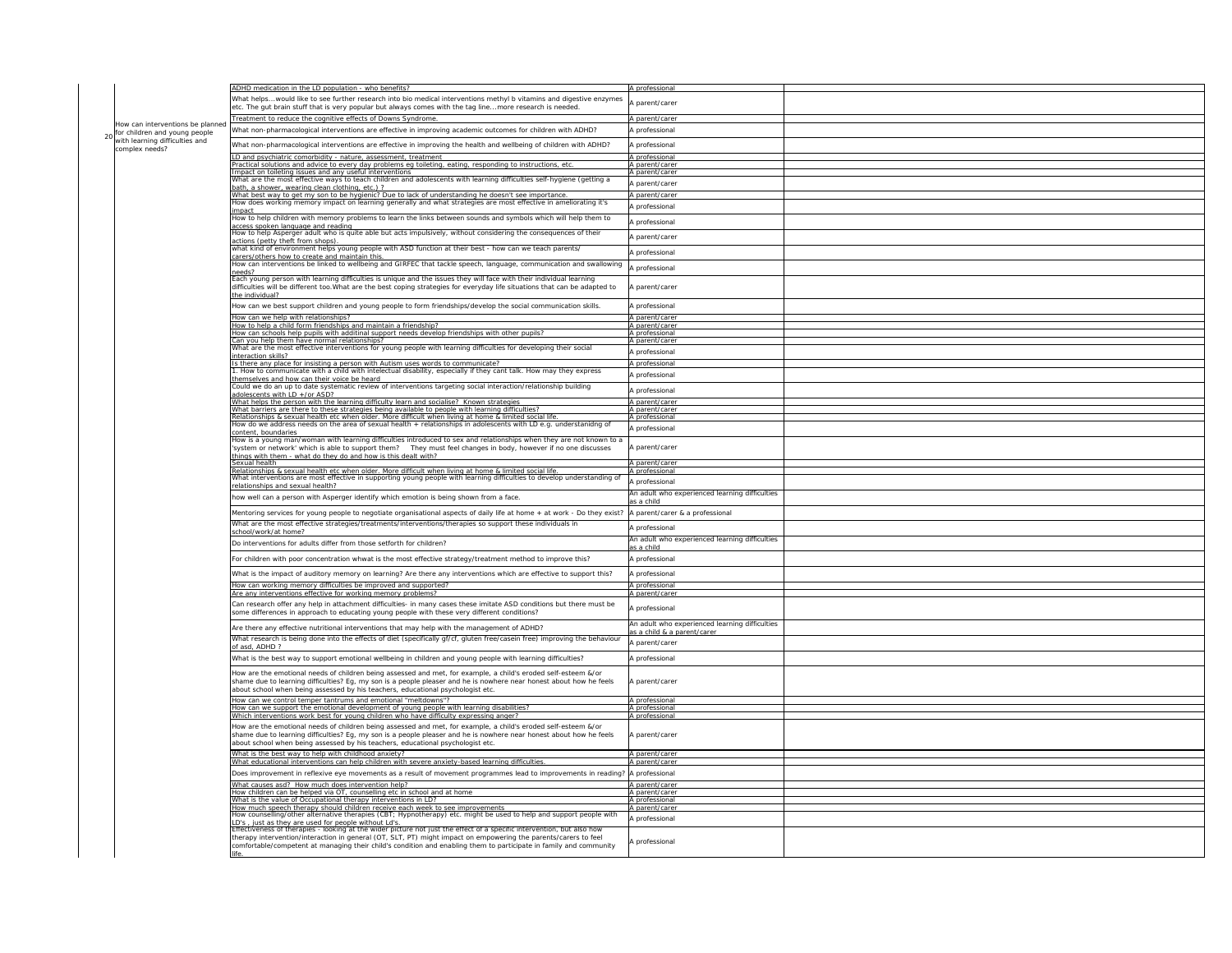|                                                                          | What Psychological therapies are effective for people with learning disabilities and autism? (building on previous                                                                                                                     | A professional                                               |                                                                                                                                                                                                                                              |
|--------------------------------------------------------------------------|----------------------------------------------------------------------------------------------------------------------------------------------------------------------------------------------------------------------------------------|--------------------------------------------------------------|----------------------------------------------------------------------------------------------------------------------------------------------------------------------------------------------------------------------------------------------|
|                                                                          | research and using broader inclusion criteria so that RCTs can be used)<br>What therapies are best to improve cognitive abilities in people with learning difficulties?                                                                | A parent/carer                                               |                                                                                                                                                                                                                                              |
|                                                                          | Investigation into which therapies and supports seem to be the most effective in supporting children and adults with                                                                                                                   |                                                              |                                                                                                                                                                                                                                              |
|                                                                          | learning difficulties, as a parent I have tried many therapies with my sons, some conventional some less so, but often                                                                                                                 |                                                              |                                                                                                                                                                                                                                              |
|                                                                          | feel as if the current recommended supports such as OT, SLT etc are being reduced due to financial pressures of the                                                                                                                    | A parent/carer                                               |                                                                                                                                                                                                                                              |
|                                                                          | council/services to a point where they are not effective. Would private purchase of these services be worth it, or<br>should we looking at alternative therapies in combination with conventional services?                            |                                                              |                                                                                                                                                                                                                                              |
|                                                                          | Which people with LD gain most benefit from Creative Therapies?                                                                                                                                                                        | A professional                                               |                                                                                                                                                                                                                                              |
|                                                                          | Interest in therapeutic interventions and what constitutes an outcome. Never felt that these (S<, physio etc) were                                                                                                                     | A parent/carer                                               |                                                                                                                                                                                                                                              |
|                                                                          | clearly explained or what they actually could/did do for my son                                                                                                                                                                        | A professional                                               |                                                                                                                                                                                                                                              |
|                                                                          | What are the interventions in managing severe to profound LD CAMHS kids; what's the evidence?<br>How can we develop therapies to help people with learning difficulties, that fit into daily life?                                     | A parent/carer                                               |                                                                                                                                                                                                                                              |
|                                                                          | Do you think autism can ever be cured? The gene isolated and removed?                                                                                                                                                                  | A parent/carer                                               |                                                                                                                                                                                                                                              |
|                                                                          | Is Art Therapy/Art Psychotherapy an effective intervention for a young person with complex health needs e.g. ASD,<br>ADHD, ODD, trauma, during their transition between services?                                                      | A professional                                               |                                                                                                                                                                                                                                              |
|                                                                          | What are the agents of change in Art Therapy/Art Psychotherapy intervention when working with young people with                                                                                                                        | A professional                                               |                                                                                                                                                                                                                                              |
|                                                                          | complex needs during transition between services?<br>What are the specific therapeutic benefits that an Art Therapy/Art Psychotherapy intervention can make for this group                                                             |                                                              |                                                                                                                                                                                                                                              |
|                                                                          | during transition between services e.g. child to adult services?                                                                                                                                                                       | A professional                                               |                                                                                                                                                                                                                                              |
|                                                                          | My daughter is 6. She did not speak until she was almost 5. She struggled to learn her letters and couldnt read at P2.                                                                                                                 |                                                              |                                                                                                                                                                                                                                              |
|                                                                          | She knew 11 letter sounds. A SALT who practices the Johansen Method of retraining auditory processing was                                                                                                                              |                                                              |                                                                                                                                                                                                                                              |
|                                                                          | recommended to me. My daughter is 10 months in to what has been a very inexpensive treatment, she can read and<br>write independently, is now entirely deciphreable to anyone and she approaches people on the street and engages      | A parent/carer                                               |                                                                                                                                                                                                                                              |
|                                                                          | them in chat-such is her confidence. She is unrecognisable. How likely is it that this issue will be diagnosed in schools                                                                                                              |                                                              |                                                                                                                                                                                                                                              |
|                                                                          | and treated? (Without this treatment which costs a fraction of the price of some common anticoagulants per month-                                                                                                                      |                                                              |                                                                                                                                                                                                                                              |
|                                                                          | people with altered auditory processing go on to live a fraction of their potential)<br>Is there any proof that programmes like "Son-Rise" etc actually work or can have a profound effect on individuals on                           |                                                              |                                                                                                                                                                                                                                              |
|                                                                          | the spectrum?                                                                                                                                                                                                                          | A parent/carer                                               |                                                                                                                                                                                                                                              |
|                                                                          | What is the impact of Ayres Sensory Integration intervention on the communication outcomes for young people?                                                                                                                           | A professional                                               |                                                                                                                                                                                                                                              |
|                                                                          | Can CBT approaches be used effectively to manage Tourettes tics and behaviours in school age pupils?                                                                                                                                   | A professional                                               |                                                                                                                                                                                                                                              |
|                                                                          | How well is Positive Behaviour Support being implemented in schools and colleges for the benefit of young people who                                                                                                                   | A professional                                               |                                                                                                                                                                                                                                              |
|                                                                          | challenge services?<br>Is it possible to teach mindfulness/meditation to someone with autism and learning difficulties to try to reduce stress                                                                                         |                                                              |                                                                                                                                                                                                                                              |
|                                                                          | and anxiety?                                                                                                                                                                                                                           | A parent/carer                                               |                                                                                                                                                                                                                                              |
|                                                                          | There is a lot of information available about meditation, yoga and mindfulness - are these activiites able to change                                                                                                                   | A professional                                               |                                                                                                                                                                                                                                              |
|                                                                          | children's difficult behaviour habits?<br>To provide a strategic break down on how to help children with CVI in both mainstream and special schools so it                                                                              |                                                              |                                                                                                                                                                                                                                              |
|                                                                          | becomes less of a by product of the VI world and is given the same significance as other equally problematic visual                                                                                                                    | An adult who experienced learning difficulties<br>as a child |                                                                                                                                                                                                                                              |
|                                                                          | impairments.<br>Whether there is a rough rate of development for different severities or whether intensive theraputie input can actually                                                                                               |                                                              |                                                                                                                                                                                                                                              |
|                                                                          | make a huge difference (I know it makes a minor but I'm asking huge) to the individual.                                                                                                                                                | A parent/carer                                               |                                                                                                                                                                                                                                              |
|                                                                          | How does anxiety, in relation to a specific subject (i.e. maths) develop and how can we help children overcome this                                                                                                                    | A professional                                               |                                                                                                                                                                                                                                              |
|                                                                          | anxiety?<br>Many people with learning difficulties have poor movement coordination. Does targeting and working on movement                                                                                                             |                                                              |                                                                                                                                                                                                                                              |
|                                                                          | skills, including praxis / motor planning improve problem solving in other functional areas as well as their movement                                                                                                                  | A professional                                               |                                                                                                                                                                                                                                              |
|                                                                          | coordination?<br>What can be done nationally to help those pupils with dyslexia who have also experienced ACEs- Adverse Childhood                                                                                                      |                                                              |                                                                                                                                                                                                                                              |
|                                                                          | Experiences & find full engagement with learning a challenge?                                                                                                                                                                          | A professional                                               |                                                                                                                                                                                                                                              |
|                                                                          | More investigation of effect of genetics and environment on people with learning difficulties.  Should be accept that<br>genetics is sometimes the cause, or can we improve things if we alter things in the environment, particularly | A parent/carer                                               |                                                                                                                                                                                                                                              |
|                                                                          | concerning diet, treatments, health and wellbeing approach.                                                                                                                                                                            |                                                              |                                                                                                                                                                                                                                              |
|                                                                          | Drug therapies currently in use elsewhere are not encouraged here.<br>If funds are limited (& we know they are) where would you prioritise spend? Would the aim to be to help as many                                                  | A parent/carer                                               |                                                                                                                                                                                                                                              |
|                                                                          | people as possible and therefore support those who are easier to help - or would you prioritise the more profoundly                                                                                                                    | A parent/carer                                               |                                                                                                                                                                                                                                              |
|                                                                          | learning disabled with less prospects for a fulfilled outcome?                                                                                                                                                                         |                                                              |                                                                                                                                                                                                                                              |
|                                                                          | What support/training is available for young people who are interested in representing others e.g. hate crime,<br>decisions made that affect a range of disabled young people - consultation? And how do we ensure that outcomes are   | A child or young person                                      | S. R. Chestnur, TL. Wei, L. Barnard-Brak, D. M. Richman. (2017). A meta-analysis of the social communication questior<br>Screening for autism spectrum disorder. Autism. 21(8): 920-928. DOI: 10.1177/1362361316660065                       |
|                                                                          | influenced?                                                                                                                                                                                                                            |                                                              |                                                                                                                                                                                                                                              |
|                                                                          | Learning difficulties + interaction with peers with and without similar difficulties. - Would streaming help improve                                                                                                                   | A parent/carer                                               | J. P. Hardee, L. Fetters. (2017). The effect of exercise intervention on daily life activities and social participation in indiv                                                                                                             |
| How do learning difficulties affect                                      | reception                                                                                                                                                                                                                              |                                                              | vith Down syndrome: A systematic review. Research in Developmental Disabilities. 62: 81-103. https://doi.org/10.101                                                                                                                          |
| interaction between children                                             | Help in understanding their conditions? Peer group networks?                                                                                                                                                                           | A child or young person                                      | S. Caton, M. Chapman. (2016). The use of social media and people with intellectual disability: A systematic review and                                                                                                                       |
| and young people and their                                               |                                                                                                                                                                                                                                        |                                                              | nematic analysis, Journal of Intellectual Developmental Disabilities, 41: 125-139<br>J. A. Gates, E. Kang and M. D. Lerner. (2016). Efficacy of group social skills interventions for youth with autism spectru                              |
| peers, including within online<br>socia                                  | How can we make more people understand about my difficulties e.g. My class mates.                                                                                                                                                      | A child or young person                                      | disorder: A systematic review and meta-analysis. Clinical Psychology Review. 52: 164-181.                                                                                                                                                    |
| networks such as Facebook and                                            | I am also interested in the reality of inclusion. I wonder if our schools are all maximising pupil potential, or is it simply                                                                                                          |                                                              | http://dx.doi.org/10.1016/j.cpr.2017.01.0                                                                                                                                                                                                    |
| Snapchat?                                                                | geography, placing the children within the same classroom. I'm also interested in the In impact of inclusion upon                                                                                                                      | A professional                                               |                                                                                                                                                                                                                                              |
|                                                                          | peers, and how to ensure this is a positive experience for all pupils                                                                                                                                                                  |                                                              |                                                                                                                                                                                                                                              |
|                                                                          | How children and young people can be supported to share their difficulties - and successes! - with their peers                                                                                                                         | A professional                                               |                                                                                                                                                                                                                                              |
|                                                                          | What helps the person with the learning difficulty learn and socialise? Known strategies                                                                                                                                               | A parent/carer                                               |                                                                                                                                                                                                                                              |
| How can we make best use of                                              | What barriers are there to these strategies being available to people with learning difficulties?                                                                                                                                      | A parent/carer                                               | <u>R. Al-jawahiri, E. Milne. (2017). Resources available for autism research in the big data era: a systematic review. PeerJ</u>                                                                                                             |
| resources to support children,                                           |                                                                                                                                                                                                                                        |                                                              | E2880. DOI 10.7717/peerj.2880                                                                                                                                                                                                                |
| young people and their families                                          | How to make best use of limited resources (e.g. public sector services) to support children, young people and their<br>families when a learning need has been identified.                                                              | A professional                                               |                                                                                                                                                                                                                                              |
| when a learning difficulty has                                           |                                                                                                                                                                                                                                        |                                                              |                                                                                                                                                                                                                                              |
| been identified?                                                         |                                                                                                                                                                                                                                        |                                                              |                                                                                                                                                                                                                                              |
| How can toy manufacturers                                                |                                                                                                                                                                                                                                        |                                                              |                                                                                                                                                                                                                                              |
| identify the needs of children with<br>learning difficulties and produce | Could toy manufacturers identify and provide toys specifically for those with learning difficulties?                                                                                                                                   | A parent/carer                                               |                                                                                                                                                                                                                                              |
| toys that meet these needs?                                              |                                                                                                                                                                                                                                        |                                                              |                                                                                                                                                                                                                                              |
| What resources help children and                                         |                                                                                                                                                                                                                                        |                                                              | <u>R. Al-jawahiri, E. Milne. (2017). Resources available for autism research in the big data era: a systematic review. PeerJ</u>                                                                                                             |
| young people with learning                                               | Is there any literature to help a child with learning difficulties to under stand their condition e.g. Epilepsy                                                                                                                        | A professional                                               | E2880. DOI 10.7717/peerj.2880                                                                                                                                                                                                                |
| difficulties understand their                                            |                                                                                                                                                                                                                                        |                                                              |                                                                                                                                                                                                                                              |
| condition?                                                               |                                                                                                                                                                                                                                        |                                                              |                                                                                                                                                                                                                                              |
|                                                                          | What happens to people when their parents die?                                                                                                                                                                                         | A parent/carer                                               | D. Hedley, M. Uljarevic, L. Cameron, S. Halder, A. Richdale, C. Dissanayake. (2016). Employment programmes and<br>interventions targeting adults with autism spectrum disorder: A systematic review of the literature. Autism. 21(8): 929    |
|                                                                          |                                                                                                                                                                                                                                        |                                                              | DOI: 10.1177/136236                                                                                                                                                                                                                          |
|                                                                          | What happens to people when their parents die?                                                                                                                                                                                         | A professional                                               | J. J. Ellenkamp, E. P. Brouwers, P. J. Embregts, M. C. Joosen, J. van Weeghel. (2015). Work Environment-Related Factor<br>Obtaining and Maintaining Work in a Competitive Employment Setting for Employees with Intellectual Disabilities: A |
|                                                                          |                                                                                                                                                                                                                                        |                                                              | Systematic Review                                                                                                                                                                                                                            |
|                                                                          |                                                                                                                                                                                                                                        |                                                              |                                                                                                                                                                                                                                              |

| S. R. Chestnur, TL. Wei, L. Barnard-Brak, D. M. Richman. (2017). A meta-analysis of the social communication questionnaire:<br>Screening for autism spectrum disorder. Autism. 21(8): 920-928. DOI: 10.1177/1362361316660065                                          |
|-----------------------------------------------------------------------------------------------------------------------------------------------------------------------------------------------------------------------------------------------------------------------|
| J. P. Hardee, L. Fetters. (2017). The effect of exercise intervention on daily life activities and social participation in individuals<br>with Down syndrome: A systematic review. Research in Developmental Disabilities. 62: 81-103. https://doi.org/10.1016/j.r    |
| S. Caton, M. Chapman. (2016). The use of social media and people with intellectual disability: A systematic review and<br>thematic analysis. Journal of Intellectual Developmental Disabilities. 41: 125-139                                                          |
| J. A. Gates, E. Kang and M. D. Lerner. (2016). Efficacy of group social skills interventions for youth with autism spectrum<br>disorder: A systematic review and meta-analysis. Clinical Psychology Review. 52: 164-181.                                              |
| http://dx.doi.org/10.1016/i.cpr.2017.01.0                                                                                                                                                                                                                             |
|                                                                                                                                                                                                                                                                       |
|                                                                                                                                                                                                                                                                       |
| R. Al-jawahiri, E. Milne. (2017). Resources available for autism research in the big data era: a systematic review. PeerJ.<br>E2880. DOI 10.7717/peerj.2880                                                                                                           |
|                                                                                                                                                                                                                                                                       |
|                                                                                                                                                                                                                                                                       |
|                                                                                                                                                                                                                                                                       |
|                                                                                                                                                                                                                                                                       |
| R. Al-jawahiri, E. Milne. (2017). Resources available for autism research in the big data era: a systematic review. PeerJ.<br>E2880. DOI 10.7717/peerj.2880                                                                                                           |
|                                                                                                                                                                                                                                                                       |
| D. Hedley, M. Uljarevic, L. Cameron, S. Halder, A. Richdale, C. Dissanayake. (2016). Employment programmes and<br>interventions targeting adults with autism spectrum disorder: A systematic review of the literature. Autism. 21(8): 929-941.<br>DOI: 10.1177/136236 |

**Sen, J. van Weeghel. (2015). Work Environment-Related Factors in Doot Maintaining Manuateus Competitive Employees with Intellectual Disabilities: A**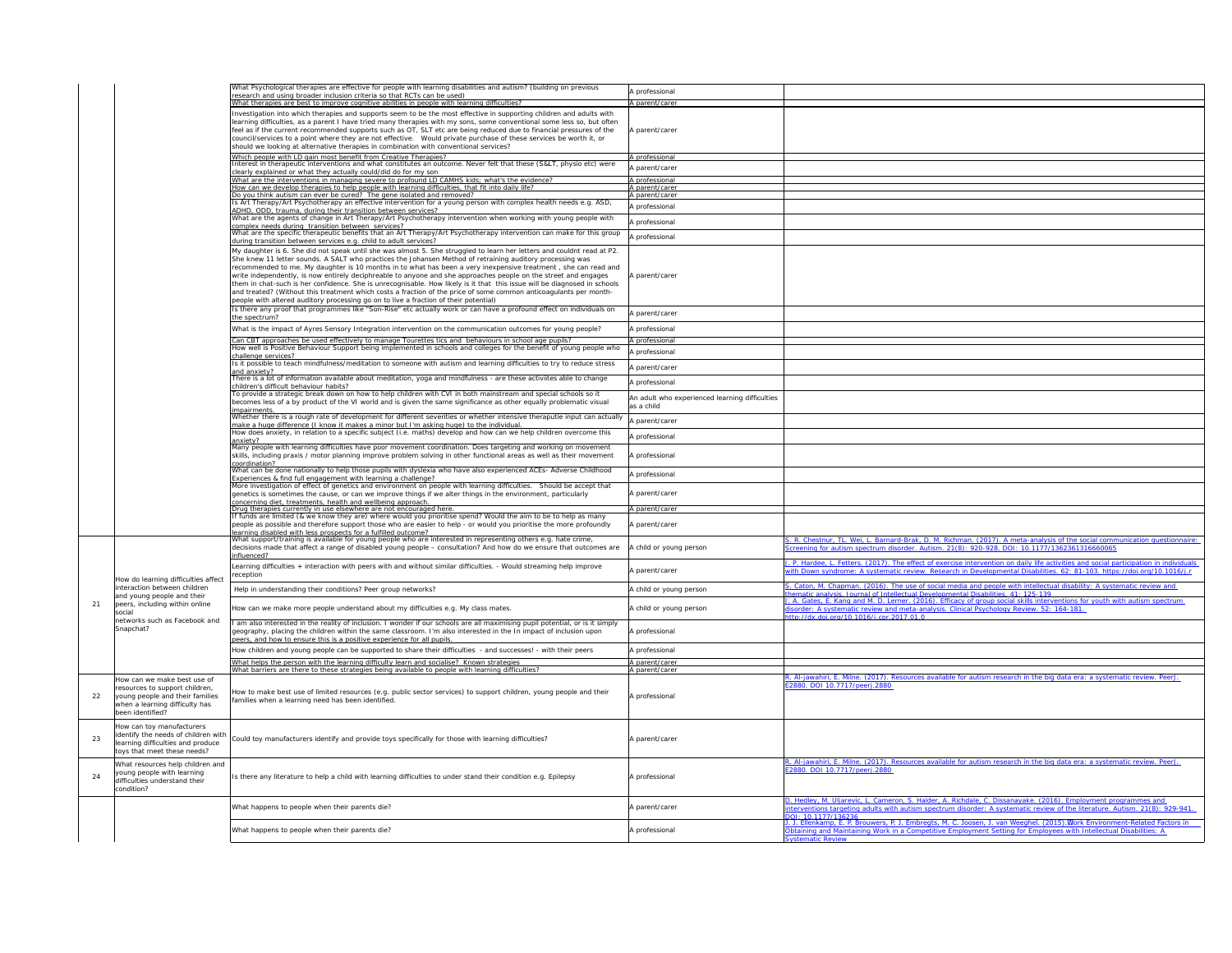|                                                                 |                                                                                                                                                                                                                                                     | J. D. Westbrook, C. J. Fong, C. Nye, A. Williams, O. Wendt, T.CortopassiQ 2015). Transition Services for Youth With          |
|-----------------------------------------------------------------|-----------------------------------------------------------------------------------------------------------------------------------------------------------------------------------------------------------------------------------------------------|------------------------------------------------------------------------------------------------------------------------------|
| Which strategies are effective in<br>helping children and young | Could there be a predictor of adulthood independence for a child with learning disabilities - my worry is rarely the<br>here and now but what will happen when I have gone                                                                          | Autism: A Systematic Review. Research on Social Work Practice. 25(1): 10-20. DOI: 10.1177/1049731514524836<br>A parent/carer |
| people with learning difficulties                               | How can you judge when a child has reached their potential for learning language?                                                                                                                                                                   | A professional                                                                                                               |
| live independent lives, including                               |                                                                                                                                                                                                                                                     | An adult who experienced learning difficulties                                                                               |
| times of transitions?                                           | Are you able to improve your dylexia as you get older?                                                                                                                                                                                              | as a child                                                                                                                   |
|                                                                 | What happens to people when their parents die?                                                                                                                                                                                                      | A parent/carer                                                                                                               |
|                                                                 | What happens to people when their parents die?<br>Could there be a predictor of adulthood independence for a child with learning disabilities - my worry is rarely the                                                                              | A professional                                                                                                               |
|                                                                 | here and now but what will happen when I have gone                                                                                                                                                                                                  | A parent/carer                                                                                                               |
|                                                                 | Will my autistic child, who is now 11, ever learn to write and read?                                                                                                                                                                                | A parent/carer                                                                                                               |
|                                                                 | How can we improve how we evaluated how effective we are enabling a child or young person to achieve towards<br>their potential wellbeing? What are the signs we are getting it wrong? A child is achieving progress comensurate                    |                                                                                                                              |
|                                                                 | with their capacity? A child is progressing very successfully despite their difficulties? What would it look like in the                                                                                                                            | A professional                                                                                                               |
|                                                                 | early years? at school? In the family? With peers? Adult life?                                                                                                                                                                                      |                                                                                                                              |
|                                                                 | Why is the opinion of particular professionals (e.g. EPS CAMHS) taken over staff in educational establishments                                                                                                                                      |                                                                                                                              |
|                                                                 | regarding diagnosing learning difficulties - especially when staff in schools work day in/out with the child rather than an  A professional<br>hour observation?                                                                                    |                                                                                                                              |
|                                                                 | Post diagnostic support for parents is poor for all conditions but especially Foetal alcohol spectrum disorder, ADHD and                                                                                                                            |                                                                                                                              |
|                                                                 | dyslexia. What can be done to improve this? Why is it not more joined up as children often have more than one                                                                                                                                       |                                                                                                                              |
|                                                                 | diagnoses and surely it is the behaviour and emotional distress that needs treatment and understanding rather than<br>the label. Please ask professionals to stop blaming parenting and work with us to support our kids achieve to best of         | A parent/carer                                                                                                               |
|                                                                 | their ability and be happy                                                                                                                                                                                                                          |                                                                                                                              |
|                                                                 | The potential effects on everyday life needs to be outlined to parents and professionals and include possible effects re                                                                                                                            |                                                                                                                              |
|                                                                 | education, relationships, health and wellbeing. There needs to be a key lead professional as the central point of                                                                                                                                   |                                                                                                                              |
|                                                                 | communication for the child and family in health and education. Not all parents have the necessary time, skills,                                                                                                                                    |                                                                                                                              |
|                                                                 | expertise or confidence to carry out this role especially when faced with a room of professionals. Talking about your<br>own child's difficulties is a very emotive and exhausting topic. Cohesion between all professionals is key to success with | A parent/carer                                                                                                               |
|                                                                 | the family and child. Often it seems the parent is the driving force and the key professional sharing and                                                                                                                                           |                                                                                                                              |
|                                                                 | communicating with the various agencies in the best interests of their child.                                                                                                                                                                       |                                                                                                                              |
|                                                                 | Children and Families Social Workers, Adult Social Workers, Educational Psychologists and Learning Disability Nurses                                                                                                                                |                                                                                                                              |
|                                                                 | should work together / alongside one another, to complete a robust risk assessment of parenting capacity, and review                                                                                                                                |                                                                                                                              |
|                                                                 | whenever necessary - a pathway for this and procedures for practice would be good. I am a health visitor and my only                                                                                                                                |                                                                                                                              |
|                                                                 | option when voluntary service imput and Early Years Centre input is not enough or coming to an end, the only option is<br>a Children and Families Social Work assessment - if they will accept the referral - I am in the middle of trying to       |                                                                                                                              |
|                                                                 | arrange this at present and too much of the assessment is falling on me with me and I have a limited working                                                                                                                                        | A professional                                                                                                               |
|                                                                 | knowlegge of the risk factors associated with parenting with a learning difficulty and I have studed level 11 child                                                                                                                                 |                                                                                                                              |
|                                                                 | protection certificate. Why is it not a more robust multi professional risk assessment for a plan of supporting parents                                                                                                                             |                                                                                                                              |
|                                                                 | with learning difficulties to parent and gatekeeping skills (I am thinking of a mother who already has a child adopted -                                                                                                                            |                                                                                                                              |
|                                                                 | accommodated and now is struggling with to keep a toddler safe?<br>Why is good health care so difficult to get? Medical professionals often only see the autism in my son and do not do                                                             |                                                                                                                              |
|                                                                 | proper assessments. When there are complex needs there should be more of a holistic approach to health care,                                                                                                                                        | A parent/carer                                                                                                               |
|                                                                 | especially when a person is non verbal. Time should be taken to look at possible causes and not just put it down to                                                                                                                                 |                                                                                                                              |
|                                                                 | autism behaviour.<br>How could individuals with learning disabilities be more adequately supported in order to develop to the best of their                                                                                                         |                                                                                                                              |
|                                                                 | abilities?                                                                                                                                                                                                                                          | A parent/carer                                                                                                               |
|                                                                 | There doesn't seem to be a cohesive plan in place for individuals with LD, clearly with the differences in ability & needs,                                                                                                                         |                                                                                                                              |
|                                                                 | this would have to be flexible. Who is looking at the whole person? Do they have the ability to pull all services together  A professional                                                                                                          |                                                                                                                              |
|                                                                 | to enable the person/child with LD to reach their full potential & encourage them to be as independent as possible.                                                                                                                                 |                                                                                                                              |
|                                                                 | I would like to know why, in this day and age, there is not more joined-up thinking between professionals. I had to<br>answer the same questions over and over. It was draining.                                                                    | A parent/carer                                                                                                               |
| How can multiple types of<br>professionals work together        | Why do schools have the final say on a diagosis when it's well known kids can control adhd or autistic traits while I                                                                                                                               | A parent/carer                                                                                                               |
| with parents and carers to                                      | school<br>After a diagnosis why is it still the parents that have to do the research and put pressure on the professionals to make                                                                                                                  |                                                                                                                              |
| improve identification, diagnosis,                              | anything happen. Surely after a diagnosis that persons details should be entered into a system where they are then                                                                                                                                  |                                                                                                                              |
| interventions and treatments and<br>achieve the best outcomes   | flagged up to all the relevant professionals that should be involved with that persons care, health and well being and                                                                                                                              | A parent/carer                                                                                                               |
| for children and young people                                   | education or employment                                                                                                                                                                                                                             |                                                                                                                              |
| with learning difficulties?                                     | Why why can't we have a centre of excellence where multi-disciplines work together in the care pathway of people with  <br>learning difficulties?                                                                                                   | A professional                                                                                                               |
|                                                                 | Co-ordination of services from NHS to Education to Social Work can be extremely difficult                                                                                                                                                           | A professional                                                                                                               |
|                                                                 | Can front line services be improved for families with disabilities? Eg. Easier communication with health professionals,                                                                                                                             | A parent/carer                                                                                                               |
|                                                                 | quicker access to specialists, multi-disciplinary appointments to problem-solve key issues.<br>What helps - what can speech and language therapy do, in collaboration with education, to support children with                                      |                                                                                                                              |
|                                                                 | learning difficulties?                                                                                                                                                                                                                              | A professional                                                                                                               |
|                                                                 | Working with young people with learning difficulties can be difficult for staff to identify the needs of the young person<br>would be good to have some kind of quide to identify needs                                                             | A professional                                                                                                               |
|                                                                 | What are the best ways of identifying need and appropriate support?                                                                                                                                                                                 | A professional                                                                                                               |
|                                                                 | How can we best take account of family resilience/resources/capacity/needs in making judgements about how best                                                                                                                                      |                                                                                                                              |
|                                                                 | ot support as child or young person in ways that are consistent with responsible use of scare resources and                                                                                                                                         | A professional                                                                                                               |
|                                                                 | avoiding creating over dependence? How can we develop shared undertanding of what is reasoanble/appropriate?                                                                                                                                        |                                                                                                                              |
|                                                                 | What systemic changes need to take place for services to work together more effectively and how do we best enforce                                                                                                                                  | A parent/carer                                                                                                               |
|                                                                 | these?                                                                                                                                                                                                                                              |                                                                                                                              |
|                                                                 | How should authorities and different groups proving services (eg schools and NHS provided services) collaborate and<br>streamline ie know about and use best practice which can ultimately help reduce the cost burden                              | A parent/carer                                                                                                               |
|                                                                 |                                                                                                                                                                                                                                                     |                                                                                                                              |
|                                                                 | Why are LD Nurses only for Adults? Surely with their training and expertise it would be more beneficial to bring them in<br>earlier rather than later.                                                                                              | A professional                                                                                                               |
|                                                                 | how to improve the pathways of communication and seamless care between primary and secondary care                                                                                                                                                   | A professional                                                                                                               |
|                                                                 | Early interventions to include a patient centred approach combining all of the following disciplines CVI specialist<br>doctor Speech and Language Therapist Occupational Therapist Physiotherapist Habilitation and Movement                        | An adult who experienced learning difficulties                                                                               |
|                                                                 | Specialist Local Learning Disabilities Team                                                                                                                                                                                                         | as a child                                                                                                                   |
|                                                                 | person centred assessment of interaction with health providers eg visit to GP, clinic covering accessibility, friendliness,                                                                                                                         | A parent/carer                                                                                                               |
|                                                                 | adequate time, adequate communication and follow-up                                                                                                                                                                                                 |                                                                                                                              |
|                                                                 | Are there benefits if CAMHS and Paediatric services are co-located? For patient experience, clinical outcomes, cost?                                                                                                                                | A professional                                                                                                               |
|                                                                 | How can we make it easier for people with learning difficulties to access appropriate health care services?<br>How can psychiatric services be improved for young people with ASD and LD?                                                           | A professional<br>A professional                                                                                             |
|                                                                 | Integration of people with learning disabilities and mental health or challenging behaviour receiving treatment in a                                                                                                                                |                                                                                                                              |
|                                                                 | mainstream psychiatric unit managed by psychiatric staff - is this effective especially if it is for challenging behaviour?                                                                                                                         | A parent/carer                                                                                                               |
|                                                                 |                                                                                                                                                                                                                                                     |                                                                                                                              |
|                                                                 | How can parents of children with asn be best supported in schools? (have often felt that i am constantly raising the<br>same issues - don't feel confident that systems/support always deliver the best for my daughter- think a lot of staff       | A parent/carer                                                                                                               |
|                                                                 | forget that my daughter has asn - how can they be reminded without sounding like a broken record???)                                                                                                                                                |                                                                                                                              |
|                                                                 |                                                                                                                                                                                                                                                     |                                                                                                                              |

| T.CortopassiQ 2015). Transition Services for Youth With<br>actice. 25(1): 10-20. DOI: 10.1177/1049731514524836 |  |  |
|----------------------------------------------------------------------------------------------------------------|--|--|
|                                                                                                                |  |  |
|                                                                                                                |  |  |
|                                                                                                                |  |  |
|                                                                                                                |  |  |
|                                                                                                                |  |  |
|                                                                                                                |  |  |
|                                                                                                                |  |  |
|                                                                                                                |  |  |
|                                                                                                                |  |  |
|                                                                                                                |  |  |
|                                                                                                                |  |  |
|                                                                                                                |  |  |
|                                                                                                                |  |  |
|                                                                                                                |  |  |
|                                                                                                                |  |  |
|                                                                                                                |  |  |
|                                                                                                                |  |  |
|                                                                                                                |  |  |
|                                                                                                                |  |  |
|                                                                                                                |  |  |
|                                                                                                                |  |  |
|                                                                                                                |  |  |
|                                                                                                                |  |  |
|                                                                                                                |  |  |
|                                                                                                                |  |  |
|                                                                                                                |  |  |
|                                                                                                                |  |  |
|                                                                                                                |  |  |
|                                                                                                                |  |  |
|                                                                                                                |  |  |
|                                                                                                                |  |  |
|                                                                                                                |  |  |
|                                                                                                                |  |  |
|                                                                                                                |  |  |
|                                                                                                                |  |  |
|                                                                                                                |  |  |
|                                                                                                                |  |  |
|                                                                                                                |  |  |
|                                                                                                                |  |  |
|                                                                                                                |  |  |
|                                                                                                                |  |  |
|                                                                                                                |  |  |
|                                                                                                                |  |  |
|                                                                                                                |  |  |
|                                                                                                                |  |  |
|                                                                                                                |  |  |
|                                                                                                                |  |  |
|                                                                                                                |  |  |
|                                                                                                                |  |  |
|                                                                                                                |  |  |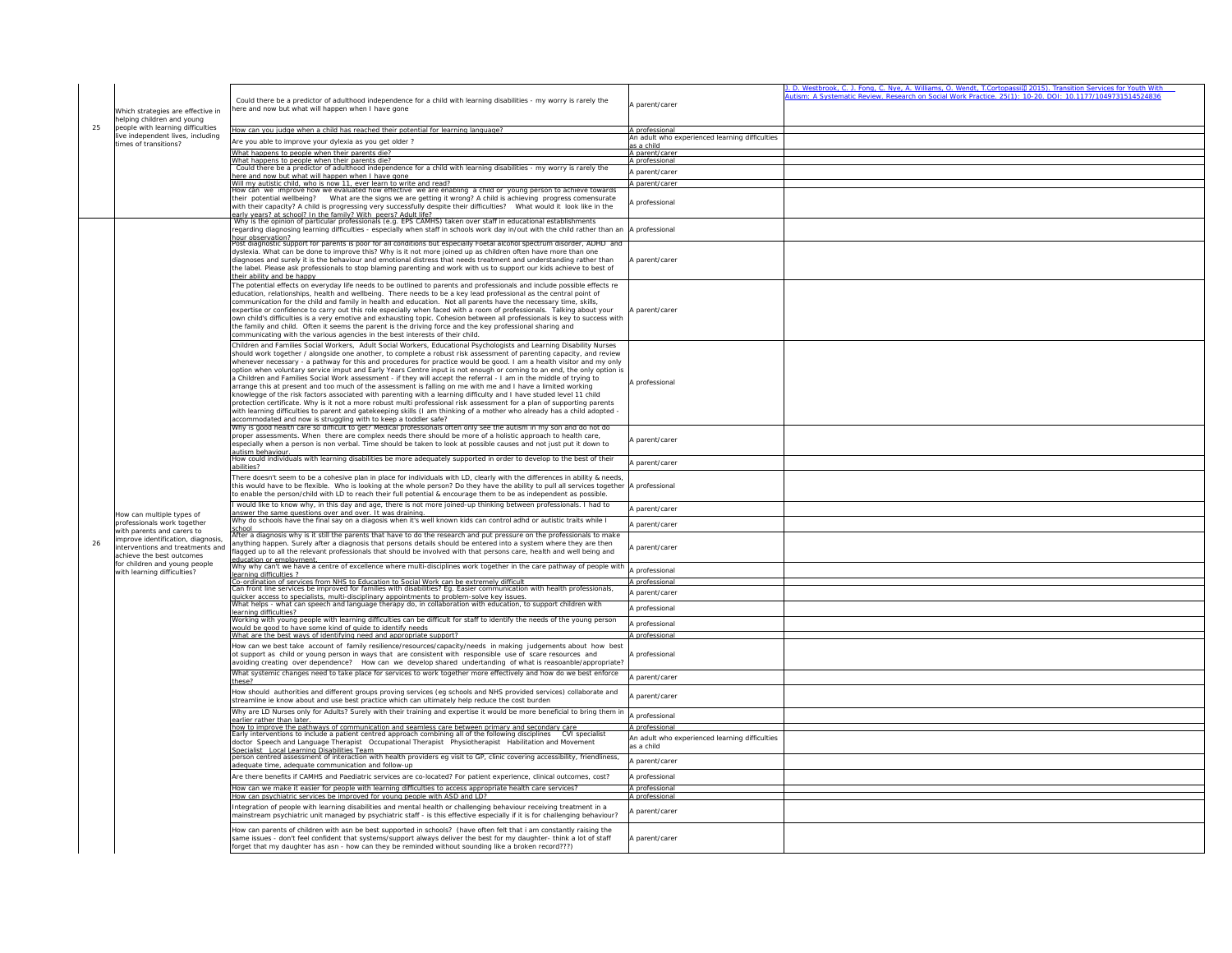|    |                                                                                                                                                                                                                                                                                                                                                          | How can the acting head insist on pushing my son to an overstretched CAMHS when we have worked with and shared<br>with the school all progress made with a clinical psychologist?                                                                                                                                                                                                                                                                   | A parent/carer                                               |                                                                                                                                                                                                      |
|----|----------------------------------------------------------------------------------------------------------------------------------------------------------------------------------------------------------------------------------------------------------------------------------------------------------------------------------------------------------|-----------------------------------------------------------------------------------------------------------------------------------------------------------------------------------------------------------------------------------------------------------------------------------------------------------------------------------------------------------------------------------------------------------------------------------------------------|--------------------------------------------------------------|------------------------------------------------------------------------------------------------------------------------------------------------------------------------------------------------------|
|    | Which information and<br>communication technologies<br>$\vert$ (ICT) (e.g.<br>augmentative and alternative<br>communication (AAC) devices,<br>ICT-based communication aids,<br>assistive technology, iPads/<br>writing aids/tablet/phone) are<br>effective and how can they best<br>accessed by children and young<br>people with learning difficulties? | Is the notion of prerequisites for the provision of AAC (augmentative and alternative communication) devices and<br>support (for example by the NHS) a valid one?                                                                                                                                                                                                                                                                                   | A parent/carer                                               | B. Perelmutter, K. K. McGregor, K. R. Gordon. (2017). Assi<br>learning disabilities: An evidence-based systematic review<br>http://dx.doi.org/10                                                     |
|    |                                                                                                                                                                                                                                                                                                                                                          | Interventions is a big part of moving forward positively. I would love to see more positivity in schools at an early age,<br>itilising software at a young age and building that into the curriculum. Just as importantly, teaching the teachers pre-<br>qualification is essential.                                                                                                                                                                | A parent/carer                                               | M. Linden, C. Hawley, B. Blackwood, J. Evans, V. Anderson<br>memory and executive functioning in children and adolesce<br>Review D<br>Antonio Miguel Cruz, Adriana María Ríos Rincón, William Ric    |
|    |                                                                                                                                                                                                                                                                                                                                                          | Can very early access to ICT based communication aids improve long term ability to communicate?                                                                                                                                                                                                                                                                                                                                                     | A parent/carer                                               | Felipe Bohórquez- Heredia. (2017). What does the literatur                                                                                                                                           |
| 27 |                                                                                                                                                                                                                                                                                                                                                          | How can assistive technology best support people with Learning Difficulties?<br>Can technology help.                                                                                                                                                                                                                                                                                                                                                | A professional<br>A parent/carer                             |                                                                                                                                                                                                      |
|    |                                                                                                                                                                                                                                                                                                                                                          | Looking into new equipment and teaching methods which can help people with learning disabilities and give them                                                                                                                                                                                                                                                                                                                                      | A parent/carer                                               |                                                                                                                                                                                                      |
|    |                                                                                                                                                                                                                                                                                                                                                          | opportunities to learn in ways that work for them.<br>How can ICT be used to improve ttaient of dyslexic learners?                                                                                                                                                                                                                                                                                                                                  | A parent/carer                                               |                                                                                                                                                                                                      |
|    |                                                                                                                                                                                                                                                                                                                                                          | How can using ICT improve life for dyslexic people?<br>How can technology/computers assist in minimising the impact of some learning difficulties (particularly dyslexia)                                                                                                                                                                                                                                                                           | A parent/carer<br>A professional                             |                                                                                                                                                                                                      |
|    |                                                                                                                                                                                                                                                                                                                                                          | Could iPads or writing aids be offered at school? This really helps when kids struggle to process info, write                                                                                                                                                                                                                                                                                                                                       | A child or young person                                      |                                                                                                                                                                                                      |
|    |                                                                                                                                                                                                                                                                                                                                                          | How effective are high tech AAC devices for individuals with LD and ASD in supporting social communication (beyond<br>requesting?)                                                                                                                                                                                                                                                                                                                  | A professional                                               |                                                                                                                                                                                                      |
|    |                                                                                                                                                                                                                                                                                                                                                          | What is the impact of Ipad/tablet/phone use on the development of social communication                                                                                                                                                                                                                                                                                                                                                              | A professional                                               | <u>. Downs, AM. Blackmoe, A. Epstein, R. Skoss, et al. (2017</u>                                                                                                                                     |
|    |                                                                                                                                                                                                                                                                                                                                                          | Comorbidities in learning disability.                                                                                                                                                                                                                                                                                                                                                                                                               | A professional                                               | children and adolescents with cerebral palsy: a systematic<br>Neurology, $60(1)$ : 30                                                                                                                |
|    | What are, and how common are,                                                                                                                                                                                                                                                                                                                            | What is the frequency of co-occurrence of cerebral visual impairment in the developmental disorders (ASD, ADD, DCD<br>and Dyslexia)                                                                                                                                                                                                                                                                                                                 | A professional                                               | S. Flynn, L. Vereenooghe, R. P. Hastings, D. Adams, S-A. O<br>mental health problems and mental well-being in people wi<br><u>Clini</u>                                                              |
|    | the physical and mental health<br>conditions that often present<br>alongside learning difficulties in<br>children and young people?                                                                                                                                                                                                                      | What is the most common co-occurring difficulty with dyslexia?                                                                                                                                                                                                                                                                                                                                                                                      | An adult who experienced learning difficulties<br>as a child | C. Walton, M. Kerr. (2015). Down syndrome: systematic re<br>depression. ADVANCES IN MENTAL HEALTH AND INTELLEC<br>0037                                                                               |
|    |                                                                                                                                                                                                                                                                                                                                                          | LD and psychiatric comorbidity - nature, assessment, treatment                                                                                                                                                                                                                                                                                                                                                                                      | A professional                                               | C. Walton & M. Kerr. (2015). Prader Willi syndrome: system<br>unipolar depression. Advances in Mental Health and Intelled<br>0037                                                                    |
|    | Why are children and young<br>people with learning difficulties<br>more<br>likely to experience mental health<br>problems?                                                                                                                                                                                                                               | investigate the link between self harm, bpd and undiagnosed LD                                                                                                                                                                                                                                                                                                                                                                                      | A professional                                               | M. Jacobs, H. Downie, G. Kidd, L. Fitzsimmons, S. Gibbs, C.<br>adolescents with learning disabilities: A review of research<br>Learning D                                                            |
|    |                                                                                                                                                                                                                                                                                                                                                          | was diagnosed as an adult as having dyslexia. Focus for support is during education. I'd like to know more about how<br>dyslexia may effect my working life and contribution/or not as a tax payer. I'd also like to know more about how it may  An adult who experienced learning difficulties<br>effect my emotions, how I interpret emotions, and consequently the kind of relationships I may or may not be having<br>with people.              | as a child                                                   | C. Walton, M. Kerr. (2015). Down syndrome: systematic re<br>depression. ADVANCES IN MENTAL HEALTH AND INTELLEC<br>0037                                                                               |
| 29 |                                                                                                                                                                                                                                                                                                                                                          | I see in the next page it says - adult who experienced learning difficulties as a child. If you are an adult who has<br>dyslexia you experience those difficulties now. the coping mechanisms that I learned as a child, can in themselves<br>cause me difficulty in the present. my whole personality may be contorted to try and avoid or cope with life and I can<br>stay largely unaware of this. why do we focus on the learning difficulties? | An adult who experienced learning difficulties<br>as a child | C. Walton & M. Kerr. (2015). Prader Willi syndrome: system<br>unipolar depression. Advances in Mental Health and Intelled<br>0037                                                                    |
|    |                                                                                                                                                                                                                                                                                                                                                          | mental health and learning disability<br>Can there be more awareness amongst educational professionals that self-harm and eating disorders amongst young<br>teenage girls can be a sign of untreated anxiety related to ASD? How can this be screened for before it manifests itself  A professional<br>as a mental health issue?                                                                                                                   | A professional                                               |                                                                                                                                                                                                      |
|    |                                                                                                                                                                                                                                                                                                                                                          | Why many young people with moderate learning disabilities are un-diagnosed and struggling in mainstream education.<br>Often resulting in psychiatric admissions. Effective treatments being changes in environments.                                                                                                                                                                                                                                | A professional                                               |                                                                                                                                                                                                      |
|    |                                                                                                                                                                                                                                                                                                                                                          | Are there correlations between dyslexia and depression when late diagnosis occurs?                                                                                                                                                                                                                                                                                                                                                                  | An adult who experienced learning difficulties<br>as a child |                                                                                                                                                                                                      |
|    | What are the triggers,<br>mechanisms and relationships of<br>physical<br>and mental health conditions that<br>often present alongside<br>learning difficulties in children and dyslexia)?<br>young people?                                                                                                                                               | To understand the triggers of generalised social anxiety (GSA) particularly in young children and the impact of GSA on<br>their learning.                                                                                                                                                                                                                                                                                                           | A professional                                               | M. Romero-Gonzalez, S. Chandler, E. Simonoff. (2017). The<br>psychopathology in individuals with autism spectrum disord<br>72: 152-165. ht                                                           |
|    |                                                                                                                                                                                                                                                                                                                                                          | What is the nature of the link between motor development and learning difficulties?                                                                                                                                                                                                                                                                                                                                                                 | A professional                                               | M. Jacobs, H. Downie, G. Kidd, L. Fitzsimmons, S. Gibbs, C<br>adolescents with learning disabilities: A review of research<br>Learning D<br>C. Walton, M. Kerr. (2015). Down syndrome: systematic re |
|    |                                                                                                                                                                                                                                                                                                                                                          | Correlation of gross and fine motor difficulties with learning disabilities, and best interventions and community<br>resources to support this.                                                                                                                                                                                                                                                                                                     | A professional                                               | depression. ADVANCES IN MENTAL HEALTH AND INTELLEC<br>0037                                                                                                                                           |
|    |                                                                                                                                                                                                                                                                                                                                                          | Are executive functioning skills deficits linked to learning difficulties in general or a specific learning g difficulty (i.e.                                                                                                                                                                                                                                                                                                                      | A professional                                               | C. Walton & M. Kerr. (2015). Prader Willi syndrome: system<br>unipolar depression. Advances in Mental Health and Intelled<br>0037                                                                    |
|    |                                                                                                                                                                                                                                                                                                                                                          | what are the causes of significant co-morbidity with depression and anxiety disorders                                                                                                                                                                                                                                                                                                                                                               | A professional                                               |                                                                                                                                                                                                      |
|    |                                                                                                                                                                                                                                                                                                                                                          | What is the impact of auditory memory on learning? Are there any interventions which are effective to support this?                                                                                                                                                                                                                                                                                                                                 | A professional                                               |                                                                                                                                                                                                      |
|    |                                                                                                                                                                                                                                                                                                                                                          | Are youngsters with dyslexia more likely to suffer from anxiety and poor mental health?<br>How does dyslexia affect young people's anxiety?                                                                                                                                                                                                                                                                                                         | A parent/carer<br>A parent/carer                             |                                                                                                                                                                                                      |
|    |                                                                                                                                                                                                                                                                                                                                                          | How strong is the relationship between dyslexia and social anxiety?<br>The role of anxiety in learning disability - impairing functioning and affecting assessment outcomes                                                                                                                                                                                                                                                                         | A parent/carer<br>A professional                             |                                                                                                                                                                                                      |
|    |                                                                                                                                                                                                                                                                                                                                                          | How does anxiety, in relation to a specific subject (i.e. maths) develop and how can we help children overcome this<br>anxiety?                                                                                                                                                                                                                                                                                                                     | A professional                                               |                                                                                                                                                                                                      |
|    |                                                                                                                                                                                                                                                                                                                                                          | Greater understanding on the incidence and impact of comorbidities.<br>What is the benefit of optimal management of epilepsy in LD?                                                                                                                                                                                                                                                                                                                 | A professional<br>A professional                             |                                                                                                                                                                                                      |
|    |                                                                                                                                                                                                                                                                                                                                                          | How does dyslexia affect people's sleep patterns?                                                                                                                                                                                                                                                                                                                                                                                                   | A parent/carer                                               | I. Nation, M. Brigger. (2017). The Efficacy of Adenotonsilled<br>Syndrome: A Systematic Review. Otolaryngology-<br>Head and Neck Surgery. Vol. 57(3), 501-408. DOI: 10.117                           |
|    | How do learning difficulties affect<br>alaan la ahilaleen anal usuna                                                                                                                                                                                                                                                                                     |                                                                                                                                                                                                                                                                                                                                                                                                                                                     |                                                              |                                                                                                                                                                                                      |

 $s$  istive technology interventions for adolescents and adults with <u>and meta-analysis. Computer & Education. 114: 139-163.</u> n, C. O'Rourke. (2016). Technological aids for the rehabilitation of ents with acquired brain injury. Cochrane Database of Systematic icardo Rodríguez Dueñas, Daniel Alejandro Quiroga Torres & Andrés ire say about using robots on children with disabilities? Disability

7). The prevalence of mental health disorders and symptoms in children and meta-analysis. Developmental Medicine & Child

Cooper, N. Gore, C. Hatton, et al. (2017). Measurement tools for with severe or profound intellectural disabilities: A systematic review.

eview of the prevalence and nature of presentation of unipolar CTUAL DISABILITIES. 9(4): 151-162. DOI 10.1108/AMHID-11-2014-

matic review of the prevalence and nature of presentation of ectual Disabilities. 10(3) 172-184. DOI10.1108/AMHID-08-2015-

Melville, (2016). Mental health services for children and adonescents and providers. British Journal of resperiences of service users and providers. British Journal of

ceview of the prevalence and nature of presentation of unipolar <u>CTUAL DISABILITIES. 9(4): 151-162. DOI 10.1108/AMHID-11-2014-</u>

matic review of the prevalence and nature of presentation of ectual Disabilities. 10(3) 172-184. DOI10.1108/AMHID-08-2015-

he relationship of parental expressed emotion to co-occurring pder: A systematic review. Research in Developmental Disabilities.

. Melville. (2016). Mental health services for children and on experiences of service users and providers. British Journal of ceview of the prevalence and nature of presentation of unipolar CTUAL DISABILITIES. 9(4): 151-162. DOI 10.1108/AMHID-11-2014-

matic review of the prevalence and nature of presentation of ectual Disabilities. 10(3) 172-184. DOI10.1108/AMHID-08-2015-

**<u>Ectomy for Obstructive Sleep Apnea in Children with Down</u>** 77/0194599817703921 http://otojournal.org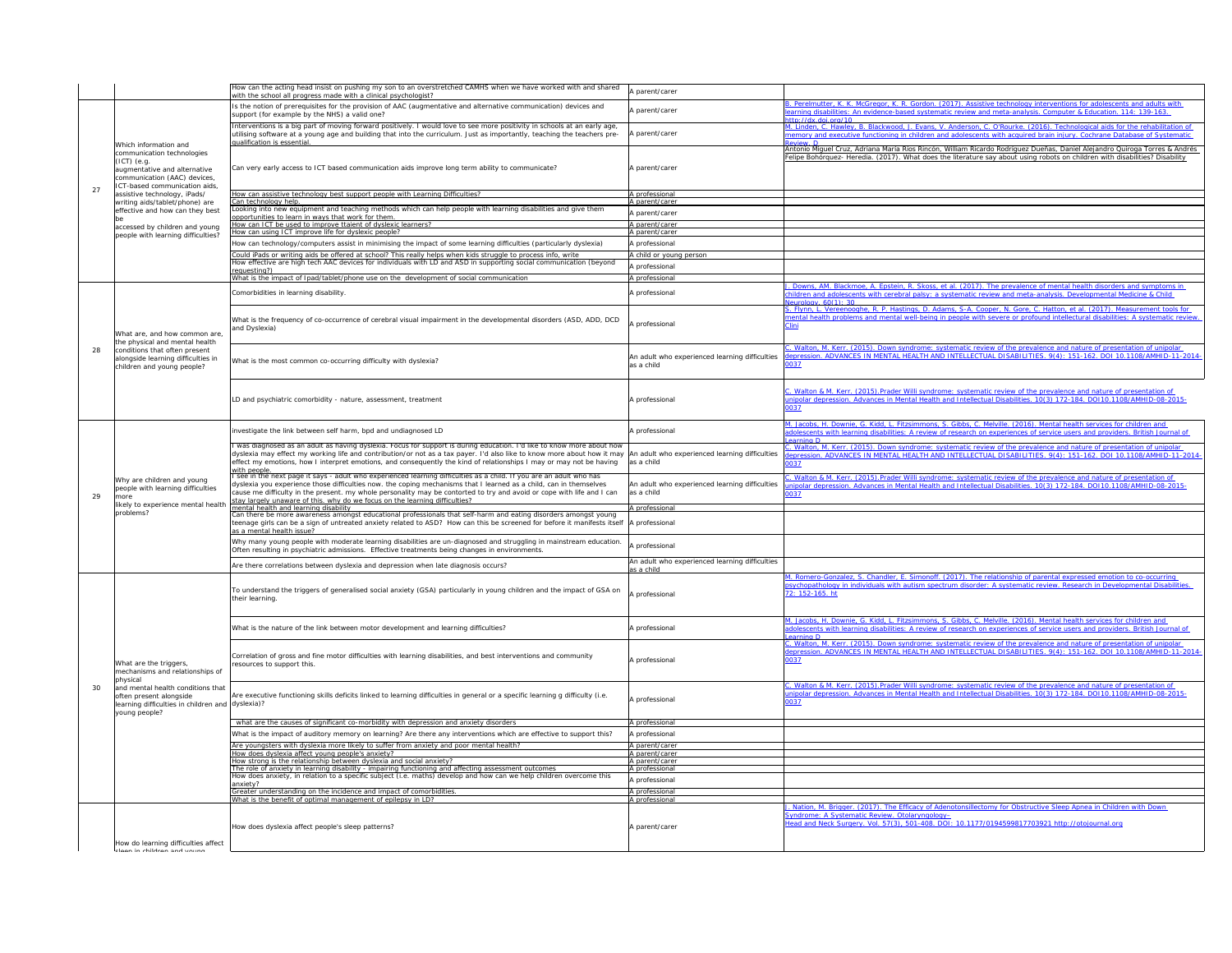| Z. Farhoos, JW. Isley, AA. Ong, et al. (2017). The Efficacy of Adenotonsillectomy for Obstructive Sleep Apnea in Children with<br>Down Syndrome: A Systematic Review. Laryngoscope. Vol. 127(6), 1465-1470.<br>https://doi.org/10.1177%2F0194599817703921                                                                                                                                                                                                                                                                     |  |
|-------------------------------------------------------------------------------------------------------------------------------------------------------------------------------------------------------------------------------------------------------------------------------------------------------------------------------------------------------------------------------------------------------------------------------------------------------------------------------------------------------------------------------|--|
| L. J. Priday, C. Byrne, V. Totsika. (2017). Behavioural interventions for sleep problems in people with an intellectual disability:<br>a systematic review and meta-analysis of single case and group studies. Journal of Intellectual Disability Research. 61(1):                                                                                                                                                                                                                                                            |  |
| AS. Weitlauf, N. Sathe, ML. McPheeters, et al. (2017). Interventions Targeting Sensory Challenges in Autism Spectrum<br>Disorder: A Systematic Review. Pediatrics. 139(5): e20170347. doi: 10.1542/peds.2017-0347                                                                                                                                                                                                                                                                                                             |  |
| H. M. Leong, M. Carter and J. Stephenson. (2015). Systematic review of sensory integration therapy for individuals with<br>disabilities: Single case design studies Research in Developmental Disabilities. 40: 51-62.<br>https://doi.org/10.1016/j.ridd.2015.09.0                                                                                                                                                                                                                                                            |  |
| H. M. Leong, M. Carter and J. Stephenson. (2015). Systematic review of sensory integration therapy for individuals with<br>disabilities: Single case design studies. Research in Developmental Disabilities. 47: 334-351.<br>https://doi.org/10.1016/i.ridd.2015.09.022                                                                                                                                                                                                                                                       |  |
|                                                                                                                                                                                                                                                                                                                                                                                                                                                                                                                               |  |
|                                                                                                                                                                                                                                                                                                                                                                                                                                                                                                                               |  |
|                                                                                                                                                                                                                                                                                                                                                                                                                                                                                                                               |  |
|                                                                                                                                                                                                                                                                                                                                                                                                                                                                                                                               |  |
|                                                                                                                                                                                                                                                                                                                                                                                                                                                                                                                               |  |
|                                                                                                                                                                                                                                                                                                                                                                                                                                                                                                                               |  |
|                                                                                                                                                                                                                                                                                                                                                                                                                                                                                                                               |  |
|                                                                                                                                                                                                                                                                                                                                                                                                                                                                                                                               |  |
| M. Naseem, AH Shah, MF. Khiyani, Z. Khurshid, MS Zafar, S. Gulzar, AH Aljameel, HS. Khalil. (2017). Access to oral health<br>care services among adults with learning disabilities: a scoping review. Annali di Stomatologia. 7(3): 52-59. doi:<br>10.11138/ads/2016.                                                                                                                                                                                                                                                         |  |
| M. Jacobs, H. Downie, G. Kidd, L. Fitzsimmons, S. Gibbs, C. Melville. (2016). Mental health services for children and<br>adolescents with learning disabilities: A review of research on experiences of service users and providers. British Journal of<br>Learning D<br>R. Balogh, C. A. McMorris, Y. Lunsky, H. Ouellette-Kuntz, L. Bourne, A. Colantonio, D. C. Goncalves-Bradley. (2016).<br>Organising healthcare services for persons with an intellectual disability (Review). Cochrane Database of Systematic Review. |  |
| DOI: 10.1002/14651858.CD007492.pub2                                                                                                                                                                                                                                                                                                                                                                                                                                                                                           |  |
|                                                                                                                                                                                                                                                                                                                                                                                                                                                                                                                               |  |
|                                                                                                                                                                                                                                                                                                                                                                                                                                                                                                                               |  |
|                                                                                                                                                                                                                                                                                                                                                                                                                                                                                                                               |  |
|                                                                                                                                                                                                                                                                                                                                                                                                                                                                                                                               |  |
|                                                                                                                                                                                                                                                                                                                                                                                                                                                                                                                               |  |
|                                                                                                                                                                                                                                                                                                                                                                                                                                                                                                                               |  |
|                                                                                                                                                                                                                                                                                                                                                                                                                                                                                                                               |  |
|                                                                                                                                                                                                                                                                                                                                                                                                                                                                                                                               |  |
|                                                                                                                                                                                                                                                                                                                                                                                                                                                                                                                               |  |
|                                                                                                                                                                                                                                                                                                                                                                                                                                                                                                                               |  |
|                                                                                                                                                                                                                                                                                                                                                                                                                                                                                                                               |  |
|                                                                                                                                                                                                                                                                                                                                                                                                                                                                                                                               |  |
| BM. Sutton, AA. Webster, MF. Westerveld (2018). A systematic review of school-based interventions targeting social<br>communication behaviors for students with autism. Autism. doi: 10.1177/1362361317753564                                                                                                                                                                                                                                                                                                                 |  |
|                                                                                                                                                                                                                                                                                                                                                                                                                                                                                                                               |  |
|                                                                                                                                                                                                                                                                                                                                                                                                                                                                                                                               |  |

| How does dyslexia affect sleep patterns?                                                                                                                                                                                                                                                                                                                                                                                                                                                                                                                                                                                                                                                                                                                                                                                                                                                                                                                                                                                                                                                                                    | A parent/carer                                                                                | Z. Farhoos, JW. Isley, AA. Ong, et al. (2017). The Efficacy of Adenotonsillectomy for Obstructive Sleep Apnea in Child<br>Down Syndrome: A Systematic Review. Laryngoscope. Vol. 127(6), 1465-1470.<br>https://doi.org/10.1177%2F0194599817703921                                     |
|-----------------------------------------------------------------------------------------------------------------------------------------------------------------------------------------------------------------------------------------------------------------------------------------------------------------------------------------------------------------------------------------------------------------------------------------------------------------------------------------------------------------------------------------------------------------------------------------------------------------------------------------------------------------------------------------------------------------------------------------------------------------------------------------------------------------------------------------------------------------------------------------------------------------------------------------------------------------------------------------------------------------------------------------------------------------------------------------------------------------------------|-----------------------------------------------------------------------------------------------|---------------------------------------------------------------------------------------------------------------------------------------------------------------------------------------------------------------------------------------------------------------------------------------|
|                                                                                                                                                                                                                                                                                                                                                                                                                                                                                                                                                                                                                                                                                                                                                                                                                                                                                                                                                                                                                                                                                                                             |                                                                                               | J. Priday, C. Byrne, V. Totsika. (2017). Behavioural interventions for sleep problems in people with an intellectual c                                                                                                                                                                |
| What are the best evidence-based interventions for sleep pattern maintenance in PWLD?<br>What impact other symptoms have on her learning difficulties e.g. SPD, reflux,                                                                                                                                                                                                                                                                                                                                                                                                                                                                                                                                                                                                                                                                                                                                                                                                                                                                                                                                                     | A professional<br>A parent/carer                                                              | a systematic review and meta-analysis of single case and group studies. Journal of Intellectual Disability Research. 61                                                                                                                                                               |
| What impact other symptoms have on her learning difficulties e.g. SPD, reflux,                                                                                                                                                                                                                                                                                                                                                                                                                                                                                                                                                                                                                                                                                                                                                                                                                                                                                                                                                                                                                                              | A parent/carer                                                                                | <u>AS. Weitlauf, N. Sathe, ML. McPheeters, et al. (2017). Interventions Targeting Sensory Challenges in Autism Spectrui</u><br>Disorder: A Systematic Review. Pediatrics. 139(5): e20170347. doi: 10.1542/peds.2017-0347                                                              |
| What is the incidence of sensory processing difficulties in the learning disability population, in terms of difficulties with<br>sensory discrimination and sensory reactivity? e.g. with the touch system, a discriminative difficulty might be difficulty<br>identifying differences in texture and shape using touch alone; and a reactivity issue may be over-reactivity to touch<br>inputs leading to distress or discomfort with various touch sensations. Any of these can have an impact on an<br>individual's functioning in their every day activities.                                                                                                                                                                                                                                                                                                                                                                                                                                                                                                                                                           | A professional                                                                                | H. M. Leong, M. Carter and J. Stephenson. (2015). Systematic review of sensory integration therapy for individuals w<br>disabilities: Single case design studies Research in Developmental Disabilities. 40: 51-62.<br>https://doi.org/10.1016/j.ridd.2015.09.0                       |
| Can sensory seeking behaviours be present without them being linked to ASD?                                                                                                                                                                                                                                                                                                                                                                                                                                                                                                                                                                                                                                                                                                                                                                                                                                                                                                                                                                                                                                                 | A parent/carer                                                                                | H. M. Leong, M. Carter and J. Stephenson. (2015). Systematic review of sensory integration therapy for individuals w<br>disabilities: Single case design studies. Research in Developmental Disabilities. 47: 334-351.<br>https://doi.org/10.1016/j.ridd.2015.09.022                  |
| My sensory difficulties heightened after the birth of my son - why is this and have other mothers with sensory<br>processing disorder experienced this?                                                                                                                                                                                                                                                                                                                                                                                                                                                                                                                                                                                                                                                                                                                                                                                                                                                                                                                                                                     | An adult who experienced learning difficulties<br>as a child, a parent/carer & a professional |                                                                                                                                                                                                                                                                                       |
| I am a sensory avoider and my son a sensory seeker - What parent child insttuciton could help us cope better as I<br>become overwhelmed by the dynamics + touch?<br>What helps to overcome learning difficulties, specifically sensory loss How can these therapies be included in education                                                                                                                                                                                                                                                                                                                                                                                                                                                                                                                                                                                                                                                                                                                                                                                                                                | An adult who experienced learning difficulties<br>as a child, a parent/carer & a professional |                                                                                                                                                                                                                                                                                       |
| setting<br>My physical relationship with my partner has ceased due to my tactile defensiveness. What intervention could be used                                                                                                                                                                                                                                                                                                                                                                                                                                                                                                                                                                                                                                                                                                                                                                                                                                                                                                                                                                                             | A parent/carer<br>An adult who experienced learning difficulties                              |                                                                                                                                                                                                                                                                                       |
| to help me overcome this and why is there not more support for adults with sensory processsing difficulties?<br>How to reduce the tactile sensitivity experienced by Asperger adult which limits choice of clothes and footwear.                                                                                                                                                                                                                                                                                                                                                                                                                                                                                                                                                                                                                                                                                                                                                                                                                                                                                            | as a child, a parent/carer & a professional<br>A parent/carer                                 |                                                                                                                                                                                                                                                                                       |
| Can sensory integration enahnce speech therapy?                                                                                                                                                                                                                                                                                                                                                                                                                                                                                                                                                                                                                                                                                                                                                                                                                                                                                                                                                                                                                                                                             | A professional                                                                                |                                                                                                                                                                                                                                                                                       |
| How many children with cerebral palsy have cortical (cognitive) visual impairment. What are the implications of this?<br>How aware are teachers, speech and language therapist etc about the condition and the impact of this on learning and                                                                                                                                                                                                                                                                                                                                                                                                                                                                                                                                                                                                                                                                                                                                                                                                                                                                               | A professional                                                                                |                                                                                                                                                                                                                                                                                       |
| intervention.<br>What is the incidence of CVI in children with autism e.g. optic ataxia and difficulties with depth perception. What is the<br>impact? Is this underdiagnosed?                                                                                                                                                                                                                                                                                                                                                                                                                                                                                                                                                                                                                                                                                                                                                                                                                                                                                                                                              | A professional                                                                                |                                                                                                                                                                                                                                                                                       |
| Is there a difference in optimum prescription formulae for hearing aid fitting for individuals with intellectual disabilities?                                                                                                                                                                                                                                                                                                                                                                                                                                                                                                                                                                                                                                                                                                                                                                                                                                                                                                                                                                                              | A professional                                                                                |                                                                                                                                                                                                                                                                                       |
| Should hearing aids issued to individuals with an intellectual disability be set to a higher SNR than used for with current<br>prescription formulae?                                                                                                                                                                                                                                                                                                                                                                                                                                                                                                                                                                                                                                                                                                                                                                                                                                                                                                                                                                       | A professional                                                                                |                                                                                                                                                                                                                                                                                       |
| Why such a long wait for referral to a Clinical Psychologist for young mothers with a learning difficulty who have not<br>been in the service as a child, to inform parenting assessments - the child can not wait? These mothers often where<br>not seen by CAMS due to they themselves being neglected by parents not accessing this service for their child now<br><u>adult / young person.</u>                                                                                                                                                                                                                                                                                                                                                                                                                                                                                                                                                                                                                                                                                                                          | A professional                                                                                | <u>M. Naseem, AH Shah, MF. Khiyani, Z. Khurshid, MS Zafar, S. Gulzar, AH Aljameel, HS. Khalil. (2017). Access to oral h</u><br>care services among adults with learning disabilities: a scoping review. Annali di Stomatologia. 7(3): 52-59. doi:<br>10.11138/ads/2016.               |
| Why does it take so long for diagnosis?                                                                                                                                                                                                                                                                                                                                                                                                                                                                                                                                                                                                                                                                                                                                                                                                                                                                                                                                                                                                                                                                                     | A parent/carer                                                                                | A. Jacobs, H. Downie, G. Kidd, L. Fitzsimmons, S. Gibbs, C. Melville. (2016). Mental health services for children and<br>adolescents with learning disabilities: A review of research on experiences of service users and providers. British Jour<br>earning D                        |
| Why does it take so long for a learning difficulty to be recognised or formally diagnosed? Asked because there seems<br>to be reluctance on the part of education to acknowledge difficulties leading to a very slow response to putting<br>appropriate support into place to support individual pupils.<br>If there is a variance in diagnosis of learning difficulties by SIMD, what other risk factors, including poverty & LAAC                                                                                                                                                                                                                                                                                                                                                                                                                                                                                                                                                                                                                                                                                         | A professional<br>A professional                                                              | R. Balogh, C. A. McMorris, Y. Lunsky, H. Ouellette-Kuntz, L. Bourne, A. Colantonio, D. C. Goncalves-Bradley. (2016).<br>Organising healthcare services for persons with an intellectual disability (Review). Cochrane Database of Systematic F<br>DOI: 10.1002/14651858.CD007492.pub2 |
| specifically, also impact on levels of diagnosis?<br>Why there is no consistency in any diagnosis, support or interventions. Constant battle on an already stressful                                                                                                                                                                                                                                                                                                                                                                                                                                                                                                                                                                                                                                                                                                                                                                                                                                                                                                                                                        | A parent/carer                                                                                |                                                                                                                                                                                                                                                                                       |
| situation. No regular support or time given. Resources too thinly dread for the amount of people needing help.<br>Why is the NHS extremely slow when it comes to early diagnosis and intervention of children with learning difficulties?<br>For example, i have a little sister who is 9 years old now. She has been walking on her toes since she started walking<br>at the age of 1 and a half, but there has been no proper action taken to try and stop this, or even relatively useful info<br>given to try recify this by the NHS. At the start of this academic year we were told about a special type of boots called<br>Pedro boots which are designed to try and stop walking on the toes, and only near of the end of this academic year a<br>physiotherapist came to assess the situation before half heartedly accepting to order these boots for us. Referring to<br>this scenario, why were steps like this not taken at an earlier age for my sister? Do these doctors not fully consider the<br>consequences the long term effect this toe walking can have on her feet, ankles, legs, etc in the future? | A parent/carer                                                                                |                                                                                                                                                                                                                                                                                       |
| Why is there no consistency in the way learning difficulties are diagnosed? Different areas/schools do their own thing.<br>Why access to health for children with learning difficulties depends on post code lottery and quite variable across the                                                                                                                                                                                                                                                                                                                                                                                                                                                                                                                                                                                                                                                                                                                                                                                                                                                                          | A professional                                                                                |                                                                                                                                                                                                                                                                                       |
| country?<br>Why is there inequality in access to services                                                                                                                                                                                                                                                                                                                                                                                                                                                                                                                                                                                                                                                                                                                                                                                                                                                                                                                                                                                                                                                                   | A professional<br>A professional                                                              |                                                                                                                                                                                                                                                                                       |
| Why is help not the same in all schools even tho in the same council<br>It often takes a long time to confirm that a child has a learning difficulty, why is this and can the process be speeded                                                                                                                                                                                                                                                                                                                                                                                                                                                                                                                                                                                                                                                                                                                                                                                                                                                                                                                            | A parent/carer                                                                                |                                                                                                                                                                                                                                                                                       |
| up in any way?<br>Why does a child with dyslexia not get the same support as other children do.                                                                                                                                                                                                                                                                                                                                                                                                                                                                                                                                                                                                                                                                                                                                                                                                                                                                                                                                                                                                                             | A professional<br>A parent/carer                                                              |                                                                                                                                                                                                                                                                                       |
| Why do school have differing interventions in dealing with pupils with learning difficulties?<br>Why are local authorities and education departments slow to give the support that is required after diagnosis of the                                                                                                                                                                                                                                                                                                                                                                                                                                                                                                                                                                                                                                                                                                                                                                                                                                                                                                       | A professional                                                                                |                                                                                                                                                                                                                                                                                       |
| child<br>a child with dyslexia needs there own reading material that is different from main stream class. Why are they not<br>offered this so they can move forward with the curriculum                                                                                                                                                                                                                                                                                                                                                                                                                                                                                                                                                                                                                                                                                                                                                                                                                                                                                                                                     | A parent/carer<br>A parent/carer                                                              |                                                                                                                                                                                                                                                                                       |
| Why is there a much poorer standard of overall support once young people leave the educational/child system, e.g.<br>social work and health care provision?                                                                                                                                                                                                                                                                                                                                                                                                                                                                                                                                                                                                                                                                                                                                                                                                                                                                                                                                                                 | A child or young person                                                                       |                                                                                                                                                                                                                                                                                       |
| Why are children having to wait too long for help and support for mental health issues?<br>Why is it so difficult to access relevant support as a parent of children with different conditions that impact on their                                                                                                                                                                                                                                                                                                                                                                                                                                                                                                                                                                                                                                                                                                                                                                                                                                                                                                         | A parent/carer<br>A parent/carer                                                              |                                                                                                                                                                                                                                                                                       |
| learning?<br>Why does it take so long to get help? It was noticted in nursery that my child had problems and still have to                                                                                                                                                                                                                                                                                                                                                                                                                                                                                                                                                                                                                                                                                                                                                                                                                                                                                                                                                                                                  | A parent/carer                                                                                |                                                                                                                                                                                                                                                                                       |
| consistently chase up for help, I kept him back 1 year and is now going to P3.<br>Why is support not automatically offered to the carers                                                                                                                                                                                                                                                                                                                                                                                                                                                                                                                                                                                                                                                                                                                                                                                                                                                                                                                                                                                    | A parent/carer                                                                                |                                                                                                                                                                                                                                                                                       |
| What are the personal and professional characteristics of teachers who have a proven track record of successfully<br>educating children with additional support needs? What are the implications for pre-service training and professional<br>development?                                                                                                                                                                                                                                                                                                                                                                                                                                                                                                                                                                                                                                                                                                                                                                                                                                                                  | A professional                                                                                | BM. Sutton, AA. Webster, MF. Westerveld (2018). A systematic review of school-based interventions targeting social<br>communication behaviors for students with autism. Autism. doi: 10.1177/1362361317753564                                                                         |
| What are the early signs of these specific learning difficulties and is there an easy way for teachers to screen early<br>enough that strategies can be put in place before they fall behind with their work                                                                                                                                                                                                                                                                                                                                                                                                                                                                                                                                                                                                                                                                                                                                                                                                                                                                                                                | A professional                                                                                |                                                                                                                                                                                                                                                                                       |
| Can there be more awareness amongst educational professionals that self-harm and eating disorders amongst young<br>teenage girls can be a sign of untreated anxiety related to ASD? How can this be screened for before it manifests itself  A professional<br>as a mental health issue?                                                                                                                                                                                                                                                                                                                                                                                                                                                                                                                                                                                                                                                                                                                                                                                                                                    |                                                                                               |                                                                                                                                                                                                                                                                                       |
| How could we effectively train teachers and support assistants in recognising children with ADHD thus able to support<br>them effectively in school.                                                                                                                                                                                                                                                                                                                                                                                                                                                                                                                                                                                                                                                                                                                                                                                                                                                                                                                                                                        | A parent/carer                                                                                |                                                                                                                                                                                                                                                                                       |
| What is the most practical and effective way to train classroom teachers about supporting pupils with ADHD and<br>identifying pupils with possible ADHD?                                                                                                                                                                                                                                                                                                                                                                                                                                                                                                                                                                                                                                                                                                                                                                                                                                                                                                                                                                    | A parent/carer                                                                                |                                                                                                                                                                                                                                                                                       |

| What are the best evidence-based interventions for sleep pattern maintenance in PWLD?<br>A professional<br>What impact other symptoms have on her learning difficulties e.g. SPD, reflux,<br>A parent/carer<br>What impact other symptoms have on her learning difficulties e.g. SPD, reflux,<br>A parent/carer<br>What is the incidence of sensory processing difficulties in the learning disability population, in terms of difficulties with<br>sensory discrimination and sensory reactivity? e.g. with the touch system, a discriminative difficulty might be difficulty<br>identifying differences in texture and shape using touch alone; and a reactivity issue may be over-reactivity to touch<br>A professional<br>inputs leading to distress or discomfort with various touch sensations. Any of these can have an impact on an<br>individual's functioning in their every day activities.<br>Can sensory seeking behaviours be present without them being linked to ASD?<br>A parent/carer<br>My sensory difficulties heightened after the birth of my son - why is this and have other mothers with sensory<br>processing disorder experienced this?<br>What are the incidence, causes,<br>am a sensory avoider and my son a sensory seeker - What parent child insttuciton could help us cope better as I<br>interventions and therapies<br>become overwhelmed by the dynamics + touch?<br>32<br>for sensory difficulties and do<br>What helps to overcome learning difficulties, specifically sensory loss How can these therapies be included in education<br>these impact on learning?<br>A parent/carer<br>setting<br>My physical relationship with my partner has ceased due to my tactile defensiveness. What intervention could be used<br>to help me overcome this and why is there not more support for adults with sensory processsing difficulties?<br>How to reduce the tactile sensitivity experienced by Asperger adult which limits choice of clothes and footwear.<br>A parent/carer<br>Can sensory integration enahnce speech therapy?<br>A professional<br>How many children with cerebral palsy have cortical (cognitive) visual impairment. What are the implications of this?<br>How aware are teachers, speech and language therapist etc about the condition and the impact of this on learning and<br>A professional<br>lintervention.<br>What is the incidence of CVI in children with autism e.g. optic ataxia and difficulties with depth perception. What is the<br>A professional<br>impact? Is this underdiagnosed?<br>Is there a difference in optimum prescription formulae for hearing aid fitting for individuals with intellectual disabilities?<br>A professional<br>Should hearing aids issued to individuals with an intellectual disability be set to a higher SNR than used for with current<br>A professional<br>prescription formulae?<br>Why such a long wait for referral to a Clinical Psychologist for young mothers with a learning difficulty who have not<br>been in the service as a child, to inform parenting assessments - the child can not wait? These mothers often where<br>A professional<br>not seen by CAMS due to they themselves being neglected by parents not accessing this service for their child now<br>adult / young person.<br>Why does it take so long for diagnosis?<br>A parent/carer<br>Why does it take so long for a learning difficulty to be recognised or formally diagnosed? Asked because there seems<br>to be reluctance on the part of education to acknowledge difficulties leading to a very slow response to putting<br>A professional<br>appropriate support into place to support individual pupils.<br>If there is a variance in diagnosis of learning difficulties by SIMD, what other risk factors, including poverty & LAAC<br>A professional<br>specifically, also impact on levels of diagnosis?<br>Why there is no consistency in any diagnosis, support or interventions. Constant battle on an already stressful<br>A parent/carer<br>situation. No regular support or time given. Resources too thinly dread for the amount of people needing help.<br>Why is the NHS extremely slow when it comes to early diagnosis and intervention of children with learning difficulties?<br>For example, i have a little sister who is 9 years old now. She has been walking on her toes since she started walking<br>at the age of 1 and a half, but there has been no proper action taken to try and stop this, or even relatively useful info<br>given to try recify this by the NHS. At the start of this academic year we were told about a special type of boots called<br>What are the factors contributing<br>A parent/carer<br>Pedro boots which are designed to try and stop walking on the toes, and only near of the end of this academic year a<br>to the delay for children<br>physiotherapist came to assess the situation before half heartedly accepting to order these boots for us. Referring to<br>and young people with learning<br>this scenario, why were steps like this not taken at an earlier age for my sister? Do these doctors not fully consider the<br>difficulties in referral for, and<br>33<br>consequences the long term effect this toe walking can have on her feet, ankles, legs, etc in the future?<br>differences in, a learning<br>difficulties assessment and<br>Why is there no consistency in the way learning difficulties are diagnosed? Different areas/schools do their own thing.<br>A professional<br>diagnosis,<br>Why access to health for children with learning difficulties depends on post code lottery and quite variable across the<br>support and interventions?<br>A professional<br>country?<br>Why is there inequality in access to services<br>A professional<br>Why is help not the same in all schools even tho in the same council<br>A parent/carer<br>It often takes a long time to confirm that a child has a learning difficulty, why is this and can the process be speeded<br>A professional<br>up in any way?<br>Why does a child with dyslexia not get the same support as other children do.<br>A parent/carer<br>Why do school have differing interventions in dealing with pupils with learning difficulties?<br>A professional<br>Why are local authorities and education departments slow to give the support that is required after diagnosis of the<br>A parent/carer<br>child<br>a child with dyslexia needs there own reading material that is different from main stream class. Why are they not<br>A parent/carer<br>offered this so they can move forward with the curriculum<br>Why is there a much poorer standard of overall support once young people leave the educational/child system, e.g.<br>A child or young person<br>social work and health care provision?<br>Why are children having to wait too long for help and support for mental health issues?<br>A parent/carer<br>Why is it so difficult to access relevant support as a parent of children with different conditions that impact on their<br>A parent/carer<br>learning?<br>Why does it take so long to get help? It was noticted in nursery that my child had problems and still have to<br>A parent/carer<br>consistently chase up for help, I kept him back 1 year and is now going to P3.<br>Why is support not automatically offered to the carers<br>A parent/carer<br>What are the personal and professional characteristics of teachers who have a proven track record of successfully<br>educating children with additional support needs? What are the implications for pre-service training and professional<br>A professional<br>development?<br>What are the early signs of these specific learning difficulties and is there an easy way for teachers to screen early<br>A professional<br>enough that strategies can be put in place before they fall behind with their work<br>Can there be more awareness amongst educational professionals that self-harm and eating disorders amongst young<br>teenage girls can be a sign of untreated anxiety related to ASD? How can this be screened for before it manifests itself  A professional<br>as a mental health issue?<br>How could we effectively train teachers and support assistants in recognising children with ADHD thus able to support<br>A parent/carer<br>them effectively in school.<br>What is the most practical and effective way to train classroom teachers about supporting pupils with ADHD and<br>A parent/carer<br>identifying pupils with possible ADHD? | 31 | sieep in children and young<br>people and what are the best<br>ways of treating these sleep<br>difficulties? | How does dyslexia affect sleep patterns? | A parent/carer                                      |
|----------------------------------------------------------------------------------------------------------------------------------------------------------------------------------------------------------------------------------------------------------------------------------------------------------------------------------------------------------------------------------------------------------------------------------------------------------------------------------------------------------------------------------------------------------------------------------------------------------------------------------------------------------------------------------------------------------------------------------------------------------------------------------------------------------------------------------------------------------------------------------------------------------------------------------------------------------------------------------------------------------------------------------------------------------------------------------------------------------------------------------------------------------------------------------------------------------------------------------------------------------------------------------------------------------------------------------------------------------------------------------------------------------------------------------------------------------------------------------------------------------------------------------------------------------------------------------------------------------------------------------------------------------------------------------------------------------------------------------------------------------------------------------------------------------------------------------------------------------------------------------------------------------------------------------------------------------------------------------------------------------------------------------------------------------------------------------------------------------------------------------------------------------------------------------------------------------------------------------------------------------------------------------------------------------------------------------------------------------------------------------------------------------------------------------------------------------------------------------------------------------------------------------------------------------------------------------------------------------------------------------------------------------------------------------------------------------------------------------------------------------------------------------------------------------------------------------------------------------------------------------------------------------------------------------------------------------------------------------------------------------------------------------------------------------------------------------------------------------------------------------------------------------------------------------------------------------------------------------------------------------------------------------------------------------------------------------------------------------------------------------------------------------------------------------------------------------------------------------------------------------------------------------------------------------------------------------------------------------------------------------------------------------------------------------------------------------------------------------------------------------------------------------------------------------------------------------------------------------------------------------------------------------------------------------------------------------------------------------------------------------------------------------------------------------------------------------------------------------------------------------------------------------------------------------------------------------------------------------------------------------------------------------------------------------------------------------------------------------------------------------------------------------------------------------------------------------------------------------------------------------------------------------------------------------------------------------------------------------------------------------------------------------------------------------------------------------------------------------------------------------------------------------------------------------------------------------------------------------------------------------------------------------------------------------------------------------------------------------------------------------------------------------------------------------------------------------------------------------------------------------------------------------------------------------------------------------------------------------------------------------------------------------------------------------------------------------------------------------------------------------------------------------------------------------------------------------------------------------------------------------------------------------------------------------------------------------------------------------------------------------------------------------------------------------------------------------------------------------------------------------------------------------------------------------------------------------------------------------------------------------------------------------------------------------------------------------------------------------------------------------------------------------------------------------------------------------------------------------------------------------------------------------------------------------------------------------------------------------------------------------------------------------------------------------------------------------------------------------------------------------------------------------------------------------------------------------------------------------------------------------------------------------------------------------------------------------------------------------------------------------------------------------------------------------------------------------------------------------------------------------------------------------------------------------------------------------------------------------------------------------------------------------------------------------------------------------------------------------------------------------------------------------------------------------------------------------------------------------------------------------------------------------------------------------------------------------------------------------------------------------------------------------------------------------------------------------------------------------------------------------------------------------------------------------------------------------------------------------------------------------------------------------------------------------------------------------------------------------------------------------------------------------------------------------------------------------------------------------------------------------------------------------------------------------------------------------------------------------------------------------------------------------------------------------------------------------------------------------------------------------------------------------------------------------------------------------------------------------------------------------------------------------------------------------------------------------------------------------------------------------------------------------------------------------------------------------------------------------------------------------------------------------------------------------------------------------------------------------------------------------------------------------------------------------------------------------------------------------------------|----|--------------------------------------------------------------------------------------------------------------|------------------------------------------|-----------------------------------------------------|
|                                                                                                                                                                                                                                                                                                                                                                                                                                                                                                                                                                                                                                                                                                                                                                                                                                                                                                                                                                                                                                                                                                                                                                                                                                                                                                                                                                                                                                                                                                                                                                                                                                                                                                                                                                                                                                                                                                                                                                                                                                                                                                                                                                                                                                                                                                                                                                                                                                                                                                                                                                                                                                                                                                                                                                                                                                                                                                                                                                                                                                                                                                                                                                                                                                                                                                                                                                                                                                                                                                                                                                                                                                                                                                                                                                                                                                                                                                                                                                                                                                                                                                                                                                                                                                                                                                                                                                                                                                                                                                                                                                                                                                                                                                                                                                                                                                                                                                                                                                                                                                                                                                                                                                                                                                                                                                                                                                                                                                                                                                                                                                                                                                                                                                                                                                                                                                                                                                                                                                                                                                                                                                                                                                                                                                                                                                                                                                                                                                                                                                                                                                                                                                                                                                                                                                                                                                                                                                                                                                                                                                                                                                                                                                                                                                                                                                                                                                                                                                                                                                                                                                                                                                                                                                                                                                                                                                                                                                                                                                                                                                                                                                                                                                                                                                                                                                                                                                                                                                                                                                                                                                                                                      |    |                                                                                                              |                                          |                                                     |
|                                                                                                                                                                                                                                                                                                                                                                                                                                                                                                                                                                                                                                                                                                                                                                                                                                                                                                                                                                                                                                                                                                                                                                                                                                                                                                                                                                                                                                                                                                                                                                                                                                                                                                                                                                                                                                                                                                                                                                                                                                                                                                                                                                                                                                                                                                                                                                                                                                                                                                                                                                                                                                                                                                                                                                                                                                                                                                                                                                                                                                                                                                                                                                                                                                                                                                                                                                                                                                                                                                                                                                                                                                                                                                                                                                                                                                                                                                                                                                                                                                                                                                                                                                                                                                                                                                                                                                                                                                                                                                                                                                                                                                                                                                                                                                                                                                                                                                                                                                                                                                                                                                                                                                                                                                                                                                                                                                                                                                                                                                                                                                                                                                                                                                                                                                                                                                                                                                                                                                                                                                                                                                                                                                                                                                                                                                                                                                                                                                                                                                                                                                                                                                                                                                                                                                                                                                                                                                                                                                                                                                                                                                                                                                                                                                                                                                                                                                                                                                                                                                                                                                                                                                                                                                                                                                                                                                                                                                                                                                                                                                                                                                                                                                                                                                                                                                                                                                                                                                                                                                                                                                                                                      |    |                                                                                                              |                                          |                                                     |
|                                                                                                                                                                                                                                                                                                                                                                                                                                                                                                                                                                                                                                                                                                                                                                                                                                                                                                                                                                                                                                                                                                                                                                                                                                                                                                                                                                                                                                                                                                                                                                                                                                                                                                                                                                                                                                                                                                                                                                                                                                                                                                                                                                                                                                                                                                                                                                                                                                                                                                                                                                                                                                                                                                                                                                                                                                                                                                                                                                                                                                                                                                                                                                                                                                                                                                                                                                                                                                                                                                                                                                                                                                                                                                                                                                                                                                                                                                                                                                                                                                                                                                                                                                                                                                                                                                                                                                                                                                                                                                                                                                                                                                                                                                                                                                                                                                                                                                                                                                                                                                                                                                                                                                                                                                                                                                                                                                                                                                                                                                                                                                                                                                                                                                                                                                                                                                                                                                                                                                                                                                                                                                                                                                                                                                                                                                                                                                                                                                                                                                                                                                                                                                                                                                                                                                                                                                                                                                                                                                                                                                                                                                                                                                                                                                                                                                                                                                                                                                                                                                                                                                                                                                                                                                                                                                                                                                                                                                                                                                                                                                                                                                                                                                                                                                                                                                                                                                                                                                                                                                                                                                                                                      |    |                                                                                                              |                                          |                                                     |
|                                                                                                                                                                                                                                                                                                                                                                                                                                                                                                                                                                                                                                                                                                                                                                                                                                                                                                                                                                                                                                                                                                                                                                                                                                                                                                                                                                                                                                                                                                                                                                                                                                                                                                                                                                                                                                                                                                                                                                                                                                                                                                                                                                                                                                                                                                                                                                                                                                                                                                                                                                                                                                                                                                                                                                                                                                                                                                                                                                                                                                                                                                                                                                                                                                                                                                                                                                                                                                                                                                                                                                                                                                                                                                                                                                                                                                                                                                                                                                                                                                                                                                                                                                                                                                                                                                                                                                                                                                                                                                                                                                                                                                                                                                                                                                                                                                                                                                                                                                                                                                                                                                                                                                                                                                                                                                                                                                                                                                                                                                                                                                                                                                                                                                                                                                                                                                                                                                                                                                                                                                                                                                                                                                                                                                                                                                                                                                                                                                                                                                                                                                                                                                                                                                                                                                                                                                                                                                                                                                                                                                                                                                                                                                                                                                                                                                                                                                                                                                                                                                                                                                                                                                                                                                                                                                                                                                                                                                                                                                                                                                                                                                                                                                                                                                                                                                                                                                                                                                                                                                                                                                                                                      |    |                                                                                                              |                                          |                                                     |
|                                                                                                                                                                                                                                                                                                                                                                                                                                                                                                                                                                                                                                                                                                                                                                                                                                                                                                                                                                                                                                                                                                                                                                                                                                                                                                                                                                                                                                                                                                                                                                                                                                                                                                                                                                                                                                                                                                                                                                                                                                                                                                                                                                                                                                                                                                                                                                                                                                                                                                                                                                                                                                                                                                                                                                                                                                                                                                                                                                                                                                                                                                                                                                                                                                                                                                                                                                                                                                                                                                                                                                                                                                                                                                                                                                                                                                                                                                                                                                                                                                                                                                                                                                                                                                                                                                                                                                                                                                                                                                                                                                                                                                                                                                                                                                                                                                                                                                                                                                                                                                                                                                                                                                                                                                                                                                                                                                                                                                                                                                                                                                                                                                                                                                                                                                                                                                                                                                                                                                                                                                                                                                                                                                                                                                                                                                                                                                                                                                                                                                                                                                                                                                                                                                                                                                                                                                                                                                                                                                                                                                                                                                                                                                                                                                                                                                                                                                                                                                                                                                                                                                                                                                                                                                                                                                                                                                                                                                                                                                                                                                                                                                                                                                                                                                                                                                                                                                                                                                                                                                                                                                                                                      |    |                                                                                                              |                                          |                                                     |
|                                                                                                                                                                                                                                                                                                                                                                                                                                                                                                                                                                                                                                                                                                                                                                                                                                                                                                                                                                                                                                                                                                                                                                                                                                                                                                                                                                                                                                                                                                                                                                                                                                                                                                                                                                                                                                                                                                                                                                                                                                                                                                                                                                                                                                                                                                                                                                                                                                                                                                                                                                                                                                                                                                                                                                                                                                                                                                                                                                                                                                                                                                                                                                                                                                                                                                                                                                                                                                                                                                                                                                                                                                                                                                                                                                                                                                                                                                                                                                                                                                                                                                                                                                                                                                                                                                                                                                                                                                                                                                                                                                                                                                                                                                                                                                                                                                                                                                                                                                                                                                                                                                                                                                                                                                                                                                                                                                                                                                                                                                                                                                                                                                                                                                                                                                                                                                                                                                                                                                                                                                                                                                                                                                                                                                                                                                                                                                                                                                                                                                                                                                                                                                                                                                                                                                                                                                                                                                                                                                                                                                                                                                                                                                                                                                                                                                                                                                                                                                                                                                                                                                                                                                                                                                                                                                                                                                                                                                                                                                                                                                                                                                                                                                                                                                                                                                                                                                                                                                                                                                                                                                                                                      |    |                                                                                                              |                                          | An adult who experienc<br>as a child, a parent/care |
|                                                                                                                                                                                                                                                                                                                                                                                                                                                                                                                                                                                                                                                                                                                                                                                                                                                                                                                                                                                                                                                                                                                                                                                                                                                                                                                                                                                                                                                                                                                                                                                                                                                                                                                                                                                                                                                                                                                                                                                                                                                                                                                                                                                                                                                                                                                                                                                                                                                                                                                                                                                                                                                                                                                                                                                                                                                                                                                                                                                                                                                                                                                                                                                                                                                                                                                                                                                                                                                                                                                                                                                                                                                                                                                                                                                                                                                                                                                                                                                                                                                                                                                                                                                                                                                                                                                                                                                                                                                                                                                                                                                                                                                                                                                                                                                                                                                                                                                                                                                                                                                                                                                                                                                                                                                                                                                                                                                                                                                                                                                                                                                                                                                                                                                                                                                                                                                                                                                                                                                                                                                                                                                                                                                                                                                                                                                                                                                                                                                                                                                                                                                                                                                                                                                                                                                                                                                                                                                                                                                                                                                                                                                                                                                                                                                                                                                                                                                                                                                                                                                                                                                                                                                                                                                                                                                                                                                                                                                                                                                                                                                                                                                                                                                                                                                                                                                                                                                                                                                                                                                                                                                                                      |    |                                                                                                              |                                          | An adult who experienc<br>as a child, a parent/care |
|                                                                                                                                                                                                                                                                                                                                                                                                                                                                                                                                                                                                                                                                                                                                                                                                                                                                                                                                                                                                                                                                                                                                                                                                                                                                                                                                                                                                                                                                                                                                                                                                                                                                                                                                                                                                                                                                                                                                                                                                                                                                                                                                                                                                                                                                                                                                                                                                                                                                                                                                                                                                                                                                                                                                                                                                                                                                                                                                                                                                                                                                                                                                                                                                                                                                                                                                                                                                                                                                                                                                                                                                                                                                                                                                                                                                                                                                                                                                                                                                                                                                                                                                                                                                                                                                                                                                                                                                                                                                                                                                                                                                                                                                                                                                                                                                                                                                                                                                                                                                                                                                                                                                                                                                                                                                                                                                                                                                                                                                                                                                                                                                                                                                                                                                                                                                                                                                                                                                                                                                                                                                                                                                                                                                                                                                                                                                                                                                                                                                                                                                                                                                                                                                                                                                                                                                                                                                                                                                                                                                                                                                                                                                                                                                                                                                                                                                                                                                                                                                                                                                                                                                                                                                                                                                                                                                                                                                                                                                                                                                                                                                                                                                                                                                                                                                                                                                                                                                                                                                                                                                                                                                                      |    |                                                                                                              |                                          |                                                     |
|                                                                                                                                                                                                                                                                                                                                                                                                                                                                                                                                                                                                                                                                                                                                                                                                                                                                                                                                                                                                                                                                                                                                                                                                                                                                                                                                                                                                                                                                                                                                                                                                                                                                                                                                                                                                                                                                                                                                                                                                                                                                                                                                                                                                                                                                                                                                                                                                                                                                                                                                                                                                                                                                                                                                                                                                                                                                                                                                                                                                                                                                                                                                                                                                                                                                                                                                                                                                                                                                                                                                                                                                                                                                                                                                                                                                                                                                                                                                                                                                                                                                                                                                                                                                                                                                                                                                                                                                                                                                                                                                                                                                                                                                                                                                                                                                                                                                                                                                                                                                                                                                                                                                                                                                                                                                                                                                                                                                                                                                                                                                                                                                                                                                                                                                                                                                                                                                                                                                                                                                                                                                                                                                                                                                                                                                                                                                                                                                                                                                                                                                                                                                                                                                                                                                                                                                                                                                                                                                                                                                                                                                                                                                                                                                                                                                                                                                                                                                                                                                                                                                                                                                                                                                                                                                                                                                                                                                                                                                                                                                                                                                                                                                                                                                                                                                                                                                                                                                                                                                                                                                                                                                                      |    |                                                                                                              |                                          | An adult who experienc<br>as a child, a parent/care |
|                                                                                                                                                                                                                                                                                                                                                                                                                                                                                                                                                                                                                                                                                                                                                                                                                                                                                                                                                                                                                                                                                                                                                                                                                                                                                                                                                                                                                                                                                                                                                                                                                                                                                                                                                                                                                                                                                                                                                                                                                                                                                                                                                                                                                                                                                                                                                                                                                                                                                                                                                                                                                                                                                                                                                                                                                                                                                                                                                                                                                                                                                                                                                                                                                                                                                                                                                                                                                                                                                                                                                                                                                                                                                                                                                                                                                                                                                                                                                                                                                                                                                                                                                                                                                                                                                                                                                                                                                                                                                                                                                                                                                                                                                                                                                                                                                                                                                                                                                                                                                                                                                                                                                                                                                                                                                                                                                                                                                                                                                                                                                                                                                                                                                                                                                                                                                                                                                                                                                                                                                                                                                                                                                                                                                                                                                                                                                                                                                                                                                                                                                                                                                                                                                                                                                                                                                                                                                                                                                                                                                                                                                                                                                                                                                                                                                                                                                                                                                                                                                                                                                                                                                                                                                                                                                                                                                                                                                                                                                                                                                                                                                                                                                                                                                                                                                                                                                                                                                                                                                                                                                                                                                      |    |                                                                                                              |                                          |                                                     |
|                                                                                                                                                                                                                                                                                                                                                                                                                                                                                                                                                                                                                                                                                                                                                                                                                                                                                                                                                                                                                                                                                                                                                                                                                                                                                                                                                                                                                                                                                                                                                                                                                                                                                                                                                                                                                                                                                                                                                                                                                                                                                                                                                                                                                                                                                                                                                                                                                                                                                                                                                                                                                                                                                                                                                                                                                                                                                                                                                                                                                                                                                                                                                                                                                                                                                                                                                                                                                                                                                                                                                                                                                                                                                                                                                                                                                                                                                                                                                                                                                                                                                                                                                                                                                                                                                                                                                                                                                                                                                                                                                                                                                                                                                                                                                                                                                                                                                                                                                                                                                                                                                                                                                                                                                                                                                                                                                                                                                                                                                                                                                                                                                                                                                                                                                                                                                                                                                                                                                                                                                                                                                                                                                                                                                                                                                                                                                                                                                                                                                                                                                                                                                                                                                                                                                                                                                                                                                                                                                                                                                                                                                                                                                                                                                                                                                                                                                                                                                                                                                                                                                                                                                                                                                                                                                                                                                                                                                                                                                                                                                                                                                                                                                                                                                                                                                                                                                                                                                                                                                                                                                                                                                      |    |                                                                                                              |                                          |                                                     |
|                                                                                                                                                                                                                                                                                                                                                                                                                                                                                                                                                                                                                                                                                                                                                                                                                                                                                                                                                                                                                                                                                                                                                                                                                                                                                                                                                                                                                                                                                                                                                                                                                                                                                                                                                                                                                                                                                                                                                                                                                                                                                                                                                                                                                                                                                                                                                                                                                                                                                                                                                                                                                                                                                                                                                                                                                                                                                                                                                                                                                                                                                                                                                                                                                                                                                                                                                                                                                                                                                                                                                                                                                                                                                                                                                                                                                                                                                                                                                                                                                                                                                                                                                                                                                                                                                                                                                                                                                                                                                                                                                                                                                                                                                                                                                                                                                                                                                                                                                                                                                                                                                                                                                                                                                                                                                                                                                                                                                                                                                                                                                                                                                                                                                                                                                                                                                                                                                                                                                                                                                                                                                                                                                                                                                                                                                                                                                                                                                                                                                                                                                                                                                                                                                                                                                                                                                                                                                                                                                                                                                                                                                                                                                                                                                                                                                                                                                                                                                                                                                                                                                                                                                                                                                                                                                                                                                                                                                                                                                                                                                                                                                                                                                                                                                                                                                                                                                                                                                                                                                                                                                                                                                      |    |                                                                                                              |                                          |                                                     |
|                                                                                                                                                                                                                                                                                                                                                                                                                                                                                                                                                                                                                                                                                                                                                                                                                                                                                                                                                                                                                                                                                                                                                                                                                                                                                                                                                                                                                                                                                                                                                                                                                                                                                                                                                                                                                                                                                                                                                                                                                                                                                                                                                                                                                                                                                                                                                                                                                                                                                                                                                                                                                                                                                                                                                                                                                                                                                                                                                                                                                                                                                                                                                                                                                                                                                                                                                                                                                                                                                                                                                                                                                                                                                                                                                                                                                                                                                                                                                                                                                                                                                                                                                                                                                                                                                                                                                                                                                                                                                                                                                                                                                                                                                                                                                                                                                                                                                                                                                                                                                                                                                                                                                                                                                                                                                                                                                                                                                                                                                                                                                                                                                                                                                                                                                                                                                                                                                                                                                                                                                                                                                                                                                                                                                                                                                                                                                                                                                                                                                                                                                                                                                                                                                                                                                                                                                                                                                                                                                                                                                                                                                                                                                                                                                                                                                                                                                                                                                                                                                                                                                                                                                                                                                                                                                                                                                                                                                                                                                                                                                                                                                                                                                                                                                                                                                                                                                                                                                                                                                                                                                                                                                      |    |                                                                                                              |                                          |                                                     |
|                                                                                                                                                                                                                                                                                                                                                                                                                                                                                                                                                                                                                                                                                                                                                                                                                                                                                                                                                                                                                                                                                                                                                                                                                                                                                                                                                                                                                                                                                                                                                                                                                                                                                                                                                                                                                                                                                                                                                                                                                                                                                                                                                                                                                                                                                                                                                                                                                                                                                                                                                                                                                                                                                                                                                                                                                                                                                                                                                                                                                                                                                                                                                                                                                                                                                                                                                                                                                                                                                                                                                                                                                                                                                                                                                                                                                                                                                                                                                                                                                                                                                                                                                                                                                                                                                                                                                                                                                                                                                                                                                                                                                                                                                                                                                                                                                                                                                                                                                                                                                                                                                                                                                                                                                                                                                                                                                                                                                                                                                                                                                                                                                                                                                                                                                                                                                                                                                                                                                                                                                                                                                                                                                                                                                                                                                                                                                                                                                                                                                                                                                                                                                                                                                                                                                                                                                                                                                                                                                                                                                                                                                                                                                                                                                                                                                                                                                                                                                                                                                                                                                                                                                                                                                                                                                                                                                                                                                                                                                                                                                                                                                                                                                                                                                                                                                                                                                                                                                                                                                                                                                                                                                      |    |                                                                                                              |                                          |                                                     |
|                                                                                                                                                                                                                                                                                                                                                                                                                                                                                                                                                                                                                                                                                                                                                                                                                                                                                                                                                                                                                                                                                                                                                                                                                                                                                                                                                                                                                                                                                                                                                                                                                                                                                                                                                                                                                                                                                                                                                                                                                                                                                                                                                                                                                                                                                                                                                                                                                                                                                                                                                                                                                                                                                                                                                                                                                                                                                                                                                                                                                                                                                                                                                                                                                                                                                                                                                                                                                                                                                                                                                                                                                                                                                                                                                                                                                                                                                                                                                                                                                                                                                                                                                                                                                                                                                                                                                                                                                                                                                                                                                                                                                                                                                                                                                                                                                                                                                                                                                                                                                                                                                                                                                                                                                                                                                                                                                                                                                                                                                                                                                                                                                                                                                                                                                                                                                                                                                                                                                                                                                                                                                                                                                                                                                                                                                                                                                                                                                                                                                                                                                                                                                                                                                                                                                                                                                                                                                                                                                                                                                                                                                                                                                                                                                                                                                                                                                                                                                                                                                                                                                                                                                                                                                                                                                                                                                                                                                                                                                                                                                                                                                                                                                                                                                                                                                                                                                                                                                                                                                                                                                                                                                      |    |                                                                                                              |                                          |                                                     |
|                                                                                                                                                                                                                                                                                                                                                                                                                                                                                                                                                                                                                                                                                                                                                                                                                                                                                                                                                                                                                                                                                                                                                                                                                                                                                                                                                                                                                                                                                                                                                                                                                                                                                                                                                                                                                                                                                                                                                                                                                                                                                                                                                                                                                                                                                                                                                                                                                                                                                                                                                                                                                                                                                                                                                                                                                                                                                                                                                                                                                                                                                                                                                                                                                                                                                                                                                                                                                                                                                                                                                                                                                                                                                                                                                                                                                                                                                                                                                                                                                                                                                                                                                                                                                                                                                                                                                                                                                                                                                                                                                                                                                                                                                                                                                                                                                                                                                                                                                                                                                                                                                                                                                                                                                                                                                                                                                                                                                                                                                                                                                                                                                                                                                                                                                                                                                                                                                                                                                                                                                                                                                                                                                                                                                                                                                                                                                                                                                                                                                                                                                                                                                                                                                                                                                                                                                                                                                                                                                                                                                                                                                                                                                                                                                                                                                                                                                                                                                                                                                                                                                                                                                                                                                                                                                                                                                                                                                                                                                                                                                                                                                                                                                                                                                                                                                                                                                                                                                                                                                                                                                                                                                      |    |                                                                                                              |                                          |                                                     |
|                                                                                                                                                                                                                                                                                                                                                                                                                                                                                                                                                                                                                                                                                                                                                                                                                                                                                                                                                                                                                                                                                                                                                                                                                                                                                                                                                                                                                                                                                                                                                                                                                                                                                                                                                                                                                                                                                                                                                                                                                                                                                                                                                                                                                                                                                                                                                                                                                                                                                                                                                                                                                                                                                                                                                                                                                                                                                                                                                                                                                                                                                                                                                                                                                                                                                                                                                                                                                                                                                                                                                                                                                                                                                                                                                                                                                                                                                                                                                                                                                                                                                                                                                                                                                                                                                                                                                                                                                                                                                                                                                                                                                                                                                                                                                                                                                                                                                                                                                                                                                                                                                                                                                                                                                                                                                                                                                                                                                                                                                                                                                                                                                                                                                                                                                                                                                                                                                                                                                                                                                                                                                                                                                                                                                                                                                                                                                                                                                                                                                                                                                                                                                                                                                                                                                                                                                                                                                                                                                                                                                                                                                                                                                                                                                                                                                                                                                                                                                                                                                                                                                                                                                                                                                                                                                                                                                                                                                                                                                                                                                                                                                                                                                                                                                                                                                                                                                                                                                                                                                                                                                                                                                      |    |                                                                                                              |                                          |                                                     |
|                                                                                                                                                                                                                                                                                                                                                                                                                                                                                                                                                                                                                                                                                                                                                                                                                                                                                                                                                                                                                                                                                                                                                                                                                                                                                                                                                                                                                                                                                                                                                                                                                                                                                                                                                                                                                                                                                                                                                                                                                                                                                                                                                                                                                                                                                                                                                                                                                                                                                                                                                                                                                                                                                                                                                                                                                                                                                                                                                                                                                                                                                                                                                                                                                                                                                                                                                                                                                                                                                                                                                                                                                                                                                                                                                                                                                                                                                                                                                                                                                                                                                                                                                                                                                                                                                                                                                                                                                                                                                                                                                                                                                                                                                                                                                                                                                                                                                                                                                                                                                                                                                                                                                                                                                                                                                                                                                                                                                                                                                                                                                                                                                                                                                                                                                                                                                                                                                                                                                                                                                                                                                                                                                                                                                                                                                                                                                                                                                                                                                                                                                                                                                                                                                                                                                                                                                                                                                                                                                                                                                                                                                                                                                                                                                                                                                                                                                                                                                                                                                                                                                                                                                                                                                                                                                                                                                                                                                                                                                                                                                                                                                                                                                                                                                                                                                                                                                                                                                                                                                                                                                                                                                      |    |                                                                                                              |                                          |                                                     |
|                                                                                                                                                                                                                                                                                                                                                                                                                                                                                                                                                                                                                                                                                                                                                                                                                                                                                                                                                                                                                                                                                                                                                                                                                                                                                                                                                                                                                                                                                                                                                                                                                                                                                                                                                                                                                                                                                                                                                                                                                                                                                                                                                                                                                                                                                                                                                                                                                                                                                                                                                                                                                                                                                                                                                                                                                                                                                                                                                                                                                                                                                                                                                                                                                                                                                                                                                                                                                                                                                                                                                                                                                                                                                                                                                                                                                                                                                                                                                                                                                                                                                                                                                                                                                                                                                                                                                                                                                                                                                                                                                                                                                                                                                                                                                                                                                                                                                                                                                                                                                                                                                                                                                                                                                                                                                                                                                                                                                                                                                                                                                                                                                                                                                                                                                                                                                                                                                                                                                                                                                                                                                                                                                                                                                                                                                                                                                                                                                                                                                                                                                                                                                                                                                                                                                                                                                                                                                                                                                                                                                                                                                                                                                                                                                                                                                                                                                                                                                                                                                                                                                                                                                                                                                                                                                                                                                                                                                                                                                                                                                                                                                                                                                                                                                                                                                                                                                                                                                                                                                                                                                                                                                      |    |                                                                                                              |                                          |                                                     |
|                                                                                                                                                                                                                                                                                                                                                                                                                                                                                                                                                                                                                                                                                                                                                                                                                                                                                                                                                                                                                                                                                                                                                                                                                                                                                                                                                                                                                                                                                                                                                                                                                                                                                                                                                                                                                                                                                                                                                                                                                                                                                                                                                                                                                                                                                                                                                                                                                                                                                                                                                                                                                                                                                                                                                                                                                                                                                                                                                                                                                                                                                                                                                                                                                                                                                                                                                                                                                                                                                                                                                                                                                                                                                                                                                                                                                                                                                                                                                                                                                                                                                                                                                                                                                                                                                                                                                                                                                                                                                                                                                                                                                                                                                                                                                                                                                                                                                                                                                                                                                                                                                                                                                                                                                                                                                                                                                                                                                                                                                                                                                                                                                                                                                                                                                                                                                                                                                                                                                                                                                                                                                                                                                                                                                                                                                                                                                                                                                                                                                                                                                                                                                                                                                                                                                                                                                                                                                                                                                                                                                                                                                                                                                                                                                                                                                                                                                                                                                                                                                                                                                                                                                                                                                                                                                                                                                                                                                                                                                                                                                                                                                                                                                                                                                                                                                                                                                                                                                                                                                                                                                                                                                      |    |                                                                                                              |                                          |                                                     |
|                                                                                                                                                                                                                                                                                                                                                                                                                                                                                                                                                                                                                                                                                                                                                                                                                                                                                                                                                                                                                                                                                                                                                                                                                                                                                                                                                                                                                                                                                                                                                                                                                                                                                                                                                                                                                                                                                                                                                                                                                                                                                                                                                                                                                                                                                                                                                                                                                                                                                                                                                                                                                                                                                                                                                                                                                                                                                                                                                                                                                                                                                                                                                                                                                                                                                                                                                                                                                                                                                                                                                                                                                                                                                                                                                                                                                                                                                                                                                                                                                                                                                                                                                                                                                                                                                                                                                                                                                                                                                                                                                                                                                                                                                                                                                                                                                                                                                                                                                                                                                                                                                                                                                                                                                                                                                                                                                                                                                                                                                                                                                                                                                                                                                                                                                                                                                                                                                                                                                                                                                                                                                                                                                                                                                                                                                                                                                                                                                                                                                                                                                                                                                                                                                                                                                                                                                                                                                                                                                                                                                                                                                                                                                                                                                                                                                                                                                                                                                                                                                                                                                                                                                                                                                                                                                                                                                                                                                                                                                                                                                                                                                                                                                                                                                                                                                                                                                                                                                                                                                                                                                                                                                      |    |                                                                                                              |                                          |                                                     |
|                                                                                                                                                                                                                                                                                                                                                                                                                                                                                                                                                                                                                                                                                                                                                                                                                                                                                                                                                                                                                                                                                                                                                                                                                                                                                                                                                                                                                                                                                                                                                                                                                                                                                                                                                                                                                                                                                                                                                                                                                                                                                                                                                                                                                                                                                                                                                                                                                                                                                                                                                                                                                                                                                                                                                                                                                                                                                                                                                                                                                                                                                                                                                                                                                                                                                                                                                                                                                                                                                                                                                                                                                                                                                                                                                                                                                                                                                                                                                                                                                                                                                                                                                                                                                                                                                                                                                                                                                                                                                                                                                                                                                                                                                                                                                                                                                                                                                                                                                                                                                                                                                                                                                                                                                                                                                                                                                                                                                                                                                                                                                                                                                                                                                                                                                                                                                                                                                                                                                                                                                                                                                                                                                                                                                                                                                                                                                                                                                                                                                                                                                                                                                                                                                                                                                                                                                                                                                                                                                                                                                                                                                                                                                                                                                                                                                                                                                                                                                                                                                                                                                                                                                                                                                                                                                                                                                                                                                                                                                                                                                                                                                                                                                                                                                                                                                                                                                                                                                                                                                                                                                                                                                      |    |                                                                                                              |                                          |                                                     |
|                                                                                                                                                                                                                                                                                                                                                                                                                                                                                                                                                                                                                                                                                                                                                                                                                                                                                                                                                                                                                                                                                                                                                                                                                                                                                                                                                                                                                                                                                                                                                                                                                                                                                                                                                                                                                                                                                                                                                                                                                                                                                                                                                                                                                                                                                                                                                                                                                                                                                                                                                                                                                                                                                                                                                                                                                                                                                                                                                                                                                                                                                                                                                                                                                                                                                                                                                                                                                                                                                                                                                                                                                                                                                                                                                                                                                                                                                                                                                                                                                                                                                                                                                                                                                                                                                                                                                                                                                                                                                                                                                                                                                                                                                                                                                                                                                                                                                                                                                                                                                                                                                                                                                                                                                                                                                                                                                                                                                                                                                                                                                                                                                                                                                                                                                                                                                                                                                                                                                                                                                                                                                                                                                                                                                                                                                                                                                                                                                                                                                                                                                                                                                                                                                                                                                                                                                                                                                                                                                                                                                                                                                                                                                                                                                                                                                                                                                                                                                                                                                                                                                                                                                                                                                                                                                                                                                                                                                                                                                                                                                                                                                                                                                                                                                                                                                                                                                                                                                                                                                                                                                                                                                      |    |                                                                                                              |                                          |                                                     |
|                                                                                                                                                                                                                                                                                                                                                                                                                                                                                                                                                                                                                                                                                                                                                                                                                                                                                                                                                                                                                                                                                                                                                                                                                                                                                                                                                                                                                                                                                                                                                                                                                                                                                                                                                                                                                                                                                                                                                                                                                                                                                                                                                                                                                                                                                                                                                                                                                                                                                                                                                                                                                                                                                                                                                                                                                                                                                                                                                                                                                                                                                                                                                                                                                                                                                                                                                                                                                                                                                                                                                                                                                                                                                                                                                                                                                                                                                                                                                                                                                                                                                                                                                                                                                                                                                                                                                                                                                                                                                                                                                                                                                                                                                                                                                                                                                                                                                                                                                                                                                                                                                                                                                                                                                                                                                                                                                                                                                                                                                                                                                                                                                                                                                                                                                                                                                                                                                                                                                                                                                                                                                                                                                                                                                                                                                                                                                                                                                                                                                                                                                                                                                                                                                                                                                                                                                                                                                                                                                                                                                                                                                                                                                                                                                                                                                                                                                                                                                                                                                                                                                                                                                                                                                                                                                                                                                                                                                                                                                                                                                                                                                                                                                                                                                                                                                                                                                                                                                                                                                                                                                                                                                      |    |                                                                                                              |                                          |                                                     |
|                                                                                                                                                                                                                                                                                                                                                                                                                                                                                                                                                                                                                                                                                                                                                                                                                                                                                                                                                                                                                                                                                                                                                                                                                                                                                                                                                                                                                                                                                                                                                                                                                                                                                                                                                                                                                                                                                                                                                                                                                                                                                                                                                                                                                                                                                                                                                                                                                                                                                                                                                                                                                                                                                                                                                                                                                                                                                                                                                                                                                                                                                                                                                                                                                                                                                                                                                                                                                                                                                                                                                                                                                                                                                                                                                                                                                                                                                                                                                                                                                                                                                                                                                                                                                                                                                                                                                                                                                                                                                                                                                                                                                                                                                                                                                                                                                                                                                                                                                                                                                                                                                                                                                                                                                                                                                                                                                                                                                                                                                                                                                                                                                                                                                                                                                                                                                                                                                                                                                                                                                                                                                                                                                                                                                                                                                                                                                                                                                                                                                                                                                                                                                                                                                                                                                                                                                                                                                                                                                                                                                                                                                                                                                                                                                                                                                                                                                                                                                                                                                                                                                                                                                                                                                                                                                                                                                                                                                                                                                                                                                                                                                                                                                                                                                                                                                                                                                                                                                                                                                                                                                                                                                      |    |                                                                                                              |                                          |                                                     |
|                                                                                                                                                                                                                                                                                                                                                                                                                                                                                                                                                                                                                                                                                                                                                                                                                                                                                                                                                                                                                                                                                                                                                                                                                                                                                                                                                                                                                                                                                                                                                                                                                                                                                                                                                                                                                                                                                                                                                                                                                                                                                                                                                                                                                                                                                                                                                                                                                                                                                                                                                                                                                                                                                                                                                                                                                                                                                                                                                                                                                                                                                                                                                                                                                                                                                                                                                                                                                                                                                                                                                                                                                                                                                                                                                                                                                                                                                                                                                                                                                                                                                                                                                                                                                                                                                                                                                                                                                                                                                                                                                                                                                                                                                                                                                                                                                                                                                                                                                                                                                                                                                                                                                                                                                                                                                                                                                                                                                                                                                                                                                                                                                                                                                                                                                                                                                                                                                                                                                                                                                                                                                                                                                                                                                                                                                                                                                                                                                                                                                                                                                                                                                                                                                                                                                                                                                                                                                                                                                                                                                                                                                                                                                                                                                                                                                                                                                                                                                                                                                                                                                                                                                                                                                                                                                                                                                                                                                                                                                                                                                                                                                                                                                                                                                                                                                                                                                                                                                                                                                                                                                                                                                      |    |                                                                                                              |                                          |                                                     |
|                                                                                                                                                                                                                                                                                                                                                                                                                                                                                                                                                                                                                                                                                                                                                                                                                                                                                                                                                                                                                                                                                                                                                                                                                                                                                                                                                                                                                                                                                                                                                                                                                                                                                                                                                                                                                                                                                                                                                                                                                                                                                                                                                                                                                                                                                                                                                                                                                                                                                                                                                                                                                                                                                                                                                                                                                                                                                                                                                                                                                                                                                                                                                                                                                                                                                                                                                                                                                                                                                                                                                                                                                                                                                                                                                                                                                                                                                                                                                                                                                                                                                                                                                                                                                                                                                                                                                                                                                                                                                                                                                                                                                                                                                                                                                                                                                                                                                                                                                                                                                                                                                                                                                                                                                                                                                                                                                                                                                                                                                                                                                                                                                                                                                                                                                                                                                                                                                                                                                                                                                                                                                                                                                                                                                                                                                                                                                                                                                                                                                                                                                                                                                                                                                                                                                                                                                                                                                                                                                                                                                                                                                                                                                                                                                                                                                                                                                                                                                                                                                                                                                                                                                                                                                                                                                                                                                                                                                                                                                                                                                                                                                                                                                                                                                                                                                                                                                                                                                                                                                                                                                                                                                      |    |                                                                                                              |                                          |                                                     |
|                                                                                                                                                                                                                                                                                                                                                                                                                                                                                                                                                                                                                                                                                                                                                                                                                                                                                                                                                                                                                                                                                                                                                                                                                                                                                                                                                                                                                                                                                                                                                                                                                                                                                                                                                                                                                                                                                                                                                                                                                                                                                                                                                                                                                                                                                                                                                                                                                                                                                                                                                                                                                                                                                                                                                                                                                                                                                                                                                                                                                                                                                                                                                                                                                                                                                                                                                                                                                                                                                                                                                                                                                                                                                                                                                                                                                                                                                                                                                                                                                                                                                                                                                                                                                                                                                                                                                                                                                                                                                                                                                                                                                                                                                                                                                                                                                                                                                                                                                                                                                                                                                                                                                                                                                                                                                                                                                                                                                                                                                                                                                                                                                                                                                                                                                                                                                                                                                                                                                                                                                                                                                                                                                                                                                                                                                                                                                                                                                                                                                                                                                                                                                                                                                                                                                                                                                                                                                                                                                                                                                                                                                                                                                                                                                                                                                                                                                                                                                                                                                                                                                                                                                                                                                                                                                                                                                                                                                                                                                                                                                                                                                                                                                                                                                                                                                                                                                                                                                                                                                                                                                                                                                      |    |                                                                                                              |                                          |                                                     |
|                                                                                                                                                                                                                                                                                                                                                                                                                                                                                                                                                                                                                                                                                                                                                                                                                                                                                                                                                                                                                                                                                                                                                                                                                                                                                                                                                                                                                                                                                                                                                                                                                                                                                                                                                                                                                                                                                                                                                                                                                                                                                                                                                                                                                                                                                                                                                                                                                                                                                                                                                                                                                                                                                                                                                                                                                                                                                                                                                                                                                                                                                                                                                                                                                                                                                                                                                                                                                                                                                                                                                                                                                                                                                                                                                                                                                                                                                                                                                                                                                                                                                                                                                                                                                                                                                                                                                                                                                                                                                                                                                                                                                                                                                                                                                                                                                                                                                                                                                                                                                                                                                                                                                                                                                                                                                                                                                                                                                                                                                                                                                                                                                                                                                                                                                                                                                                                                                                                                                                                                                                                                                                                                                                                                                                                                                                                                                                                                                                                                                                                                                                                                                                                                                                                                                                                                                                                                                                                                                                                                                                                                                                                                                                                                                                                                                                                                                                                                                                                                                                                                                                                                                                                                                                                                                                                                                                                                                                                                                                                                                                                                                                                                                                                                                                                                                                                                                                                                                                                                                                                                                                                                                      |    |                                                                                                              |                                          |                                                     |
|                                                                                                                                                                                                                                                                                                                                                                                                                                                                                                                                                                                                                                                                                                                                                                                                                                                                                                                                                                                                                                                                                                                                                                                                                                                                                                                                                                                                                                                                                                                                                                                                                                                                                                                                                                                                                                                                                                                                                                                                                                                                                                                                                                                                                                                                                                                                                                                                                                                                                                                                                                                                                                                                                                                                                                                                                                                                                                                                                                                                                                                                                                                                                                                                                                                                                                                                                                                                                                                                                                                                                                                                                                                                                                                                                                                                                                                                                                                                                                                                                                                                                                                                                                                                                                                                                                                                                                                                                                                                                                                                                                                                                                                                                                                                                                                                                                                                                                                                                                                                                                                                                                                                                                                                                                                                                                                                                                                                                                                                                                                                                                                                                                                                                                                                                                                                                                                                                                                                                                                                                                                                                                                                                                                                                                                                                                                                                                                                                                                                                                                                                                                                                                                                                                                                                                                                                                                                                                                                                                                                                                                                                                                                                                                                                                                                                                                                                                                                                                                                                                                                                                                                                                                                                                                                                                                                                                                                                                                                                                                                                                                                                                                                                                                                                                                                                                                                                                                                                                                                                                                                                                                                                      |    |                                                                                                              |                                          |                                                     |
|                                                                                                                                                                                                                                                                                                                                                                                                                                                                                                                                                                                                                                                                                                                                                                                                                                                                                                                                                                                                                                                                                                                                                                                                                                                                                                                                                                                                                                                                                                                                                                                                                                                                                                                                                                                                                                                                                                                                                                                                                                                                                                                                                                                                                                                                                                                                                                                                                                                                                                                                                                                                                                                                                                                                                                                                                                                                                                                                                                                                                                                                                                                                                                                                                                                                                                                                                                                                                                                                                                                                                                                                                                                                                                                                                                                                                                                                                                                                                                                                                                                                                                                                                                                                                                                                                                                                                                                                                                                                                                                                                                                                                                                                                                                                                                                                                                                                                                                                                                                                                                                                                                                                                                                                                                                                                                                                                                                                                                                                                                                                                                                                                                                                                                                                                                                                                                                                                                                                                                                                                                                                                                                                                                                                                                                                                                                                                                                                                                                                                                                                                                                                                                                                                                                                                                                                                                                                                                                                                                                                                                                                                                                                                                                                                                                                                                                                                                                                                                                                                                                                                                                                                                                                                                                                                                                                                                                                                                                                                                                                                                                                                                                                                                                                                                                                                                                                                                                                                                                                                                                                                                                                                      |    |                                                                                                              |                                          |                                                     |
|                                                                                                                                                                                                                                                                                                                                                                                                                                                                                                                                                                                                                                                                                                                                                                                                                                                                                                                                                                                                                                                                                                                                                                                                                                                                                                                                                                                                                                                                                                                                                                                                                                                                                                                                                                                                                                                                                                                                                                                                                                                                                                                                                                                                                                                                                                                                                                                                                                                                                                                                                                                                                                                                                                                                                                                                                                                                                                                                                                                                                                                                                                                                                                                                                                                                                                                                                                                                                                                                                                                                                                                                                                                                                                                                                                                                                                                                                                                                                                                                                                                                                                                                                                                                                                                                                                                                                                                                                                                                                                                                                                                                                                                                                                                                                                                                                                                                                                                                                                                                                                                                                                                                                                                                                                                                                                                                                                                                                                                                                                                                                                                                                                                                                                                                                                                                                                                                                                                                                                                                                                                                                                                                                                                                                                                                                                                                                                                                                                                                                                                                                                                                                                                                                                                                                                                                                                                                                                                                                                                                                                                                                                                                                                                                                                                                                                                                                                                                                                                                                                                                                                                                                                                                                                                                                                                                                                                                                                                                                                                                                                                                                                                                                                                                                                                                                                                                                                                                                                                                                                                                                                                                                      |    |                                                                                                              |                                          |                                                     |
|                                                                                                                                                                                                                                                                                                                                                                                                                                                                                                                                                                                                                                                                                                                                                                                                                                                                                                                                                                                                                                                                                                                                                                                                                                                                                                                                                                                                                                                                                                                                                                                                                                                                                                                                                                                                                                                                                                                                                                                                                                                                                                                                                                                                                                                                                                                                                                                                                                                                                                                                                                                                                                                                                                                                                                                                                                                                                                                                                                                                                                                                                                                                                                                                                                                                                                                                                                                                                                                                                                                                                                                                                                                                                                                                                                                                                                                                                                                                                                                                                                                                                                                                                                                                                                                                                                                                                                                                                                                                                                                                                                                                                                                                                                                                                                                                                                                                                                                                                                                                                                                                                                                                                                                                                                                                                                                                                                                                                                                                                                                                                                                                                                                                                                                                                                                                                                                                                                                                                                                                                                                                                                                                                                                                                                                                                                                                                                                                                                                                                                                                                                                                                                                                                                                                                                                                                                                                                                                                                                                                                                                                                                                                                                                                                                                                                                                                                                                                                                                                                                                                                                                                                                                                                                                                                                                                                                                                                                                                                                                                                                                                                                                                                                                                                                                                                                                                                                                                                                                                                                                                                                                                                      |    |                                                                                                              |                                          |                                                     |
|                                                                                                                                                                                                                                                                                                                                                                                                                                                                                                                                                                                                                                                                                                                                                                                                                                                                                                                                                                                                                                                                                                                                                                                                                                                                                                                                                                                                                                                                                                                                                                                                                                                                                                                                                                                                                                                                                                                                                                                                                                                                                                                                                                                                                                                                                                                                                                                                                                                                                                                                                                                                                                                                                                                                                                                                                                                                                                                                                                                                                                                                                                                                                                                                                                                                                                                                                                                                                                                                                                                                                                                                                                                                                                                                                                                                                                                                                                                                                                                                                                                                                                                                                                                                                                                                                                                                                                                                                                                                                                                                                                                                                                                                                                                                                                                                                                                                                                                                                                                                                                                                                                                                                                                                                                                                                                                                                                                                                                                                                                                                                                                                                                                                                                                                                                                                                                                                                                                                                                                                                                                                                                                                                                                                                                                                                                                                                                                                                                                                                                                                                                                                                                                                                                                                                                                                                                                                                                                                                                                                                                                                                                                                                                                                                                                                                                                                                                                                                                                                                                                                                                                                                                                                                                                                                                                                                                                                                                                                                                                                                                                                                                                                                                                                                                                                                                                                                                                                                                                                                                                                                                                                                      |    |                                                                                                              |                                          |                                                     |
|                                                                                                                                                                                                                                                                                                                                                                                                                                                                                                                                                                                                                                                                                                                                                                                                                                                                                                                                                                                                                                                                                                                                                                                                                                                                                                                                                                                                                                                                                                                                                                                                                                                                                                                                                                                                                                                                                                                                                                                                                                                                                                                                                                                                                                                                                                                                                                                                                                                                                                                                                                                                                                                                                                                                                                                                                                                                                                                                                                                                                                                                                                                                                                                                                                                                                                                                                                                                                                                                                                                                                                                                                                                                                                                                                                                                                                                                                                                                                                                                                                                                                                                                                                                                                                                                                                                                                                                                                                                                                                                                                                                                                                                                                                                                                                                                                                                                                                                                                                                                                                                                                                                                                                                                                                                                                                                                                                                                                                                                                                                                                                                                                                                                                                                                                                                                                                                                                                                                                                                                                                                                                                                                                                                                                                                                                                                                                                                                                                                                                                                                                                                                                                                                                                                                                                                                                                                                                                                                                                                                                                                                                                                                                                                                                                                                                                                                                                                                                                                                                                                                                                                                                                                                                                                                                                                                                                                                                                                                                                                                                                                                                                                                                                                                                                                                                                                                                                                                                                                                                                                                                                                                                      |    |                                                                                                              |                                          |                                                     |
|                                                                                                                                                                                                                                                                                                                                                                                                                                                                                                                                                                                                                                                                                                                                                                                                                                                                                                                                                                                                                                                                                                                                                                                                                                                                                                                                                                                                                                                                                                                                                                                                                                                                                                                                                                                                                                                                                                                                                                                                                                                                                                                                                                                                                                                                                                                                                                                                                                                                                                                                                                                                                                                                                                                                                                                                                                                                                                                                                                                                                                                                                                                                                                                                                                                                                                                                                                                                                                                                                                                                                                                                                                                                                                                                                                                                                                                                                                                                                                                                                                                                                                                                                                                                                                                                                                                                                                                                                                                                                                                                                                                                                                                                                                                                                                                                                                                                                                                                                                                                                                                                                                                                                                                                                                                                                                                                                                                                                                                                                                                                                                                                                                                                                                                                                                                                                                                                                                                                                                                                                                                                                                                                                                                                                                                                                                                                                                                                                                                                                                                                                                                                                                                                                                                                                                                                                                                                                                                                                                                                                                                                                                                                                                                                                                                                                                                                                                                                                                                                                                                                                                                                                                                                                                                                                                                                                                                                                                                                                                                                                                                                                                                                                                                                                                                                                                                                                                                                                                                                                                                                                                                                                      |    |                                                                                                              |                                          |                                                     |
|                                                                                                                                                                                                                                                                                                                                                                                                                                                                                                                                                                                                                                                                                                                                                                                                                                                                                                                                                                                                                                                                                                                                                                                                                                                                                                                                                                                                                                                                                                                                                                                                                                                                                                                                                                                                                                                                                                                                                                                                                                                                                                                                                                                                                                                                                                                                                                                                                                                                                                                                                                                                                                                                                                                                                                                                                                                                                                                                                                                                                                                                                                                                                                                                                                                                                                                                                                                                                                                                                                                                                                                                                                                                                                                                                                                                                                                                                                                                                                                                                                                                                                                                                                                                                                                                                                                                                                                                                                                                                                                                                                                                                                                                                                                                                                                                                                                                                                                                                                                                                                                                                                                                                                                                                                                                                                                                                                                                                                                                                                                                                                                                                                                                                                                                                                                                                                                                                                                                                                                                                                                                                                                                                                                                                                                                                                                                                                                                                                                                                                                                                                                                                                                                                                                                                                                                                                                                                                                                                                                                                                                                                                                                                                                                                                                                                                                                                                                                                                                                                                                                                                                                                                                                                                                                                                                                                                                                                                                                                                                                                                                                                                                                                                                                                                                                                                                                                                                                                                                                                                                                                                                                                      |    |                                                                                                              |                                          |                                                     |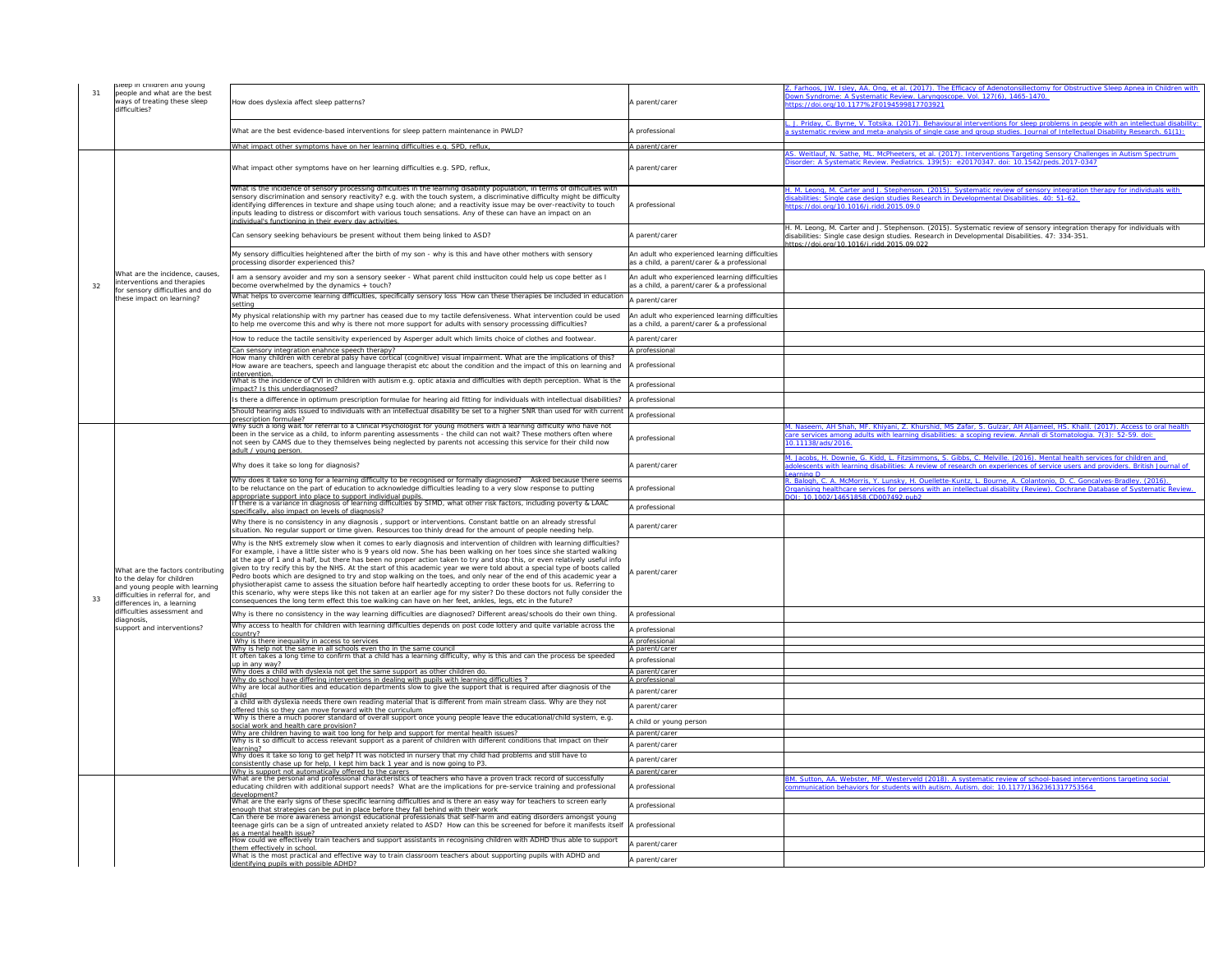|    |                                                                                                                                                                                                                    | If my child is to be presumed as a mainstream pupil, what level of training will her teacher have to be able to<br>competently cope with her learning difficulties?                                                                                                                                                                                                                                                                                                                                                                                                                                                                                                                                                                                                                                                                                                                                                                                                                                                                                                                                                                                                                    | A parent/carer                       |
|----|--------------------------------------------------------------------------------------------------------------------------------------------------------------------------------------------------------------------|----------------------------------------------------------------------------------------------------------------------------------------------------------------------------------------------------------------------------------------------------------------------------------------------------------------------------------------------------------------------------------------------------------------------------------------------------------------------------------------------------------------------------------------------------------------------------------------------------------------------------------------------------------------------------------------------------------------------------------------------------------------------------------------------------------------------------------------------------------------------------------------------------------------------------------------------------------------------------------------------------------------------------------------------------------------------------------------------------------------------------------------------------------------------------------------|--------------------------------------|
|    |                                                                                                                                                                                                                    | Why is the subject so badly understood with the teaching facilities around the country? Especially in Primary schools.                                                                                                                                                                                                                                                                                                                                                                                                                                                                                                                                                                                                                                                                                                                                                                                                                                                                                                                                                                                                                                                                 | A parent/carer                       |
|    |                                                                                                                                                                                                                    | How can we communicate to schools/education establishments how learning difficulties affect young people beyond<br>their defined learning difficulty - organisational skills; coping mechanisms; focussing and tiredness                                                                                                                                                                                                                                                                                                                                                                                                                                                                                                                                                                                                                                                                                                                                                                                                                                                                                                                                                               | A parent/carer                       |
|    |                                                                                                                                                                                                                    | Why does it seem to be such a fight to get secondary teachers in particular to understand needs of your child?<br>How can we ensure that educators understand how to support young people to reach their potential when they have                                                                                                                                                                                                                                                                                                                                                                                                                                                                                                                                                                                                                                                                                                                                                                                                                                                                                                                                                      | A parent/carer                       |
|    |                                                                                                                                                                                                                    | barriers to learning such Sensory processing difficulties?<br>Experienced teachers. Better understanding of needs.                                                                                                                                                                                                                                                                                                                                                                                                                                                                                                                                                                                                                                                                                                                                                                                                                                                                                                                                                                                                                                                                     | A professional<br>A parent/carer     |
|    |                                                                                                                                                                                                                    | Why are PSA's who spend the most time with young people with learning difficulties/autism not properly trained or no<br>scope to train as professionals to work with the young people they spend all day with who have extreme complex<br>needs.                                                                                                                                                                                                                                                                                                                                                                                                                                                                                                                                                                                                                                                                                                                                                                                                                                                                                                                                       | A professional                       |
|    |                                                                                                                                                                                                                    | Why is there not more training for school staff?<br>Are support staff supporting people with learning disabilities appropriately trained around all aspects i.e additional<br>health problems they may have i.e epilepsy, autism?                                                                                                                                                                                                                                                                                                                                                                                                                                                                                                                                                                                                                                                                                                                                                                                                                                                                                                                                                      | A parent/carer<br>A parent/carer     |
|    |                                                                                                                                                                                                                    | How to train teachers in school about dyslexia, that it's not just about reading and spelling                                                                                                                                                                                                                                                                                                                                                                                                                                                                                                                                                                                                                                                                                                                                                                                                                                                                                                                                                                                                                                                                                          | An adult who experienc<br>as a child |
|    |                                                                                                                                                                                                                    | Why does it take the education system so long to do anything about learning difficult?                                                                                                                                                                                                                                                                                                                                                                                                                                                                                                                                                                                                                                                                                                                                                                                                                                                                                                                                                                                                                                                                                                 | A parent/carer                       |
|    | What knowledge, skills and<br>training do educational<br>professionals                                                                                                                                             | How can we better educate teachers on the difficulties pupils face?<br>Do you think educational professionals are adequately trained in supporting individuals with learning difficulties and if<br>not how could this be put in place?                                                                                                                                                                                                                                                                                                                                                                                                                                                                                                                                                                                                                                                                                                                                                                                                                                                                                                                                                | A parent/carer<br>A parent/carer     |
|    | need to identify the early signs of                                                                                                                                                                                | How education staff are supported and educated in Tourettes Syndrome and its associated disorders and how it affects<br>their learning.                                                                                                                                                                                                                                                                                                                                                                                                                                                                                                                                                                                                                                                                                                                                                                                                                                                                                                                                                                                                                                                | A parent/carer                       |
| 34 | learning difficulties and provide<br>optimal support for children and<br>young people affected to help<br>them achieve the best possible<br>outcomes?                                                              | Despite having a team of professionals involved from 2007 (age 3) we had no diagnosis for our son and were told in<br>2010 we may never find out what was wrong. So we requested to be referred to the Communication Clinic at the Sick<br>Kids where we received a diagnosis in 2011. It is key that the most relevant professional/s need to be involved with<br>the parent and child from the earliest opportunity to ensure they receive informed input from professionals who<br>specialise in the difficulties demonstrated. An understanding and diagnosis is key to be able to provide the correct<br>support to the family and child at home, in education and the wider community. Without the correct understanding,<br>how can the most appropriate and meaningful supports be put in place by parents and professionals?                                                                                                                                                                                                                                                                                                                                                  | A parent/carer                       |
|    |                                                                                                                                                                                                                    | How to get teachers to tea ch in a more varied learning style                                                                                                                                                                                                                                                                                                                                                                                                                                                                                                                                                                                                                                                                                                                                                                                                                                                                                                                                                                                                                                                                                                                          | An adult who experienc<br>as a child |
|    |                                                                                                                                                                                                                    | What can be done to ensure that special needs kids will be educated the way they learn?                                                                                                                                                                                                                                                                                                                                                                                                                                                                                                                                                                                                                                                                                                                                                                                                                                                                                                                                                                                                                                                                                                | An adult who experienc               |
|    |                                                                                                                                                                                                                    | Can there be research into accommodating children's different learning styles and if it shows an improved outcome in                                                                                                                                                                                                                                                                                                                                                                                                                                                                                                                                                                                                                                                                                                                                                                                                                                                                                                                                                                                                                                                                   | as a child<br>A parent/carer         |
|    |                                                                                                                                                                                                                    | what they have understood and gained knowledge on?<br>Interventions is a big part of moving forward positively. I would love to see more positivity in schools at an early age,<br>utilising software at a young age and building that into the curriculum. Just as importantly, teaching the teachers pre-                                                                                                                                                                                                                                                                                                                                                                                                                                                                                                                                                                                                                                                                                                                                                                                                                                                                            | A parent/carer                       |
|    |                                                                                                                                                                                                                    | qualification is essential.<br>Looking into new equipment and teaching methods which can help people with learning disabilities and give them<br>opportunities to learn in ways that work for them.                                                                                                                                                                                                                                                                                                                                                                                                                                                                                                                                                                                                                                                                                                                                                                                                                                                                                                                                                                                    | A parent/carer                       |
|    |                                                                                                                                                                                                                    | Often in the educational setting, teachers need to have practical suggestions as to how to proceed with the learning<br>environment of particular children. Could research identify the best way of dealing with each set of difficulty.                                                                                                                                                                                                                                                                                                                                                                                                                                                                                                                                                                                                                                                                                                                                                                                                                                                                                                                                               | A professional                       |
|    |                                                                                                                                                                                                                    | Are secondary teachers differentiating sufficiently for young people with learning difficulties?<br>Can it be made part of teacher training that they all understand how to teach children with all manner of learning                                                                                                                                                                                                                                                                                                                                                                                                                                                                                                                                                                                                                                                                                                                                                                                                                                                                                                                                                                 | A professional                       |
|    |                                                                                                                                                                                                                    | difficulties                                                                                                                                                                                                                                                                                                                                                                                                                                                                                                                                                                                                                                                                                                                                                                                                                                                                                                                                                                                                                                                                                                                                                                           | A parent/carer                       |
|    |                                                                                                                                                                                                                    | Teachers to be given more training on supporting learning difficulties S.E.N training should be done automatically.                                                                                                                                                                                                                                                                                                                                                                                                                                                                                                                                                                                                                                                                                                                                                                                                                                                                                                                                                                                                                                                                    | A parent/carer                       |
|    |                                                                                                                                                                                                                    | More education for professionals in health and teaching, and also for the general public about the different kinds of<br>learning disabilities a person might have.                                                                                                                                                                                                                                                                                                                                                                                                                                                                                                                                                                                                                                                                                                                                                                                                                                                                                                                                                                                                                    | A parent/carer                       |
|    |                                                                                                                                                                                                                    | What are the most effective interventions to improve school staff's ability to facilitate learning among children and<br>young people who are considered to have learning difficulties?                                                                                                                                                                                                                                                                                                                                                                                                                                                                                                                                                                                                                                                                                                                                                                                                                                                                                                                                                                                                | A professional                       |
|    |                                                                                                                                                                                                                    | How confident do teachers/parents feel to support children's learning needs in the classroom/at home?<br>Training requirements for staff in ASN schools to support dealing with very complex medical interventions                                                                                                                                                                                                                                                                                                                                                                                                                                                                                                                                                                                                                                                                                                                                                                                                                                                                                                                                                                     | A professional<br>A professional     |
|    |                                                                                                                                                                                                                    | Children and young people with Learning Disability in mainstream schools, is there enough educated staff to look after<br>their educational needs?                                                                                                                                                                                                                                                                                                                                                                                                                                                                                                                                                                                                                                                                                                                                                                                                                                                                                                                                                                                                                                     | A professional                       |
|    |                                                                                                                                                                                                                    | What is the role of an educational psychologist and how is the role perceived by families and other professionals?                                                                                                                                                                                                                                                                                                                                                                                                                                                                                                                                                                                                                                                                                                                                                                                                                                                                                                                                                                                                                                                                     | A professional                       |
|    |                                                                                                                                                                                                                    | How can my teachers inform my class<br>How many children with cerebral palsy have cortical (cognitive) visual impairment. What are the implications of this?                                                                                                                                                                                                                                                                                                                                                                                                                                                                                                                                                                                                                                                                                                                                                                                                                                                                                                                                                                                                                           | A child or young person              |
|    |                                                                                                                                                                                                                    | How aware are teachers, speech and language therapist etc about the condition and the impact of this on learning and<br>intervention.<br>Do we as professionals have the knowledge and skills in looking after children & young people with Learning                                                                                                                                                                                                                                                                                                                                                                                                                                                                                                                                                                                                                                                                                                                                                                                                                                                                                                                                   | A professional                       |
|    |                                                                                                                                                                                                                    | Disabilities?                                                                                                                                                                                                                                                                                                                                                                                                                                                                                                                                                                                                                                                                                                                                                                                                                                                                                                                                                                                                                                                                                                                                                                          | A professional                       |
| 35 | What knowledge, skills and<br>training do health, social work and<br>"third sector" (e.g. charities and<br>support services) professionals<br>need to understand the best<br>support to give children and<br>young | Children and Families Social Workers, Adult Social Workers, Educational Psychologists and Learning Disability Nurses<br>should work together / alongside one another, to complete a robust risk assessment of parenting capacity, and review<br>whenever necessary - a pathway for this and procedures for practice would be good. I am a health visitor and my only<br>option when voluntary service imput and Early Years Centre input is not enough or coming to an end, the only option is<br>a Children and Families Social Work assessment - if they will accept the referral - I am in the middle of trying to<br>arrange this at present and too much of the assessment is falling on me with me and I have a limited working<br>knowlegge of the risk factors associated with parenting with a learning difficulty and I have studed level 11 child<br>protection certificate. Why is it not a more robust multi professional risk assessment for a plan of supporting parents<br>with learning difficulties to parent and gatekeeping skills (I am thinking of a mother who already has a child adopted -<br>accommodated and now is struggling with to keep a toddler safe? | A professional                       |
|    | people with learning difficulties                                                                                                                                                                                  | What guidance should be given to professionals as to dealing with families regarding potential outcomes of living with a<br>learning disability.                                                                                                                                                                                                                                                                                                                                                                                                                                                                                                                                                                                                                                                                                                                                                                                                                                                                                                                                                                                                                                       | A parent/carer                       |
|    | and their families/carers?                                                                                                                                                                                         | A special fund to be created to prolong respite care for children/adults/carers to enable care to take place throughout<br>the year. Specialist social work staff to be further trained. This should be an emotional issue although its not seen as<br>important. (*Second sentence - In-scope)                                                                                                                                                                                                                                                                                                                                                                                                                                                                                                                                                                                                                                                                                                                                                                                                                                                                                        | A parent/carer                       |
|    |                                                                                                                                                                                                                    | Why are LD Nurses only for Adults? Surely with their training and expertise it would be more beneficial to bring them in                                                                                                                                                                                                                                                                                                                                                                                                                                                                                                                                                                                                                                                                                                                                                                                                                                                                                                                                                                                                                                                               | A professional                       |
|    |                                                                                                                                                                                                                    | earlier rather than later.<br>Why there is not enough training and education for primary care physicians for diagnosis and management of children                                                                                                                                                                                                                                                                                                                                                                                                                                                                                                                                                                                                                                                                                                                                                                                                                                                                                                                                                                                                                                      | A professional                       |
|    |                                                                                                                                                                                                                    | with learning diability?<br>don't remember being taught about learning difficulties at university as part of my children's nursing degree, is there<br>plans for sessions/modules regarding this to be taught within the course?  This would be beneficial as you receive                                                                                                                                                                                                                                                                                                                                                                                                                                                                                                                                                                                                                                                                                                                                                                                                                                                                                                              | A professional                       |
|    |                                                                                                                                                                                                                    | very little training on the job.<br>What are the most effective ways to prevent bullying (getting bullied) in children with learning difficulties?                                                                                                                                                                                                                                                                                                                                                                                                                                                                                                                                                                                                                                                                                                                                                                                                                                                                                                                                                                                                                                     | A parent/carer                       |
| 36 | Which strategies are effective in<br>preventing stigma and bullying<br>towards children and young<br>people with learning difficulties?                                                                            | What can be done to stop special needs kids being bullied?                                                                                                                                                                                                                                                                                                                                                                                                                                                                                                                                                                                                                                                                                                                                                                                                                                                                                                                                                                                                                                                                                                                             | An adult who experienc<br>as a child |
|    |                                                                                                                                                                                                                    |                                                                                                                                                                                                                                                                                                                                                                                                                                                                                                                                                                                                                                                                                                                                                                                                                                                                                                                                                                                                                                                                                                                                                                                        |                                      |

| If my child is to be presumed as a mainstream pupil, what level of training will her teacher have to be able to<br>competently cope with her learning difficulties?                                                                                                                                                                                                                                                                                                                                                                                                                                                                                                                  | A parent/carer                                                                                                 |                                                                                                                                                                                                                                                                                                                                                                   |
|--------------------------------------------------------------------------------------------------------------------------------------------------------------------------------------------------------------------------------------------------------------------------------------------------------------------------------------------------------------------------------------------------------------------------------------------------------------------------------------------------------------------------------------------------------------------------------------------------------------------------------------------------------------------------------------|----------------------------------------------------------------------------------------------------------------|-------------------------------------------------------------------------------------------------------------------------------------------------------------------------------------------------------------------------------------------------------------------------------------------------------------------------------------------------------------------|
| Why is the subject so badly understood with the teaching facilities around the country? Especially in Primary schools.                                                                                                                                                                                                                                                                                                                                                                                                                                                                                                                                                               | A parent/carer                                                                                                 |                                                                                                                                                                                                                                                                                                                                                                   |
| How can we communicate to schools/education establishments how learning difficulties affect young people beyond<br>their defined learning difficulty - organisational skills; coping mechanisms; focussing and tiredness                                                                                                                                                                                                                                                                                                                                                                                                                                                             | A parent/carer                                                                                                 |                                                                                                                                                                                                                                                                                                                                                                   |
| Why does it seem to be such a fight to get secondary teachers in particular to understand needs of your child?                                                                                                                                                                                                                                                                                                                                                                                                                                                                                                                                                                       | A parent/carer                                                                                                 |                                                                                                                                                                                                                                                                                                                                                                   |
| How can we ensure that educators understand how to support young people to reach their potential when they have<br>barriers to learning such Sensory processing difficulties?                                                                                                                                                                                                                                                                                                                                                                                                                                                                                                        | A professional                                                                                                 |                                                                                                                                                                                                                                                                                                                                                                   |
| Experienced teachers. Better understanding of needs.<br>Why are PSA's who spend the most time with young people with learning difficulties/autism not properly trained or no<br>scope to train as professionals to work with the young people they spend all day with who have extreme complex                                                                                                                                                                                                                                                                                                                                                                                       | A parent/carer<br>A professional                                                                               |                                                                                                                                                                                                                                                                                                                                                                   |
| <u>needs.</u><br>Why is there not more training for school staff?                                                                                                                                                                                                                                                                                                                                                                                                                                                                                                                                                                                                                    | A parent/carer                                                                                                 |                                                                                                                                                                                                                                                                                                                                                                   |
| Are support staff supporting people with learning disabilities appropriately trained around all aspects i.e additional<br>health problems they may have i.e epilepsy, autism?                                                                                                                                                                                                                                                                                                                                                                                                                                                                                                        | A parent/carer                                                                                                 |                                                                                                                                                                                                                                                                                                                                                                   |
| How to train teachers in school about dyslexia, that it's not just about reading and spelling                                                                                                                                                                                                                                                                                                                                                                                                                                                                                                                                                                                        | An adult who experienced learning difficulties<br>as a child                                                   |                                                                                                                                                                                                                                                                                                                                                                   |
| Why does it take the education system so long to do anything about learning difficult?                                                                                                                                                                                                                                                                                                                                                                                                                                                                                                                                                                                               | A parent/carer                                                                                                 |                                                                                                                                                                                                                                                                                                                                                                   |
| How can we better educate teachers on the difficulties pupils face?<br>Do you think educational professionals are adequately trained in supporting individuals with learning difficulties and if                                                                                                                                                                                                                                                                                                                                                                                                                                                                                     | A parent/carer<br>A parent/carer                                                                               |                                                                                                                                                                                                                                                                                                                                                                   |
| not how could this be put in place?<br>How education staff are supported and educated in Tourettes Syndrome and its associated disorders and how it affects<br>their learning.                                                                                                                                                                                                                                                                                                                                                                                                                                                                                                       | A parent/carer                                                                                                 |                                                                                                                                                                                                                                                                                                                                                                   |
| Despite having a team of professionals involved from 2007 (age 3) we had no diagnosis for our son and were told in<br>2010 we may never find out what was wrong. So we requested to be referred to the Communication Clinic at the Sick<br>Kids where we received a diagnosis in 2011. It is key that the most relevant professional/s need to be involved with                                                                                                                                                                                                                                                                                                                      |                                                                                                                |                                                                                                                                                                                                                                                                                                                                                                   |
| the parent and child from the earliest opportunity to ensure they receive informed input from professionals who<br>specialise in the difficulties demonstrated. An understanding and diagnosis is key to be able to provide the correct<br>support to the family and child at home, in education and the wider community. Without the correct understanding,<br>how can the most appropriate and meaningful supports be put in place by parents and professionals?                                                                                                                                                                                                                   | A parent/carer                                                                                                 |                                                                                                                                                                                                                                                                                                                                                                   |
| How to get teachers to tea ch in a more varied learning style                                                                                                                                                                                                                                                                                                                                                                                                                                                                                                                                                                                                                        | An adult who experienced learning difficulties<br>as a child<br>An adult who experienced learning difficulties |                                                                                                                                                                                                                                                                                                                                                                   |
| What can be done to ensure that special needs kids will be educated the way they learn?                                                                                                                                                                                                                                                                                                                                                                                                                                                                                                                                                                                              | as a child                                                                                                     |                                                                                                                                                                                                                                                                                                                                                                   |
| Can there be research into accommodating children's different learning styles and if it shows an improved outcome in<br>what they have understood and gained knowledge on?                                                                                                                                                                                                                                                                                                                                                                                                                                                                                                           | A parent/carer                                                                                                 |                                                                                                                                                                                                                                                                                                                                                                   |
| Interventions is a big part of moving forward positively. I would love to see more positivity in schools at an early age,<br>utilising software at a young age and building that into the curriculum. Just as importantly, teaching the teachers pre-<br>qualification is essential.                                                                                                                                                                                                                                                                                                                                                                                                 | A parent/carer                                                                                                 |                                                                                                                                                                                                                                                                                                                                                                   |
| Looking into new equipment and teaching methods which can help people with learning disabilities and give them<br>opportunities to learn in ways that work for them                                                                                                                                                                                                                                                                                                                                                                                                                                                                                                                  | A parent/carer                                                                                                 |                                                                                                                                                                                                                                                                                                                                                                   |
| Often in the educational setting, teachers need to have practical suggestions as to how to proceed with the learning<br>environment of particular children. Could research identify the best way of dealing with each set of difficulty.                                                                                                                                                                                                                                                                                                                                                                                                                                             | A professional                                                                                                 |                                                                                                                                                                                                                                                                                                                                                                   |
| Are secondary teachers differentiating sufficiently for young people with learning difficulties?<br>Can it be made part of teacher training that they all understand how to teach children with all manner of learning                                                                                                                                                                                                                                                                                                                                                                                                                                                               | A professional<br>A parent/carer                                                                               |                                                                                                                                                                                                                                                                                                                                                                   |
| difficulties<br>Teachers to be given more training on supporting learning difficulties S.E.N training should be done automatically.                                                                                                                                                                                                                                                                                                                                                                                                                                                                                                                                                  | A parent/carer                                                                                                 |                                                                                                                                                                                                                                                                                                                                                                   |
| More education for professionals in health and teaching, and also for the general public about the different kinds of                                                                                                                                                                                                                                                                                                                                                                                                                                                                                                                                                                | A parent/carer                                                                                                 |                                                                                                                                                                                                                                                                                                                                                                   |
| learning disabilities a person might have.<br>What are the most effective interventions to improve school staff's ability to facilitate learning among children and<br>young people who are considered to have learning difficulties?                                                                                                                                                                                                                                                                                                                                                                                                                                                | A professional                                                                                                 |                                                                                                                                                                                                                                                                                                                                                                   |
| How confident do teachers/parents feel to support children's learning needs in the classroom/at home?<br>Training requirements for staff in ASN schools to support dealing with very complex medical interventions                                                                                                                                                                                                                                                                                                                                                                                                                                                                   | A professional<br>A professional                                                                               |                                                                                                                                                                                                                                                                                                                                                                   |
| Children and young people with Learning Disability in mainstream schools, is there enough educated staff to look after<br>their educational needs?                                                                                                                                                                                                                                                                                                                                                                                                                                                                                                                                   | A professional                                                                                                 |                                                                                                                                                                                                                                                                                                                                                                   |
| What is the role of an educational psychologist and how is the role perceived by families and other professionals?                                                                                                                                                                                                                                                                                                                                                                                                                                                                                                                                                                   | A professional                                                                                                 |                                                                                                                                                                                                                                                                                                                                                                   |
| How can my teachers inform my class<br>How many children with cerebral palsy have cortical (cognitive) visual impairment. What are the implications of this?                                                                                                                                                                                                                                                                                                                                                                                                                                                                                                                         | A child or young person                                                                                        | R. Spackman, A. Qureshi, D. Rai. (2016). A review of recommendations for medical undergraduate intellectual disability                                                                                                                                                                                                                                            |
| How aware are teachers, speech and language therapist etc about the condition and the impact of this on learning and<br><u>intervention.</u>                                                                                                                                                                                                                                                                                                                                                                                                                                                                                                                                         | A professional                                                                                                 | psychiatry teaching from UK reports. Advances in Mental Health and Intellectual Disabilities. 10(2): 158-163.                                                                                                                                                                                                                                                     |
| Do we as professionals have the knowledge and skills in looking after children & young people with Learning<br>Disabilities?                                                                                                                                                                                                                                                                                                                                                                                                                                                                                                                                                         | A professional                                                                                                 | M. Tatlow-Goldern, L. Prihodova, B. Gavin, W. Cullen, F. McNicholas. (2016). What do general practitioners know about<br>ADHD? Attitudes and knowledge among first-contact gatekeepers: systematic narrative review. BMC Family Practice. 17<br>129. doi: 10.118                                                                                                  |
| Children and Families Social Workers, Adult Social Workers, Educational Psychologists and Learning Disability Nurses<br>should work together / alongside one another, to complete a robust risk assessment of parenting capacity, and review<br>whenever necessary - a pathway for this and procedures for practice would be good. I am a health visitor and my only<br>option when voluntary service imput and Early Years Centre input is not enough or coming to an end, the only option is                                                                                                                                                                                       |                                                                                                                | HT. Xie, L. Liu, J. Wang, K. E. Joon, R. Parasuram, J. Gunasekaran, C. L. Poh. (2015). The effectiveness of using non-<br>traditional teaching methods to prepare student health care professionals for the delivery of mental state examination: a<br>systematic review. JBI Database of Systematic Reviews and Implementation Reports. 13(7): 177–212, JUL 2015 |
| a Children and Families Social Work assessment - if they will accept the referral - I am in the middle of trying to<br>arrange this at present and too much of the assessment is falling on me with me and I have a limited working<br>knowlegge of the risk factors associated with parenting with a learning difficulty and I have studed level 11 child<br>protection certificate. Why is it not a more robust multi professional risk assessment for a plan of supporting parents<br>with learning difficulties to parent and gatekeeping skills (I am thinking of a mother who already has a child adopted -<br>accommodated and now is struggling with to keep a toddler safe? | A professional                                                                                                 |                                                                                                                                                                                                                                                                                                                                                                   |
| What guidance should be given to professionals as to dealing with families regarding potential outcomes of living with a<br>learning disability.                                                                                                                                                                                                                                                                                                                                                                                                                                                                                                                                     | A parent/carer                                                                                                 |                                                                                                                                                                                                                                                                                                                                                                   |
| A special fund to be created to prolong respite care for children/adults/carers to enable care to take place throughout<br>the year. Specialist social work staff to be further trained. This should be an emotional issue although its not seen as<br>important. (*Second sentence - In-scope)                                                                                                                                                                                                                                                                                                                                                                                      | A parent/carer                                                                                                 |                                                                                                                                                                                                                                                                                                                                                                   |
| Why are LD Nurses only for Adults? Surely with their training and expertise it would be more beneficial to bring them in<br>earlier rather than later.                                                                                                                                                                                                                                                                                                                                                                                                                                                                                                                               | A professional                                                                                                 |                                                                                                                                                                                                                                                                                                                                                                   |
| Why there is not enough training and education for primary care physicians for diagnosis and management of children<br>with learning diability?                                                                                                                                                                                                                                                                                                                                                                                                                                                                                                                                      | A professional                                                                                                 |                                                                                                                                                                                                                                                                                                                                                                   |
| I don't remember being taught about learning difficulties at university as part of my children's nursing degree, is there<br>plans for sessions/modules regarding this to be taught within the course? This would be beneficial as you receive<br>very little training on the job.                                                                                                                                                                                                                                                                                                                                                                                                   | A professional                                                                                                 |                                                                                                                                                                                                                                                                                                                                                                   |
| What are the most effective ways to prevent bullying (getting bullied) in children with learning difficulties?                                                                                                                                                                                                                                                                                                                                                                                                                                                                                                                                                                       | A parent/carer                                                                                                 | Z. Kileen, R. Bunch, JF. Kerrigan. (2017). Mainstream health professionals' stigmatising attitudes towards people with<br>intellectual disabilities: a systematic review. Journal of Intellectual Disability Research: 61(5): 411-434.<br>https://doi.org/10.1111/jir                                                                                             |
| What can be done to stop special needs kids being bullied?                                                                                                                                                                                                                                                                                                                                                                                                                                                                                                                                                                                                                           | An adult who experienced learning difficulties<br>as a child                                                   | P. A. Gillen, M. Sinclair, W. G. Kernohan, C. M. Begley, A. G. Luyben. (2017). Interventions for prevention of bullying in<br>workplace. Cochrane Database of Systematic Review. DOI: 10.1002/14651858.CD009778.pub2                                                                                                                                              |
|                                                                                                                                                                                                                                                                                                                                                                                                                                                                                                                                                                                                                                                                                      |                                                                                                                |                                                                                                                                                                                                                                                                                                                                                                   |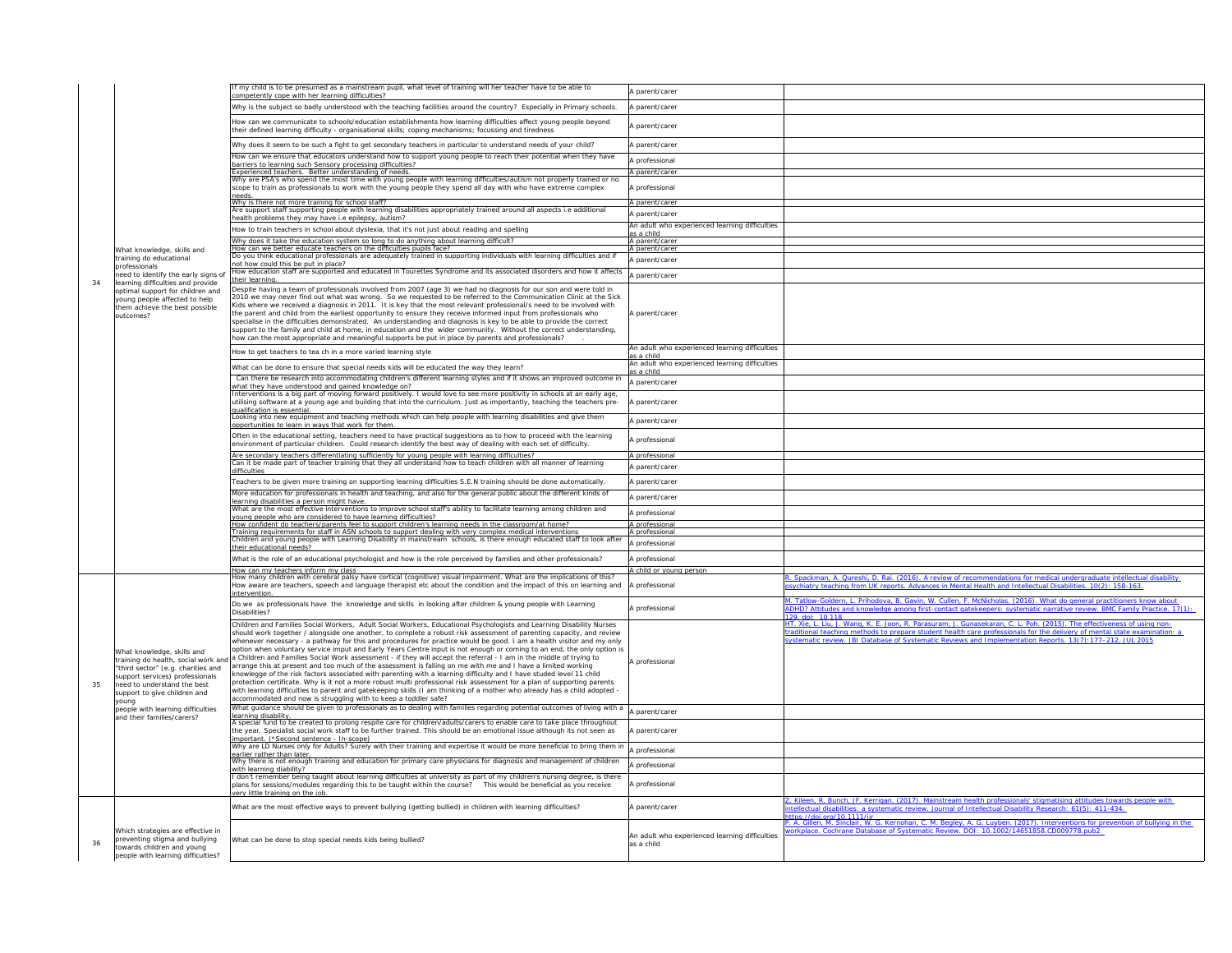| M.A. Malli, R. Forrester-Jones, G. Murphy. (2015). Stigma in youth with Tourette's syndrome: a systematic review and<br>synthesis. European Child & Adolescent Psychiatry. 25(2): 127-139. DOI 10.1007/s00787-015-0761-x                                                                                                                                                                                                                                                                                                                      |
|-----------------------------------------------------------------------------------------------------------------------------------------------------------------------------------------------------------------------------------------------------------------------------------------------------------------------------------------------------------------------------------------------------------------------------------------------------------------------------------------------------------------------------------------------|
| K. Boshoff, D. Gibbs, R. L. Phillips, L. Wiles, L. Porter. (2016). Parents' voices: 'why and how we advocate'. A meta-synthesis<br>of parents' experiences of advocating fortheir child with autism spectrum disorder. Child: Care, Health and Development.<br>$42(6)$ :                                                                                                                                                                                                                                                                      |
| H. A. Pelleboer-Gunnink, W. M. W. J. Van Oorsouw, J. Van Weeghel, P. J. C. M. Embregts. (2017). Mainstream health<br>professionals' stigmatising attitudes towards people with intellectual disabilities: a systematic review. I Durnal of Intellectual<br><b>Disability</b>                                                                                                                                                                                                                                                                  |
| H. A. Pelleboer-Gunnink, W. M. W. J. Van Oorsouw, J. Van Weeghel, P. J. C. M. Embregts. (2017). Mainstream health<br>professionals' stigmatising attitudes towards people with intellectual disabilities: a systematic review. Journal of Intellectual<br><b>Disability</b>                                                                                                                                                                                                                                                                   |
|                                                                                                                                                                                                                                                                                                                                                                                                                                                                                                                                               |
|                                                                                                                                                                                                                                                                                                                                                                                                                                                                                                                                               |
|                                                                                                                                                                                                                                                                                                                                                                                                                                                                                                                                               |
|                                                                                                                                                                                                                                                                                                                                                                                                                                                                                                                                               |
|                                                                                                                                                                                                                                                                                                                                                                                                                                                                                                                                               |
|                                                                                                                                                                                                                                                                                                                                                                                                                                                                                                                                               |
|                                                                                                                                                                                                                                                                                                                                                                                                                                                                                                                                               |
|                                                                                                                                                                                                                                                                                                                                                                                                                                                                                                                                               |
|                                                                                                                                                                                                                                                                                                                                                                                                                                                                                                                                               |
|                                                                                                                                                                                                                                                                                                                                                                                                                                                                                                                                               |
|                                                                                                                                                                                                                                                                                                                                                                                                                                                                                                                                               |
| L. Strasser, M. Downes, J. Kung, JH. Cross, M. de Hann. (2017). Prevalence and risk factors for autism spectrum disorder in<br>epilepsy: a systematic review and meta-analysis. Developmental Medicine and Child Neurology. 60(1): 19-29. DOI:<br>10.1111/dmcn.13598                                                                                                                                                                                                                                                                          |
| J. Robertson, D. Chadwick, S. Baines, E. Emerson, C. Hatton. (2017). Prevalence of Dysphagia in People With Intellectual<br>Disability: A Systematic Review. Intellectual Developmental Disabilities. 55(6): BV7-391. https://doi.org/10.1352/1934-<br>9556-55.6.377<br>R. Northway, M. Brown, L. Taggart, M. Truesdale-Kennedy. (2016). Diabetes prevalence and experience amongst people with<br>intellectual disabilities: A systematic review. Journal of Intellectual Disability Research. 60: 716-716.<br>https://doi.org/10.1016/j.rid |
|                                                                                                                                                                                                                                                                                                                                                                                                                                                                                                                                               |
|                                                                                                                                                                                                                                                                                                                                                                                                                                                                                                                                               |
|                                                                                                                                                                                                                                                                                                                                                                                                                                                                                                                                               |
|                                                                                                                                                                                                                                                                                                                                                                                                                                                                                                                                               |
|                                                                                                                                                                                                                                                                                                                                                                                                                                                                                                                                               |
|                                                                                                                                                                                                                                                                                                                                                                                                                                                                                                                                               |
|                                                                                                                                                                                                                                                                                                                                                                                                                                                                                                                                               |

|    |                                                                                                                                                                            | How to address stigma not just a bad kid.                                                                                                                                                                                                                                                                                                                                                                                                                                                      | A parent/carer                                                   | M.A. Malli, R. Forrester-Jones, G. Murphy. (2015). Stigma in youth with Tourette's syndrome: a systematic review and<br>vnthesis. European Child & Adolescent Psychiatry, 25(2): 127-139. DOI 10.1007/s00787-015-0761-x                                                               |
|----|----------------------------------------------------------------------------------------------------------------------------------------------------------------------------|------------------------------------------------------------------------------------------------------------------------------------------------------------------------------------------------------------------------------------------------------------------------------------------------------------------------------------------------------------------------------------------------------------------------------------------------------------------------------------------------|------------------------------------------------------------------|---------------------------------------------------------------------------------------------------------------------------------------------------------------------------------------------------------------------------------------------------------------------------------------|
|    |                                                                                                                                                                            | What is the level of self-efficacy and self-esteem of young people with learning difficulties compared to those without?                                                                                                                                                                                                                                                                                                                                                                       | A professional                                                   |                                                                                                                                                                                                                                                                                       |
|    |                                                                                                                                                                            | Why does society in general assume that people with learning disabilities are not talented?                                                                                                                                                                                                                                                                                                                                                                                                    | A professional                                                   | <u>. Boshoff, D. Gibbs, R. L. Phillips, L. Wiles, L. Porter. (2016). Parents' voices: 'why and how we advocate'. A meta-syn</u><br>of parents' experiences of advocating fortheir child with autism spectrum disorder. Child: Care, Health and Development                            |
|    |                                                                                                                                                                            | see in the next page it says - adult who experienced learning difficulties as a child. If you are an adult who has<br>dyslexia you experience those difficulties now. the coping mechanisms that I learned as a child, can in themselves<br>cause me difficulty in the present. my whole personality may be contorted to try and avoid or cope with life and I can<br>stay largely unaware of this. why do we focus on the learning difficulties?                                              | An adult who experienced learning difficulties<br>as a child     | H. A. Pelleboer-Gunnink, W. M. W. J. Van Oorsouw, J. Van Weeghel, P. J. C. M. Embregts. (2017). Mainstream health<br>rofessionals' stigmatising attitudes towards people with intellectual disabilities: a systematic review. Dournal of Intellec<br><b>Disability</b>                |
|    |                                                                                                                                                                            | What are the positive aspects of learning difficulties and how to overcome the negative stereotypes?                                                                                                                                                                                                                                                                                                                                                                                           | An adult who experienced learning difficulties<br>as a child     | <u>l. A. Pelleboer-Gunnink, W. M. W. J. Van Oorsouw, J. Van Weeghel, P. J. C. M. Embregts. (2017). Mainstream health</u><br><u>professionals' stigmatising attitudes towards people with intellectual disabilities: a systematic review. Journal of Intellec</u><br><b>Disability</b> |
|    |                                                                                                                                                                            | How to address stigma not just a bad kid.<br>Why is my child measured against someone's idea of what normal should be, rather than be celebrated for who they                                                                                                                                                                                                                                                                                                                                  | A parent/carer<br>A parent/carer                                 |                                                                                                                                                                                                                                                                                       |
|    |                                                                                                                                                                            | Managing sterotypes - supporting the education of all in supporting children with additional support needs?<br>What are the most effective interventions for changing negative attitudes towards children and young people with<br>learning difficulties?                                                                                                                                                                                                                                      | A parent/carer<br>A professional                                 |                                                                                                                                                                                                                                                                                       |
|    |                                                                                                                                                                            | would like to see more support to be given for learning difficulties - and for other children to be made aware of<br>differences.<br>How can we educate the public about learning disabilities?                                                                                                                                                                                                                                                                                                | A parent/carer<br>A professional                                 |                                                                                                                                                                                                                                                                                       |
|    | How can we improve public<br>awareness about learning<br>difficulties                                                                                                      | How to educate the general public?<br>More education for professionals in health and teaching, and also for the general public about the different kinds of<br>learning disabilities a person might have                                                                                                                                                                                                                                                                                       | A parent/carer<br>A parent/carer                                 |                                                                                                                                                                                                                                                                                       |
| 37 | and what is the impact of any                                                                                                                                              | Has the incidence of learning disabilities increased or is that people are more aware of it?                                                                                                                                                                                                                                                                                                                                                                                                   | An adult who experienced learning difficulties<br>as a child     |                                                                                                                                                                                                                                                                                       |
|    | improvement in awareness on the<br>wellbeing of people with learning                                                                                                       | How can the wider community be educated to accept people with different abilities?<br>My son is diagnosed with severe intellectual disability. No one really seems to be sure what this means                                                                                                                                                                                                                                                                                                  | A parent/carer<br>A parent/carer                                 |                                                                                                                                                                                                                                                                                       |
|    | difficulties?                                                                                                                                                              | What can be done to raise more awareness among both kids and adults?                                                                                                                                                                                                                                                                                                                                                                                                                           | An adult who experienced learning difficulties<br>as a child     |                                                                                                                                                                                                                                                                                       |
|    |                                                                                                                                                                            | Why are service providers such as shop keepers, bus/ taxi drivers, catering services not trained in awareness? Are<br>police and nursing staff?<br>How to educate the general public?                                                                                                                                                                                                                                                                                                          | A professional<br>A parent/carer                                 |                                                                                                                                                                                                                                                                                       |
|    |                                                                                                                                                                            | How can we improve the rate of society's understanding, and acceptance of, disability so that discrimination is not an<br>issue?                                                                                                                                                                                                                                                                                                                                                               | A professional                                                   |                                                                                                                                                                                                                                                                                       |
|    |                                                                                                                                                                            | Why do so few people really understands cerebral visual impairment?<br>Will more be done to educate people (employers) about dyspraxia? That it is not just a clumsiness but effects                                                                                                                                                                                                                                                                                                           | A parent/carer<br>An adult who experienced learning difficulties |                                                                                                                                                                                                                                                                                       |
|    |                                                                                                                                                                            | thinking, hearing, touch, perception etc?<br>How can we better disseminate knowledge and understanding of what Fragile X Syndrome is among health                                                                                                                                                                                                                                                                                                                                              | as a child<br>A parent/carer                                     |                                                                                                                                                                                                                                                                                       |
|    |                                                                                                                                                                            | professionals? There still seems to be a lot of ignorance out there.<br>More education for professionals in health and teaching, and also for the general public about the different kinds of                                                                                                                                                                                                                                                                                                  | A parent/carer                                                   |                                                                                                                                                                                                                                                                                       |
|    |                                                                                                                                                                            | learning disabilities a person might have<br>Could all be made aware of sensitive hearing and how it affects me, I need a quiet space sometimes                                                                                                                                                                                                                                                                                                                                                | A child or young person                                          |                                                                                                                                                                                                                                                                                       |
|    |                                                                                                                                                                            | How has society's view of people with learning difficulties changed over the last 20years or so? What effect have<br>factors such as the inclusion agenda in education; changing legislation (e.g Equalities Act); media portrayal, recent<br>government cuts on disability benefits, etc., had on this view?                                                                                                                                                                                  | A professional                                                   |                                                                                                                                                                                                                                                                                       |
|    |                                                                                                                                                                            | How do Scotland's non-disabled young people think about people with learning disabilities/difficulties and their inclusion<br>or positive action to encourage their participation in society?                                                                                                                                                                                                                                                                                                  | A professional                                                   |                                                                                                                                                                                                                                                                                       |
|    |                                                                                                                                                                            | Are there any difference in the way learning difficulties are percieved by young people, parents/carers and professionals A professional                                                                                                                                                                                                                                                                                                                                                       |                                                                  |                                                                                                                                                                                                                                                                                       |
|    |                                                                                                                                                                            | Prevalence studies                                                                                                                                                                                                                                                                                                                                                                                                                                                                             | A professional                                                   | Strasser, M. Downes, J. Kung, JH. Cross, M. de Hann. (2017). Prevalence and risk factors for autism spectrum disord<br>epilepsy: a systematic review and meta-analysis. Developmental Medicine and Child Neurology. 60(1): 19-29. DOI:<br>10.1111/dmcn.13598                          |
|    | How common are learning<br>difficulties and the physical and                                                                                                               | What is the true prevalence of LS in Scotland and is it rising?                                                                                                                                                                                                                                                                                                                                                                                                                                | A professional                                                   | . Robertson, D. Chadwick, S. Baines, E. Emerson, C. Hatton. (2017). Prevalence of Dysphagia in People With Intellectu<br>Disability: A Systematic Review. Intellectual Developmental Disabilities. 55(6): BJ7-391. https://doi.org/10.1352/1934-<br>9556-55.6.377                     |
|    | mental health conditions that<br>often present alongside learning<br>difficulties in children and young                                                                    | Has the incidence of learning disabilities increased or is that people are more aware of it?                                                                                                                                                                                                                                                                                                                                                                                                   | An adult who experienced learning difficulties<br>as a child     | 2. Northway, M. Brown, L. Taggart, M. Truesdale-Kennedy. (2016). Diabetes prevalence and experience amongst peop<br>ntellectual disabilities: A systematic review. Journal of Intellectual Disability Research. 60: 716-716.<br>https://doi.org/10.1016/j.rid                         |
|    | people? Have they increased?                                                                                                                                               | Is the number of individuals with dyslexia growing and if so by how much and why? (Statistics have shown 1 in 10 at<br>the moment)                                                                                                                                                                                                                                                                                                                                                             | A professional                                                   |                                                                                                                                                                                                                                                                                       |
|    | If so, why has there been an<br>increase?                                                                                                                                  | Greater understanding on the incidence and impact of comorbidities.<br>LD and psychiatric comorbidity - nature, assessment, treatment                                                                                                                                                                                                                                                                                                                                                          | A professional<br>A professional                                 |                                                                                                                                                                                                                                                                                       |
|    |                                                                                                                                                                            | Socioeconomic status and learning difficulties<br>Do published statistics relating to young people diagnosed with a learning difficulty, as defined by this survey, vary                                                                                                                                                                                                                                                                                                                       | A professional                                                   |                                                                                                                                                                                                                                                                                       |
|    |                                                                                                                                                                            | significantly by SIMD?                                                                                                                                                                                                                                                                                                                                                                                                                                                                         | A professional                                                   |                                                                                                                                                                                                                                                                                       |
|    |                                                                                                                                                                            | What is the prevalence of Foetal Alcohol Spectrum Disorders in Scotland<br>How many children and young people with learning difficulties receive the appropriate care that meets their needs at<br>home, in education, at work, with health needs?                                                                                                                                                                                                                                             | A professional<br>A professional                                 |                                                                                                                                                                                                                                                                                       |
|    |                                                                                                                                                                            | Investigate how and where successful inclusive practice is taking place, the drivers and the tools and methods and how<br>these can be shared.                                                                                                                                                                                                                                                                                                                                                 | A professional                                                   |                                                                                                                                                                                                                                                                                       |
|    |                                                                                                                                                                            | What percentage of people with learning difficulties are able to hold down a part-time or full-time job?                                                                                                                                                                                                                                                                                                                                                                                       | A parent/carer                                                   |                                                                                                                                                                                                                                                                                       |
|    | What percentage of children and<br>young people with learning<br>difficulties receive the appropriate<br>care and support that meets<br>their needs at home, in clinic, in | What percentage of pupils with learning difficulties find sustainable employment?<br>How many young people who require learning support go on to live teasonably normal lives - whilst those with more<br>profound learning disabilities require long term care and support?                                                                                                                                                                                                                   | A professional<br>A parent/carer                                 |                                                                                                                                                                                                                                                                                       |
|    |                                                                                                                                                                            | Research project on how to establish an effective database within Primary Care whereby every GP must consistently<br>record whether a young person has a learning difficulty or learning disability. There should be clear criteria put in place                                                                                                                                                                                                                                               |                                                                  |                                                                                                                                                                                                                                                                                       |
|    | education and at work?                                                                                                                                                     | for both these terms which are wrongly felt to be interchangeable and misunderstood even by health, social care and                                                                                                                                                                                                                                                                                                                                                                            |                                                                  |                                                                                                                                                                                                                                                                                       |
|    |                                                                                                                                                                            | education professionals. Having a clear register based at GP level in every young persons record can then properly<br>assist the young people to have the correct adjustments applied in their lives e.g. having their inability to read and<br>interpret written information would clearly trigger GP Health Screening appointment letters to be sent out in<br>symbolised / pictorial / larger font / printed on coloured paper / etc etc. Lets create a standard of inclusive, barrier free | A professional                                                   |                                                                                                                                                                                                                                                                                       |
|    |                                                                                                                                                                            | communication from childhood onward !!!                                                                                                                                                                                                                                                                                                                                                                                                                                                        |                                                                  |                                                                                                                                                                                                                                                                                       |

\*\* The systematic reviews listed here are only a selected number of the literature being reviewed.